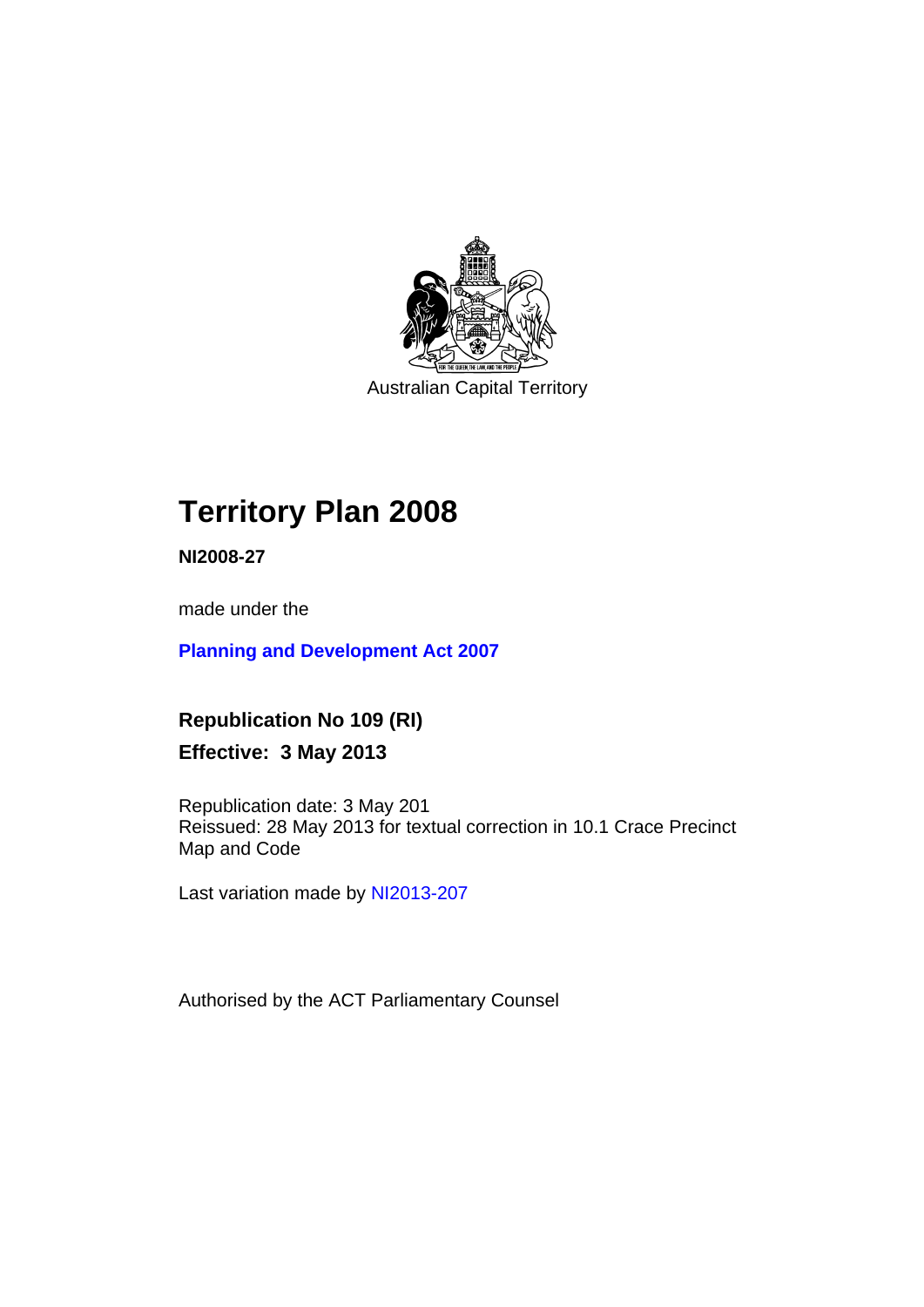1 About the endnotes

### **Endnotes**

### **1 About the endnotes**

Amending and modifying laws are annotated in the legislation history and the amendment history. Current modifications are not included in the republished law but are set out in the endnotes.

Not all editorial amendments made under the *[Legislation Act 2001](http://www.legislation.act.gov.au/a/2001-14/default.asp)*, part 11.3 are annotated in the amendment history. Full details of any amendments can be obtained from the Parliamentary Counsel's Office.

Uncommenced amending laws are not included in the republished law. The details of these laws are underlined in the legislation history. Uncommenced expires are underlined in the legislation history and amendment history.

If all the provisions of the law have been renumbered, a table of renumbered provisions gives details of previous and current numbering.

The endnotes also include a table of earlier republications.

| $A = Act$                                  | $NI =$ Notifiable instrument                |
|--------------------------------------------|---------------------------------------------|
| $AF =$ Approved form                       | $o = order$                                 |
| $am = amended$                             | $om = omitted/repealed$                     |
| $amdt = amendment$                         | $ord = ordinance$                           |
| $AR = Assembly resolution$                 | $orig = original$                           |
| $ch = chapter$                             | par = paragraph/subparagraph                |
| $CN =$ Commencement notice                 | $pres = present$                            |
| $def = definition$                         | prev = previous                             |
| $DI = Disallowable instrument$             | $(\text{prev}) = \text{previously}$         |
| $dict = dictionary$                        | $pt = part$                                 |
| disallowed = disallowed by the Legislative | $r = rule/subrule$                          |
| Assembly                                   | $reloc = relocated$                         |
| $div = division$                           | $renum = renumbered$                        |
| $exp = expires/expired$                    | $R[X]$ = Republication No                   |
| $Gaz = gazette$                            | $RI = reissue$                              |
| $hdg = heading$                            | $s = section/subsection$                    |
| $IA = Interpretation Act 1967$             | $sch = schedule$                            |
| ins = inserted/added                       | $sdiv = subdivision$                        |
| $LA =$ Legislation Act 2001                | $SL = Subordinate$ law                      |
| $LR =$ legislation register                | $sub =$ substituted                         |
| LRA = Legislation (Republication) Act 1996 | $underlining = whole or part not commenced$ |
| $mod = modified/modification$              | or to be expired                            |
|                                            |                                             |

### **2 Abbreviation key**

page 2 Territory Plan 2008 Effective: 03/05/13 R109 (RI) 28/05/13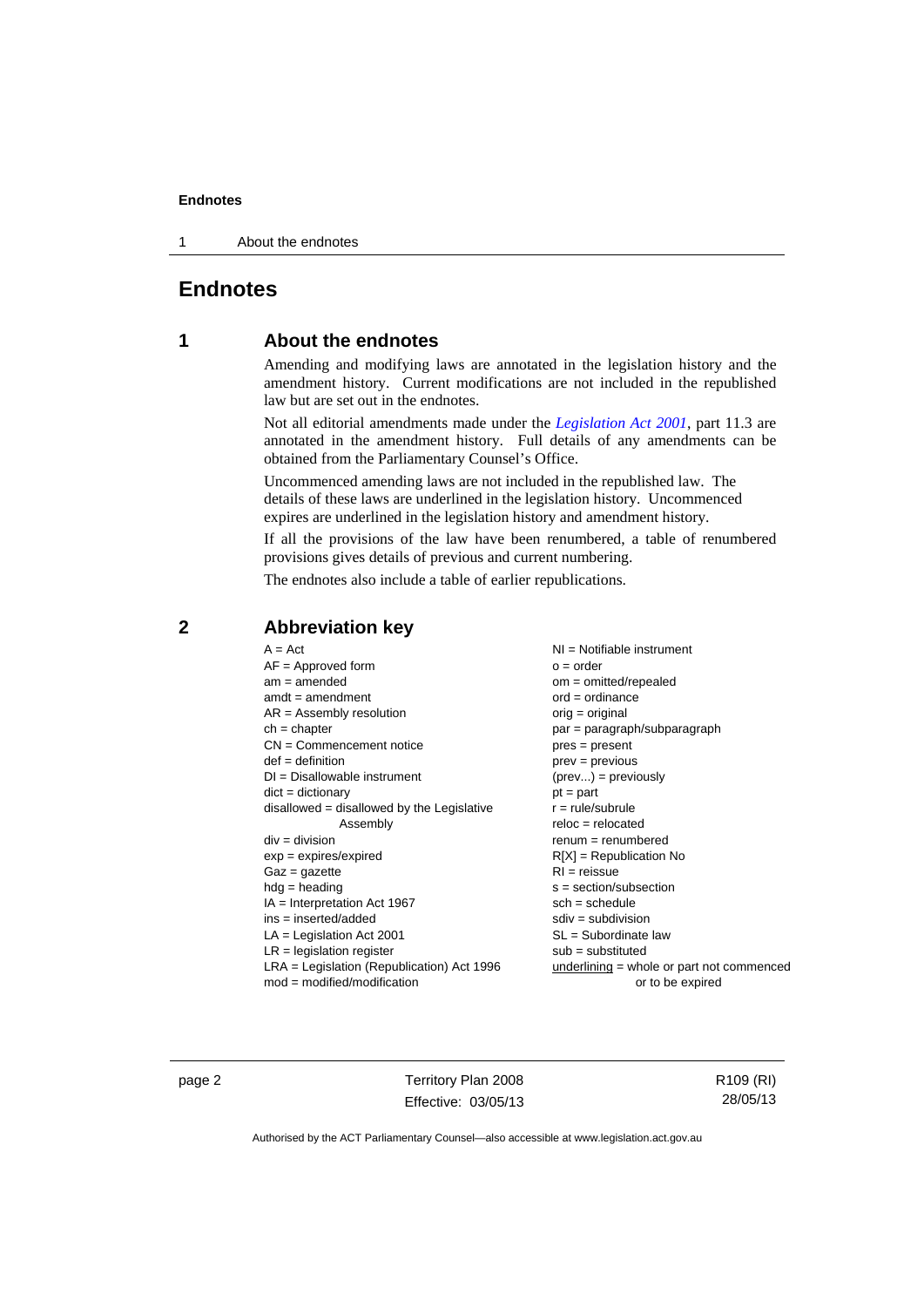### **3 Legislation history**

### **Territory Plan 2008 NI2008-27**

notified LR 13 February 2008 commenced 31 March 2008 (see [Planning and Development Act 2007](http://www.legislation.act.gov.au/a/2007-24/default.asp) s 432 (3) (a))

as amended by

#### **Variation to the Territory Plan No 285**

(as notified in [Planning and Development \(Plan Variation No 285\)](http://www.legislation.act.gov.au/ni/2008-123/)  [Notice 2008](http://www.legislation.act.gov.au/ni/2008-123/) NI2008-123) commenced 18 April 2008 [\(CN2008-4\)](http://www.legislation.act.gov.au/cn/2008-4/)

#### **[Planning and Development \(Technical Plan Variation—Forde\)](http://www.legislation.act.gov.au/ni/2008-201/)  [Notice 2008](http://www.legislation.act.gov.au/ni/2008-201/) NI2008-201**

notified LR 5 June 2008 commenced 6 June 2008 (LA s 73 (2) (a))

#### **Variation to the Territory Plan No 293**

(as notified in [Planning and Development \(Plan Variation No 293\)](http://www.legislation.act.gov.au/ni/2008-219/)  [Notice 2008](http://www.legislation.act.gov.au/ni/2008-219/) NI2008-219) commenced 15 August 2008 [\(CN2008-11\)](http://www.legislation.act.gov.au/cn/2008-11/)

### **[Planning and Development \(Technical Plan Variation—Residential](http://www.legislation.act.gov.au/ni/2008-289/)  [and Commercial Zones Codes\) Notice 2008](http://www.legislation.act.gov.au/ni/2008-289/) NI2008-289**

notified LR 10 July 2008 commenced 11 July 2008 (LA s 73 (2) (a))

#### **[Planning and Development \(Technical Plan Variation—Error](http://www.legislation.act.gov.au/ni/2008-290/)  [Variation\) Notice 2008](http://www.legislation.act.gov.au/ni/2008-290/) NI2008-290**

notified LR 10 July 2008 commenced 11 July 2008 (LA s 73 (2) (a))

### **[Planning and Development \(Technical Plan Variation—Boundary](http://www.legislation.act.gov.au/ni/2008-298/)  [Changes\) Notice 2008](http://www.legislation.act.gov.au/ni/2008-298/) NI2008-298**

notified LR 31 July 2008 commenced 1 August 2008 (LA s 73 (2) (a))

### **[Planning and Development \(Technical Plan Variation—Dunlop\)](http://www.legislation.act.gov.au/ni/2008-328/)  [Notice 2008](http://www.legislation.act.gov.au/ni/2008-328/) NI2008-328**

notified LR 14 August 2008 commenced 15 August 2008 (LA s 73 (2) (a))

R109 (RI) 28/05/13

Territory Plan 2008 Effective: 03/05/13 page 3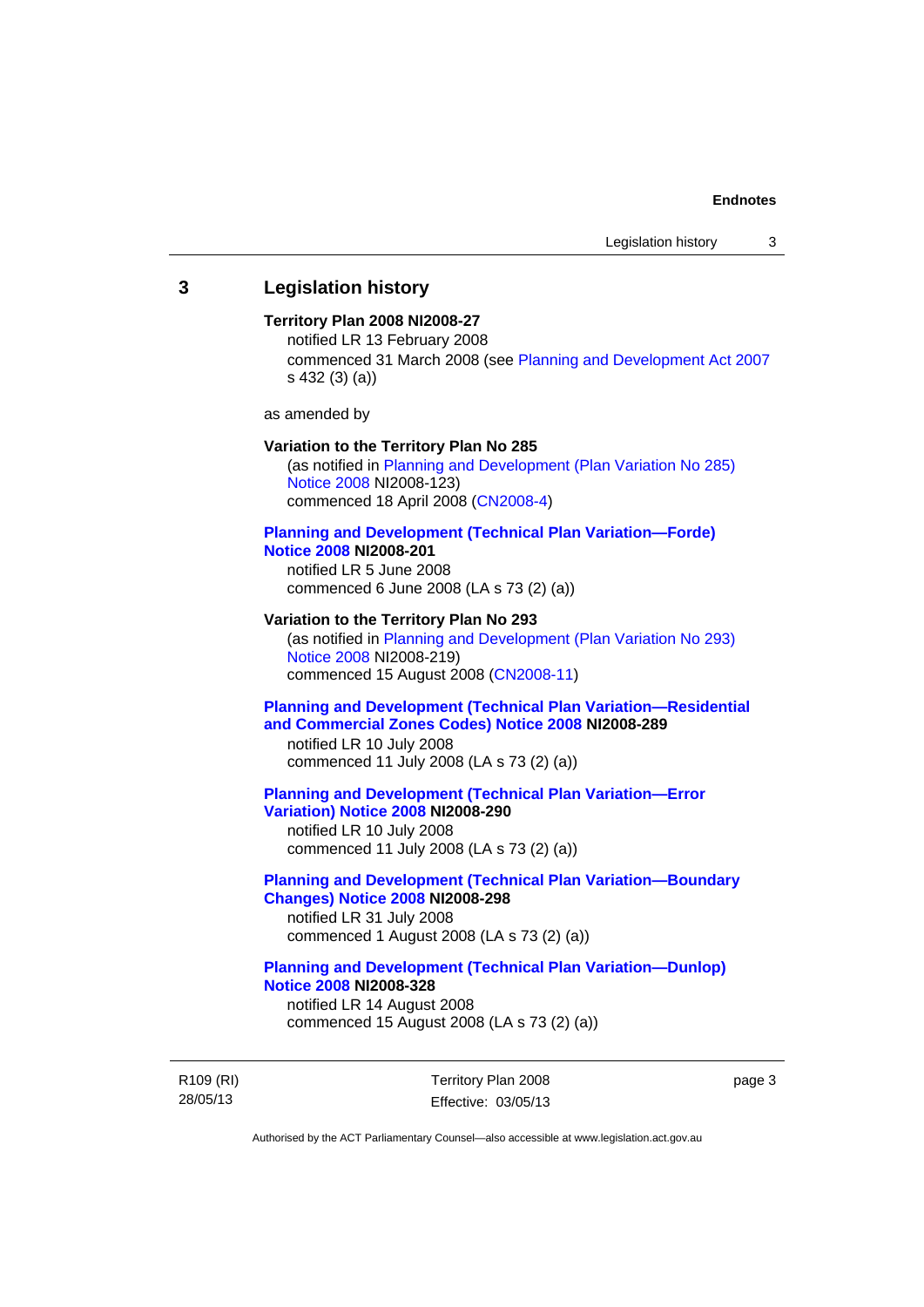| 3 | Legislation history                                                                                                                                                                                |
|---|----------------------------------------------------------------------------------------------------------------------------------------------------------------------------------------------------|
|   | <b>Planning and Development (Technical Plan Variation-Watson)</b><br><b>Notice 2008 NI2008-336</b><br>notified LR 14 August 2008<br>commenced 15 August 2008 (LA s 73 (2) (a))                     |
|   | Variation to the Territory Plan No 289<br>(as notified in Planning and Development (Plan Variation No 289)<br>Notice 2008 NI2008-339)<br>commenced 5 September 2008 (CN2008-14)                    |
|   | Variation to the Territory Plan No 281<br>(as notified in Planning and Development (Plan Variation No 281)<br>Notice 2008 NI2008-352)<br>commenced 12 December 2008 (CN2008-16)                    |
|   | <b>Planning and Development (Technical Plan Variation-Residential</b><br>Zones Codes) Notice 2008 NI2008-358<br>notified LR 28 August 2008<br>commenced 29 August 2008 (LA s 73 (2) (a))           |
|   | <b>Planning and Development (Technical Plan Variation-Franklin)</b><br><b>Notice 2008 NI2008-499</b><br>notified LR 30 October 2008<br>commenced 31 October 2008 (LA s 73 (2) (a))                 |
|   | <b>Planning and Development (Technical Plan Variation-Gungahlin)</b><br><b>Notice 2008 NI2008-516</b><br>notified LR 6 November 2008<br>commenced 7 November 2008 (LA s 73 (2) (a))                |
|   | <b>Planning and Development (Technical Plan Variation-Error</b><br><b>Variation) Notice 2008 (No 2) NI2008-541</b><br>notified LR 20 November 2008<br>commenced 21 November 2008 (LA s 73 (2) (a)) |
|   | <b>Planning and Development (Technical Plan Variation-Residential</b><br>Zones Code) Notice 2008 (No 2) NI2008-542<br>notified LR 20 November 2008<br>commenced 21 November 2008 (LA s 73 (2) (a)) |

**[Planning and Development \(Technical Plan Variation—Error](http://www.legislation.act.gov.au/ni/2008-590/)** 

**[Variation\) Notice 2008 \(No 3\)](http://www.legislation.act.gov.au/ni/2008-590/) NI2008-590**  notified LR 18 December 2008 commenced 19 December 2008 (LA s 73 (2) (a))

page 4 Territory Plan 2008 Effective: 03/05/13 R109 (RI) 28/05/13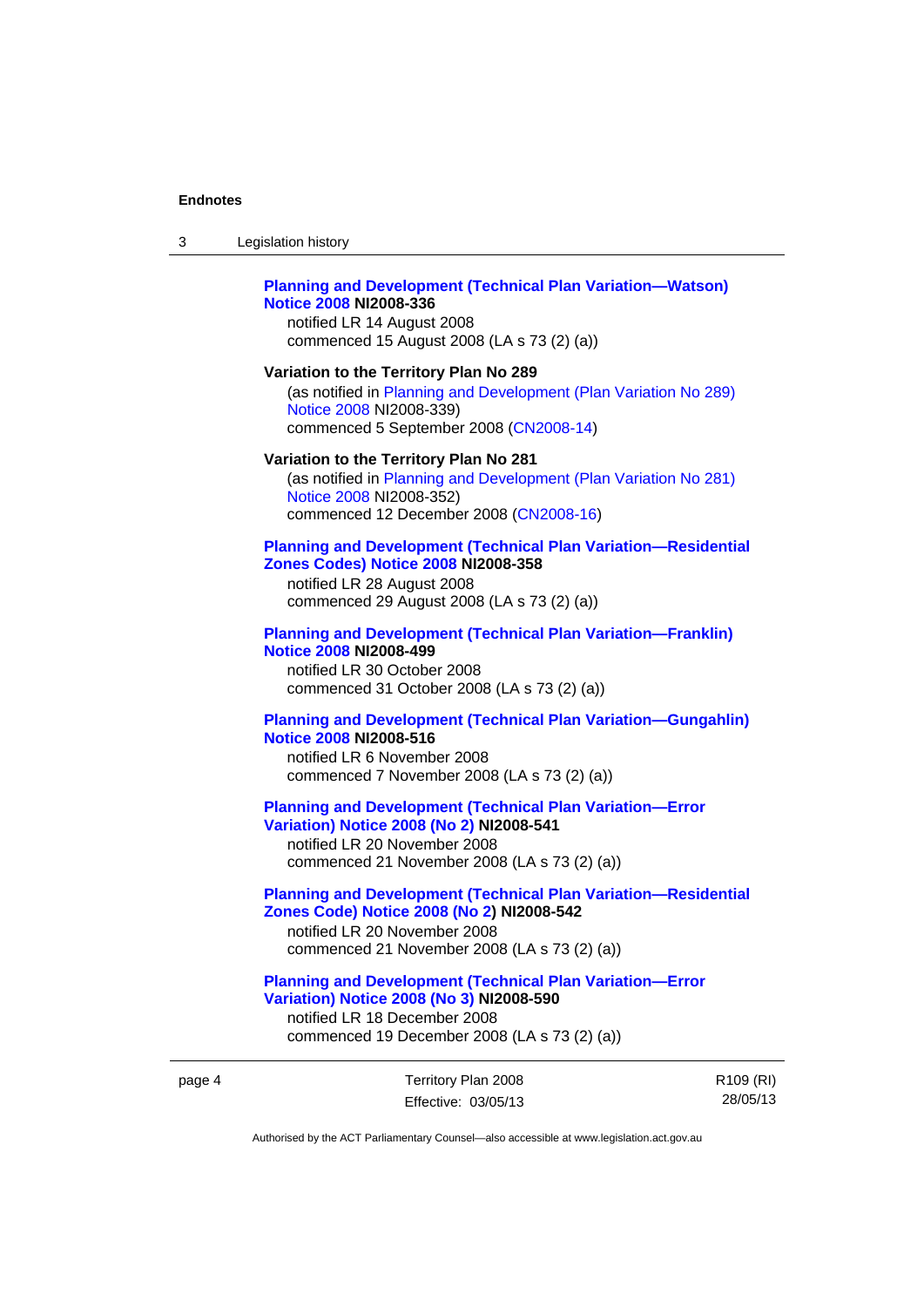### **[Planning and Development \(Technical Plan Variation—Belconnen](http://www.legislation.act.gov.au/ni/2009-6/)  [District\) Notice 2009](http://www.legislation.act.gov.au/ni/2009-6/) NI2009-6**

notified LR 8 January 2009 commenced 9 January 2009 (LA s 73 (2) (a))

### **[Planning and Development \(Technical Plan Variation—Macgregor\)](http://www.legislation.act.gov.au/ni/2009-17/)  [Notice 2009](http://www.legislation.act.gov.au/ni/2009-17/) NI2009-17**

notified LR 15 January 2009 commenced 16 January 2009 (LA s 73 (2) (a))

## **[Planning and Development \(Technical Plan Variation—Error](http://www.legislation.act.gov.au/ni/2009-37/)**

**[Variation\) Notice 2009](http://www.legislation.act.gov.au/ni/2009-37/) NI2009-37** 

notified LR 5 February 2009 commenced 6 February 2009 (LA s 73 (2) (a))

### **[Planning and Development \(Technical Plan Variation—Residential](http://www.legislation.act.gov.au/ni/2009-38/)  [Zones Code\) Notice 2009](http://www.legislation.act.gov.au/ni/2009-38/) NI2009-38**

notified LR 5 February 2009 commenced 6 February 2009 (LA s 73 (2) (a))

#### **[Planning and Development \(Technical Plan Variation—Boundary](http://www.legislation.act.gov.au/ni/2009-59/)  [Changes\) Notice 2009](http://www.legislation.act.gov.au/ni/2009-59/) NI2009-59**

notified LR 12 February 2009 commenced 13 February 2009 (LA s 73 (2) (a))

### **[Planning and Development \(Technical Plan Variation—Forde\)](http://www.legislation.act.gov.au/ni/2009-70/)  [Notice 2009](http://www.legislation.act.gov.au/ni/2009-70/) NI2009-70**

notified LR 26 February 2009 commenced 27 February 2009 (LA s 73 (2) (a))

### **[Planning and Development \(Technical Plan Variation—Error](http://www.legislation.act.gov.au/ni/2009-99/)  [Variation\) Notice 2009 \(No 2\)](http://www.legislation.act.gov.au/ni/2009-99/) NI2009-99**

notified LR 19 March 2009 commenced 20 March 2009 (LA s 73 (2) (a))

### **Variation to the Territory Plan No 261**

(as notified in [Planning and Development \(Plan Variation No 261\)](http://www.legislation.act.gov.au/ni/2009-107/)  [Notice 2009](http://www.legislation.act.gov.au/ni/2009-107/) NI2009-107) commenced 17 April 2009 [\(CN2009-10\)](http://www.legislation.act.gov.au/cn/2009-10/)

### **Variation to the Territory Plan No 296**

(as notified in [Planning and Development \(Plan Variation No 296\)](http://www.legislation.act.gov.au/ni/2009-108/)  [Notice 2009](http://www.legislation.act.gov.au/ni/2009-108/) NI2009-108) commenced 17 April 2009 [\(CN2009-9\)](http://www.legislation.act.gov.au/cn/2009-9/)

R109 (RI) 28/05/13

Territory Plan 2008 Effective: 03/05/13 page 5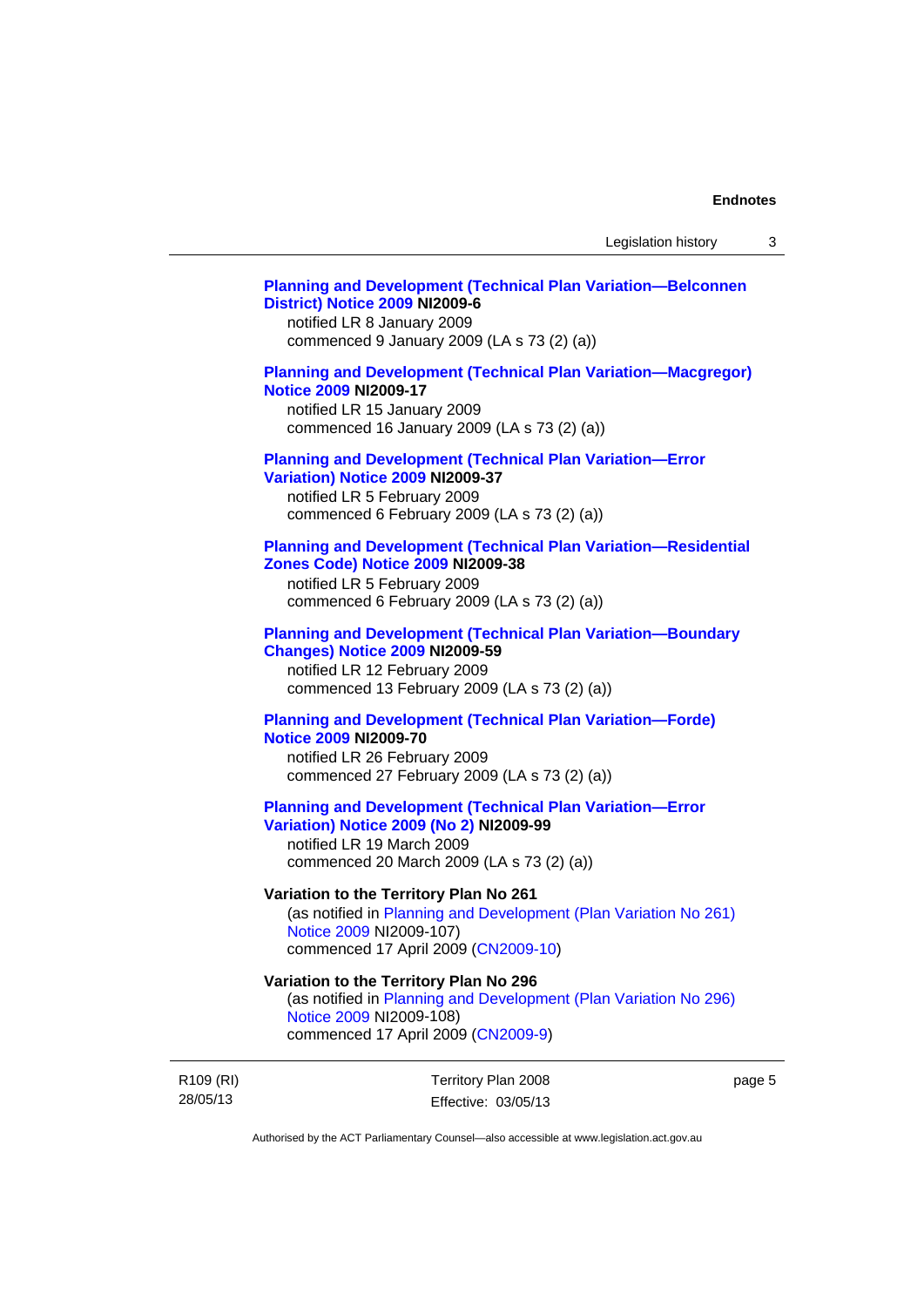| 3 | Legislation history                                                                                                                                                             |
|---|---------------------------------------------------------------------------------------------------------------------------------------------------------------------------------|
|   | <b>Planning and Development (Technical Plan Variation-Gungahlin)</b><br><b>Notice 2009 NI2009-181</b><br>notified LR 16 April 2009<br>commenced 17 April 2009 (LA s 73 (2) (a)) |
|   | <b>Planning and Development (Technical Plan Variation-Gungahlin)</b><br>Notice 2009 (No 2) NI2009-199<br>notified LR 30 April 2009<br>commenced 1 May 2009 (LA s 73 (2) (a))    |
|   | <b>Planning and Development (Technical Plan Variation-Harrison)</b><br><b>Notice 2009 NI2009-200</b><br>notified LR 30 April 2009<br>commenced 1 May 2009 (LA s 73 (2) (a))     |
|   | <b>Planning and Development (Technical Plan Variation-Franklin)</b><br><b>Notice 2009 NI2009-216</b><br>notified LR 14 May 2009<br>commenced 15 May 2009 (LA s 73 (2) (a))      |
|   | <b>Planning and Development (Technical Plan Variation-Macgregor)</b><br>Notice 2009 (No 2) NI2009-217<br>notified LR 14 May 2009<br>commenced 15 May 2009 (LA s 73 (2) (a))     |
|   | <b>Planning and Development (Technical Plan Variation-Harrison)</b><br>Notice 2009 (No 2) NI2009-237<br>notified LR 21 May 2009<br>commenced 22 May 2009 (LA s 73 (2) (a))      |
|   | <b>Planning and Development (Technical Plan Variation-Casey)</b><br><b>Notice 2009 NI2009-238</b><br>notified LR 21 May 2009<br>commenced 22 May 2009 (LA s 73 (2) (a))         |
|   | <b>Planning and Development (Technical Plan Variation-Franklin)</b><br>Notice 2009 (No 2) NI2009-254<br>notified LR 4 June 2009<br>commenced 5 June 2009 (LA s 73 (2) (a))      |
|   | <b>Planning and Development (Technical Plan Variation-Dunlop)</b><br><b>Notice 2009 NI2009-255</b><br>notified LR 4 June 2009<br>commenced 5 June 2009 (LA s 73 (2) (a))        |

page 6 Territory Plan 2008 Effective: 03/05/13 R109 (RI) 28/05/13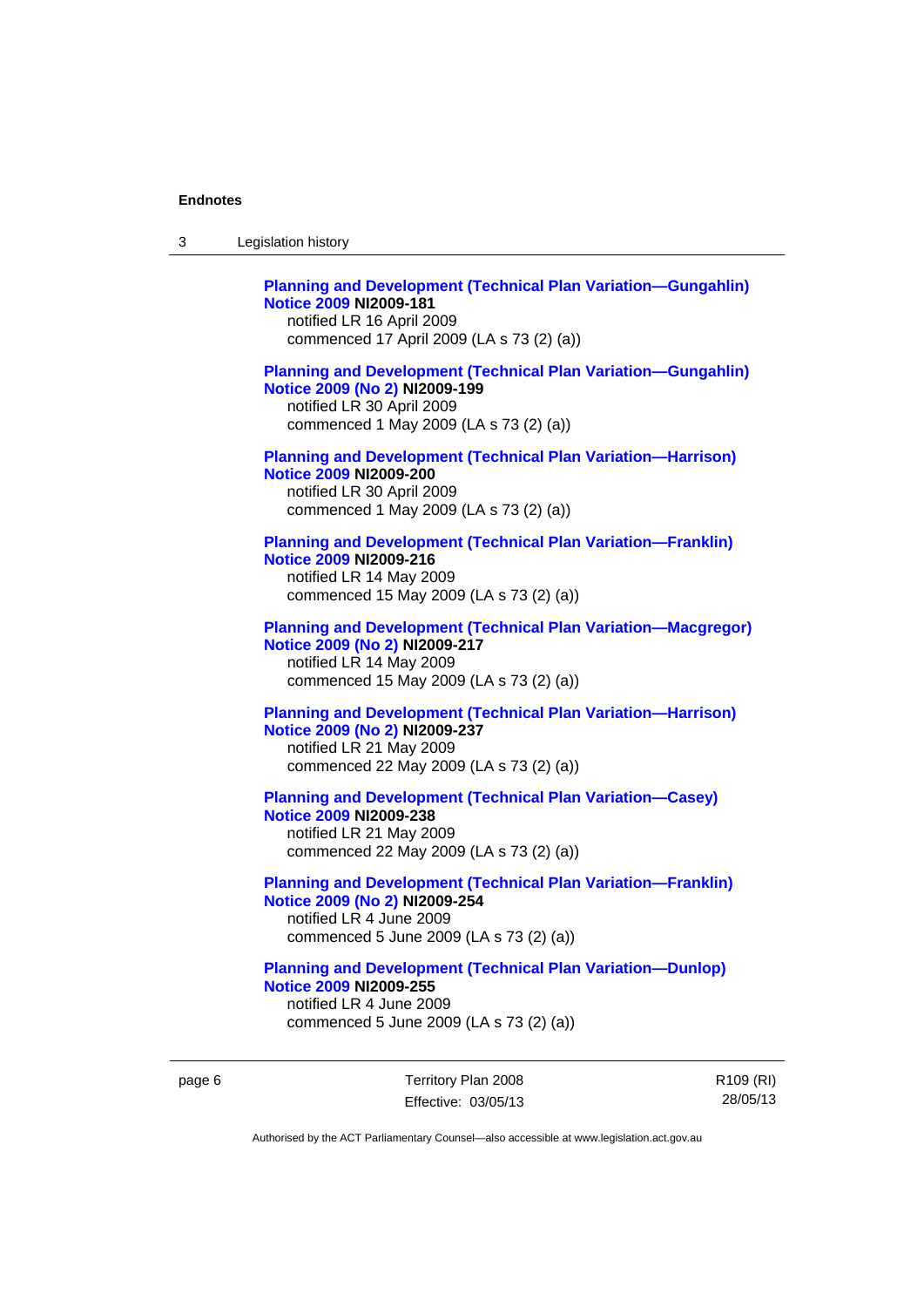| Legislation history |  |  |
|---------------------|--|--|
|---------------------|--|--|

**[Planning and Development \(Technical Plan Variation—Forde\)](http://www.legislation.act.gov.au/ni/2009-256/)  [Notice 2009 \(No 2\)](http://www.legislation.act.gov.au/ni/2009-256/) NI2009-256**  notified LR 4 June 2009 commenced 5 June 2009 (LA s 73 (2) (a)) **[Planning and Development \(Technical Amendment—Harrison and](http://www.legislation.act.gov.au/ni/2009-272/)  [Flemington Road Corridor Concept Plan\) Plan Variation 2009 \(No 1\)](http://www.legislation.act.gov.au/ni/2009-272/) NI2009-272**  notified LR 18 June 2009 commenced 19 June 2009 (LA s 73 (2) (a)) **[Planning and Development \(Technical Amendment—Macgregor West](http://www.legislation.act.gov.au/ni/2009-321/)  [Precinct Code\) Plan Variation 2009 \(No 1\)](http://www.legislation.act.gov.au/ni/2009-321/) NI2009-321**  notified LR 9 July 2009 commenced 10 July 2009 (LA s 73 (2) (a)) **[Planning and Development \(Technical Amendment—Residential](http://www.legislation.act.gov.au/ni/2009-322/)  [Zones Codes and WaterWays General Code\) Plan Variation 2009](http://www.legislation.act.gov.au/ni/2009-322/)  [\(No 1\)](http://www.legislation.act.gov.au/ni/2009-322/) NI2009-322**  notified LR 9 July 2009 commenced 10 July 2009 (LA s 73 (2) (a)) **[Planning and Development \(Technical Amendment—Duffy\) Plan](http://www.legislation.act.gov.au/ni/2009-323/)  [Variation 2009](http://www.legislation.act.gov.au/ni/2009-323/) NI2009-323**  notified LR 16 July 2009 commenced 17 July 2009 (LA s 73 (2) (a)) **[Planning and Development \(Technical Amendment—Error\) Plan](http://www.legislation.act.gov.au/ni/2009-324/)  [Variation 2009 \(No 1\)](http://www.legislation.act.gov.au/ni/2009-324/) NI2009-324**  notified LR 9 July 2009 commenced 10 July 2009 (LA s 73 (2) (a)) **[Planning and Development \(Technical Amendment—Kingston\) Plan](http://www.legislation.act.gov.au/ni/2009-338/)  [Variation 2009](http://www.legislation.act.gov.au/ni/2009-338/) NI2009-338**  notified LR 16 July 2009 commenced 17 July 2009 (LA s 73 (2) (a)) **[Planning and Development \(Technical Amendment—Access and](http://www.legislation.act.gov.au/ni/2009-342/)  [Mobility General Code\) Plan Variation 2009 \(No 1\)](http://www.legislation.act.gov.au/ni/2009-342/) NI2009-342**  notified LR 23 July 2009 commenced 24 July 2009 (LA s 73 (2) (a))

R109 (RI) 28/05/13

Territory Plan 2008 Effective: 03/05/13 page 7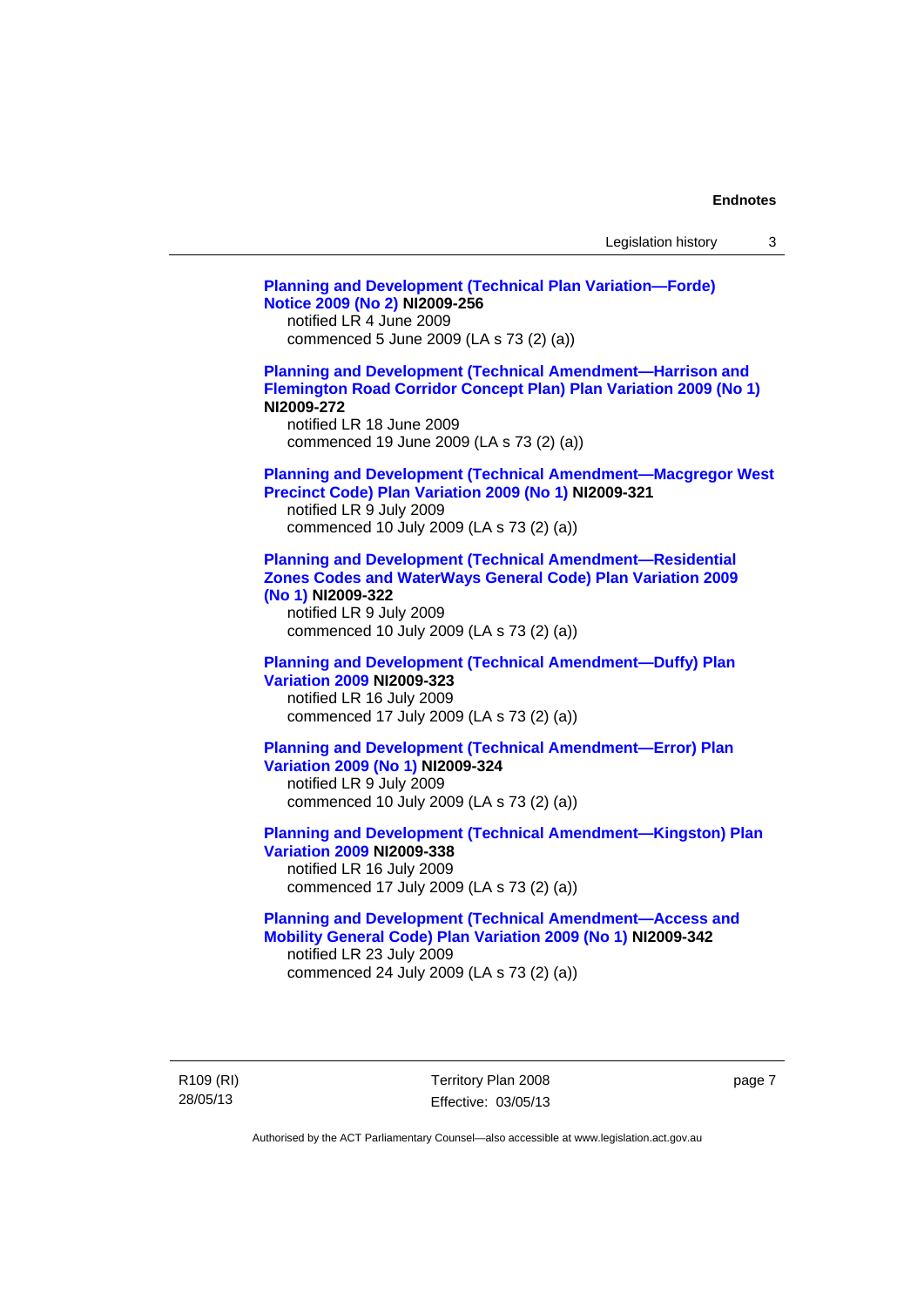3 Legislation history

### **Variation to the Territory Plan No 288**

(as notified in [Planning and Development \(Plan Variation No 288\)](http://www.legislation.act.gov.au/ni/2009-391/)  [Notice 2009](http://www.legislation.act.gov.au/ni/2009-391/) NI2009-391) commenced 4 September 2009 ([CN2009-12\)](http://www.legislation.act.gov.au/cn/2009-12/)

#### **[Planning and Development \(Technical Amendment—Miscellaneous](http://www.legislation.act.gov.au/ni/2009-392/)  [Amendments\) Plan Variation 2009 \(No 1\)](http://www.legislation.act.gov.au/ni/2009-392/) NI2009-392**  notified LR 20 August 2009

commenced 21 August 2009 (LA s 73 (2) (a))

### **[Planning and Development \(Technical Amendment—Bonner\) Plan](http://www.legislation.act.gov.au/ni/2009-409/)  [Variation 2009](http://www.legislation.act.gov.au/ni/2009-409/) NI2009-409**

notified LR 27 August 2009 commenced 28 August 2009 (LA s 73 (2) (a))

#### **[Planning and Development \(Technical Amendment—Franklin\) Plan](http://www.legislation.act.gov.au/ni/2009-410/)  [Variation 2009 \(No 1\)](http://www.legislation.act.gov.au/ni/2009-410/) NI2009-410**

notified LR 27 August 2009 commenced 28 August 2009 (LA s 73 (2) (a))

#### **[Planning and Development \(Technical Amendment—Griffith\) Plan](http://www.legislation.act.gov.au/ni/2009-418/)  [Variation 2009](http://www.legislation.act.gov.au/ni/2009-418/) NI2009-418**  notified LR 3 September 2009

commenced 4 September 2009 (LA s 73 (2) (a))

### **[Planning and Development \(Technical Amendment—Residential](http://www.legislation.act.gov.au/ni/2009-487/)  [Zones Development Codes and Other Codes\) Plan Variation 2009](http://www.legislation.act.gov.au/ni/2009-487/)  [\(No 1\)](http://www.legislation.act.gov.au/ni/2009-487/) NI2009-487**

notified LR 1 October 2009 commenced 2 October 2009 (LA s 73 (2) (a))

**[Planning and Development \(Technical Amendment—Single Dwelling](http://www.legislation.act.gov.au/ni/2009-488/)  [Housing Development Code\) Plan Variation 2009 \(No 1\)](http://www.legislation.act.gov.au/ni/2009-488/) NI2009-488** 

notified LR 1 October 2009 commenced 2 October 2009 (LA s 73 (2) (a))

### **[Planning and Development \(Technical Amendment—Hume\) Plan](http://www.legislation.act.gov.au/ni/2009-570/)  [Variation 2009](http://www.legislation.act.gov.au/ni/2009-570/) NI2009-570**

notified LR 12 November 2009 commenced 13 November 2009 (LA s 73 (2) (a))

page 8 Territory Plan 2008 Effective: 03/05/13 R109 (RI) 28/05/13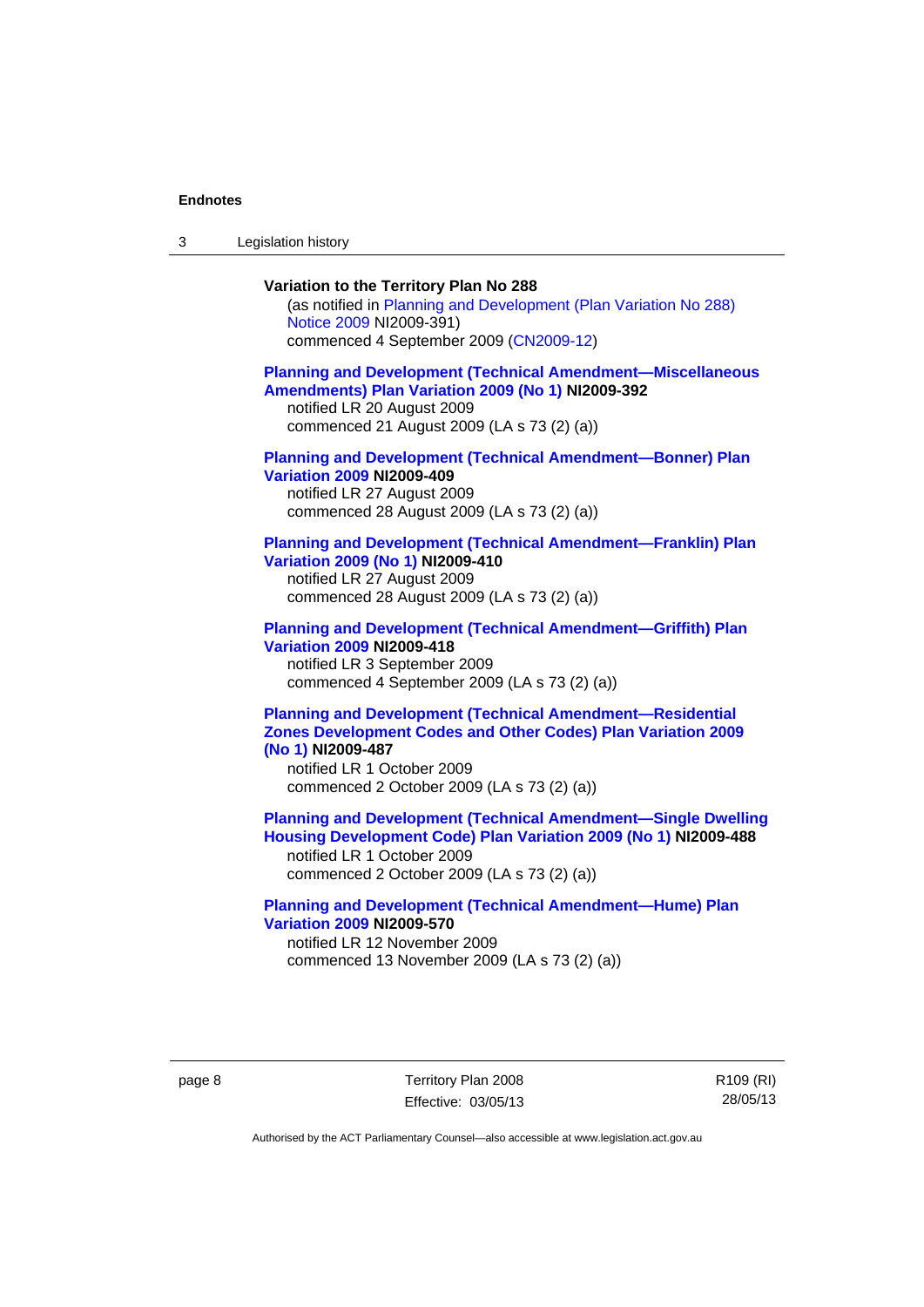Legislation history 3

### **[Planning and Development \(Technical Amendment—Macgregor\) Plan](http://www.legislation.act.gov.au/ni/2009-617/)  [Variation 2009](http://www.legislation.act.gov.au/ni/2009-617/) NI2009-617**

notified LR 3 December 2009 commenced 4 December 2009 (LA s 73 (2) (a))

### **[Planning and Development \(Technical Amendment—Bonner\) Plan](http://www.legislation.act.gov.au/ni/2009-618/)  [Variation 2009 \(No 2\)](http://www.legislation.act.gov.au/ni/2009-618/) NI2009-618**

notified LR 3 December 2009 commenced 4 December 2009 (LA s 73 (2) (a))

### **[Planning and Development \(Technical Amendment—Nicholls\) Plan](http://www.legislation.act.gov.au/ni/2009-619/)  [Variation 2009](http://www.legislation.act.gov.au/ni/2009-619/) NI2009-619**

notified LR 3 December 2009 commenced 4 December 2009 (LA s 73 (2) (a))

### **[Planning and Development \(Technical Amendment—Miscellaneous](http://www.legislation.act.gov.au/ni/2010-21/)  [Amendments\) Plan Variation 2010 \(No 1\)](http://www.legislation.act.gov.au/ni/2010-21/) NI2010-21**

notified LR 21 January 2010 commenced 22 January 2010 (LA s 73 (2) (a))

**[Planning and Development \(Technical Amendment—Changes to](http://www.legislation.act.gov.au/ni/2010-22/)  [concept plans \(Flemington Road corridor, Coombs and Wright\) and](http://www.legislation.act.gov.au/ni/2010-22/)  [various code and miscellaneous changes\) Plan Variation 2010](http://www.legislation.act.gov.au/ni/2010-22/) NI2010-22** 

notified LR 21 January 2010 commenced 22 January 2010 (LA s 73 (2) (a))

**[Planning and Development \(Technical Amendment—Changes to a](http://www.legislation.act.gov.au/ni/2010-23/)  [commercial code and general codes\) Plan Variation 2010](http://www.legislation.act.gov.au/ni/2010-23/) NI2010-23**  notified LR 21 January 2010

commenced 22 January 2010 (LA s 73 (2) (a))

**[Planning and Development \(Technical Amendment—Franklin\) Plan](http://www.legislation.act.gov.au/ni/2010-45/)  [Variation 2010](http://www.legislation.act.gov.au/ni/2010-45/) NI2010-45**  notified LR 4 February 2010 commenced 5 February 2010 (LA s 73 (2) (a))

### **[Planning and Development \(Technical Amendment—Harrison\) Plan](http://www.legislation.act.gov.au/ni/2010-82/)  [Variation 2010](http://www.legislation.act.gov.au/ni/2010-82/) NI2010-82**

notified LR 25 February 2010 commenced 26 February 2010 (LA s 73 (2) (a))

R109 (RI) 28/05/13

Territory Plan 2008 Effective: 03/05/13 page 9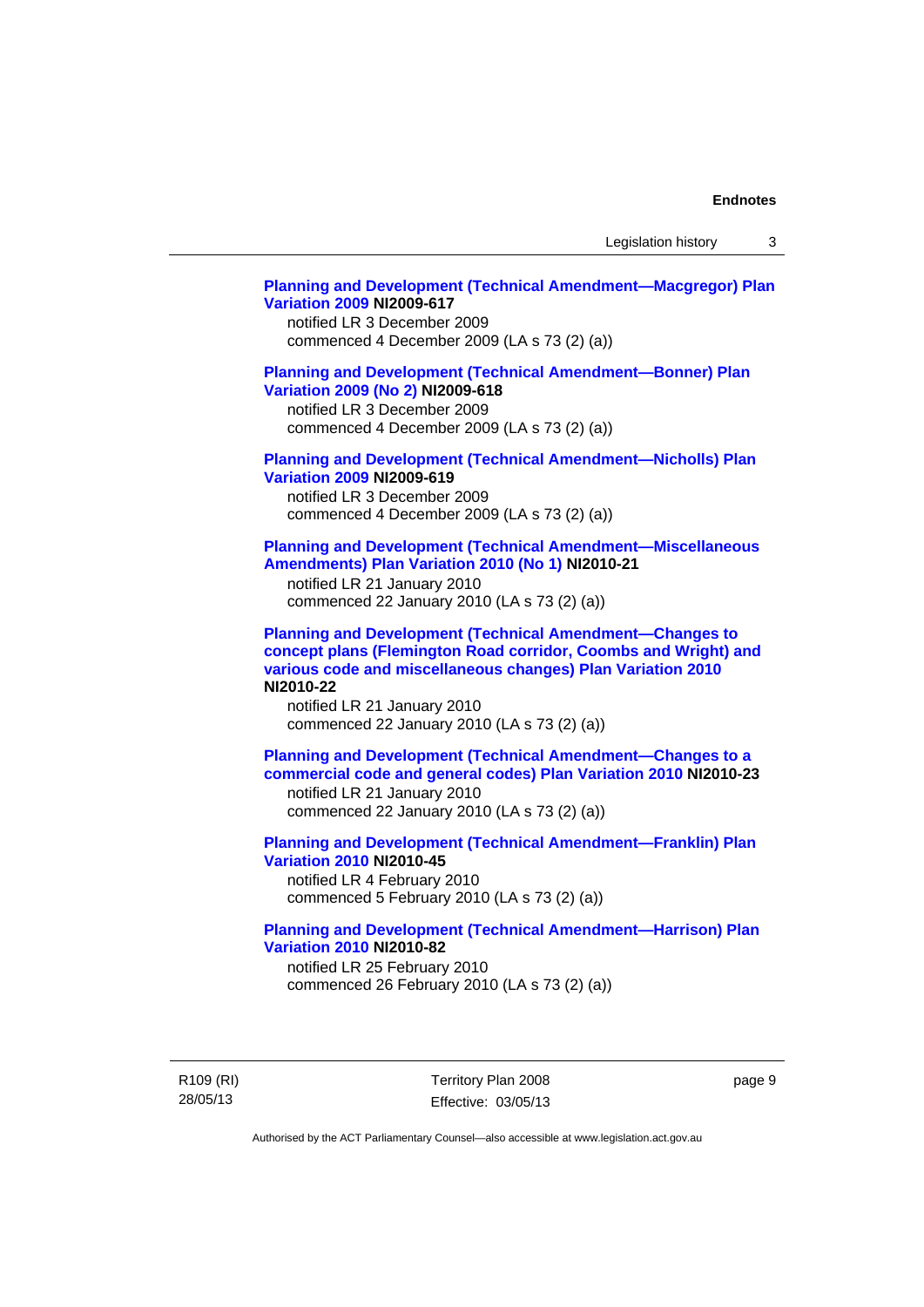| -3 | Legislation history |  |
|----|---------------------|--|
|----|---------------------|--|

### **[Planning and Development \(Technical Amendment—Casey\) Plan](http://www.legislation.act.gov.au/ni/2010-83/)  [Variation 2010](http://www.legislation.act.gov.au/ni/2010-83/) NI2010-83**

notified LR 25 February 2010 commenced 26 February 2010 (LA s 73 (2) (a))

### **[Planning and Development \(Technical Amendment—Gungahlin\) Plan](http://www.legislation.act.gov.au/ni/2010-84/)  [Variation 2010](http://www.legislation.act.gov.au/ni/2010-84/) NI2010-84**

notified LR 25 February 2010 commenced 26 February 2010 (LA s 73 (2) (a))

### **[Planning and Development \(Technical Amendment—Macgregor\) Plan](http://www.legislation.act.gov.au/ni/2010-123/)  [Variation 2010](http://www.legislation.act.gov.au/ni/2010-123/) NI2010-123**

notified LR 18 March 2010 commenced 19 March 2010 (LA s 73 (2) (a))

### **[Planning and Development \(Technical Amendment—Bonner\) Plan](http://www.legislation.act.gov.au/ni/2010-124/)**

**[Variation 2010](http://www.legislation.act.gov.au/ni/2010-124/) NI2010-124**  notified LR 18 March 2010 commenced 19 March 2010 (LA s 73 (2) (a))

#### **[Planning and Development \(Technical Amendment—Bruce\) Plan](http://www.legislation.act.gov.au/ni/2010-125/)  [Variation 2010](http://www.legislation.act.gov.au/ni/2010-125/) NI2010-125**

notified LR 18 March 2010 commenced 19 March 2010 (LA s 73 (2) (a))

### **[Planning and Development \(Technical Amendment—Miscellaneous](http://www.legislation.act.gov.au/ni/2010-217/)  [Amendments and Corrections\) Plan Variation 2010 \(No 1\)](http://www.legislation.act.gov.au/ni/2010-217/) NI2010-217**  notified LR 6 May 2010 commenced 7 May 2010 (LA s 73 (2) (a))

**[Planning and Development \(Technical Amendment—Changes to](http://www.legislation.act.gov.au/ni/2010-218/)  [noise attenuation provisions \(single dwelling housing development](http://www.legislation.act.gov.au/ni/2010-218/)  [code and multi unit housing development code\) and other](http://www.legislation.act.gov.au/ni/2010-218/)  [amendments\) Plan Variation 2010](http://www.legislation.act.gov.au/ni/2010-218/) NI2010-218** 

notified LR 6 May 2010 commenced 7 May 2010 (LA s 73 (2) (a))

### **[Planning and Development \(Technical Amendment—Realignment of](http://www.legislation.act.gov.au/ni/2010-219/)  [designated boundary and rezone future urban area – Molonglo\) Plan](http://www.legislation.act.gov.au/ni/2010-219/)  [Variation 2010](http://www.legislation.act.gov.au/ni/2010-219/) NI2010-219**

notified LR 6 May 2010 commenced 7 May 2010 (LA s 73 (2) (a))

page 10 Territory Plan 2008 Effective: 03/05/13 R109 (RI) 28/05/13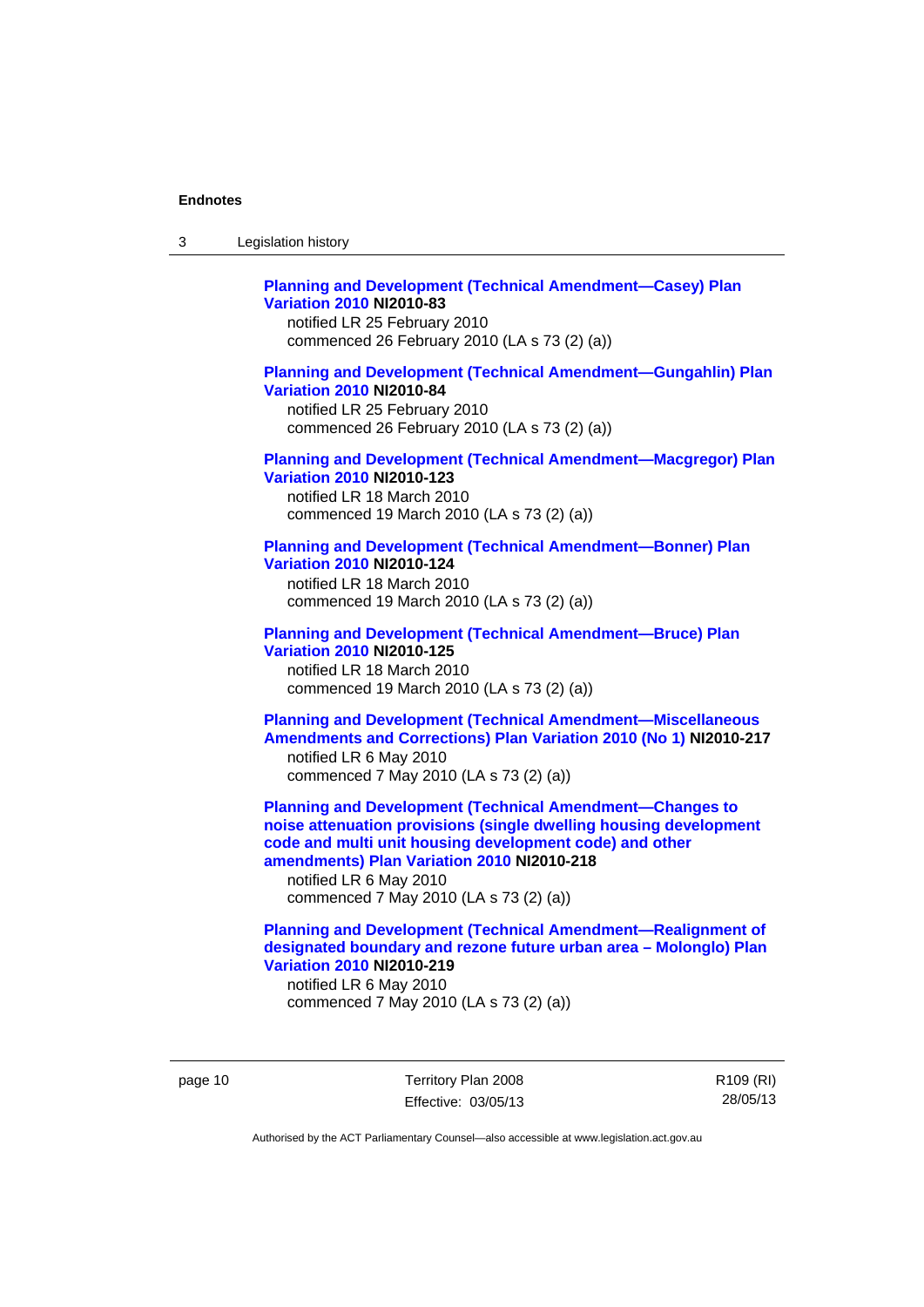### **[Planning and Development \(Technical Amendment—Forde\) Plan](http://www.legislation.act.gov.au/ni/2010-243/)  [Variation 2010](http://www.legislation.act.gov.au/ni/2010-243/) NI2010-243**  notified LR 27 May 2010

commenced 28 May 2010 (LA s 73 (2) (a))

### **[Planning and Development \(Technical Amendment—Crace\) Plan](http://www.legislation.act.gov.au/ni/2010-244/)  [Variation 2010](http://www.legislation.act.gov.au/ni/2010-244/) NI2010-244**

notified LR 27 May 2010 commenced 28 May 2010 (LA s 73 (2) (a))

### **[Planning and Development \(Technical Amendment—Kingston\) Plan](http://www.legislation.act.gov.au/ni/2010-246/)  [Variation 2010](http://www.legislation.act.gov.au/ni/2010-246/) NI2010-246**

notified LR 3 June 2010 commenced 4 June 2010 (LA s 73 (2) (a))

### **[Planning and Development \(Technical Amendment—Rezoning –](http://www.legislation.act.gov.au/ni/2010-258/)  [boundary changes\) Plan Variation 2010 \(No 1\)](http://www.legislation.act.gov.au/ni/2010-258/) NI2010-258**

notified LR 27 May 2010 commenced 28 May 2010 (LA s 73 (2) (a))

#### **[Planning and Development \(Technical Amendment—Gungahlin\) Plan](http://www.legislation.act.gov.au/ni/2010-321/)  [Variation 2010 \(No 2\)](http://www.legislation.act.gov.au/ni/2010-321/) NI2010-321**

notified LR 24 June 2010 commenced 25 June 2010 (LA s 73 (2) (a))

### **[Planning and Development \(Technical Amendment—Mitchell and](http://www.legislation.act.gov.au/ni/2010-370/)  [Lyneham\) Plan Variation 2010](http://www.legislation.act.gov.au/ni/2010-370/) NI2010-370**

notified LR 8 July 2010 commenced 9 July 2010 (LA s 73 (2) (a))

### **[Planning and Development \(Technical Amendment—Kingston\) Plan](http://www.legislation.act.gov.au/ni/2010-371/)  [Variation 2010 \(No 2\)](http://www.legislation.act.gov.au/ni/2010-371/) NI2010-371**

notified LR 8 July 2010 commenced 9 July 2010 (LA s 73 (2) (a))

### **[Planning and Development \(Technical Amendment—Casey\) Plan](http://www.legislation.act.gov.au/ni/2010-382/)  [Variation 2010 \(No 2\)](http://www.legislation.act.gov.au/ni/2010-382/) NI2010-382**

notified LR 15 July 2010 commenced 16 July 2010 (LA s 73 (2) (a))

### **[Planning and Development \(Technical Amendment – Miscellaneous](http://www.legislation.act.gov.au/ni/2010-409/)  [Amendments\) Plan Variation 2010 \(No 2\)](http://www.legislation.act.gov.au/ni/2010-409/) NI2010-409**

notified LR 22 July 2010 commenced 23 July 2010 (LA s 73 (2) (a))

R109 (RI) 28/05/13

Territory Plan 2008 Effective: 03/05/13 page 11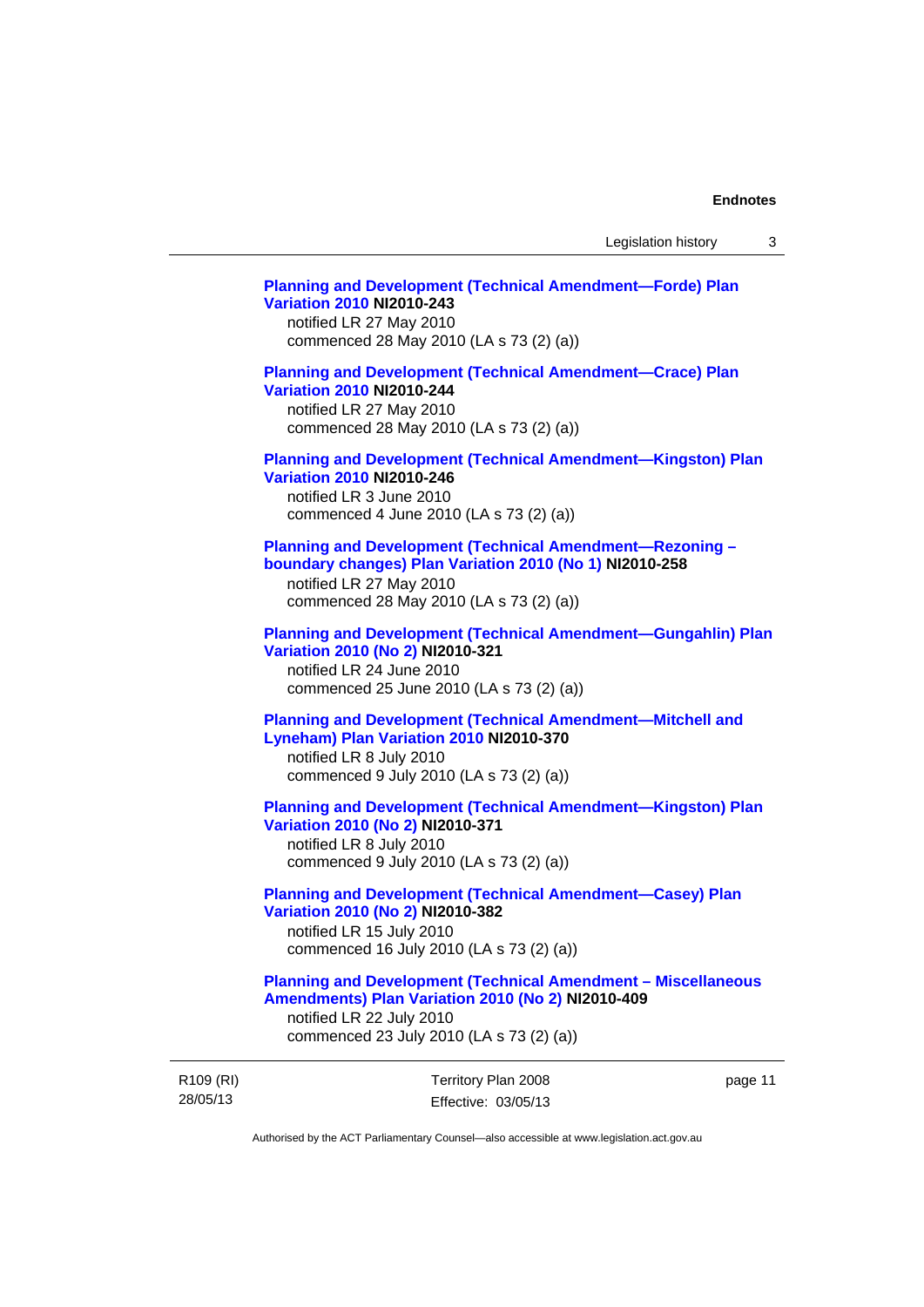| 3 | Legislation history                                                                                                                                                                                                                                                                                                            |
|---|--------------------------------------------------------------------------------------------------------------------------------------------------------------------------------------------------------------------------------------------------------------------------------------------------------------------------------|
|   | <b>Planning and Development (Technical Amendment-Code and</b><br>miscellaneous changes to parking and vehicular access general<br>code) Plan Variation 2010 NI2010-410<br>notified LR 29 July 2010<br>commenced 30 July 2010 (LA s 73 (2) (a))                                                                                 |
|   | <b>Planning and Development (Technical Amendment-Inclusion of</b><br>definitions to bring the Territory Plan into line with the National<br><b>Capital Plan and miscellaneous amendments and corrections) Plan</b><br><b>Variation 2010 NI2010-411</b><br>notified LR 29 July 2010<br>commenced 30 July 2010 (LA s 73 (2) (a)) |
|   | <b>Planning and Development (Technical Amendment-Code changes</b><br>to Coombs and Wright concept plan and changes to town centres<br>development code) Plan Variation 2010 NI2010-412<br>notified LR 29 July 2010<br>commenced 30 July 2010 (LA s 73 (2) (a))                                                                 |
|   | <b>Planning and Development (Technical Amendment-Harrison) Plan</b><br>Variation 2010 (No 2) NI2010-426<br>notified LR 29 July 2010<br>commenced 30 July 2010 (LA s 73 (2) (a))                                                                                                                                                |
|   | <b>Planning and Development (Technical Amendment-Forde) Plan</b><br>Variation 2010 (No 2) NI2010-440<br>notified LR 12 August 2010<br>commenced 13 August 2010 (LA s 73 (2) (a))                                                                                                                                               |
|   | <b>Planning and Development (Technical Amendment-Weston) Plan</b><br><b>Variation 2010 NI2010-441</b><br>notified LR 12 August 2010<br>commenced 13 August 2010 (LA s 73 (2) (a))                                                                                                                                              |
|   | <b>Planning and Development (Technical Amendment-Casey) Plan</b><br>Variation 2010 (No 3) NI2010-538<br>notified LR 23 September 2010<br>commenced 24 September 2010 (LA s 73 (2) (a))                                                                                                                                         |
|   | <b>Planning and Development (Technical Amendment-Dunlop) Plan</b><br><b>Variation 2010 NI2010-539</b><br>notified LR 23 September 2010<br>commenced 24 September 2010 (LA s 73 (2) (a))                                                                                                                                        |

page 12 Territory Plan 2008 Effective: 03/05/13 R109 (RI) 28/05/13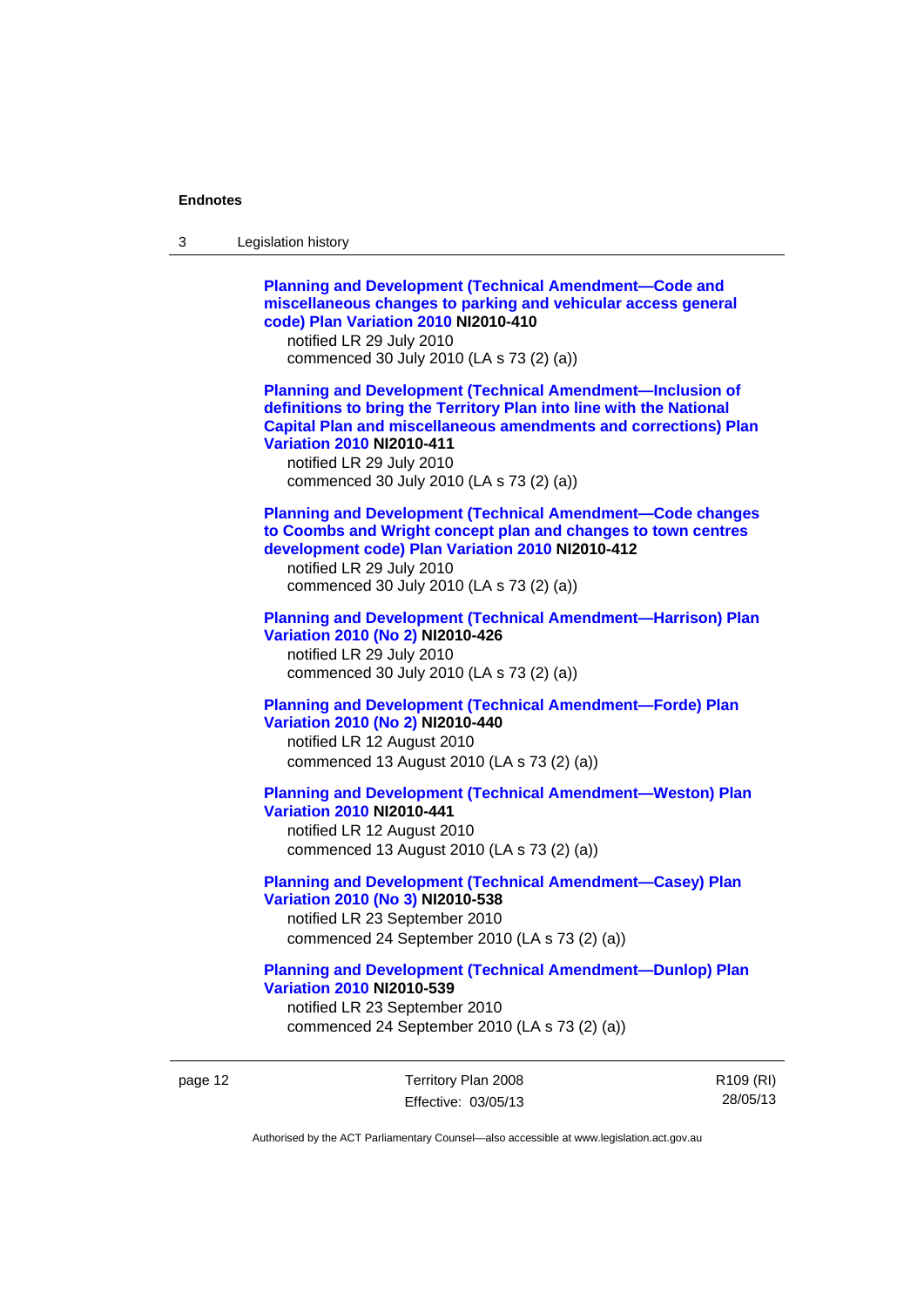### **[Planning and Development \(Technical Amendment—Bonner\) Plan](http://www.legislation.act.gov.au/ni/2010-540/)  [Variation 2010 \(No 2\)](http://www.legislation.act.gov.au/ni/2010-540/) NI2010-540**

notified LR 23 September 2010 commenced 24 September 2010 (LA s 73 (2) (a))

### **[Planning and Development \(Technical Amendment—Casey\) Plan](http://www.legislation.act.gov.au/ni/2010-566/)  [Variation 2010 \(No 4\)](http://www.legislation.act.gov.au/ni/2010-566/) NI2010-566**

notified LR 7 October 2010 commenced 8 October 2010 (LA s 73 (2) (a))

#### **Variation to the Territory Plan No 299**

(as notified in [Planning and Development \(Plan Variation No 299\)](http://www.legislation.act.gov.au/ni/2010-575/)  [Notice 2010](http://www.legislation.act.gov.au/ni/2010-575/) NI2010-575) commenced 5 November 2010 ([CN2010-12](http://www.legislation.act.gov.au/cn/2010-12/))

**[Planning and Development \(Technical Amendment—Changes to](http://www.legislation.act.gov.au/ni/2010-601/)  [Flemington Road corridor concept plan, non urban zones](http://www.legislation.act.gov.au/ni/2010-601/)  [development code and group centres development code\) Plan](http://www.legislation.act.gov.au/ni/2010-601/)  [Variation 2010](http://www.legislation.act.gov.au/ni/2010-601/) NI2010-601** 

notified LR 28 October 2010 commenced 29 October 2010 (LA s 73 (2) (a))

### **[Planning and Development \(Technical Amendment—Miscellaneous](http://www.legislation.act.gov.au/ni/2010-602/)  [Amendments and Corrections\) Plan Variation 2010 \(No 2\)](http://www.legislation.act.gov.au/ni/2010-602/) NI2010-602**

notified LR 28 October 2010 commenced 29 October 2010 (LA s 73 (2) (a))

### **[Planning and Development \(Technical Amendment—Changes to](http://www.legislation.act.gov.au/ni/2010-697/)  [commercial and industrial codes, PRZ2 restricted access recreation](http://www.legislation.act.gov.au/ni/2010-697/)  [zone and other codes\) Plan Variation 2010](http://www.legislation.act.gov.au/ni/2010-697/) NI2010-697**

notified LR 20 December 2010 commenced 22 December 2010 (LA s 73 (2) (b))

### **[Planning and Development \(Technical Amendment—Forde\) Plan](http://www.legislation.act.gov.au/ni/2011-23/)  [Variation 2011](http://www.legislation.act.gov.au/ni/2011-23/) NI2011-23**  notified LR 1 February 2011

commenced 2 February 2011 (LA s 73 (2) (a))

### **[Planning and Development \(Technical Amendment—Rezoning](http://www.legislation.act.gov.au/ni/2011-30/)[boundary changes\) Plan Variation 2011 \(No 1\)](http://www.legislation.act.gov.au/ni/2011-30/) NI2011-30**  notified LR 3 February 2011

commenced 4 February 2011 (LA s 73 (2) (a))

R109 (RI) 28/05/13

Territory Plan 2008 Effective: 03/05/13 page 13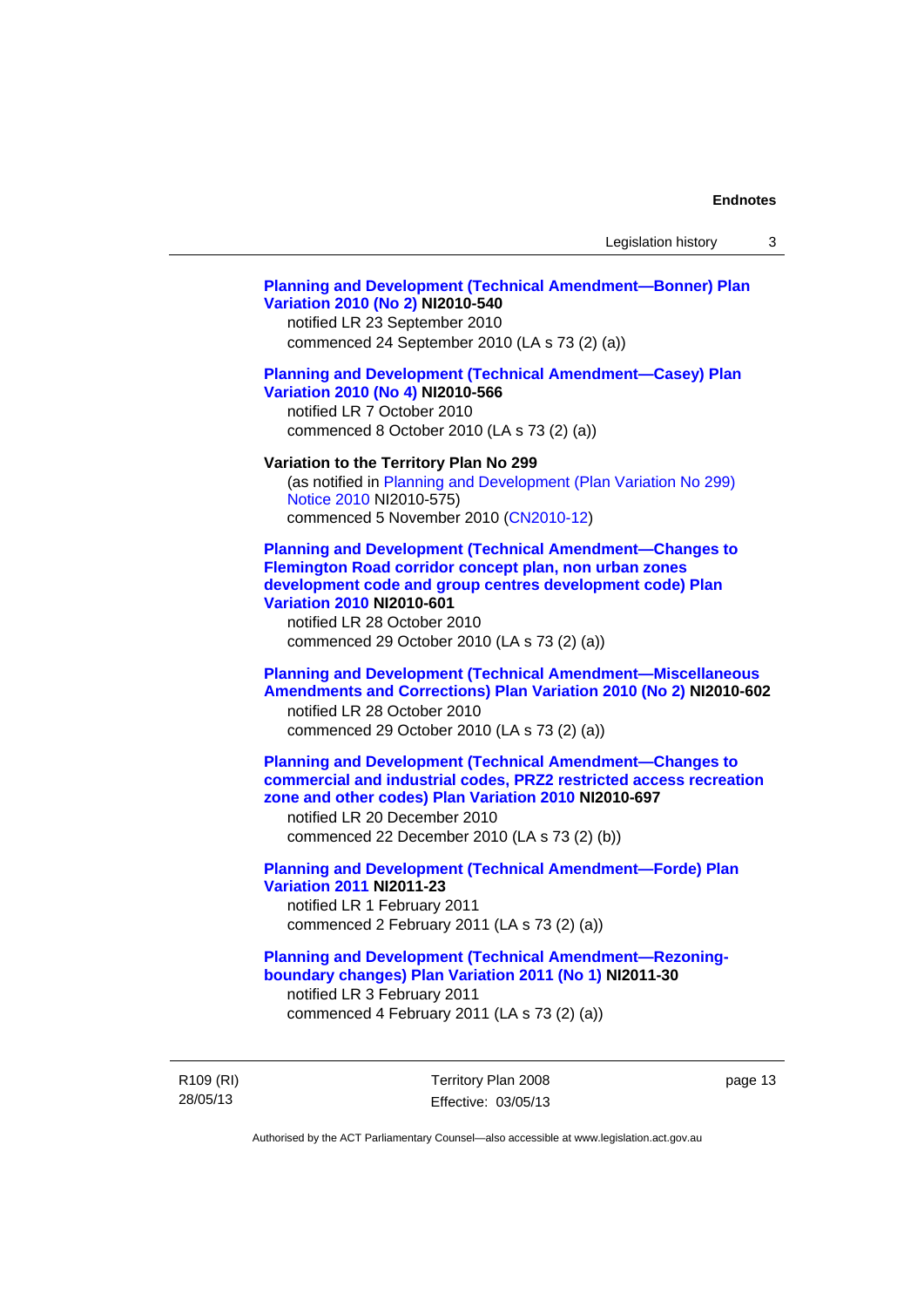| Legislation history<br>3 |
|--------------------------|
|--------------------------|

### **[Planning and Development \(Technical Amendment—Franklin\) Plan](http://www.legislation.act.gov.au/ni/2011-42/)  [Variation 2011 \(No 1\)](http://www.legislation.act.gov.au/ni/2011-42/) NI2011-42**  notified LR 10 February 2011 commenced 11 February 2011 (LA s 73 (2) (a)) **[Planning and Development \(Technical Amendment—Miscellaneous](http://www.legislation.act.gov.au/ni/2011-81/)  [Amendments\) Plan Variation 2011 \(No 1\)](http://www.legislation.act.gov.au/ni/2011-81/) NI2011-81**  notified LR 3 March 2011 commenced 4 March 2011 (LA s 73 (2) (a)) **[Planning and Development \(Technical Amendment—Casey\) Plan](http://www.legislation.act.gov.au/ni/2011-126/)  [Variation 2011 \(No 1\)](http://www.legislation.act.gov.au/ni/2011-126/) NI2011-126**  notified LR 10 March 2011 commenced 11 March 2011 (LA s 73 (2) (a)) **Variation to the Territory Plan No 298**  (as notified in [Planning and Development \(Plan Variation No 298\)](http://www.legislation.act.gov.au/ni/2011-152/)  [Notice 2011](http://www.legislation.act.gov.au/ni/2011-152/) NI2011-152) commenced 18 March 2011 [\(CN2011-4\)](http://www.legislation.act.gov.au/cn/2011-4/)

### **[Planning and Development \(Technical Amendment—Bonner\) Plan](http://www.legislation.act.gov.au/ni/2011-153/)  [Variation 2011 \(No 1\)](http://www.legislation.act.gov.au/ni/2011-153/) NI2011-153**  notified LR 17 March 2011

### commenced 18 March 2011 (LA s 73 (2) (a))

### **[Planning and Development \(Technical Amendment—Macgregor\) Plan](http://www.legislation.act.gov.au/ni/2011-193/)  [Variation 2011 \(No 1\)](http://www.legislation.act.gov.au/ni/2011-193/) NI2011-193**

notified LR 14 April 2011 commenced 15 April 2011 (LA s 73 (2) (a))

### **[Planning and Development \(Technical Amendment—Franklin\) Plan](http://www.legislation.act.gov.au/ni/2011-194/)  [Variation 2011 \(No 2\)](http://www.legislation.act.gov.au/ni/2011-194/) NI2011-194**

notified LR 14 April 2011 commenced 15 April 2011 (LA s 73 (2) (a))

### **[Planning and Development \(Technical Amendment—Giralang\) Plan](http://www.legislation.act.gov.au/ni/2011-204/)  [Variation 2011 \(No 1\)](http://www.legislation.act.gov.au/ni/2011-204/) NI2011-204**  notified LR 20 April 2011

commenced 21 April 2011 (LA s 73 (2) (a))

page 14 Territory Plan 2008 Effective: 03/05/13 R109 (RI) 28/05/13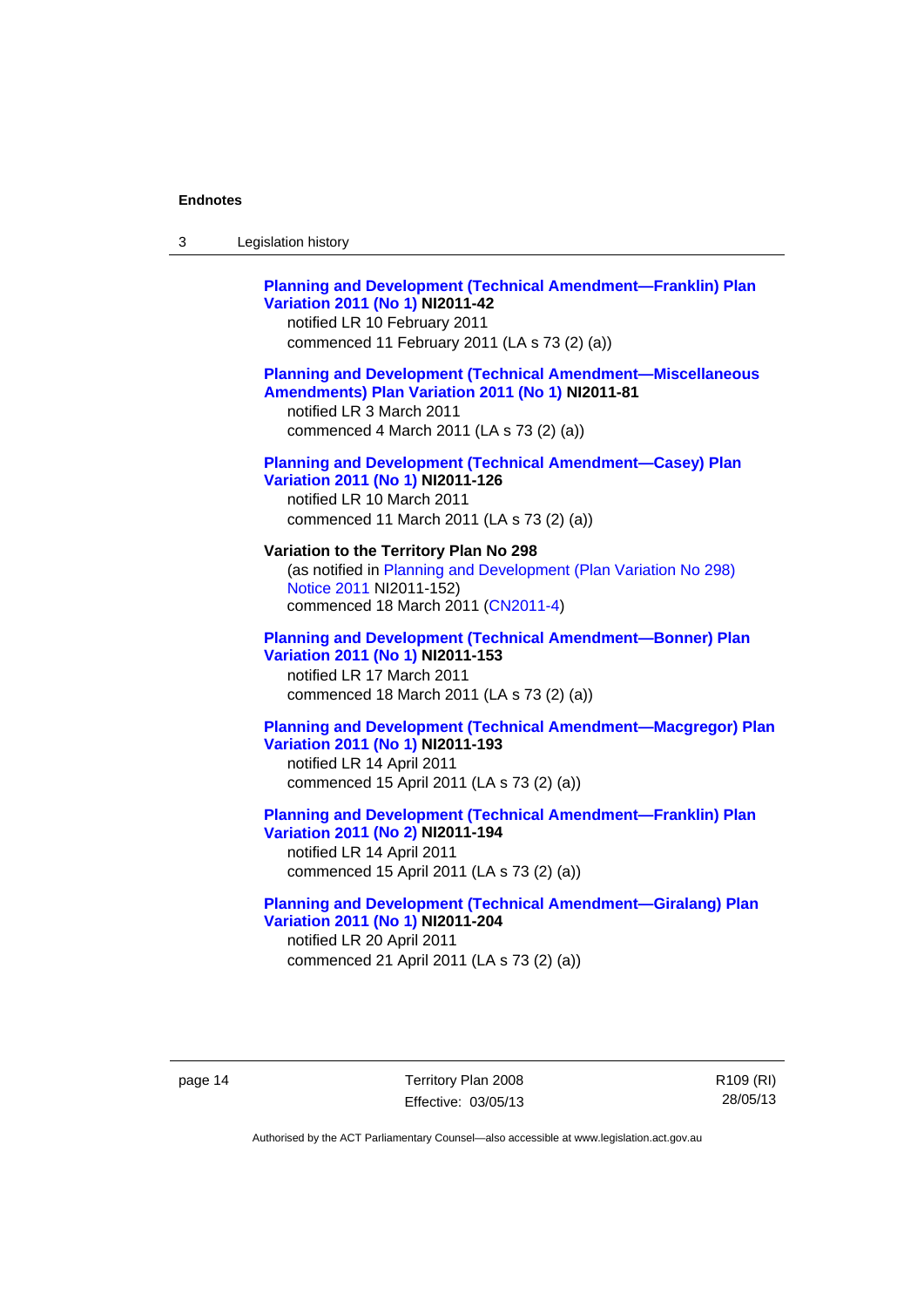R109 (RI) 28/05/13 Territory Plan 2008 Effective: 03/05/13 page 15 **[Planning and Development \(Technical Amendment—Miscellaneous](http://www.legislation.act.gov.au/ni/2011-206/)  [amendments and corrections, changes to bring the Territory Plan in](http://www.legislation.act.gov.au/ni/2011-206/)  [line with the National Capital Plan, and removal of redundant](http://www.legislation.act.gov.au/ni/2011-206/)  [provisions\) Plan Variation 2011](http://www.legislation.act.gov.au/ni/2011-206/) NI2011-206**  notified LR 28 April 2011 commenced 29 April 2011 (LA s 73 (2) (a)) **[Planning and Development \(Technical Amendment—Changes to](http://www.legislation.act.gov.au/ni/2011-207/)  [multi unit housing development code, industrial zones development](http://www.legislation.act.gov.au/ni/2011-207/)  [code, inner north precinct code and parking and vehicular access](http://www.legislation.act.gov.au/ni/2011-207/)  [general code\) Plan Variation 2011](http://www.legislation.act.gov.au/ni/2011-207/) NI2011-207**  notified LR 28 April 2011 commenced 29 April 2011 (LA s 73 (2) (a)) **[Planning and Development \(Technical Amendment—Harrison\) Plan](http://www.legislation.act.gov.au/ni/2011-226/)  [Variation 2011 \(No 1\)](http://www.legislation.act.gov.au/ni/2011-226/) NI2011-226**  notified LR 11 May 2011 commenced 12 May 2011 (LA s 73 (2) (a)) **[Planning and Development \(Technical Amendment—Crace\) Plan](http://www.legislation.act.gov.au/ni/2011-237/)  [Variation 2011 \(No 1\)](http://www.legislation.act.gov.au/ni/2011-237/) NI2011-237**  notified LR 18 May 2011 commenced 19 May 2011 (LA s 73 (2) (a)) **[Planning and Development \(Technical Amendment—Dickson\) Plan](http://www.legislation.act.gov.au/ni/2011-238/)  [Variation 2011 \(No 1\)](http://www.legislation.act.gov.au/ni/2011-238/) NI2011-238**  notified LR 18 May 2011 commenced 19 May 2011 (LA s 73 (2) (a)) **[Planning and Development \(Technical Amendment—Gungahlin\) Plan](http://www.legislation.act.gov.au/ni/2011-255/)  [Variation 2011 \(No 1\)](http://www.legislation.act.gov.au/ni/2011-255/) NI2011-255**  notified LR 26 May 2011 commenced 27 May 2011 (LA s 73 (2) (a)) **[Planning and Development \(Technical Amendment—Bonner\) Plan](http://www.legislation.act.gov.au/ni/2011-256/)  [Variation 2011 \(No 2\)](http://www.legislation.act.gov.au/ni/2011-256/) NI2011-256**  notified LR 26 May 2011 commenced 27 May 2011 (LA s 73 (2) (a)) **[Planning and Development \(Technical Amendment—Bonner\) Plan](http://www.legislation.act.gov.au/ni/2011-257/)  [Variation 2011 \(No 3\)](http://www.legislation.act.gov.au/ni/2011-257/) NI2011-257**  notified LR 26 May 2011 commenced 27 May 2011 (LA s 73 (2) (a))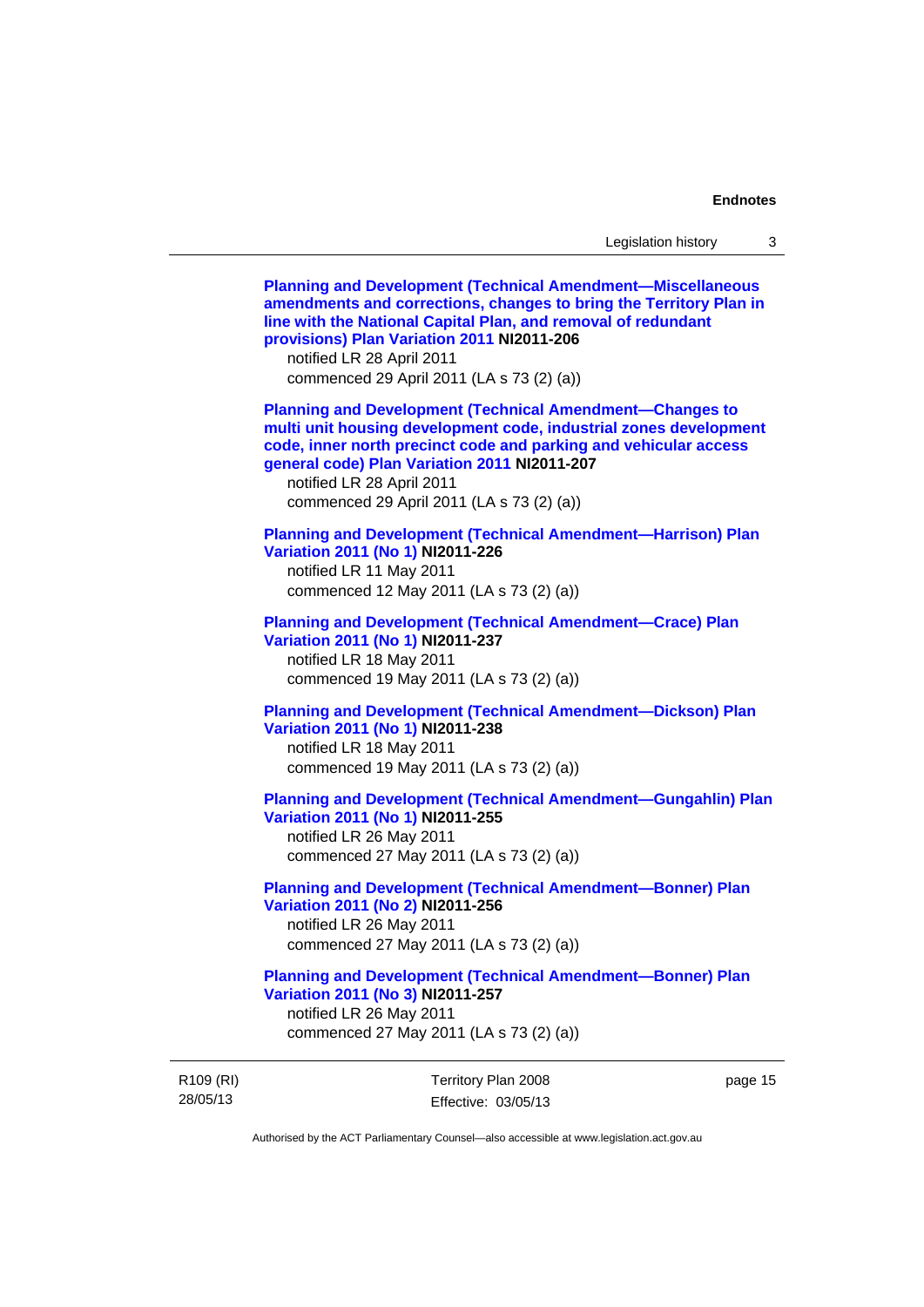| ົ<br>- 3 | Legislation history |
|----------|---------------------|
|----------|---------------------|

**[Planning and Development \(Technical Amendment—Crace\) Plan](http://www.legislation.act.gov.au/ni/2011-258/)  [Variation 2011 \(No 2\)](http://www.legislation.act.gov.au/ni/2011-258/) NI2011-258**  notified LR 26 May 2011 commenced 27 May 2011 (LA s 73 (2) (a)) **[Planning and Development \(Technical Amendment—Casey\) Plan](http://www.legislation.act.gov.au/ni/2011-283/)  [Variation 2011 \(No 2\)](http://www.legislation.act.gov.au/ni/2011-283/) NI2011-283**  notified LR 9 June 2011 commenced 10 June 2011 (LA s 73 (2) (a)) **[Planning and Development \(Technical Amendment—Macgregor\) Plan](http://www.legislation.act.gov.au/ni/2011-284/)  [Variation 2011 \(No 2\)](http://www.legislation.act.gov.au/ni/2011-284/) NI2011-284**  notified LR 9 June 2011 commenced 10 June 2011 (LA s 73 (2) (a)) **[Planning and Development \(Technical Amendment—Forde\) Plan](http://www.legislation.act.gov.au/ni/2011-309/)  [Variation 2011 \(No 2\)](http://www.legislation.act.gov.au/ni/2011-309/) NI2011-309**  notified LR 23 June 2011 commenced 24 June 2011 (LA s 73 (2) (a)) **[Planning and Development \(Technical Amendment—Code](http://www.legislation.act.gov.au/ni/2011-353/)  [amendment to the Group Centres Development Code – Proposed](http://www.legislation.act.gov.au/ni/2011-353/)  [supermarket site Chisholm Section 598 Block 7\) Plan Variation 2011](http://www.legislation.act.gov.au/ni/2011-353/) NI2011-353**  notified LR 7 July 2011 commenced 8 July 2011 (LA s 73 (2) (a)) **[Planning and Development \(Technical Amendment—Miscellaneous](http://www.legislation.act.gov.au/ni/2011-354/)  [amendments and corrections\) Plan Variation 2011](http://www.legislation.act.gov.au/ni/2011-354/) NI2011-354**  notified LR 7 July 2011 commenced 8 July 2011 (LA s 73 (2) (a)) **[Planning and Development \(Technical Amendment—Code and](http://www.legislation.act.gov.au/ni/2011-355/)  [clarification changes to various development codes, general codes,](http://www.legislation.act.gov.au/ni/2011-355/)  [definitions and concept plans\) Plan Variation 2011](http://www.legislation.act.gov.au/ni/2011-355/) NI2011-355**  notified LR 7 July 2011 commenced 8 July 2011 (LA s 73 (2) (a)) **[Planning and Development \(Technical Amendment—Casey\) Plan](http://www.legislation.act.gov.au/ni/2011-478/)  [Variation 2011 \(No 3\)](http://www.legislation.act.gov.au/ni/2011-478/) NI2011-478** 

notified LR 1 September 2011 commenced 2 September 2011 (LA s 73 (2) (a))

page 16 Territory Plan 2008 Effective: 03/05/13 R109 (RI) 28/05/13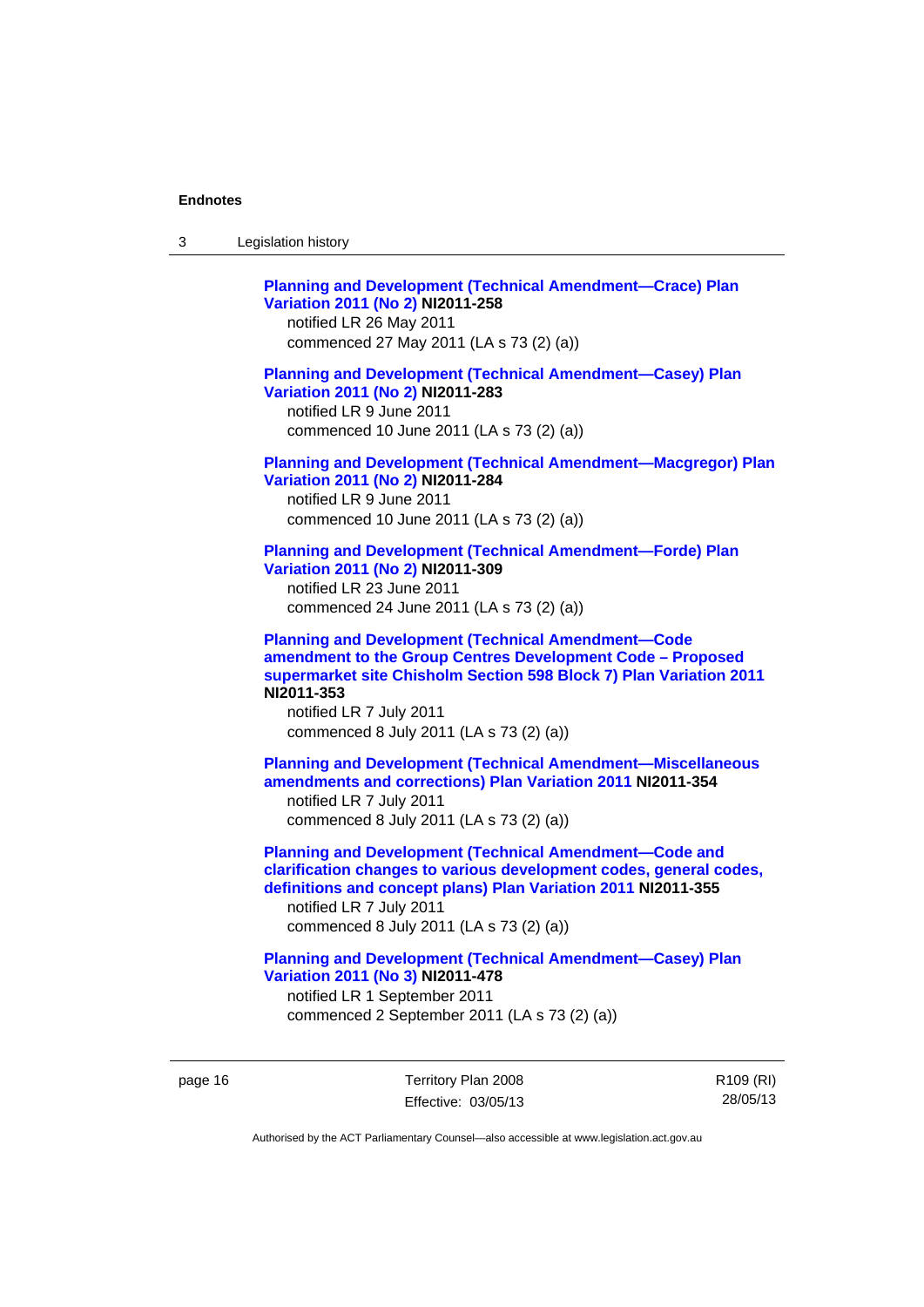### **[Planning and Development \(Technical Amendment—Crace\) Plan](http://www.legislation.act.gov.au/ni/2011-479/)  [Variation 2011 \(No 3\)](http://www.legislation.act.gov.au/ni/2011-479/) NI2011-479**  notified LR 1 September 2011 commenced 2 September 2011 (LA s 73 (2) (a)) **[Planning and Development \(Technical Amendment—Bonner\) Plan](http://www.legislation.act.gov.au/ni/2011-480/)  [Variation 2011 \(No 4\)](http://www.legislation.act.gov.au/ni/2011-480/) NI2011-480**  notified LR 1 September 2011 commenced 2 September 2011 (LA s 73 (2) (a)) **[Planning and Development \(Technical Amendment—Bonner\) Plan](http://www.legislation.act.gov.au/ni/2011-481/)  [Variation 2011 \(No 5\)](http://www.legislation.act.gov.au/ni/2011-481/) NI2011-481**  notified LR 26 August 2011 commenced 27 August 2011 (LA s 73 (2) (a)) **[Planning and Development \(Technical Amendment—Gungahlin\) Plan](http://www.legislation.act.gov.au/ni/2011-541/)  [Variation 2011 \(No 2\)](http://www.legislation.act.gov.au/ni/2011-541/) NI2011-541**  notified LR 15 September 2011 commenced 16 September 2011 (LA s 73 (2) (a)) **Variation to the Territory Plan No 302**  (as notified in [Planning and Development \(Plan Variation No 302\)](http://www.legislation.act.gov.au/ni/2011-573/)  [Notice 2011](http://www.legislation.act.gov.au/ni/2011-573/) NI2011-573) commenced 4 November 2011 ([CN2011-11](http://www.legislation.act.gov.au/cn/2011-11/)) **[Planning and Development \(Technical Amendment—Code and](http://www.legislation.act.gov.au/ni/2011-589/)  [clarification changes to various development codes, general codes,](http://www.legislation.act.gov.au/ni/2011-589/)  [definitions and concept plans\) Plan Variation 2011 \(No 2\)](http://www.legislation.act.gov.au/ni/2011-589/) NI2011-589**  notified LR 6 October 2011 commenced 7 October 2011 (LA s 73 (2) (a)) **[Planning and Development \(Technical Amendment—Miscellaneous](http://www.legislation.act.gov.au/ni/2011-590/)  [amendments and corrections\) Plan Variation 2011 \(No 2\)](http://www.legislation.act.gov.au/ni/2011-590/) NI2011-590**  notified LR 6 October 2011 commenced 7 October 2011 (LA s 73 (2) (a)) **[Planning and Development \(Technical Amendment—Yarralumla\) Plan](http://www.legislation.act.gov.au/ni/2011-650/)  [Variation 2011 \(No 1\)](http://www.legislation.act.gov.au/ni/2011-650/) NI2011-650**

notified LR 27 October 2011 commenced 28 October 2011 (LA s 73 (2) (a))

R109 (RI) 28/05/13

Territory Plan 2008 Effective: 03/05/13 page 17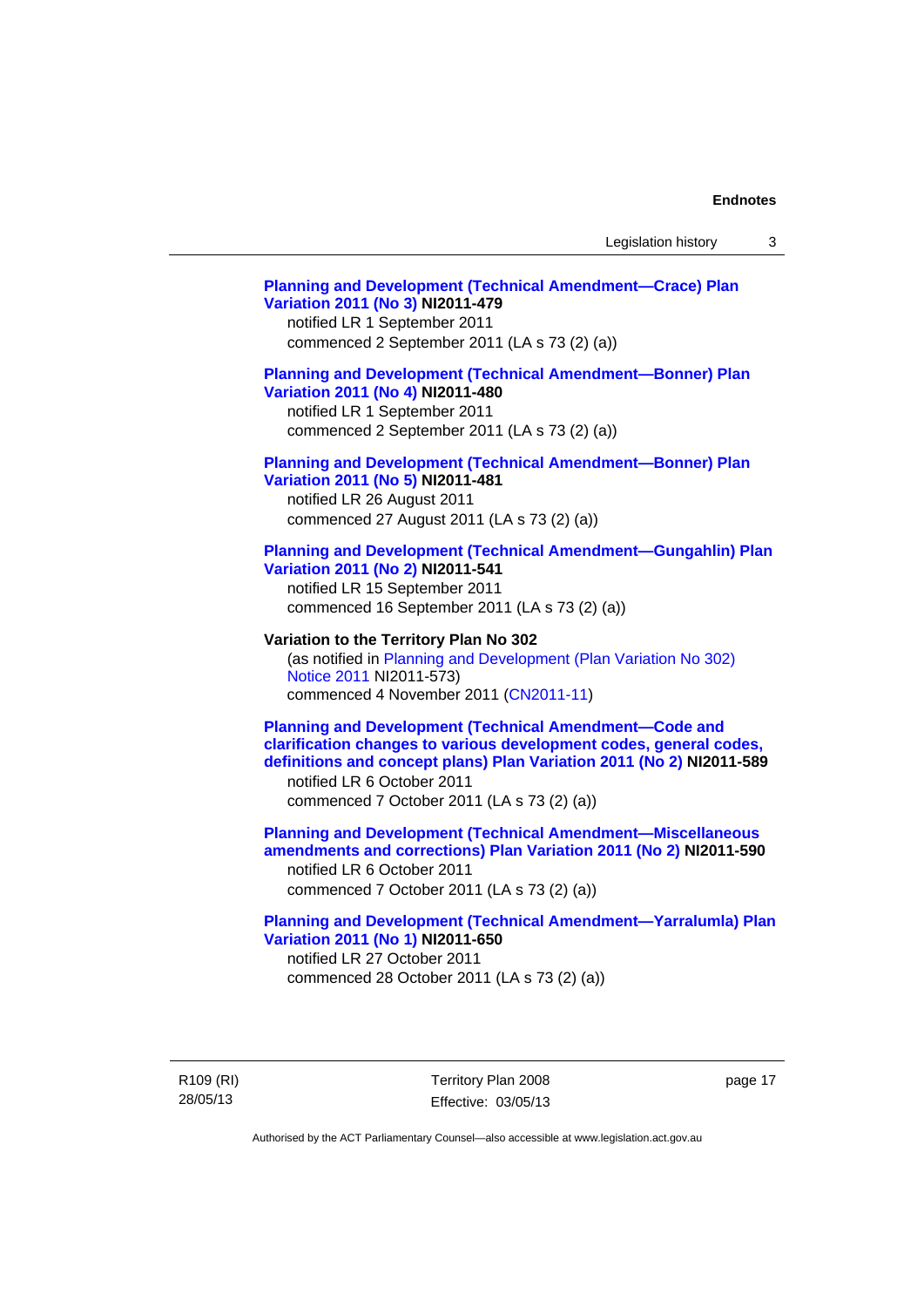| -3 | Legislation history |  |
|----|---------------------|--|
|----|---------------------|--|

### **[Planning and Development \(Technical Amendment—Casey\) Plan](http://www.legislation.act.gov.au/ni/2011-651/)  [Variation 2011 \(No 4\)](http://www.legislation.act.gov.au/ni/2011-651/) NI2011-651**

notified LR 27 October 2011 commenced 28 October 2011 (LA s 73 (2) (a))

### **[Planning and Development \(Technical Amendment—Weston\) Plan](http://www.legislation.act.gov.au/ni/2011-652/)  [Variation 2011 \(No 1\)](http://www.legislation.act.gov.au/ni/2011-652/) NI2011-652**

notified LR 27 October 2011 commenced 28 October 2011 (LA s 73 (2) (a))

### **[Planning and Development \(Technical Amendment—Miscellaneous](http://www.legislation.act.gov.au/ni/2011-667/)  [Amendments\) Plan Variation 2011 \(No 2\)](http://www.legislation.act.gov.au/ni/2011-667/) NI2011-667**

notified LR 3 November 2011 commenced 4 November 2011 (LA s 73 (2) (a))

#### **[Planning and Development \(Technical Amendment—Forde\) Plan](http://www.legislation.act.gov.au/ni/2011-668/)  [Variation 2011 \(No 3\)](http://www.legislation.act.gov.au/ni/2011-668/) NI2011-668**

notified LR 3 November 2011 commenced 4 November 2011 (LA s 73 (2) (a))

**Variation to the Territory Plan No 310**  (as notified in [Planning and Development \(Plan Variation No 310\)](http://www.legislation.act.gov.au/ni/2011-688/)  [Notice 2011](http://www.legislation.act.gov.au/ni/2011-688/) NI2011-688) commenced 16 December 2011 [\(CN2011-14\)](http://www.legislation.act.gov.au/cn/2011-14/)

### **Variation to the Territory Plan No 300**  (as notified in [Planning and Development \(Plan Variation No 300\)](http://www.legislation.act.gov.au/ni/2011-691/)  [Notice 2011](http://www.legislation.act.gov.au/ni/2011-691/) NI2011-691) commenced 16 December 2011 [\(CN2011-13\)](http://www.legislation.act.gov.au/cn/2011-13/)

#### **[Planning and Development \(Technical Amendment—Watson\) Plan](http://www.legislation.act.gov.au/ni/2011-728/)  [Variation 2011 \(No 1\)](http://www.legislation.act.gov.au/ni/2011-728/) NI2011-728**

notified LR 30 November 2011 commenced 1 December 2011 (LA s 73 (2) (a))

### **[Planning and Development \(Technical Amendment—Gungahlin\) Plan](http://www.legislation.act.gov.au/ni/2011-729/)  [Variation 2011 \(No 3\)](http://www.legislation.act.gov.au/ni/2011-729/) NI2011-729**

notified LR 30 November 2011 commenced 1 December 2011 (LA s 73 (2) (a))

page 18 Territory Plan 2008 Effective: 03/05/13 R109 (RI) 28/05/13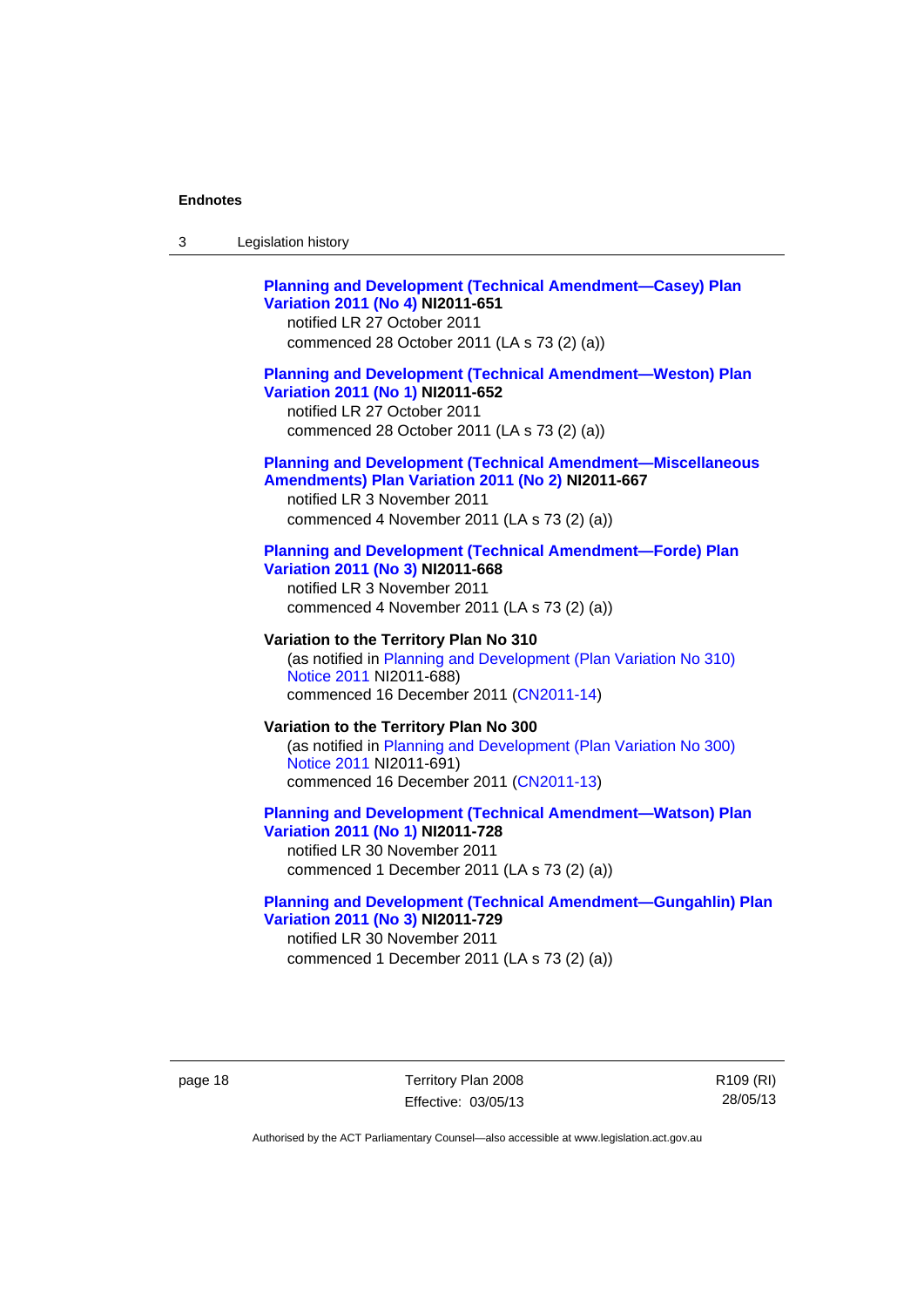Legislation history 3

**[Planning and Development \(Technical Amendment—Dunlop\) Plan](http://www.legislation.act.gov.au/ni/2011-730/)  [Variation 2011 \(No 1\)](http://www.legislation.act.gov.au/ni/2011-730/) NI2011-730**  notified LR 30 November 2011 commenced 1 December 2011 (LA s 73 (2) (a)) **[Planning and Development \(Technical Amendment—Weston\) Plan](http://www.legislation.act.gov.au/ni/2011-731/)  [Variation 2011 \(No 2\)](http://www.legislation.act.gov.au/ni/2011-731/) NI2011-731**  notified LR 30 November 2011 commenced 1 December 2011 (LA s 73 (2) (a)) **[Planning and Development \(Technical Amendment—Macgregor\) Plan](http://www.legislation.act.gov.au/ni/2011-785/)  [Variation 2011 \(No 3\)](http://www.legislation.act.gov.au/ni/2011-785/) NI2011-785**  notified LR 15 December 2011 commenced 16 December 2011 (LA s 73 (2) (a)) **[Planning and Development \(Technical Amendment—Bonner\) Plan](http://www.legislation.act.gov.au/ni/2011-786/)  [Variation 2011 \(No 6\)](http://www.legislation.act.gov.au/ni/2011-786/) NI2011-786**  notified LR 15 December 2011 commenced 16 December 2011 (LA s 73 (2) (a)) **[Planning and Development \(Technical Amendment—Code,](http://www.legislation.act.gov.au/ni/2011-787/)  [clarification and miscellaneous\) Plan Variation 2011](http://www.legislation.act.gov.au/ni/2011-787/) NI2011-787**  notified LR 15 December 2011 commenced 16 December 2011 (LA s 73 (2) (a)) **[Planning and Development \(Technical Amendment—Miscellaneous](http://www.legislation.act.gov.au/ni/2011-788/)  [amendments and corrections\) Plan Variation 2011 \(No 3\)](http://www.legislation.act.gov.au/ni/2011-788/) NI2011-788**  notified LR 15 December 2011 commenced 16 December 2011 (LA s 73 (2) (a)) **[Planning and Development \(Technical Amendment—Crace\) Plan](http://www.legislation.act.gov.au/ni/2012-26/)  [Variation 2012 \(No 1\)](http://www.legislation.act.gov.au/ni/2012-26/) NI2012-26**  notified LR 27 January 2012 commenced 28 January 2012 (LA s 73 (2) (a)) **[Planning and Development \(Technical Amendment—Franklin\) Plan](http://www.legislation.act.gov.au/ni/2012-28/)  [Variation 2012 \(No 1\)](http://www.legislation.act.gov.au/ni/2012-28/) NI2012-28**  notified LR 27 January 2012

commenced 28 January 2012 (LA s 73 (2) (a))

R109 (RI) 28/05/13

Territory Plan 2008 Effective: 03/05/13 page 19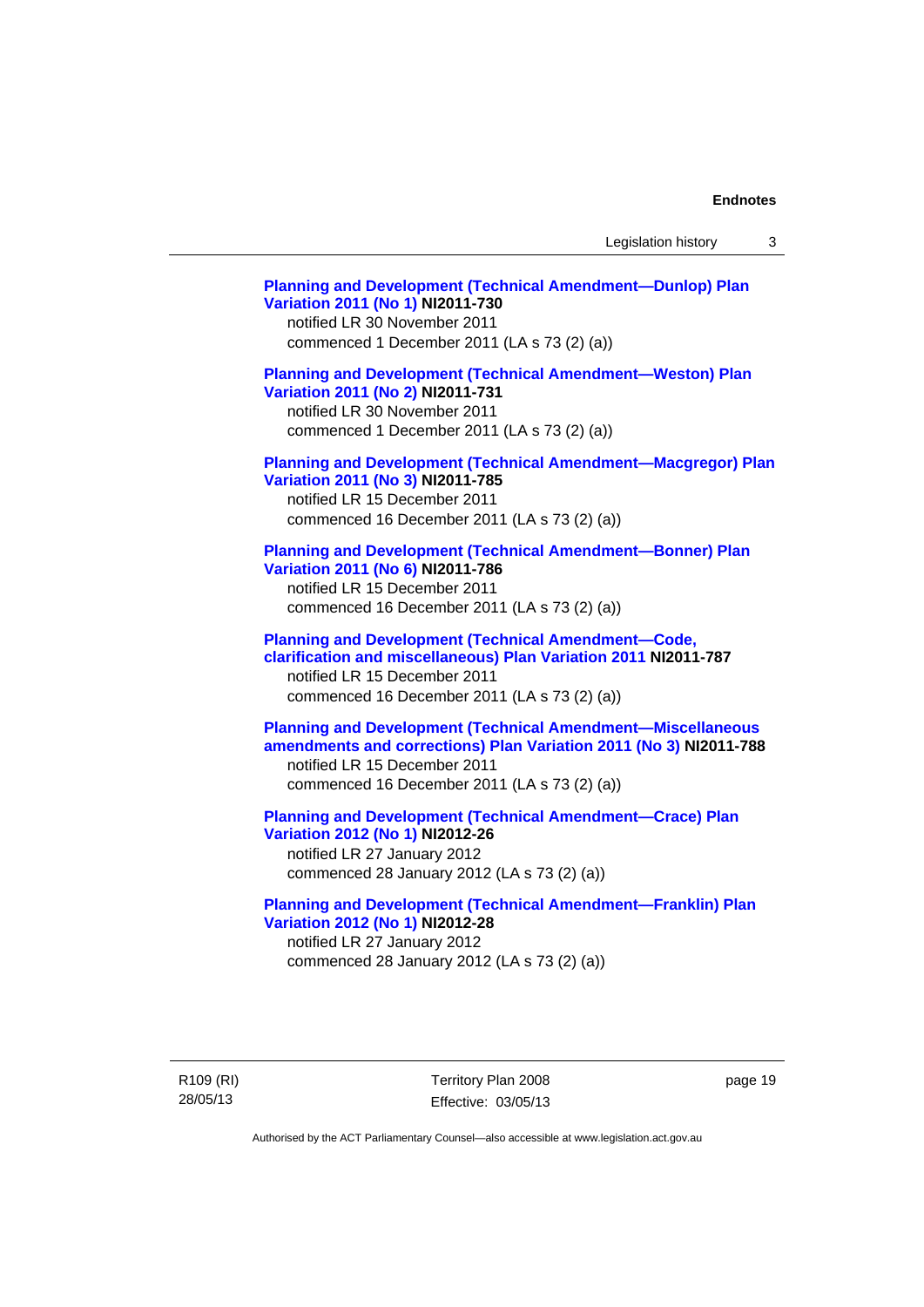**[Planning and Development \(Technical Amendment—Casey\) Plan](http://www.legislation.act.gov.au/ni/2012-29/)  [Variation 2012 \(No 1\)](http://www.legislation.act.gov.au/ni/2012-29/) NI2012-29**  notified LR 27 January 2012 commenced 28 January 2012 (LA s 73 (2) (a)) **[Planning and Development \(Technical Amendment—Forde\) Plan](http://www.legislation.act.gov.au/ni/2012-30/)  [Variation 2012 \(No 1\)](http://www.legislation.act.gov.au/ni/2012-30/) NI2012-30**  notified LR 27 January 2012 commenced 28 January 2012 (LA s 73 (2) (a)) **[Planning and Development \(Technical Amendment—Crace\) Plan](http://www.legislation.act.gov.au/ni/2012-31/)  [Variation 2012 \(No 2\)](http://www.legislation.act.gov.au/ni/2012-31/) NI2012-31**  notified LR 27 January 2012 commenced 28 January 2012 (LA s 73 (2) (a)) **[Planning and Development \(Technical Amendment—Bonner\) Plan](http://www.legislation.act.gov.au/ni/2012-32/)  [Variation 2012 \(No 1\)](http://www.legislation.act.gov.au/ni/2012-32/) NI2012-32**  notified LR 27 January 2012 commenced 28 January 2012 (LA s 73 (2) (a)) **[Planning and Development \(Technical Amendment—Crace\) Plan](http://www.legislation.act.gov.au/ni/2012-82/)  [Variation 2012 \(No 3\)](http://www.legislation.act.gov.au/ni/2012-82/) NI2012-82**  notified LR 23 February 2012 commenced 24 February 2012 (LA s 73 (2) (a)) **[Planning and Development \(Technical Amendment—Watson\) Plan](http://www.legislation.act.gov.au/ni/2012-83/)  [Variation 2012 \(No 1\)](http://www.legislation.act.gov.au/ni/2012-83/) NI2012-83**  notified LR 23 February 2012 commenced 24 February 2012 (LA s 73 (2) (a)) **[Planning and Development \(Technical Amendment—Casey\) Plan](http://www.legislation.act.gov.au/ni/2012-86/)  [Variation 2012 \(No 2\)](http://www.legislation.act.gov.au/ni/2012-86/) NI2012-86**  notified LR 27 February 2012

commenced 28 February 2012 (LA s 73 (2) (a))

**[Planning and Development \(Technical Amendment—Forde\) Plan](http://www.legislation.act.gov.au/ni/2012-87/)  [Variation 2012 \(No 2\)](http://www.legislation.act.gov.au/ni/2012-87/) NI2012-87**  notified LR 27 February 2012 commenced 28 February 2012 (LA s 73 (2) (a))

page 20 Territory Plan 2008 Effective: 03/05/13 R109 (RI) 28/05/13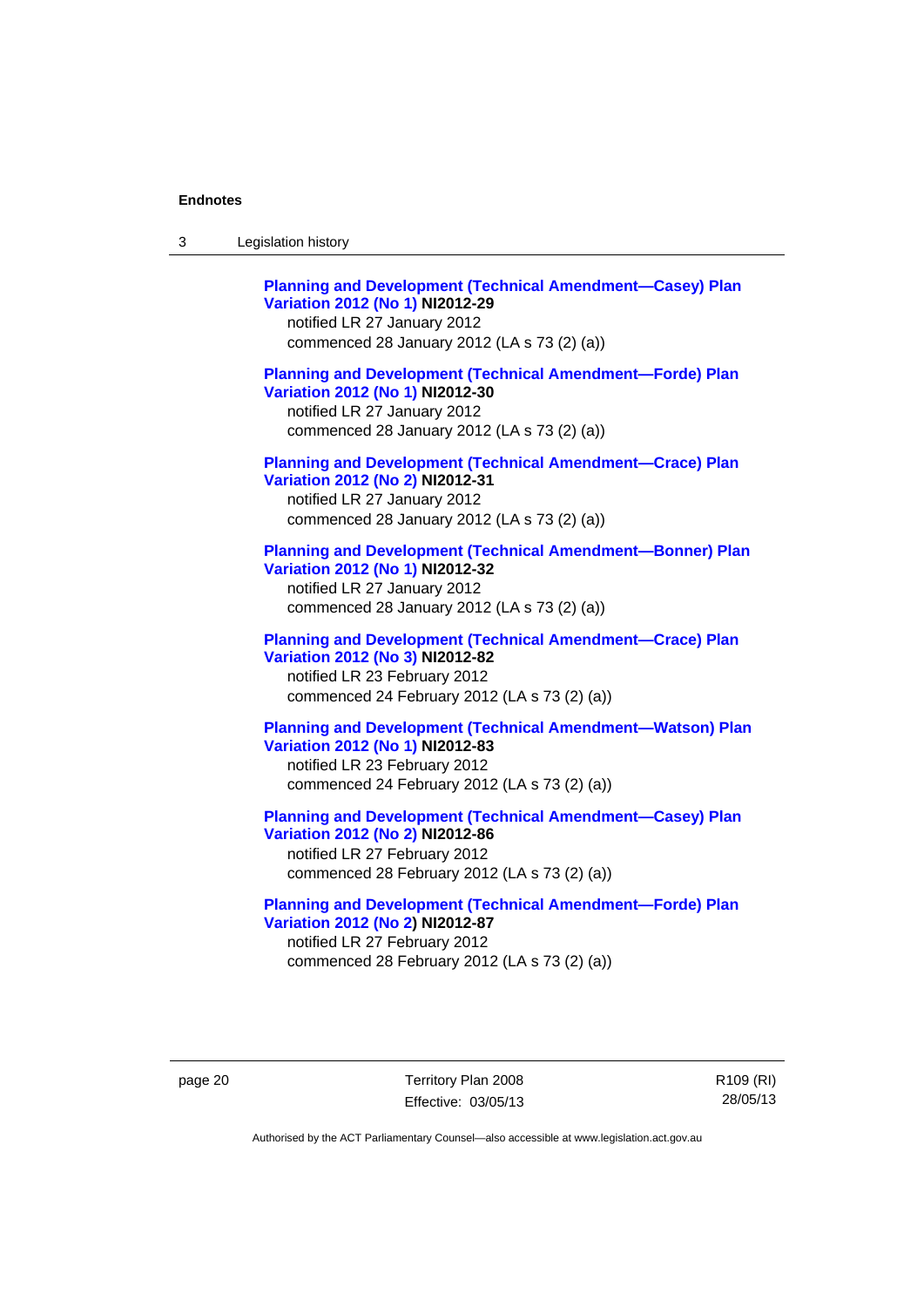Legislation history 3

**[Planning and Development \(Technical Amendment—Macgregor\) Plan](http://www.legislation.act.gov.au/ni/2012-125/)  [Variation 2012 \(No 1\)](http://www.legislation.act.gov.au/ni/2012-125/) NI2012-125**  notified LR 13 March 2012 commenced 14 March 2012 (LA s 73 (2) (a)) **[Planning and Development \(Technical Amendment—Weston\) Plan](http://www.legislation.act.gov.au/ni/2012-145/)  [Variation 2012 \(No 1\)](http://www.legislation.act.gov.au/ni/2012-145/) NI2012-145**  notified LR 19 March 2012 commenced 20 March 2012 (LA s 73 (2) (a)) **[Planning and Development \(Technical Amendment—Districts of](http://www.legislation.act.gov.au/ni/2012-146/)  [Paddys River and Tennent\) Plan Variation 2012 \(No 1\)](http://www.legislation.act.gov.au/ni/2012-146/) NI2012-146**  notified LR 20 March 2012 commenced 21 March 2012 (LA s 73 (2) (a)) **[Planning and Development \(Technical Amendment—District of](http://www.legislation.act.gov.au/ni/2012-162/)  [Molonglo Valley\) Plan Variation 2012 \(No 1\)](http://www.legislation.act.gov.au/ni/2012-162/) NI2012-162**  notified LR 27 March 2012 commenced 28 March 2012 (LA s 73 (2) (a)) **[Planning and Development \(Technical Amendment—Harrison\) Plan](http://www.legislation.act.gov.au/ni/2012-164/)  [Variation 2012 \(No 1\)](http://www.legislation.act.gov.au/ni/2012-164/) NI2012-164**  notified LR 27 March 2012 commenced 28 March 2012 (LA s 73 (2) (a)) **[Planning and Development \(Technical Amendment—Code and](http://www.legislation.act.gov.au/ni/2012-189/)  [clarification amendment\) Plan Variation 2012 \(No 1\)](http://www.legislation.act.gov.au/ni/2012-189/) NI2012-189**  notified LR 12 April 2012 commenced 13 April 2012 (LA s 73 (2) (a)) **[Planning and Development \(Technical Amendment—Miscellaneous](http://www.legislation.act.gov.au/ni/2012-190/)  [Amendments and Removal of Redundant Provisions\) Plan](http://www.legislation.act.gov.au/ni/2012-190/)  [Variation 2012 \(No 1\)](http://www.legislation.act.gov.au/ni/2012-190/) NI2012-190**  notified LR 12 April 2012 commenced 13 April 2012 (LA s 73 (2) (a)) **[Planning and Development \(Technical Amendment—Macgregor\) Plan](http://www.legislation.act.gov.au/ni/2012-194/)  [Variation 2012 \(No 2\)](http://www.legislation.act.gov.au/ni/2012-194/) NI2012-194**  notified LR 18 April 2012 commenced 19 April 2012 (LA s 73 (2) (a))

R109 (RI) 28/05/13

Territory Plan 2008 Effective: 03/05/13 page 21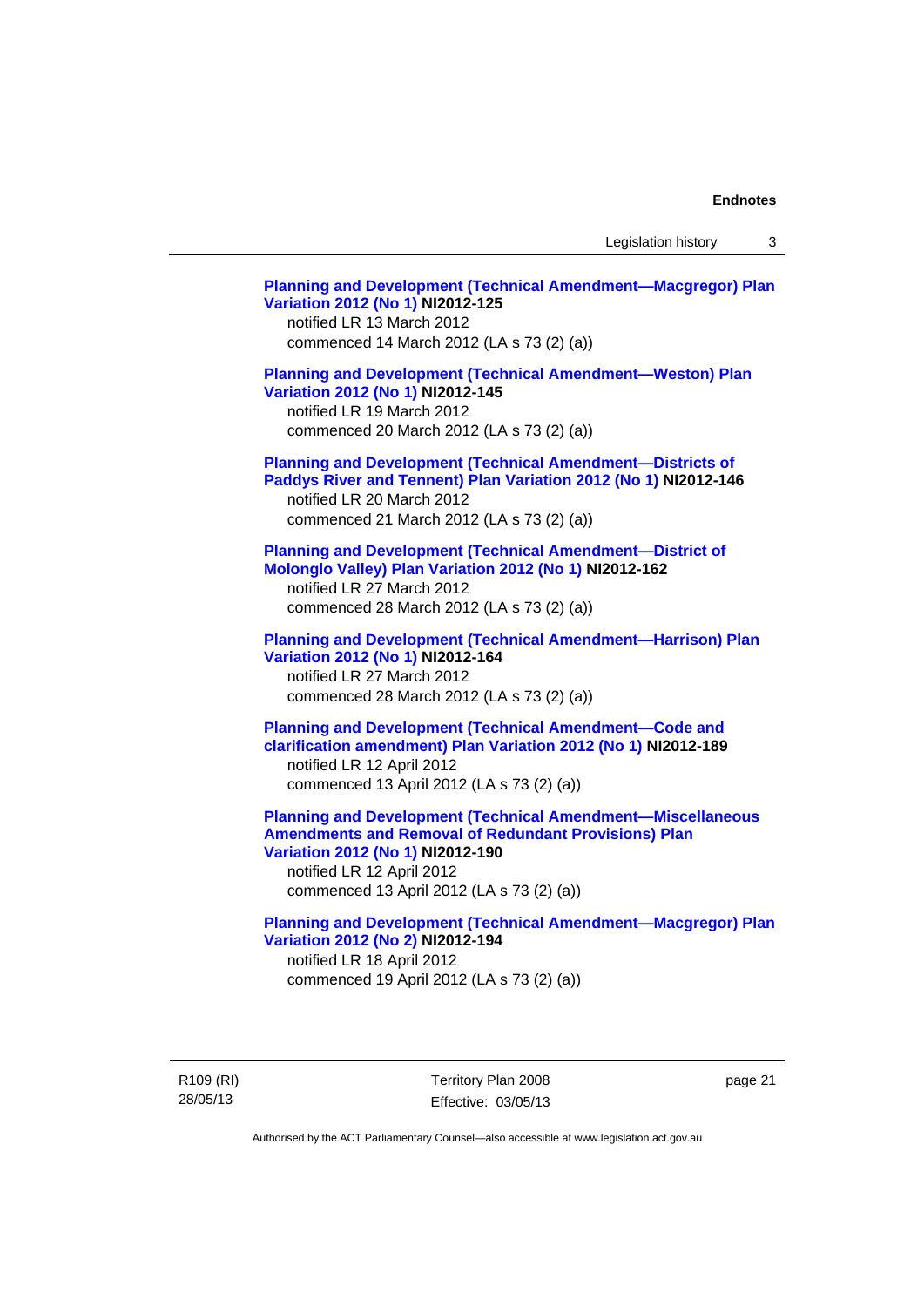3 Legislation history

## **Variation to the Territory Plan No 307**

(as notified in [Planning and Development \(Plan Variation No 307\)](http://www.legislation.act.gov.au/ni/2012-201/)  [Notice 2012](http://www.legislation.act.gov.au/ni/2012-201/) NI2012-201) commenced 18 May 2012 [\(CN2012-9\)](http://www.legislation.act.gov.au/cn/2012-9/)

### **[Planning and Development \(Technical Amendment—Wright\) Plan](http://www.legislation.act.gov.au/ni/2012-209/)  [Variation 2012 \(No 1\)](http://www.legislation.act.gov.au/ni/2012-209/) NI2012-209**

notified LR 30 April 2012 commenced 1 May 2012 (LA s 73 (2) (a))

#### **[Planning and Development \(Technical Amendment—Phillip\) Plan](http://www.legislation.act.gov.au/ni/2012-223/)  [Variation 2012 \(No 1\)](http://www.legislation.act.gov.au/ni/2012-223/) NI2012-223**

notified LR 7 May 2012 commenced 8 May 2012 (LA s 73 (2) (a))

### **[Planning and Development \(Technical Amendment—Bonner\) Plan](http://www.legislation.act.gov.au/ni/2012-224/)  [Variation 2012 \(No 2\)](http://www.legislation.act.gov.au/ni/2012-224/) NI2012-224**

notified LR 7 May 2012 commenced 8 May 2012 (LA s 73 (2) (a))

### **[Planning and Development \(Technical Amendment—Gungahlin\) Plan](http://www.legislation.act.gov.au/ni/2012-243/)  [Variation 2012 \(No 1\)](http://www.legislation.act.gov.au/ni/2012-243/) NI2012-243**  notified LR 23 May 2012

commenced 24 May 2012 (LA s 73 (2) (a))

### **[Planning and Development \(Technical Amendment—Nicholls\) Plan](http://www.legislation.act.gov.au/ni/2012-265/)  [Variation 2012 \(No 1\)](http://www.legislation.act.gov.au/ni/2012-265/) NI2012-265**

notified LR 23 May 2012 commenced 24 May 2012 (LA s 73 (2) (a))

### **Variation to the Territory Plan No 313**

(as notified in [Planning and Development \(Plan Variation No 313\)](http://www.legislation.act.gov.au/ni/2012-287/default.asp)  [Notice 2012](http://www.legislation.act.gov.au/ni/2012-287/default.asp) NI2012-287) commenced 7 December 2012 ([CN2012-17](http://www.legislation.act.gov.au/cn/2012-17/default.asp))

### **[Planning and Development \(Technical Amendment—Crace\) Plan](http://www.legislation.act.gov.au/ni/2012-304/)  [Variation 2012 \(No 4\)](http://www.legislation.act.gov.au/ni/2012-304/) NI2012-304**

notified LR 19 June 2012 commenced 20 June 2012 (LA s 73 (2) (a))

page 22 Territory Plan 2008 Effective: 03/05/13 R109 (RI) 28/05/13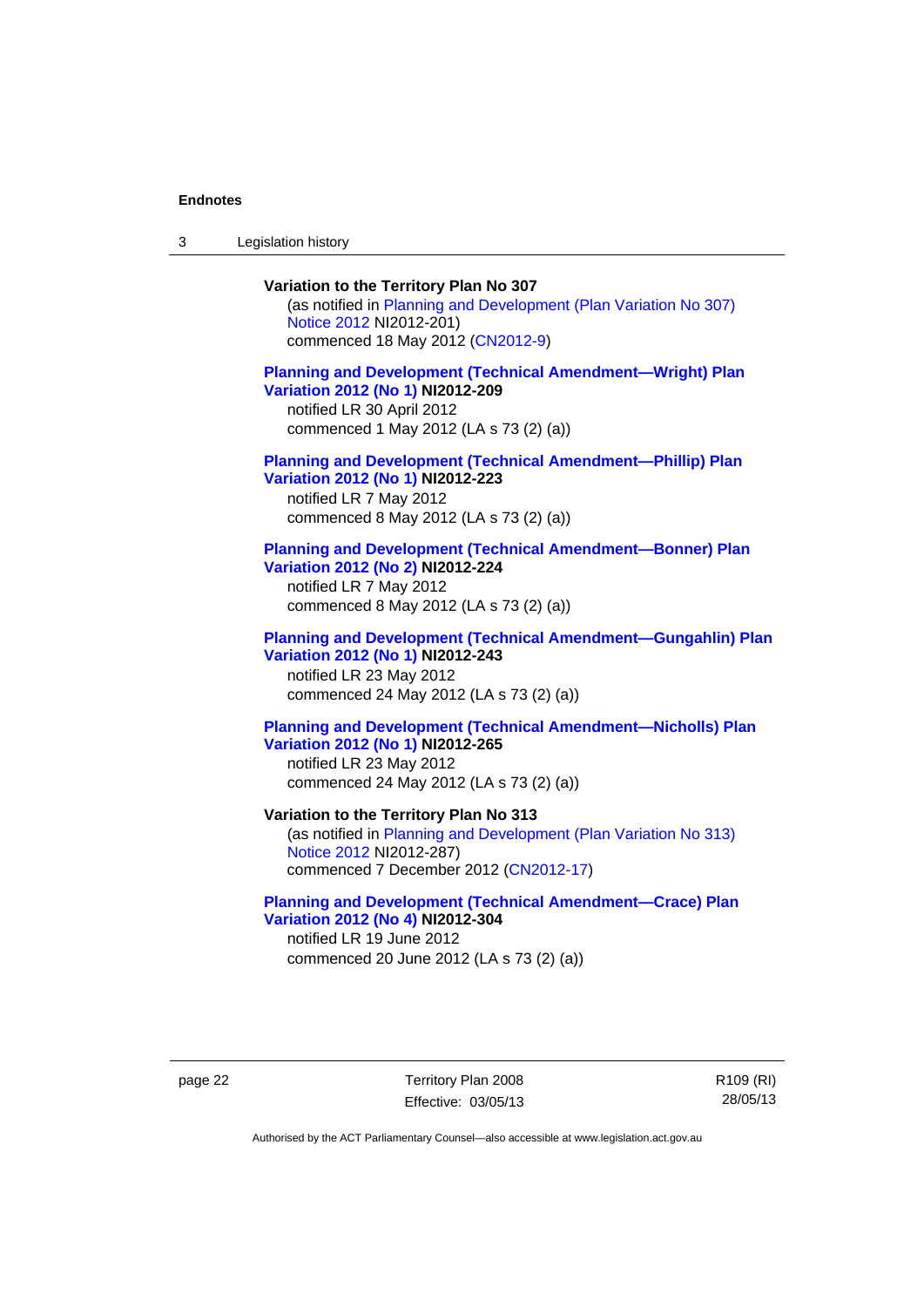Legislation history 3

## **[Planning and Development \(Technical Amendment—Wright\) Plan](http://www.legislation.act.gov.au/ni/2012-314/)  [Variation 2012 \(No 2\)](http://www.legislation.act.gov.au/ni/2012-314/) NI2012-314**  notified LR 25 June 2012 commenced 26 June 2012 (LA s 73 (2) (a)) **[Planning and Development \(Technical Amendment—Casey\) Plan](http://www.legislation.act.gov.au/ni/2012-352/)  [Variation 2012 \(No 3\)](http://www.legislation.act.gov.au/ni/2012-352/) NI2012-352**  notified LR 10 July 2012 commenced 11 July 2012 (LA s 73 (2) (a)) **Variation to the Territory Plan No 312**  (as notified in [Planning and Development \(Plan Variation No 312\)](http://www.legislation.act.gov.au/ni/2012-366/default.asp)  [Notice 2012](http://www.legislation.act.gov.au/ni/2012-366/default.asp) NI2012-366) commenced 7 December 2012 ([CN2012-16](http://www.legislation.act.gov.au/cn/2012-16/default.asp)) **[Planning and Development \(Technical Amendment—Casey\) Plan](http://www.legislation.act.gov.au/ni/2012-374/)  [Variation 2012 \(No 4\)](http://www.legislation.act.gov.au/ni/2012-374/) NI2012-374**  notified LR 19 July 2012 commenced 20 July 2012 (LA s 73 (2) (a)) **[Planning and Development \(Technical Amendment—Bonner\) Plan](http://www.legislation.act.gov.au/ni/2012-394/)  [Variation 2012 \(No 3\)](http://www.legislation.act.gov.au/ni/2012-394/) NI2012-394**  notified LR 31 July 2012 commenced 1 August 2012 (LA s 73 (2) (a)) **[Planning and Development \(Technical Amendment—Code and](http://www.legislation.act.gov.au/ni/2012-410/)  [clarification amendment\) Plan Variation 2012 \(No 2\)](http://www.legislation.act.gov.au/ni/2012-410/) NI2012-410**  notified LR 9 August 2012 commenced 10 August 2012 (LA s 73 (2) (a)) **[Planning and Development \(Technical Amendment—Code and](http://www.legislation.act.gov.au/ni/2012-411/)  [clarification amendment\) Plan Variation 2012 \(No 3\)](http://www.legislation.act.gov.au/ni/2012-411/) NI2012-411**  notified LR 9 August 2012 commenced 10 August 2012 (LA s 73 (2) (a)) **[Planning and Development \(Technical Amendment—Miscellaneous](http://www.legislation.act.gov.au/ni/2012-412/)  [Amendments\) Plan Variation 2012 \(No 1\)](http://www.legislation.act.gov.au/ni/2012-412/) NI2012-412**  notified LR 9 August 2012 commenced 10 August 2012 (LA s 73 (2) (a))

R109 (RI) 28/05/13

Territory Plan 2008 Effective: 03/05/13 page 23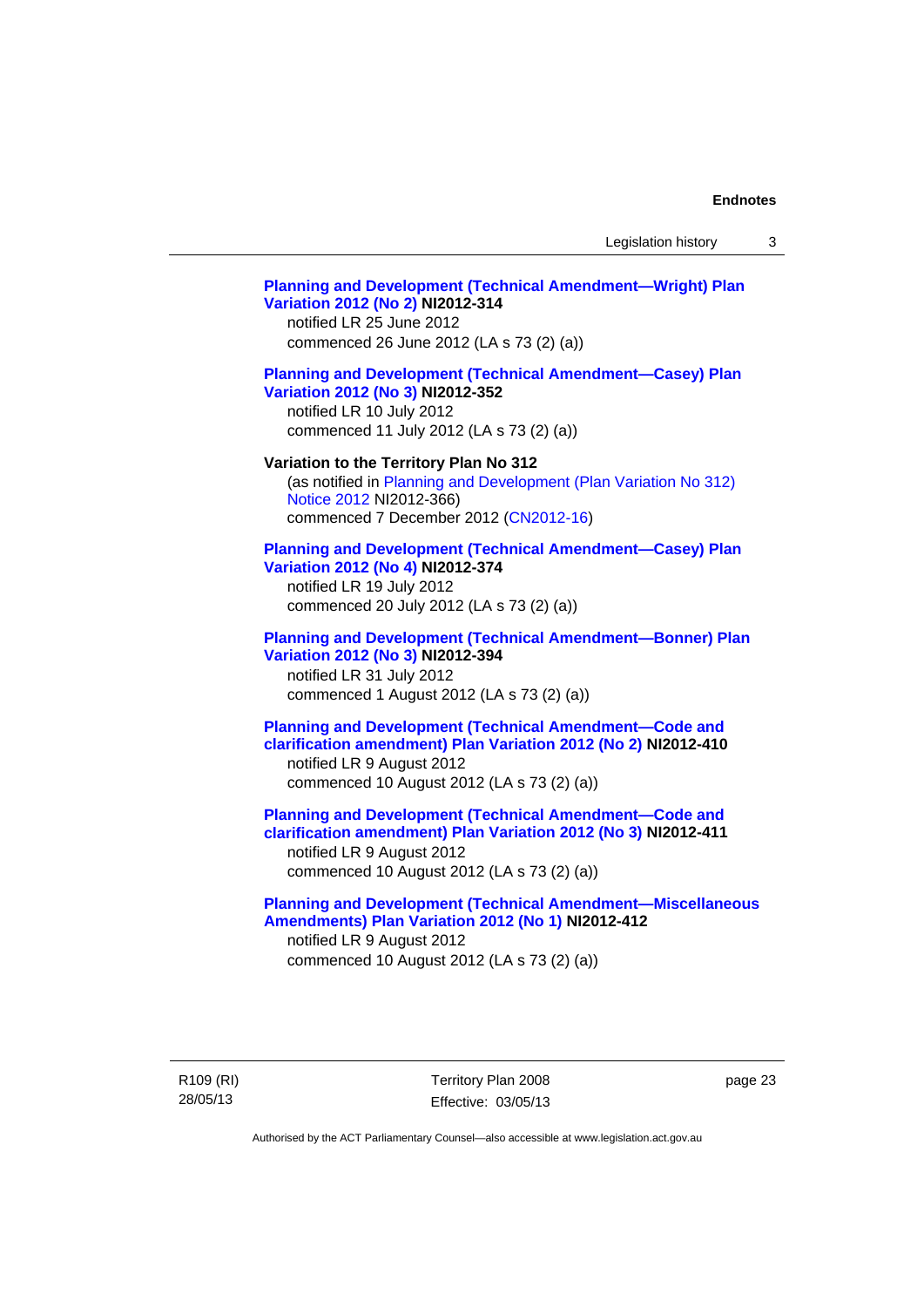| Legislation history<br>-3 |  |
|---------------------------|--|
|---------------------------|--|

| <b>Planning and Development (Technical Amendment-Casey) Plan</b><br>Variation 2012 (No 5) NI2012-476<br>notified LR 11 September 2012<br>commenced 12 September 2012 (LA s 73 (2) (a))   |
|------------------------------------------------------------------------------------------------------------------------------------------------------------------------------------------|
| <b>Planning and Development (Technical Amendment-Crace) Plan</b><br>Variation 2012 (No 5) NI2012-507<br>notified LR 20 September 2012<br>commenced 21 September 2012 (LA s 73 (2) (a))   |
| <b>Planning and Development (Technical Amendment-Casey) Plan</b><br>Variation 2012 (No 6) NI2012-568<br>notified LR 8 November 2012<br>commenced 9 November 2012 (LA s 73 (2) (a))       |
| <b>Planning and Development (Technical Amendment-Macgregor) Plan</b><br>Variation 2012 (No 3) NI2012-587<br>notified LR 19 November 2012<br>commenced 20 November 2012 (LA s 73 (2) (a)) |
| <b>Planning and Development (Technical Amendment-Belconnen) Plan</b><br><b>Variation 2012 NI2012-588</b><br>notified LR 19 November 2012<br>commenced 20 November 2012 (LA s 73 (2) (a)) |
| <b>Planning and Development (Technical Amendment-Jacka) Plan</b><br>Variation 2012 (No 1) NI2012-611<br>notified LR 4 December 2012<br>commenced 5 December 2012 (LA s 73 (2) (a))       |
| <b>Planning and Development (Technical Amendment-Casey) Plan</b><br>Variation 2012 (No 7) NI2012-612<br>notified LR 4 December 2012<br>commenced 5 December 2012 (LA s 73 (2) (a))       |

### **[Planning and Development \(Technical Amendment—Clarification,](http://www.legislation.act.gov.au/ni/2012-622/default.asp)  [Relocation and Miscellaneous Amendments\) Plan Variation 2012](http://www.legislation.act.gov.au/ni/2012-622/default.asp)  [\(No 1\)](http://www.legislation.act.gov.au/ni/2012-622/default.asp) NI2012-622**

notified LR 13 December 2012 commenced 14 December 2012 (LA s 73 (2) (a))

page 24 Territory Plan 2008 Effective: 03/05/13 R109 (RI) 28/05/13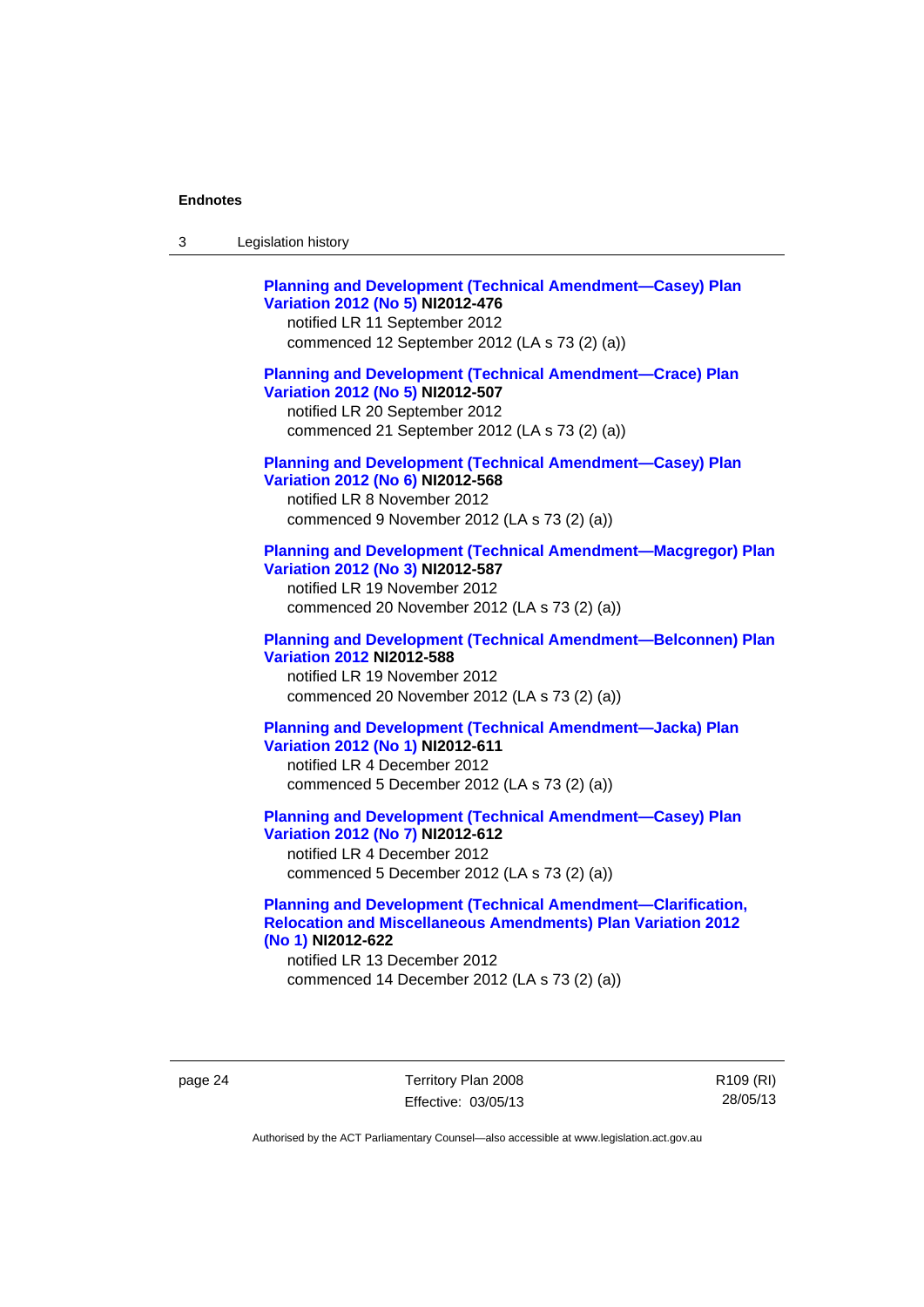| Legislation history                                                                                                                                                                                             | 3 |
|-----------------------------------------------------------------------------------------------------------------------------------------------------------------------------------------------------------------|---|
| <b>Planning and Development (Technical Amendment-Code and</b><br>clarification amendment) Plan Variation 2012 (No 4) NI2012-631<br>notified LR 17 December 2012<br>commenced 18 December 2012 (LA s 73 (2) (a)) |   |
| <b>Planning and Development (Technical Amendment-Miscellaneous</b><br>Amendments) Plan Variation 2012 (No 2) NI2012-632<br>notified LR 17 December 2012<br>commenced 18 December 2012 (LA s 73 (2) (a))         |   |
| <b>Planning and Development (Technical Amendment-Greenway) Plan</b><br><b>Variation 2012 NI2012-645</b><br>notified LR 20 December 2012<br>commenced 21 December 2012 (LA s 73 (2) (a))                         |   |
| <b>Planning and Development (Technical Amendment-Miscellaneous</b><br>Amendments) Plan Variation 2013 (No 1) NI2013-5<br>notified LR 10 January 2013<br>commenced 11 January 2013 (LA s 73 (2) (a))             |   |
| <b>Planning and Development (Technical Amendment-Kingston) Plan</b><br>Variation 2013 (No 1) NI2013-53<br>notified LR 5 February 2013<br>commenced 6 February 2013 (LA s 73 (2) (a))                            |   |
| <b>Planning and Development (Technical Amendment-Jacka) Plan</b><br>Variation 2013 NI2013-109<br>notified LR 5 March 2013<br>commenced 6 March 2013 (LA s 73 (2) (a))                                           |   |

**[Planning and Development \(Technical Amendment—Districts of](http://www.legislation.act.gov.au/ni/2013-124/default.asp)  [Tennent and Booth\) Plan Variation 2013 \(No 1\)](http://www.legislation.act.gov.au/ni/2013-124/default.asp) NI2013-124** 

notified LR 19 March 2013 commenced 20 March 2013 (LA s 73 (2) (a))

**[Planning and Development \(Technical Amendment—Griffith\) Plan](http://www.legislation.act.gov.au/ni/2013-127/default.asp)  [Variation 2013 \(No 1\)](http://www.legislation.act.gov.au/ni/2013-127/default.asp) NI2013-127**  notified LR 19 March 2013 commenced 20 March 2013 (LA s 73 (2) (a))

R109 (RI) 28/05/13

Territory Plan 2008 Effective: 03/05/13 page 25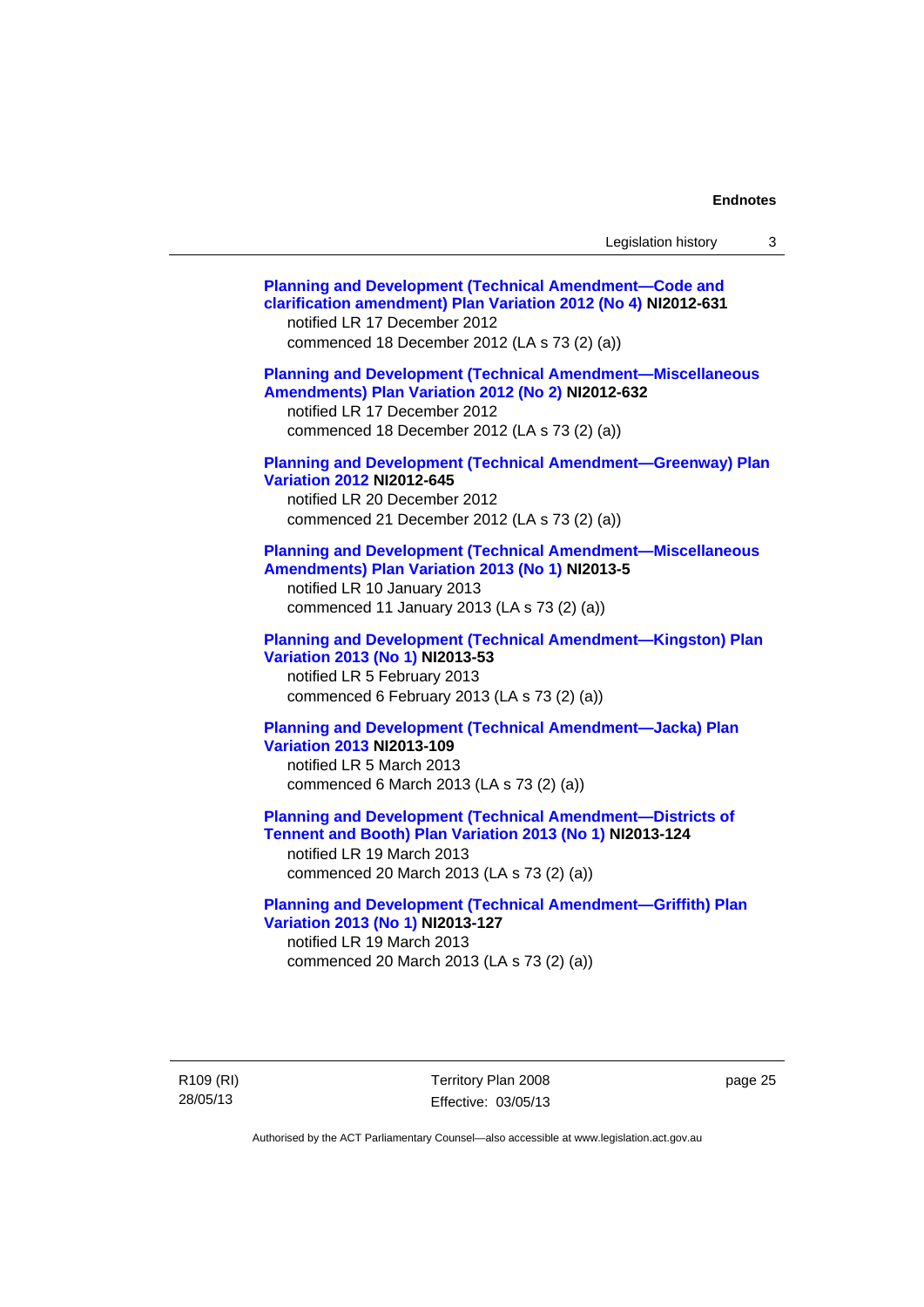| 4 | Amendment history |  |
|---|-------------------|--|
|---|-------------------|--|

### **[Planning and Development \(Technical Amendment—Ngunnawal\)](http://www.legislation.act.gov.au/ni/2013-146/default.asp)  [Plan Variation 2013 \(No 1\)](http://www.legislation.act.gov.au/ni/2013-146/default.asp) NI2013-146**

notified LR 3 April 2013 commenced 4 April 2013 (LA s 73 (2) (a))

### **[Planning and Development \(Technical Amendment—Casey\) Plan](http://www.legislation.act.gov.au/ni/2013-147/default.asp)  [Variation 2013 \(No 1\)](http://www.legislation.act.gov.au/ni/2013-147/default.asp) NI2013-147**

notified LR 3 April 2013 commenced 4 April 2013 (LA s 73 (2) (a))

### **[Planning and Development \(Technical Amendment—Miscellaneous](http://www.legislation.act.gov.au/ni/2013-207/default.asp)  [Amendments\) Plan Variation 2013 \(No 2\)](http://www.legislation.act.gov.au/ni/2013-207/default.asp) NI2013-207**

notified LR 2 May 2013 commenced 3 May 2013 (LA s 73 (2) (a))

### **4 Amendment history**

#### **Maps**

| reloc NI2008-590 R13 |                                                           |
|----------------------|-----------------------------------------------------------|
| Australian Capital   |                                                           |
| Territory            | sub NI2008-201, NI2008-290, NI2008-298, NI2008-328,       |
|                      | NI2008-336, Variation No 289, NI2008-499, NI2008-516,     |
|                      | Variation No 281, NI2009-6, NI2009-17, NI2009-59,         |
|                      | NI2009-70, Variation No 261, NI2009-181, NI2009-199,      |
|                      | NI2009-200, NI2009-216, NI2009-217, NI2009-237,           |
|                      | NI2009-238; NI2009-254; NI2009-255; NI2009-256;           |
|                      | NI2009-272, NI2009-323, NI2009-338, NI2009-409,           |
|                      | NI2009-410, Variation No 288, NI2009-418, NI2009-570,     |
|                      | NI2009-617, NI2009-618, NI2009-619, NI2010-21, NI2010-22, |
|                      | NI2010-45; NI2010-82; NI2010-83; NI2010-84; NI2010-123;   |
|                      | NI2010-124, NI2010-125, NI2010-219, NI2010-243,           |
|                      | NI2010-244; NI2010-258; NI2010-246; NI2010-321;           |
|                      | NI2010-370, NI2010-371, NI2010-382, NI2010-426,           |
|                      | NI2010-440; NI2010-441; NI2010-538; NI2010-539;           |
|                      | NI2010-540; NI2010-566; Variation No 299; NI2011-23;      |
|                      | NI2011-30, NI2011-42, NI2011-126, Variation No 298.       |
|                      | NI2011-153; NI2011-193; NI2011-194; NI2011-204;           |
|                      | NI2011-206; NI2011-226; NI2011-237; NI2011-238;           |
|                      | NI2011-255; NI2011-256; NI2011-257; NI2011-258;           |
|                      | NI2011-283, NI2011-284, NI2011-309, NI2011-481,           |
|                      | NI2011-478, NI2011-479, NI2011-480, NI2011-541,           |
|                      | NI2011-590; NI2011-650; NI2011-651; NI2011-652;           |
|                      | Variation No 302, NI2011-668, NI2011-728, NI2011-729,     |
|                      | NI2011-730, NI2011-731, Variation No 300, NI2011-785,     |
|                      | NI2011-786, NI2012-26, NI2012-28, NI2012-29, NI2012-30,   |

page 26 Territory Plan 2008 Effective: 03/05/13 R109 (RI) 28/05/13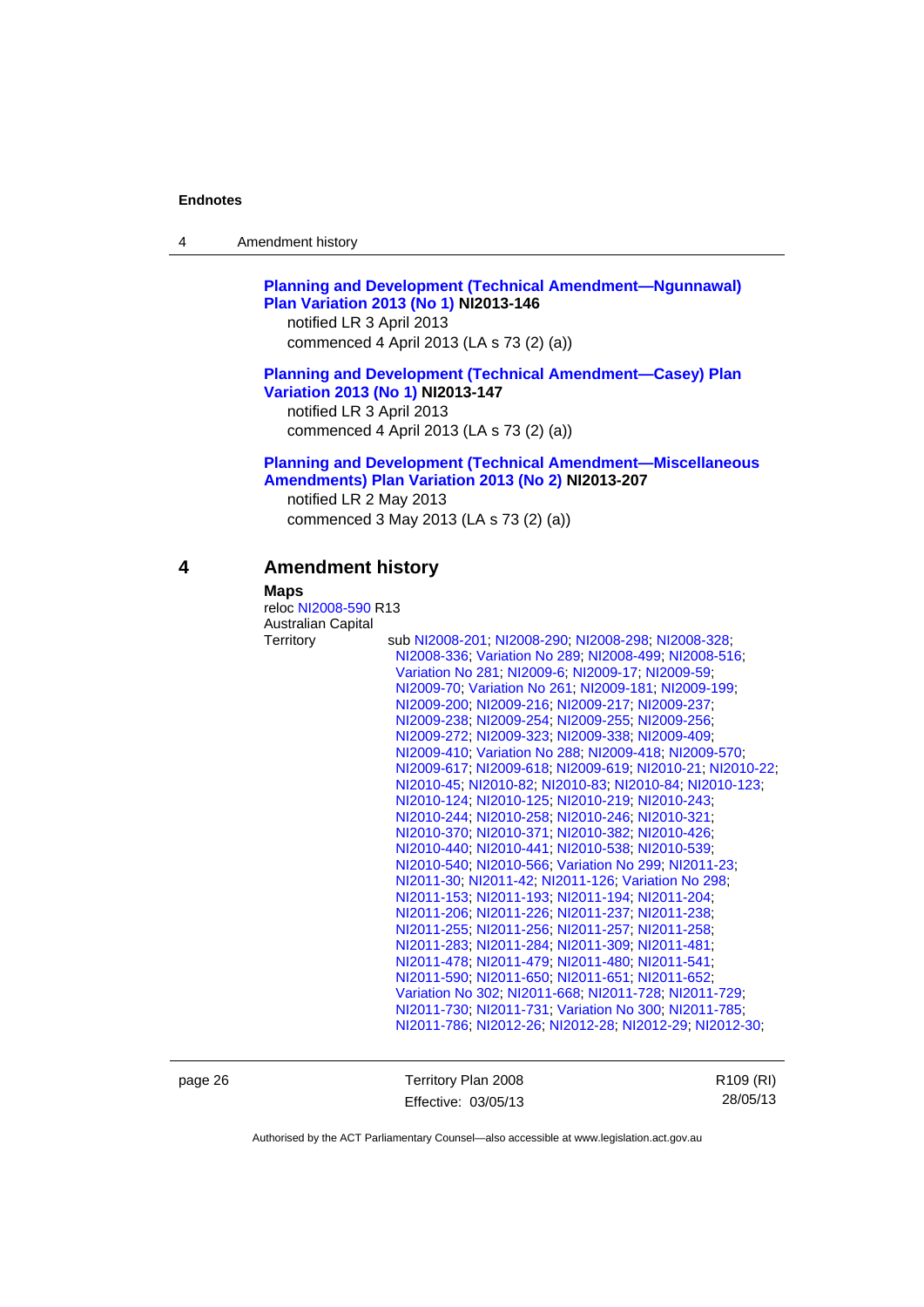| Amendment history |  |
|-------------------|--|
|-------------------|--|

|                                     | NI2012-31, NI2012-32, NI2012-82, NI2012-83, NI2012-86,<br>NI2012-87; NI2012-125; NI2012-145; NI2012-146;<br>NI2012-162; NI2012-164; NI2012-194; NI2012-209;<br>NI2012-223; NI2012-224; Variation No 307; NI2012-243;<br>NI2012-265; NI2012-304; NI2012-314; NI2012-352;<br>NI2012-374; NI2012-394; NI2012-411; NI2012-476;<br>NI2012-507; NI2012-568; NI2012-587; NI2012-588;<br>NI2012-611; NI2012-612; Variation No 312; Variation No 313;<br>NI2012-622; NI2012-645; NI2013-53; NI2013-109;<br>NI2013-124; NI2013-127; NI2013-146; NI2013-147                                                                                                                                                                                                                                                                                                                                                                                                                |
|-------------------------------------|-----------------------------------------------------------------------------------------------------------------------------------------------------------------------------------------------------------------------------------------------------------------------------------------------------------------------------------------------------------------------------------------------------------------------------------------------------------------------------------------------------------------------------------------------------------------------------------------------------------------------------------------------------------------------------------------------------------------------------------------------------------------------------------------------------------------------------------------------------------------------------------------------------------------------------------------------------------------|
| Belconnen                           | sub NI2008-298; NI2008-328; Variation No 289;<br>Variation No 281; NI2009-6; NI2009-17; NI2009-59;<br>NI2009-217; NI2009-255; NI2009-617; NI2010-123;<br>NI2010-125; NI2010-258; NI2010-538; NI2010-539;<br>NI2010-540; Variation No 299; NI2011-30; Variation No 298;<br>NI2011-193; NI2011-204; NI2011-284; Variation No 302;<br>NI2011-730, NI2011-785, NI2012-125, NI2012-194,<br>NI2012-411; NI2012-507; NI2012-587; NI2012-588; Variation<br>No 313; NI2012-622                                                                                                                                                                                                                                                                                                                                                                                                                                                                                           |
| Canberra Central<br><b>District</b> | sub NI2008-336; Variation No 281; NI2009-59;<br>Variation No 261; NI2009-338; NI2009-418; NI2010-22;<br>NI2010-246; NI2010-370; NI2010-371; Variation No 299;<br>NI2011-30; NI2011-206; NI2011-238; NI2011-590;<br>NI2011-650; Variation No 302; NI2011-728; NI2012-83;<br>Variation No 307; Variation No 313; NI2012-622; NI2013-53;<br>NI2013-127                                                                                                                                                                                                                                                                                                                                                                                                                                                                                                                                                                                                             |
| Gungahlin                           | sub NI2008-201, NI2008-336, NI2008-499, NI2008-516,<br>NI2009-59; NI2009-70; NI2009-181; NI2009-199; NI2009-200;<br>NI2009-216; NI2009-237; NI2009-238; NI2009-254;<br>NI2009-256, NI2009-272, NI2009-409, NI2009-410,<br>NI2009-618, NI2009-619, NI2010-45, NI2010-82, NI2010-83,<br>NI2010-84, NI2010-124, NI2010-243, NI2010-244,<br>NI2010-258; NI2010-321; NI2010-370; NI2010-382;<br>NI2010-426; NI2010-440; NI2010-538; NI2010-539;<br>NI2010-540; NI2010-566; Variation No 299; NI2011-23;<br>NI2011-30, NI2011-42, NI2011-126, NI2011-153, NI2011-194,<br>NI2011-226, NI2011-237, NI2011-255, NI2011-256;<br>NI2011-257; NI2011-258; NI2011-283; NI2011-309;<br>NI2011-481, NI2011-478, NI2011-479, NI2011-480,<br>NI2011-541; NI2011-590; NI2011-651; Variation No 302;<br>NI2011-668, NI2011-729, Variation No 300, NI2011-786,<br>NI2012-26; NI2012-28; NI2012-29; NI2012-30; NI2012-31;<br>NI2012-32, NI2012-82, NI2012-86, NI2012-87, NI2012-164, |

R109 (RI) 28/05/13

Territory Plan 2008 Effective: 03/05/13

page 27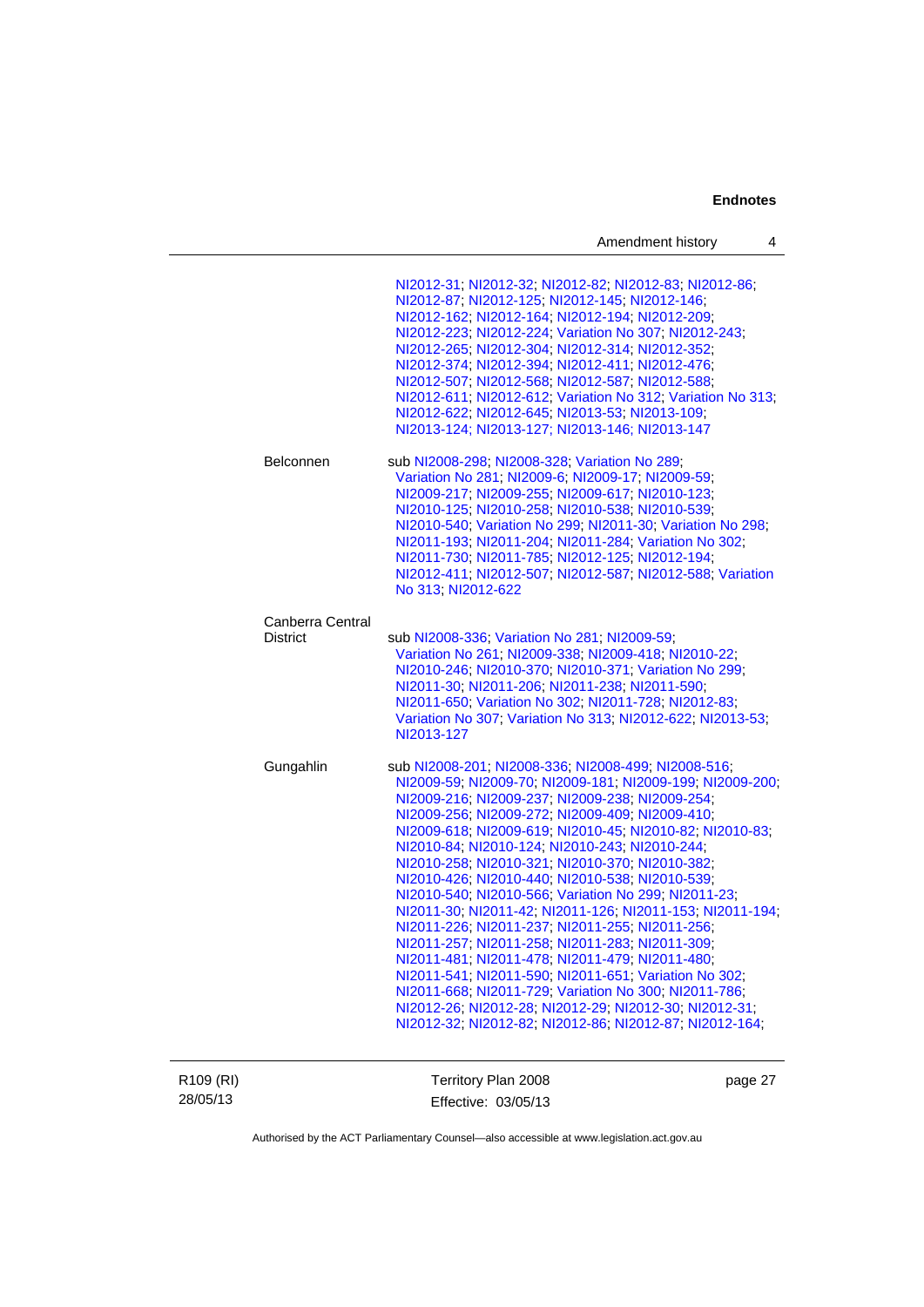| 4   | Amendment history                                                                                                                                                                                                                                                |
|-----|------------------------------------------------------------------------------------------------------------------------------------------------------------------------------------------------------------------------------------------------------------------|
|     | NI2012-224; NI2012-243; NI2012-265; NI2012-304;<br>NI2012-352; NI2012-374; NI2012-394; NI2012-476;<br>NI2012-507; NI2012-568; NI2012-587; NI2012-588;<br>NI2012-611, NI2012-612, NI2012-622, NI2013-109;<br>NI2013-146; NI2013-147                               |
|     | Molonglo<br>sub NI2009-6; NI2009-323; NI2010-219; NI2010-258;<br>Variation No 302, NI2012-162, NI2012-209, NI2012-314,<br>NI2012-411; NI2012-587; NI2012-588; NI2012-622                                                                                         |
|     | Tuggeranong, Hume                                                                                                                                                                                                                                                |
|     | and Tharwa<br>sub NI2009-570; NI2010-22; NI2010-258; Variation No 302;<br>Variation No 312; NI2012-622; NI2012-645                                                                                                                                               |
|     | Woden Valley and                                                                                                                                                                                                                                                 |
|     | <b>Weston Creek</b><br>sub NI2008-290; Variation No 281; NI2009-6; NI2009-323;<br>Variation No 288, NI2010-219, NI2010-258, NI2010-441,<br>NI2011-30; NI2011-652; Variation No 302; NI2011-731;<br>NI2012-145, NI2012-162, NI2012-223, NI2012-411,<br>NI2012-622 |
| 1.1 | Governance<br><b>Administrative Provisions</b><br>am NI2012-632<br>Map (refer s 56 of the Act)<br>am NI2012-632<br>Development Approval<br>am NI2012-632<br><b>Future Urban Areas</b><br>am NI2012-632<br><b>Estate Development</b><br>sub NI2012-632<br>hdg     |
|     | sub NI2010-22<br>am NI2012-632                                                                                                                                                                                                                                   |
| 2.1 | <b>Strategic Direction</b><br><b>Environmental Sustainability</b><br>am NI2010-602<br>1.8                                                                                                                                                                        |
| 3.1 | RZ1 - RZ5 Objectives and Development Tables<br>RZ1 - Suburban Zone<br><b>Exempt Development</b><br>am NI2011-788                                                                                                                                                 |
|     | Assessable Development                                                                                                                                                                                                                                           |
|     | am NI2011-788<br>Minimum Assessment Track<br>Merit<br>am NI2009-37, Variation No 298, NI2011-354, NI2011-788                                                                                                                                                     |
|     |                                                                                                                                                                                                                                                                  |

page 28 Territory Plan 2008 Effective: 03/05/13

R109 (RI) 28/05/13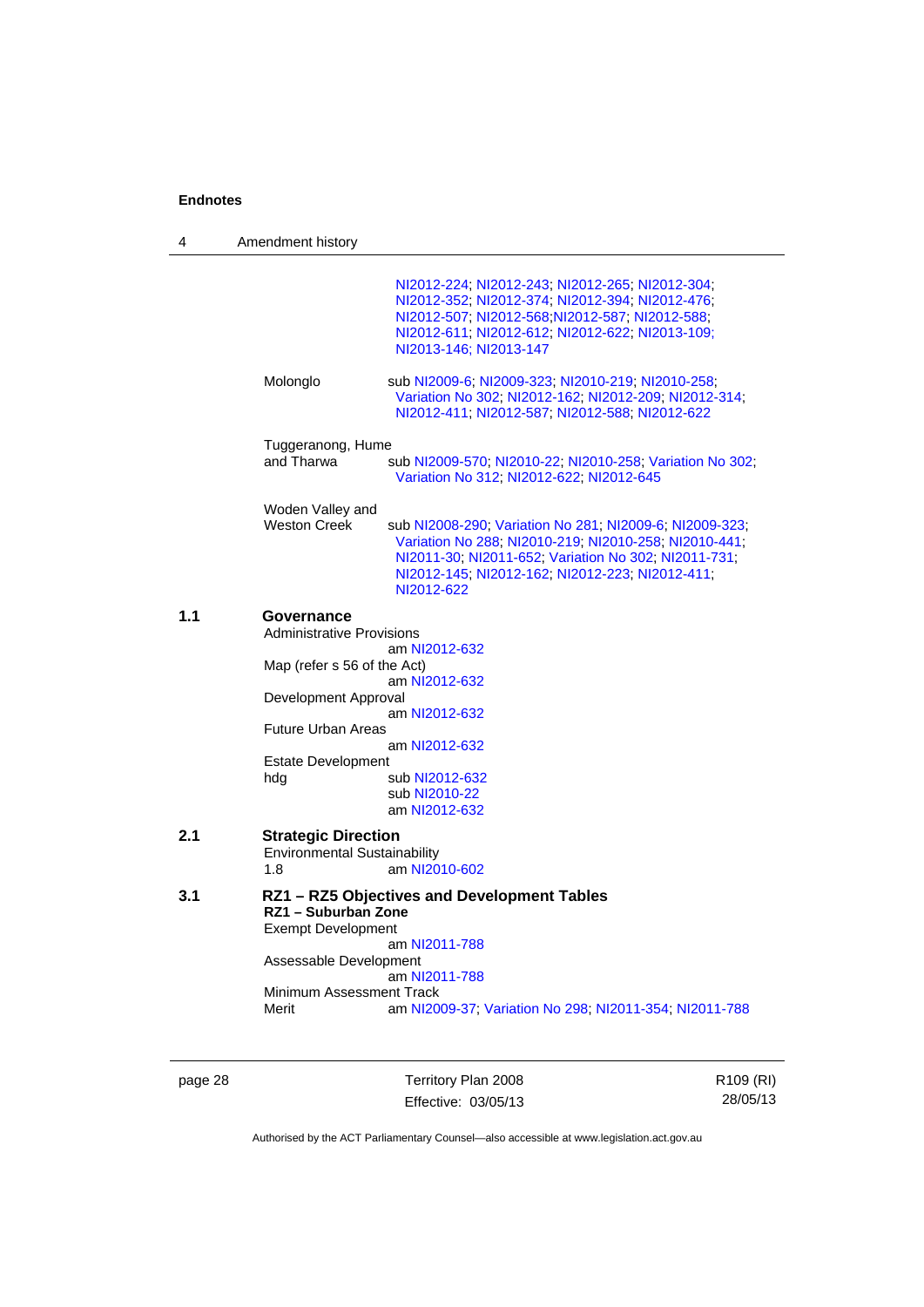Amendment history 4

Prohibited Development table am [NI2008-541](http://www.legislation.act.gov.au/ni/2008-541/); [NI2009-324](http://www.legislation.act.gov.au/ni/2009-324/); [NI2009-392](http://www.legislation.act.gov.au/ni/2009-392/) Development table am [NI2012-631](http://www.legislation.act.gov.au/ni/2012-631/default.asp)

### **RZ2 – Suburban Core Zone**

Exempt Development am [NI2011-788](http://www.legislation.act.gov.au/ni/2011-788/) Assessable Development am [NI2011-788](http://www.legislation.act.gov.au/ni/2011-788/) Minimum Assessment Track Merit **am [NI2009-37](http://www.legislation.act.gov.au/ni/2009-37/); [NI2011-788](http://www.legislation.act.gov.au/ni/2011-788/)** Prohibited Development table am [NI2008-541](http://www.legislation.act.gov.au/ni/2008-541/); [NI2009-324](http://www.legislation.act.gov.au/ni/2009-324/); [NI2009-392](http://www.legislation.act.gov.au/ni/2009-392/) Development table am [NI2012-631](http://www.legislation.act.gov.au/ni/2012-631/default.asp)

#### **RZ3 – Urban Residential Zone**

Exempt Development am [NI2011-788](http://www.legislation.act.gov.au/ni/2011-788/) Assessable Development am [NI2011-788](http://www.legislation.act.gov.au/ni/2011-788/) Minimum Assessment Track<br>Merit am NI20 am [NI2009-37](http://www.legislation.act.gov.au/ni/2009-37/); [NI2011-788](http://www.legislation.act.gov.au/ni/2011-788/) Prohibited Development table am [NI2008-541](http://www.legislation.act.gov.au/ni/2008-541/); [NI2009-324](http://www.legislation.act.gov.au/ni/2009-324/); [NI2009-392](http://www.legislation.act.gov.au/ni/2009-392/) Development table

am [NI2012-631](http://www.legislation.act.gov.au/ni/2012-631/default.asp)

### **RZ4 – Medium Density Residential Zone**

Exempt Development am [NI2011-788](http://www.legislation.act.gov.au/ni/2011-788/) Assessable Development am [NI2011-788](http://www.legislation.act.gov.au/ni/2011-788/) Minimum Assessment Track<br>Merit am NI20 am [NI2009-37](http://www.legislation.act.gov.au/ni/2009-37/); [NI2011-788](http://www.legislation.act.gov.au/ni/2011-788/) Prohibited Development table am [NI2008-541](http://www.legislation.act.gov.au/ni/2008-541/); [NI2009-324](http://www.legislation.act.gov.au/ni/2009-324/); [NI2009-392](http://www.legislation.act.gov.au/ni/2009-392/) Development table

am [NI2012-631](http://www.legislation.act.gov.au/ni/2012-631/default.asp)

**RZ5 – High Density Residential Zone**  Exempt Development am [NI2011-788](http://www.legislation.act.gov.au/ni/2011-788/) Assessable Development am [NI2011-788](http://www.legislation.act.gov.au/ni/2011-788/)

R109 (RI) 28/05/13

Territory Plan 2008 Effective: 03/05/13 page 29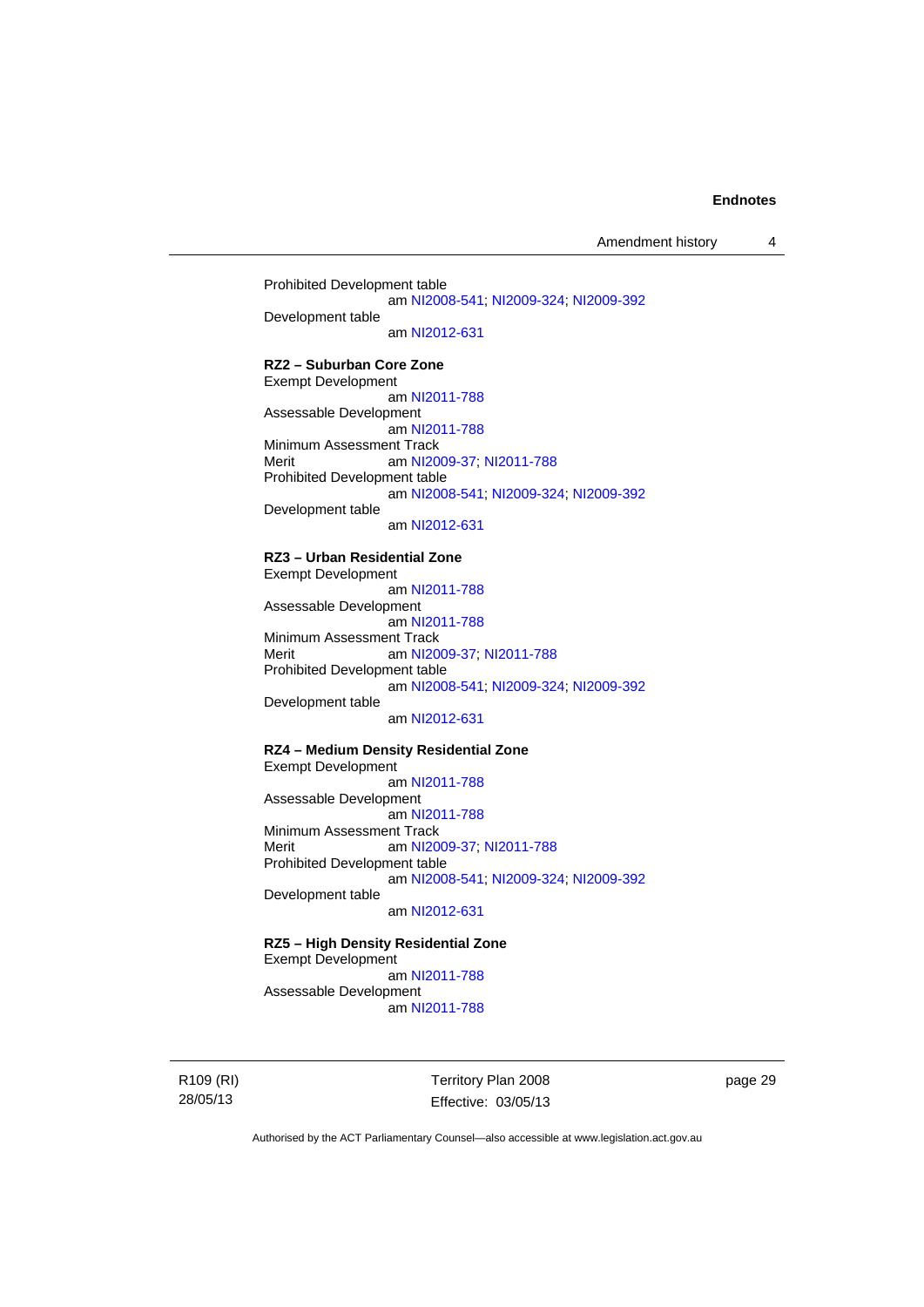| 4   | Amendment history                            |                                                                     |
|-----|----------------------------------------------|---------------------------------------------------------------------|
|     |                                              |                                                                     |
|     | Minimum Assessment Track                     |                                                                     |
|     | Merit                                        | am NI2008-590; NI2009-37; NI2011-788                                |
|     | <b>Prohibited Development table</b>          |                                                                     |
|     |                                              | am NI2008-541; NI2009-324; NI2009-392                               |
|     | Development table                            |                                                                     |
|     |                                              | am NI2012-631                                                       |
| 3.2 |                                              | <b>Residential Zones – Single Dwelling Housing Development Code</b> |
|     | Introduction                                 | am NI2008-542; NI2009-38; NI2009-488; NI2010-22;                    |
|     |                                              | NI2012-622                                                          |
|     | Relevant codes                               | ins NI2012-622                                                      |
|     |                                              |                                                                     |
|     | Part A(1) – RZ1 – Suburban Zone<br>Element 1 |                                                                     |
|     | Item 1.1 hdg                                 | sub NI2008-289                                                      |
|     | R1, C1                                       | sub NI2008-289                                                      |
|     | R1                                           | am NI2009-487                                                       |
|     | Element 2                                    |                                                                     |
|     | Item $2.1$                                   | sub NI2008-542                                                      |
|     | Item $2.2$                                   |                                                                     |
|     | R3                                           | am NI2009-324                                                       |
|     | R4                                           | sub NI2009-487                                                      |
|     |                                              | Part A(2) – RZ2 – Suburban Core Zone                                |
|     | Element 2                                    |                                                                     |
|     | Item $2.1$                                   | sub NI2008-542                                                      |
|     | Item $2.2$                                   |                                                                     |
|     | R6                                           | am NI2009-324                                                       |
|     | Item 2.3 hdg                                 | sub NI2008-289                                                      |
|     | Item 2.3                                     | sub NI2008-542                                                      |
|     | R6A, C6A                                     | ins NI2008-289                                                      |
|     |                                              | sub NI2009-487                                                      |
|     | Element 4<br>Item $4.1$                      | sub NI2008-542                                                      |
|     |                                              |                                                                     |
|     |                                              | Part A(3) – RZ3 – Urban Residential Zone                            |
|     | Element 2                                    |                                                                     |
|     | Item $2.1$                                   | sub NI2008-542                                                      |
|     | Item $2.2$                                   |                                                                     |
|     | R9                                           | am NI2009-324                                                       |
|     |                                              | Part A(4) - RZ4 - Medium Density Residential Zone                   |
|     | Element 2                                    |                                                                     |
|     | Item $2.1$                                   | sub NI2008-542                                                      |
|     | Item 2.2                                     |                                                                     |
|     | R <sub>11</sub>                              | am NI2009-324                                                       |
|     |                                              |                                                                     |
|     |                                              |                                                                     |
|     |                                              |                                                                     |

page 30 Territory Plan 2008 Effective: 03/05/13 R109 (RI) 28/05/13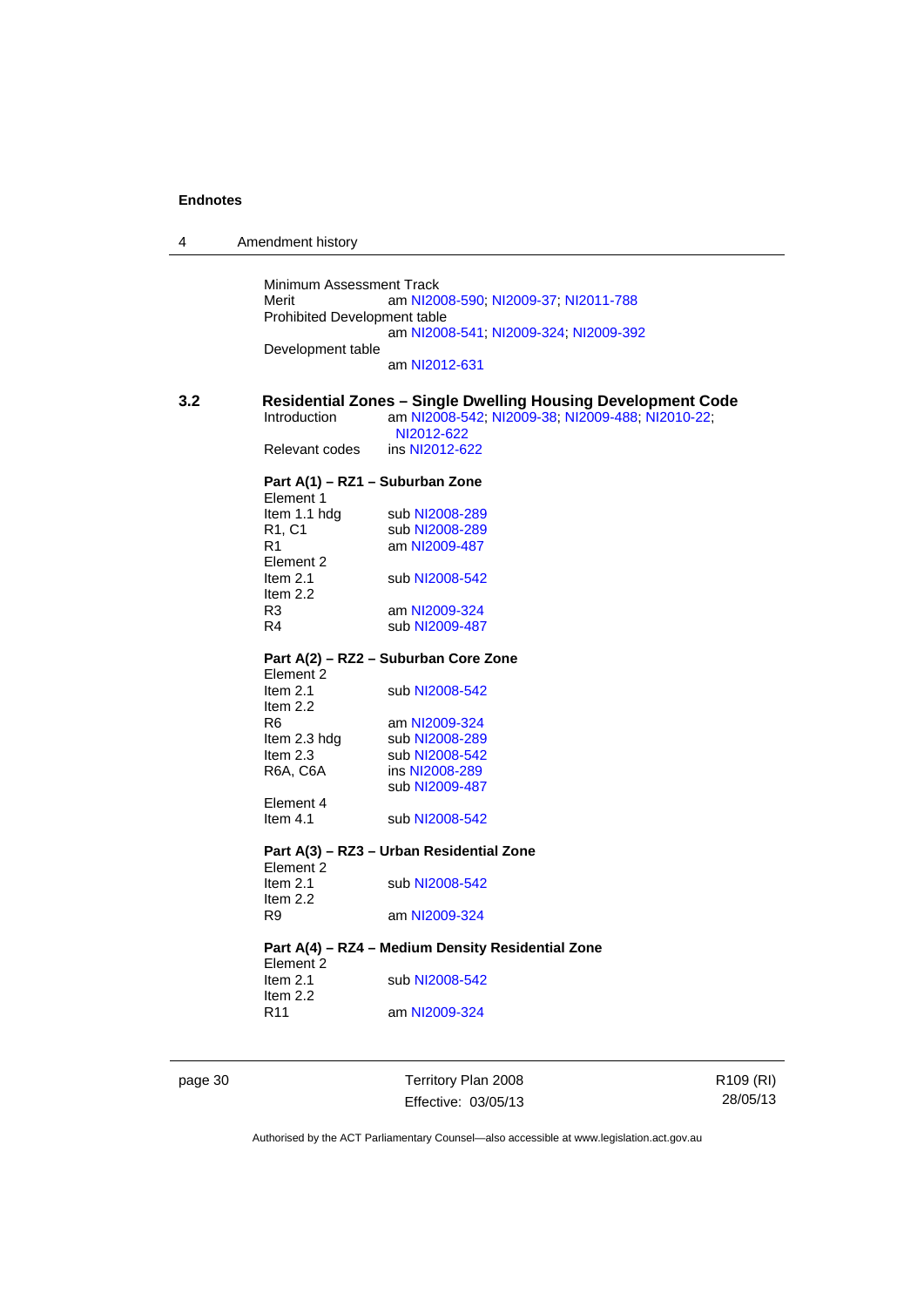Amendment history 4

| Element 2<br>Item 2.2                           | Part A(5) - RZ5 - High Density Residential Zone |
|-------------------------------------------------|-------------------------------------------------|
| R <sub>13</sub>                                 | am NI2009-324                                   |
| Element 1                                       | <b>Part B - General Development Controls</b>    |
| Item 1.1 hdg                                    | sub NI2008-289                                  |
| R14, C14                                        | sub NI2008-289                                  |
| R <sub>14</sub>                                 | am NI2009-487                                   |
| Element 2                                       |                                                 |
| Item 2.1 hdg                                    | om R <sub>16</sub>                              |
| R <sub>15</sub> , C <sub>15</sub><br>Item $2.2$ | om NI2009-38                                    |
| C <sub>16</sub>                                 | sub NI2009-38                                   |
| Item 2.3 hdg                                    | sub NI2008-289                                  |
| R17, C17                                        | sub NI2008-289                                  |
| Item 2.4 hdg                                    | sub NI2008-289                                  |
| R18, C18                                        | sub NI2008-289                                  |
| Item $2.7$<br>hdg                               | ins NI2009-488                                  |
| <b>R20A</b>                                     | ins NI2009-488                                  |
|                                                 | sub NI2010-218, NI2011-355                      |
| Item $2.8$                                      |                                                 |
| hdg                                             | ins NI2009-488                                  |
| <b>R20B</b><br>Item $2.9$                       | ins NI2009-488                                  |
| hdg                                             | ins NI2010-218                                  |
| <b>R20C</b>                                     | ins NI2010-218                                  |
|                                                 | sub NI2012-631                                  |
| Element 6                                       |                                                 |
| Item $6.1$<br>R <sub>21</sub>                   | am NI2008-290                                   |
| Item $6.2$                                      |                                                 |
| R <sub>22</sub>                                 | sub NI2011-788                                  |
| Item $6.3$<br>R <sub>23</sub> , C <sub>23</sub> | sub NI2008-542                                  |
|                                                 |                                                 |
| Element 7<br>Item 7.1 hdg                       | sub NI2008-289                                  |
| R <sub>26</sub> , C <sub>26</sub>               | sub NI2008-289, NI2008-542                      |
| C <sub>26</sub>                                 | am NI2009-392                                   |
| Item 7.2 hdg                                    | om NI2008-289                                   |
| R27, C27                                        | om NI2008-289                                   |
| Item 7.3 hdg                                    | sub NI2008-289                                  |
|                                                 | renum as 7.2 NI2008-541                         |
|                                                 |                                                 |

R109 (RI) 28/05/13

Territory Plan 2008 Effective: 03/05/13 page 31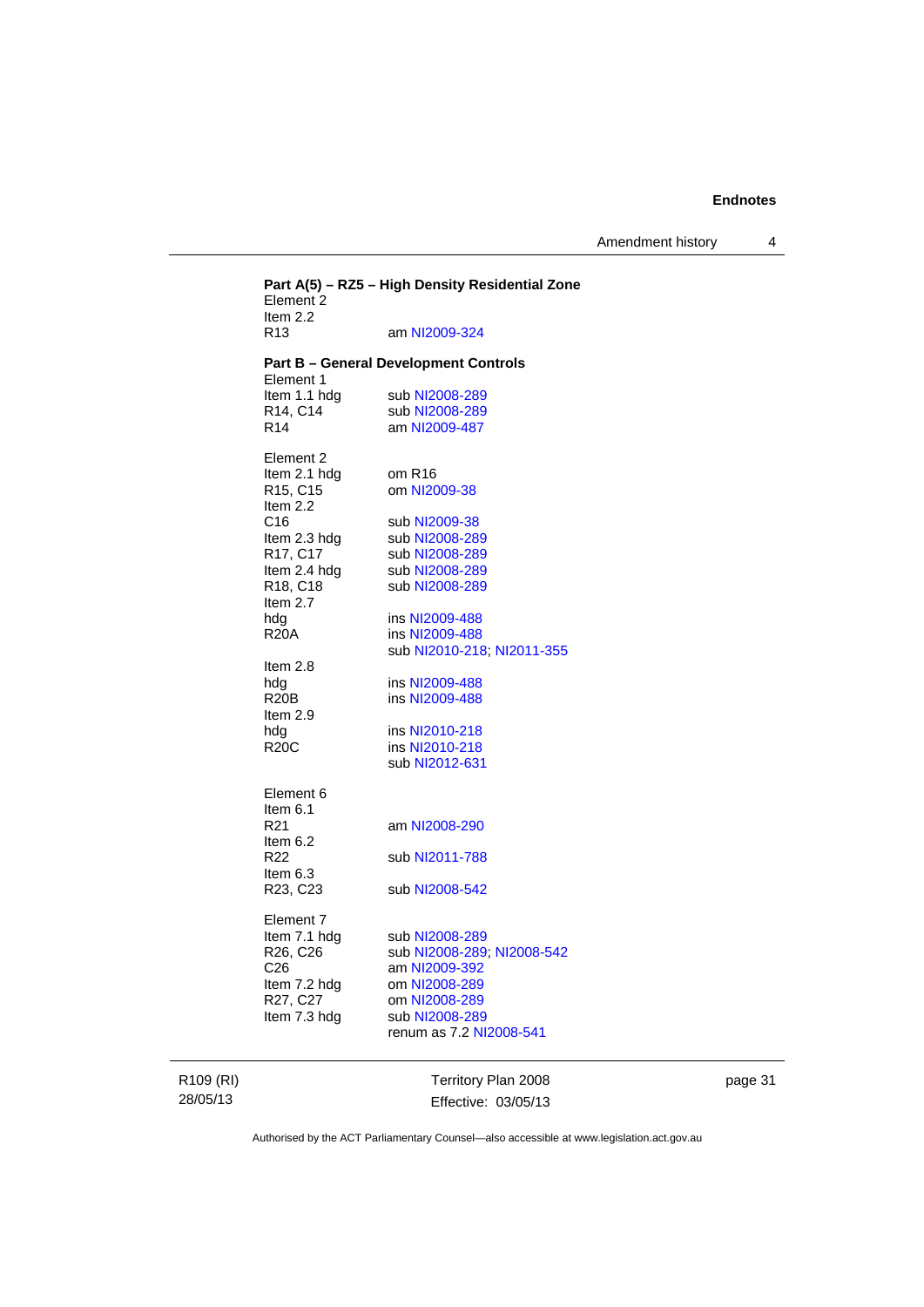4 Amendment history

R28, C28 sub [NI2008-289](http://www.legislation.act.gov.au/ni/2008-289/); [NI2008-542](http://www.legislation.act.gov.au/ni/2008-542/); [NI2009-38](http://www.legislation.act.gov.au/ni/2009-38/) **Part C – Development Type Controls**  Introduction am [NI2008-542](http://www.legislation.act.gov.au/ni/2008-542/); [NI2009-488](http://www.legislation.act.gov.au/ni/2009-488/); [NI2012-622](http://www.legislation.act.gov.au/ni/2012-622/default.asp) **Part C(1) – Single Dwelling Housing<br>Introduction am NI2009-488** am [NI2009-488](http://www.legislation.act.gov.au/ni/2009-488/) Element 2<br>Table 1 sub [NI2008-290](http://www.legislation.act.gov.au/ni/2008-290/) am [NI2008-541](http://www.legislation.act.gov.au/ni/2008-541/); [NI2011-589](http://www.legislation.act.gov.au/ni/2011-589/)<br>Table 2 sub NI2008-290 sub [NI2008-290](http://www.legislation.act.gov.au/ni/2008-290/) Table 3 am [NI2008-541](http://www.legislation.act.gov.au/ni/2008-541/) Table 4, note sub [NI2008-542](http://www.legislation.act.gov.au/ni/2008-542/) Item 2.3 hdg sub [NI2008-542](http://www.legislation.act.gov.au/ni/2008-542/) R32, C32 sub [NI2008-542](http://www.legislation.act.gov.au/ni/2008-542/) Figure C1, C2, C3 am [NI2008-290](http://www.legislation.act.gov.au/ni/2008-290/) sub [NI2008-542](http://www.legislation.act.gov.au/ni/2008-542/) Figure C3 am [NI2009-324](http://www.legislation.act.gov.au/ni/2009-324/) Item 2.4 hdg ins [NI2009-38](http://www.legislation.act.gov.au/ni/2009-38/)<br>R32A, C32A ins NI2009-38 ins [NI2009-38](http://www.legislation.act.gov.au/ni/2009-38/) Item 2.5 hdg ins [NI2009-488](http://www.legislation.act.gov.au/ni/2009-488/)<br>R32B ins NI2009-488 ins [NI2009-488](http://www.legislation.act.gov.au/ni/2009-488/) Element 3 Item 3.2<br>R36 am [NI2008-541](http://www.legislation.act.gov.au/ni/2008-541/) Element 4 C39 am [NI2012-189](http://www.legislation.act.gov.au/ni/2012-189/) R40 am [NI2009-38](http://www.legislation.act.gov.au/ni/2009-38/) R41 om [NI2009-38](http://www.legislation.act.gov.au/ni/2009-38/) R 44, C44 sub [NI2008-289](http://www.legislation.act.gov.au/ni/2008-289/) am [NI2009-38](http://www.legislation.act.gov.au/ni/2009-38/) Element 5<br>R49, C49 sub [NI2008-289](http://www.legislation.act.gov.au/ni/2008-289/) Element 6<br>Item 6.1 hdg Item 6.1 hdg sub [NI2008-289](http://www.legislation.act.gov.au/ni/2008-289/)<br>R51 sub NI2008-289 sub [NI2008-289](http://www.legislation.act.gov.au/ni/2008-289/) am [NI2008-541](http://www.legislation.act.gov.au/ni/2008-541/) sub [NI2009-487](http://www.legislation.act.gov.au/ni/2009-487/) am [NI2011-787](http://www.legislation.act.gov.au/ni/2011-787/) R52 sub [NI2008-289](http://www.legislation.act.gov.au/ni/2008-289/); [NI2009-487](http://www.legislation.act.gov.au/ni/2009-487/) sub [NI2008-289](http://www.legislation.act.gov.au/ni/2008-289/) am [NI2009-99](http://www.legislation.act.gov.au/ni/2009-99/) om [NI2009-487](http://www.legislation.act.gov.au/ni/2009-487/)

page 32 Territory Plan 2008 Effective: 03/05/13 R109 (RI) 28/05/13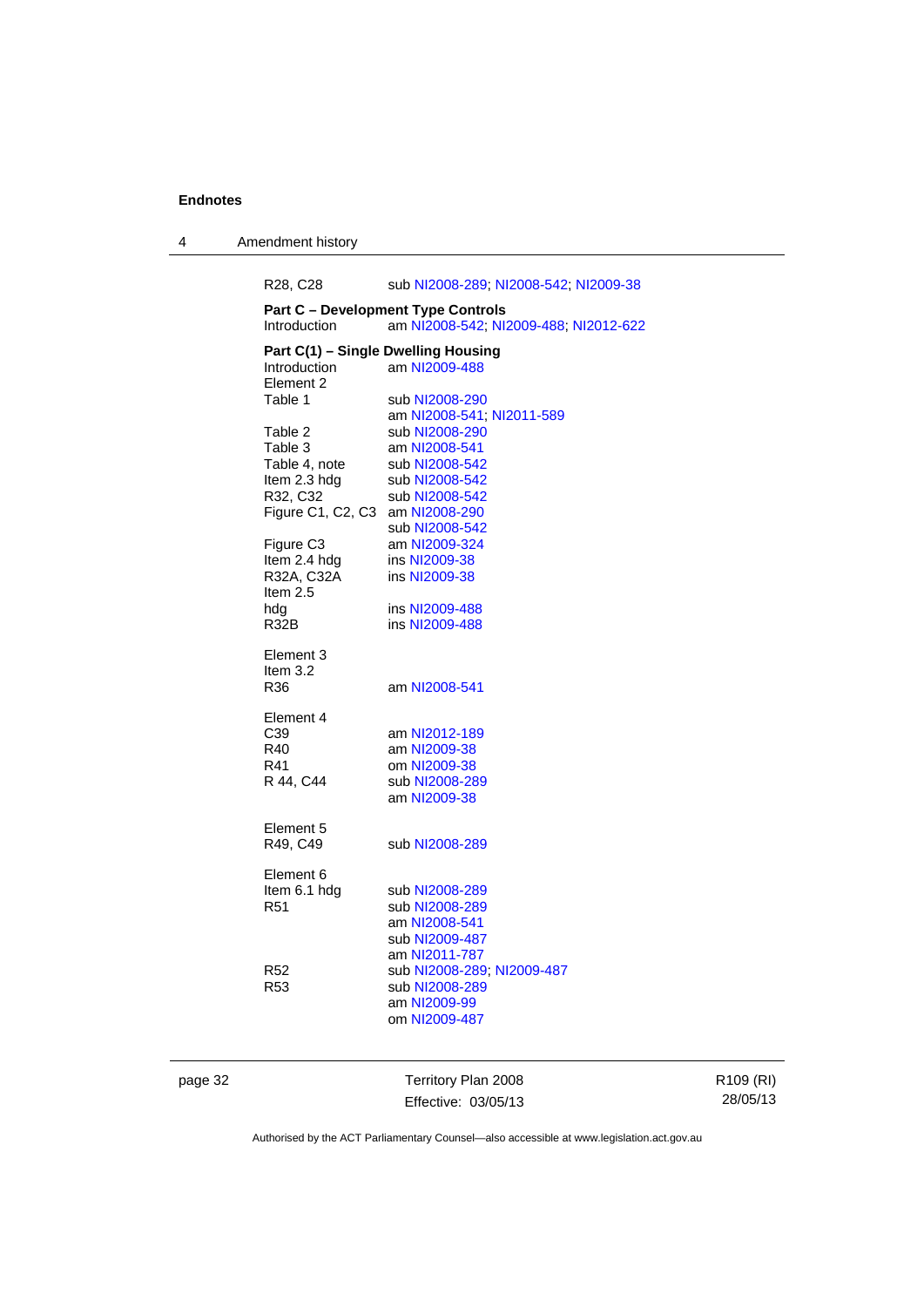|                              | <b>Forrest</b>                | Part C(2) - Single Dwelling Housing - Additional Controls for Deakin and                 |
|------------------------------|-------------------------------|------------------------------------------------------------------------------------------|
|                              | om NI2012-622                 |                                                                                          |
| Element 2                    |                               |                                                                                          |
| Item 2.2 hdg                 | am NI2009-392                 |                                                                                          |
| Item 2.3 hdg                 | am NI2008-290                 |                                                                                          |
| Item 2.4 hdg                 | am NI2008-290                 |                                                                                          |
|                              |                               | Part C(3) - Single Dwelling Housing - Compact Blocks in New Estates                      |
| hda                          | sub NI2008-542                |                                                                                          |
| Introduction                 | am NI2008-542                 |                                                                                          |
| Element 2<br>R60             |                               |                                                                                          |
|                              | am NI2009-38<br>sub NI2009-38 |                                                                                          |
| Item 2.2 hdg<br>Item 2.3 hdg | am NI2008-290                 |                                                                                          |
| R62                          | sub NI2009-322                |                                                                                          |
| C62                          | sub NI2011-787                |                                                                                          |
| Item $2.4$                   |                               |                                                                                          |
| R63                          | sub NI2009-322                |                                                                                          |
| C63                          | sub NI2011-787                |                                                                                          |
| Item $2.5$                   |                               |                                                                                          |
| C64                          | sub NI2011-787                |                                                                                          |
| Item 2.6                     |                               |                                                                                          |
| R65                          | sub NI2009-322                |                                                                                          |
| C65                          | sub NI2011-787                |                                                                                          |
| Item $2.7$                   |                               |                                                                                          |
| hdg                          | ins NI2009-488                |                                                                                          |
| <b>R65A</b>                  | ins NI2009-488                |                                                                                          |
| Element 3                    |                               |                                                                                          |
| Item 3.2                     | sub NI2009-322                |                                                                                          |
|                              |                               |                                                                                          |
| Element 4                    |                               |                                                                                          |
| Intent                       | am NI2008-541                 |                                                                                          |
| Item $4.2$                   |                               |                                                                                          |
| R70                          | sub NI2009-322                |                                                                                          |
| Element 6                    |                               |                                                                                          |
| Item $6.1$                   |                               |                                                                                          |
| R78                          | am NI2008-541, NI2011-787     |                                                                                          |
| Element 7                    |                               |                                                                                          |
| R79                          | sub NI2009-38                 |                                                                                          |
| R <sub>80</sub>              | sub NI2009-38                 |                                                                                          |
|                              |                               | Part C(4) - Single Dwelling Housing - Midsized Blocks (>250 - 500m <sup>2</sup> ) in New |
| <b>Estates</b>               |                               |                                                                                          |
| Introduction                 | ins NI2009-488                |                                                                                          |
|                              |                               |                                                                                          |

R109 (RI) 28/05/13

Territory Plan 2008 Effective: 03/05/13 page 33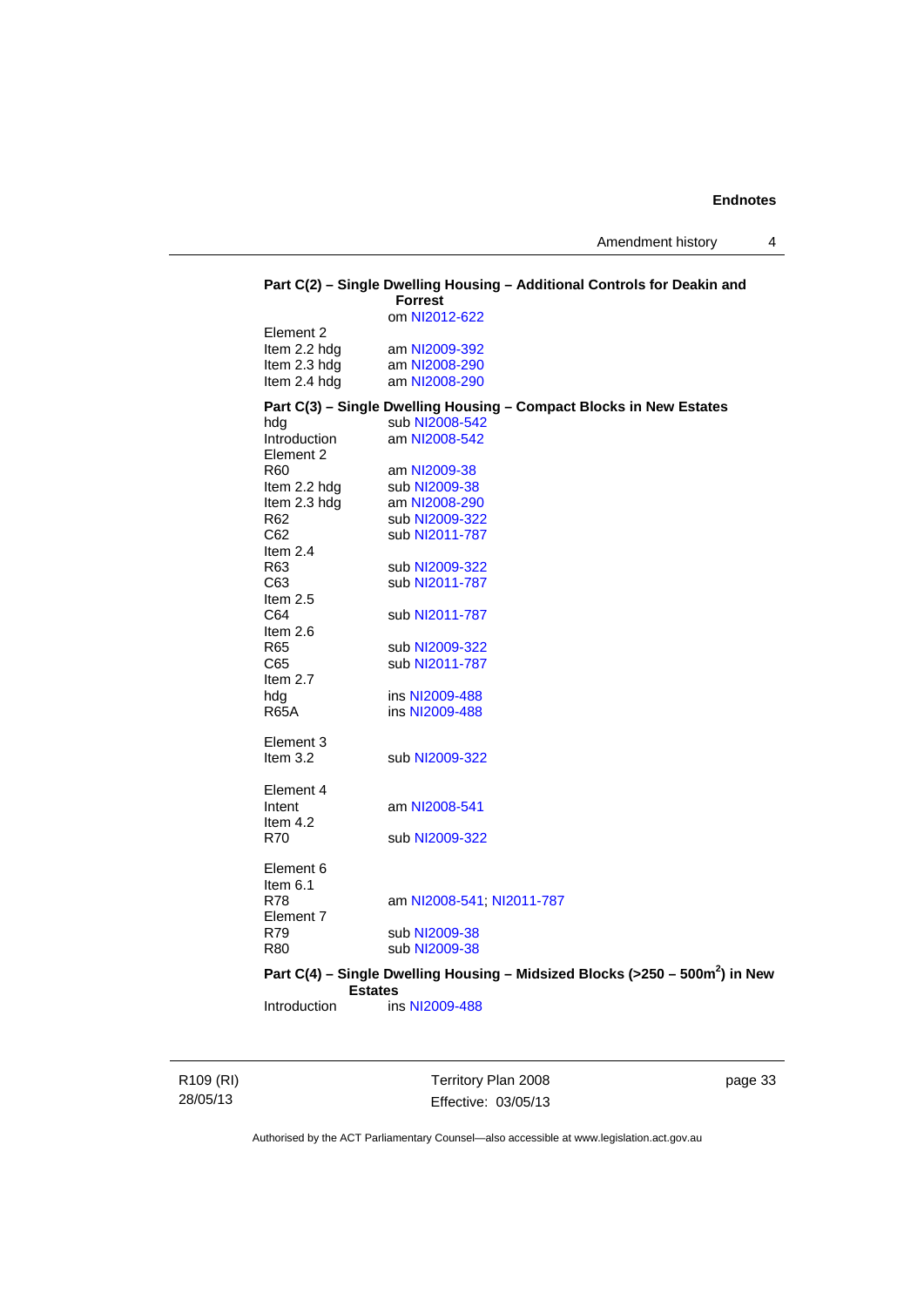4 Amendment history

| Element 2          |                |
|--------------------|----------------|
| Intent             | ins NI2009-488 |
| Item $2.1$         |                |
| hda                | ins NI2009-488 |
| R81, C81           | ins NI2009-488 |
| Figure A4          | ins NI2009-488 |
| Item $2.2$         |                |
| hdg                | ins NI2009-488 |
| R82, C82           | ins NI2009-488 |
| Table 1            | ins NI2009-488 |
|                    | am NI2012-412  |
| Item $2.3$         |                |
| hda                | ins NI2009-488 |
| R83, C83           | ins NI2009-488 |
| Table 2            | ins NI2009-488 |
| Fig $C(4)$         | ins NI2009-488 |
| Fig C <sub>5</sub> | ins NI2009-488 |
| Table 3            | ins NI2009-488 |
| Fig C <sub>6</sub> | ins NI2009-488 |
| Fig C7             | ins NI2009-488 |
| Item 2.4           |                |
| hdg                | ins NI2009-488 |
| R84, V84           | ins NI2009-488 |
| Element 3          |                |
| Intent             | ins NI2009-488 |
| Item $3.1$         |                |
| hdg                | ins NI2009-488 |
| R85, C85           | ins NI2009-488 |
| Element 5          |                |
| Intent             | ins NI2009-488 |
| Item $5.2$         |                |
| hdg                | ins NI2009-488 |
| R86, C86           | ins NI2009-488 |
| R87, C87           | ins NI2009-488 |
|                    |                |

### **3.3 Residential Zones – Multi Unit Housing Development Code**

Introduction am [NI2008-290](http://www.legislation.act.gov.au/ni/2008-290/); [NI2010-22](http://www.legislation.act.gov.au/ni/2010-22/); [NI2010-218](http://www.legislation.act.gov.au/ni/2010-218/); [NI2011-590](http://www.legislation.act.gov.au/ni/2011-590/); sub [NI2012-622](http://www.legislation.act.gov.au/ni/2012-622/default.asp)<br>ins NI2012-622 Relevant codes

### **Part A(1) – RZ1 – Suburban Zone**

| Element 1                      |                |
|--------------------------------|----------------|
| Item 1.1 hdg                   | sub NI2008-289 |
| R <sub>1</sub> .C <sub>1</sub> | sub NI2008-289 |
|                                | am NI2009-38   |
| Item 1.2 hdg                   | sub NI2008-289 |

page 34 Territory Plan 2008 Effective: 03/05/13 R109 (RI) 28/05/13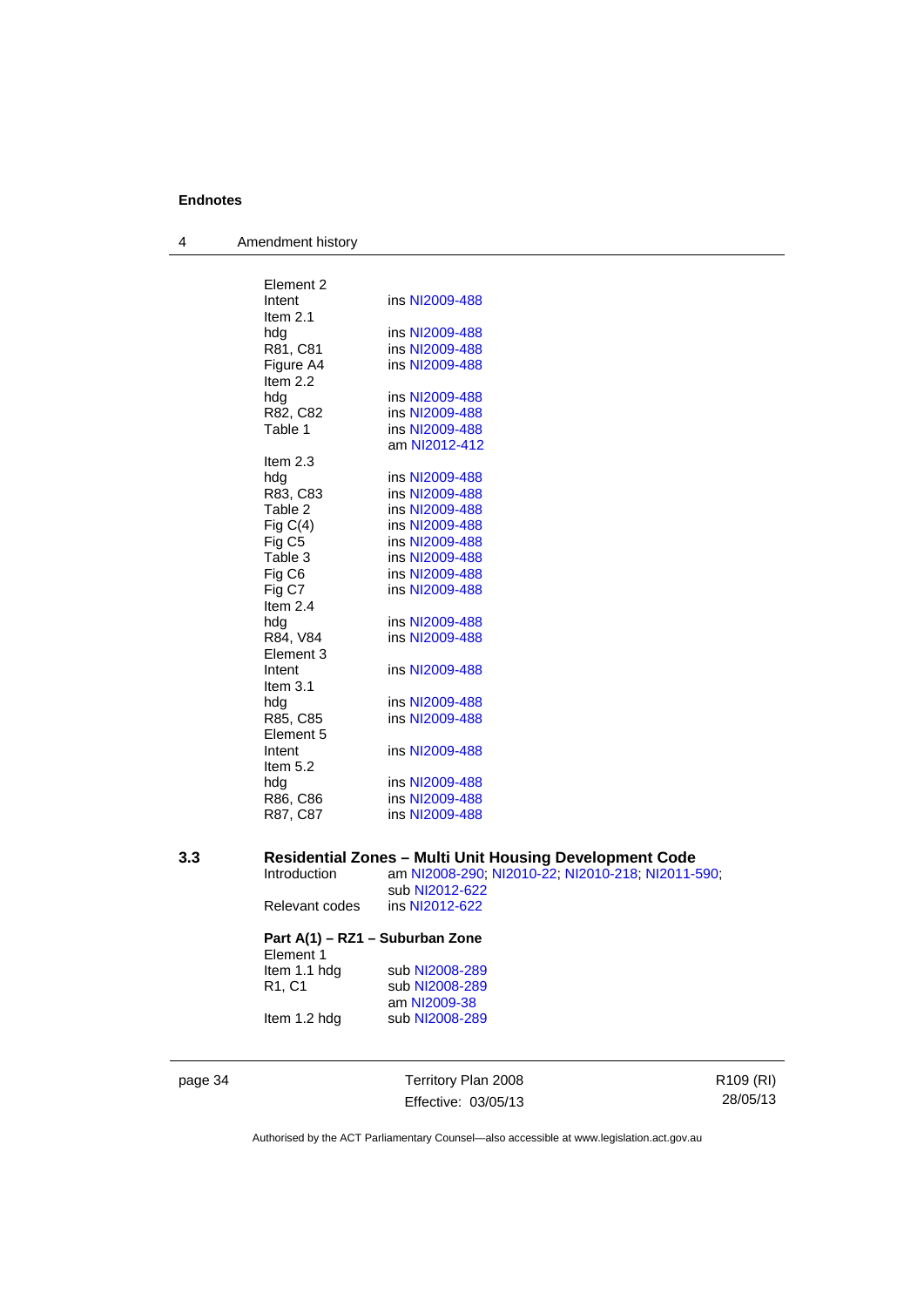Amendment history 4

| R2, C2                            | sub NI2008-289                           |
|-----------------------------------|------------------------------------------|
|                                   | am NI2009-38                             |
| Item 1.2                          | sub NI2008-542                           |
| Element 2                         |                                          |
| Item 2.1 hdg                      | sub NI2009-38                            |
| Item $2.1$                        | sub NI2008-542                           |
| R5                                | am NI2008-590                            |
| Item $2.2$                        | sub NI2008-542                           |
| Item $2.3$                        |                                          |
| R7                                | am NI2009-324                            |
| Item $2.4$                        |                                          |
| R8                                | am NI2009-38                             |
| R <sub>8</sub> b                  | ins NI2012-631                           |
| R9                                | am NI2009-38                             |
| Figure A1 note                    | am NI2009-38                             |
|                                   |                                          |
|                                   | Part A(2) - RZ2 - Suburban Core Zone     |
| Element 1                         |                                          |
| Item 1.1 hdg                      |                                          |
| R <sub>10</sub> , C <sub>10</sub> | sub NI2008-289                           |
|                                   | am NI2009-38                             |
| Item $1.1$                        | sub NI2008-542                           |
| R11                               | am NI2009-322                            |
| Item 1.3 hdg<br>R12, C12          | sub NI2008-289                           |
|                                   | sub NI2008-289                           |
| Element 2<br>Item 2.1 hdg         | sub NI2009-38                            |
| Item $2.1$                        | sub NI2008-542                           |
| Item 2.2                          |                                          |
| R14                               | am NI2009-324                            |
| Item $2.3$                        |                                          |
| R <sub>15</sub>                   | am NI2009-38                             |
| R16                               | am NI2009-38                             |
| Figure A2 note                    | am NI2009-38                             |
| Element 4                         |                                          |
| R <sub>17</sub>                   | am NI2009-38                             |
|                                   |                                          |
|                                   | Part A(3) - RZ3 - Urban Residential Zone |
| Element 2                         |                                          |

| sub NI2009-38  |
|----------------|
|                |
| sub NI2008-542 |
| am NI2009-324  |
| am NI2009-38   |
| am NI2009-38   |
|                |

R109 (RI) 28/05/13

Territory Plan 2008 Effective: 03/05/13

page 35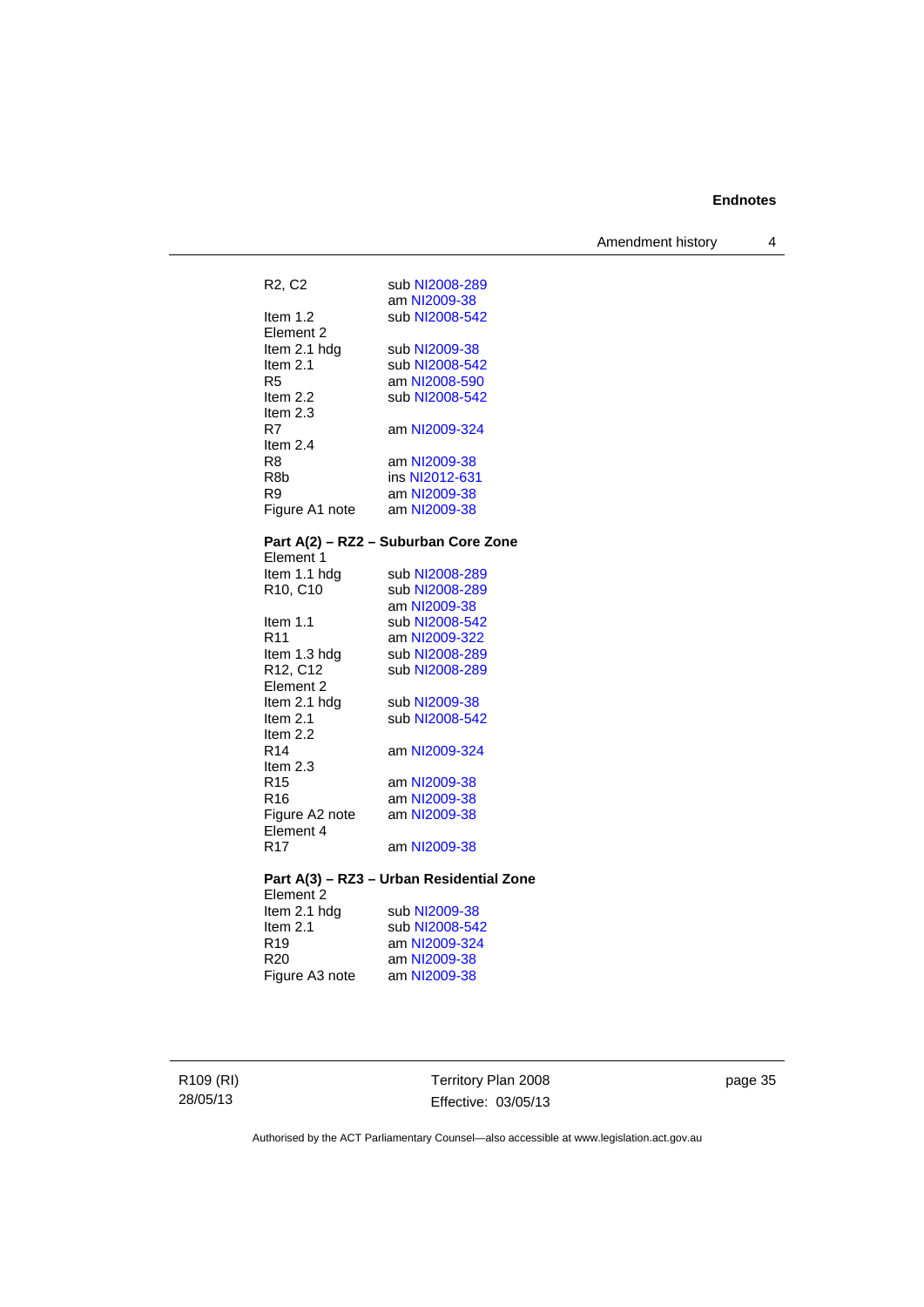| Amendment history |
|-------------------|
|                   |

| Element 2       | Part A(4) - RZ4 - Medium Density Residential Zone |
|-----------------|---------------------------------------------------|
| Item 2.1 hdg    | sub NI2008-289; NI2008-542                        |
|                 | om Variation No 310                               |
| R21             | sub NI2008-289; NI2008-542                        |
|                 | om Variation No 310                               |
| Item 2.2 hdg    | sub NI2009-38                                     |
| R <sub>24</sub> | am NI2009-38                                      |
|                 | sub NI2011-207                                    |
| Note            | am NI2009-38                                      |
| Element 2       | Part A(5) – RZ5 – High Density Residential Zone   |
| Item 2.1 hdg    | sub NI2008-289                                    |
| R25, C25        | sub Variation No 288                              |
|                 | am NI2012-622                                     |
| R26, C26        | sub NI2008-289                                    |
|                 | om NI2012-622                                     |
| R26A, C26A      | ins NI2008-289                                    |
|                 | om NI2012-622                                     |
| R27, C27        | sub NI2008-289                                    |
|                 | om NI2012-622                                     |
| R27A, C27A      | ins Variation No 288                              |
|                 | om NI2012-622                                     |
| <b>R27A</b>     | am NI2011-590                                     |
|                 | om NI2012-622                                     |
|                 | <b>Part B - General Development Controls</b>      |
| Element 1       |                                                   |
| Item 1.1 hdg    | sub NI2008-289                                    |
| R28, C28        | sub NI2008-289                                    |
| R <sub>28</sub> | am NI2009-487                                     |
| Element 2       |                                                   |
| C30             | sub NI2009-38                                     |
| Item 2.3 hdg    | sub NI2008-289                                    |
| R31, C31        | sub NI2008-289                                    |
| Item 2.4 hdg    | sub NI2008-289                                    |
| R32, C32        | sub NI2008-289                                    |
| Item 2.5 hdg    | sub NI2009-38                                     |
| C34             | am NI2009-38                                      |
| Item 2.7 hdg    | ins NI2010-218                                    |
| <b>R34A</b>     | ins NI2010-218                                    |
|                 | sub NI2011-355                                    |

Note sub [NI2009-38](http://www.legislation.act.gov.au/ni/2009-38/)

page 36 Territory Plan 2008 Effective: 03/05/13 R109 (RI) 28/05/13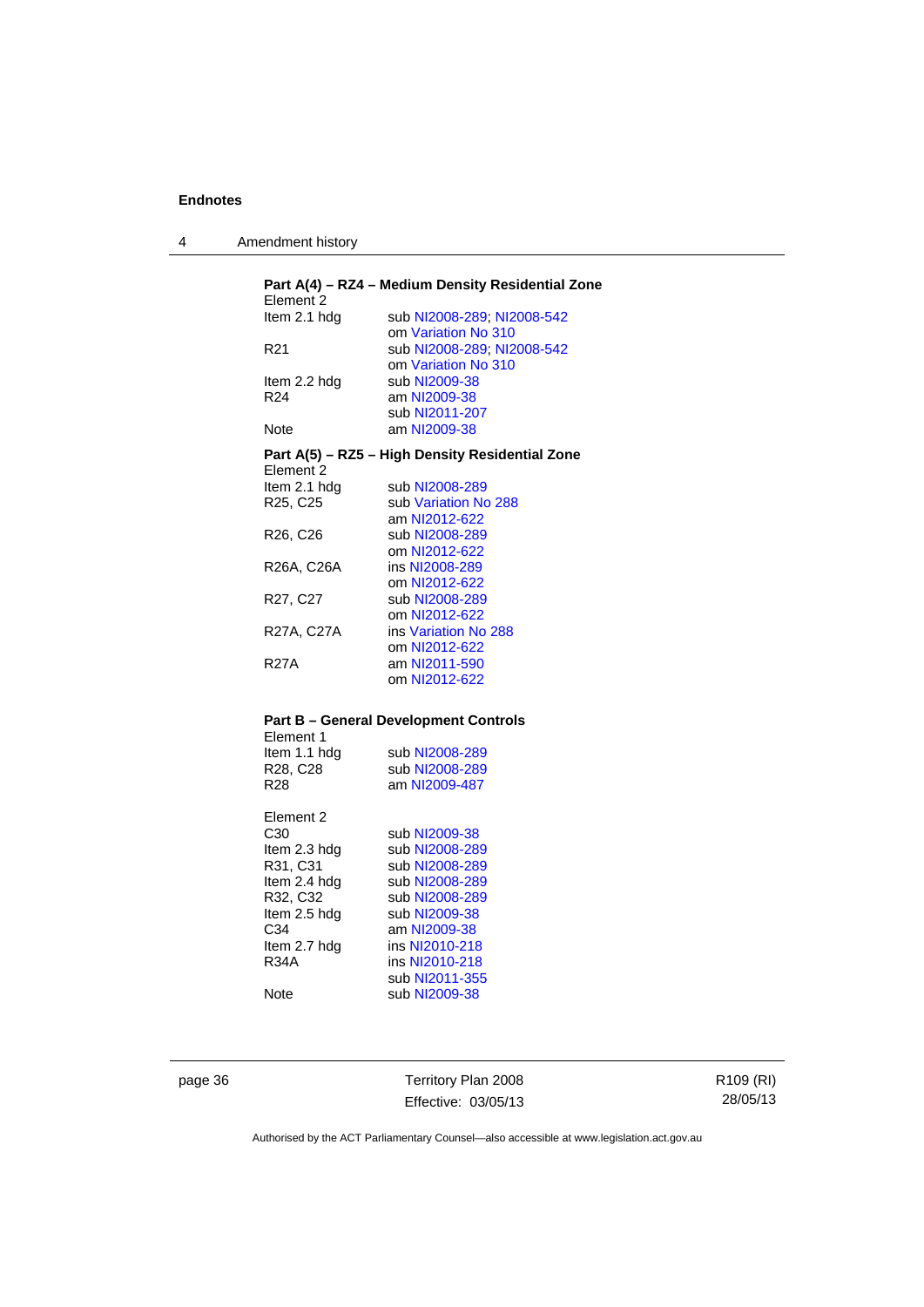Amendment history 4

| R109 (RI) |                                           | Territory Plan 2008              |
|-----------|-------------------------------------------|----------------------------------|
|           | R69                                       | am NI2010-22                     |
|           | R68, C68<br>R69, C69                      | sub NI2008-542<br>sub NI2008-542 |
|           | R63                                       | am NI2008-590; NI2009-38         |
|           | Element 3<br>Item $3.3$                   |                                  |
|           |                                           |                                  |
|           |                                           | sub NI2008-542                   |
|           | R56, C56<br>Figure C1                     | sub NI2008-542<br>am NI2008-290  |
|           | Item 2.3 hdg                              | sub NI2008-542                   |
|           | Table 4, note                             | sub NI2008-542                   |
|           |                                           | am NI2008-541                    |
|           | Table 2                                   | sub NI2008-290                   |
|           |                                           | am NI2008-541; NI2012-412        |
|           | Element 2<br>Table 1                      | sub NI2008-290                   |
|           | <b>Introduction</b>                       | sub NI2011-590                   |
|           | Part C(1) - Multi Unit Housing            |                                  |
|           |                                           | sub NI2012-622                   |
|           | Introduction                              | am NI2009-38; NI2011-590         |
|           | <b>Part C - Development Type Controls</b> |                                  |
|           | R52, C52                                  | sub NI2008-289                   |
|           | Item 7.3 hdg                              | sub NI2008-289                   |
|           | C50                                       | am NI2009-392                    |
|           | R50, C50                                  | sub NI2008-542<br>sub NI2008-289 |
|           | Item 7.1 hdg<br>Item $7.1$                | sub NI2008-289                   |
|           | Element 7                                 |                                  |
|           | Item $6.9$                                | sub NI2008-542                   |
|           | R49, C49                                  | sub NI2009-487                   |
|           | R48, C48                                  | sub NI2009-487                   |
|           | R47, C47                                  | sub NI2009-487                   |
|           | R47                                       | am NI2008-290                    |
|           | ltem 6.8                                  | sub NI2008-542                   |
|           |                                           | sub NI2009-487                   |
|           | R46                                       | am NI2008-541                    |
|           | Item $6.7$                                |                                  |
|           |                                           | am NI2009-99; NI2010-22          |
|           | R42, C42                                  | sub NI2008-542                   |
|           | R40<br>Item 6.4 hdg                       | sub NI2011-788<br>sub NI2008-542 |
|           | Item $6.2$                                |                                  |
|           | R39                                       | am NI2008-290                    |
|           | Item $6.1$                                |                                  |
|           | Element 6                                 |                                  |
|           |                                           |                                  |

page 37

Authorised by the ACT Parliamentary Counsel—also accessible at www.legislation.act.gov.au

Effective: 03/05/13

28/05/13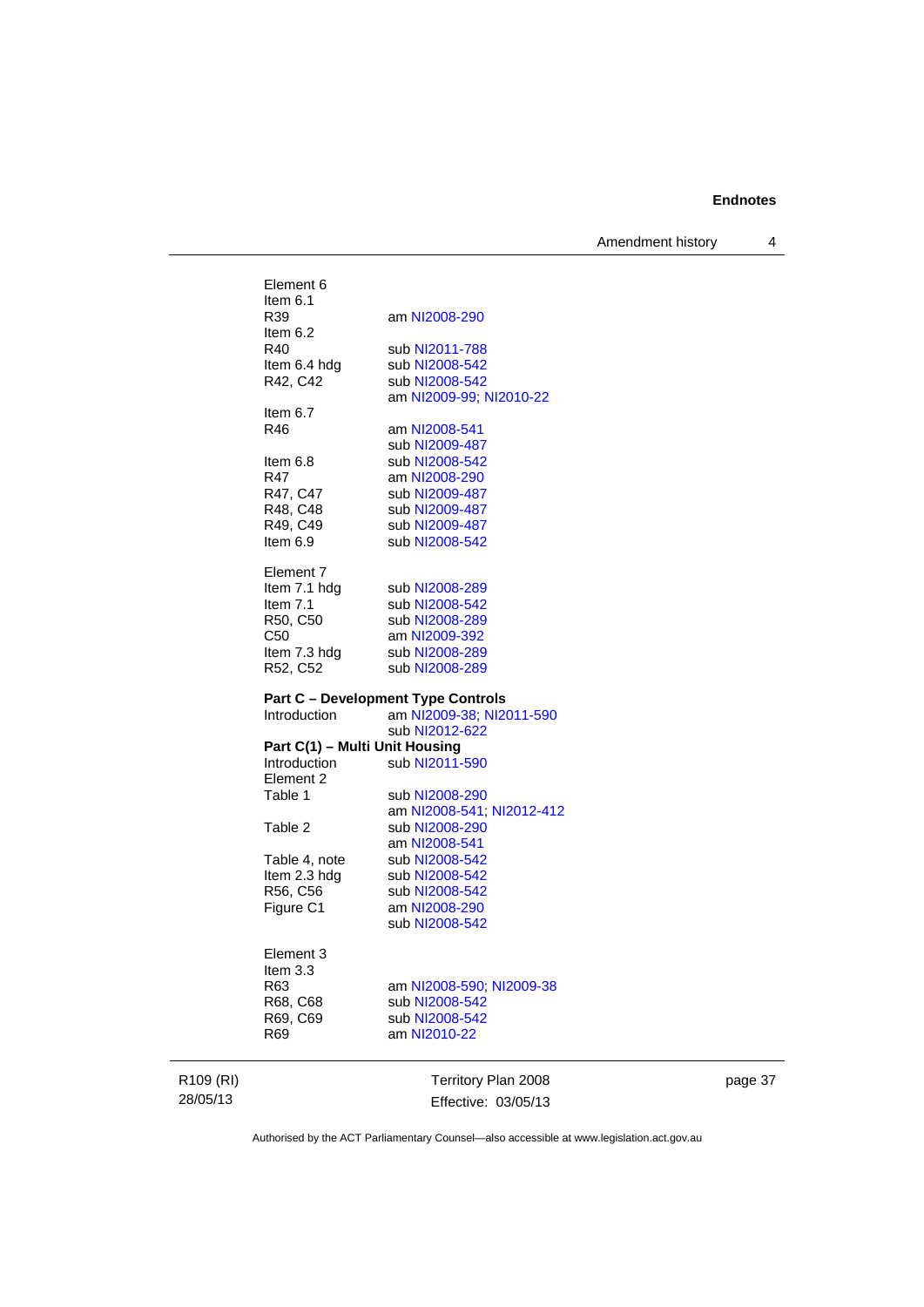| 4 | Amendment history |
|---|-------------------|
|---|-------------------|

|  | Figure C1A<br>Item $3.4$ | ins NI2008-542                                          |
|--|--------------------------|---------------------------------------------------------|
|  | R70                      | am NI2009-487                                           |
|  | Element 4                |                                                         |
|  | Item $4.1$               |                                                         |
|  | R72                      | am NI2008-541, NI2009-38                                |
|  | R73                      | om NI2009-38                                            |
|  | Item $4.2$               |                                                         |
|  | R80, C80                 | om NI2008-289                                           |
|  | R81, C81                 | sub NI2008-289                                          |
|  | R81                      | am NI2009-99; NI2009-322                                |
|  | R84, C84                 | sub NI2008-542                                          |
|  |                          |                                                         |
|  | Element 5                |                                                         |
|  | Item $5.2$               |                                                         |
|  | C87                      | sub NI2010-22                                           |
|  | Item $5.3$               |                                                         |
|  | R88, C88                 | sub NI2008-289                                          |
|  | R89, C89                 | sub NI2008-289                                          |
|  | R89                      | am NI2009-322                                           |
|  | R90, C90                 | sub NI2008-289                                          |
|  |                          |                                                         |
|  |                          | Part C(2) – Multi Unit Housing – Additional Controls fo |

### **Paakin and Forrest** om [NI2012-622](http://www.legislation.act.gov.au/ni/2012-622/default.asp)

| sub NI2008-541 |
|----------------|
| sub NI2008-541 |
|                |

#### **Part C(3) – Multi Unit Housing – Inner North Canberra and Gungahlin District – RZ3 and RZ4 Zones**

| Introduction     | am NI2010-217             |
|------------------|---------------------------|
| Element 2        |                           |
| Item 2.2 hdg     | sub NI2011-788            |
| R 105            | sub NI2011-788            |
| Table 5 hdg      | am NI2011-788             |
| Table 5          | am NI2011-788; NI2012-412 |
| Item $2.3$       | sub NI2008-542            |
| Item $2.4$       | sub NI2008-542            |
| Element 3        |                           |
| Item $2.2$       |                           |
| R <sub>128</sub> | am NI2010-22              |
| Item $3.4$       |                           |
| R <sub>129</sub> | am NI2008-541             |
|                  | sub NI2009-487            |
| Item $3.5$       |                           |
| R132             | am NI2009-324             |
|                  |                           |

page 38 Territory Plan 2008 Effective: 03/05/13 R109 (RI) 28/05/13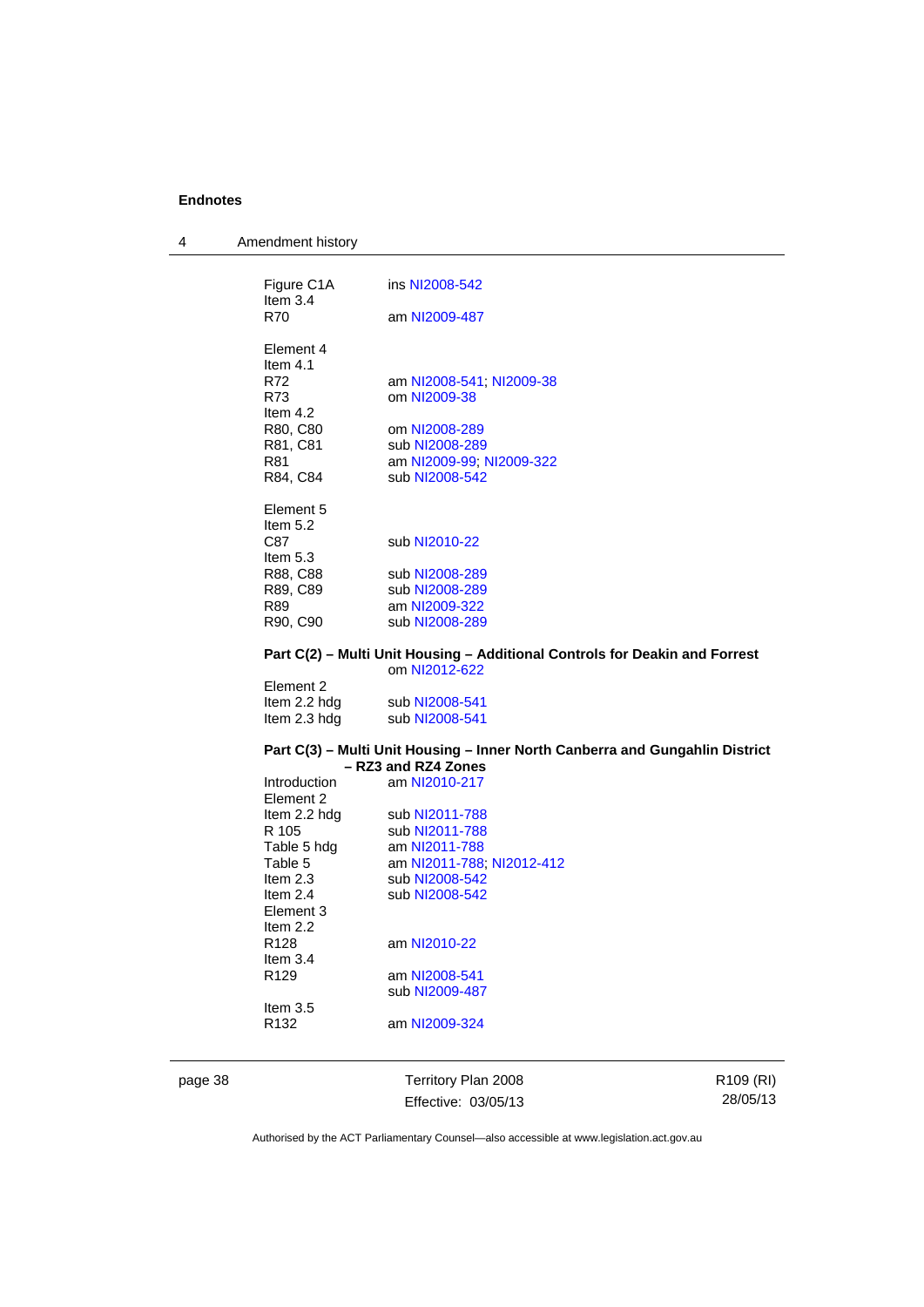Amendment history 4

R109 (RI) 28/05/13

Effective: 03/05/13

e 39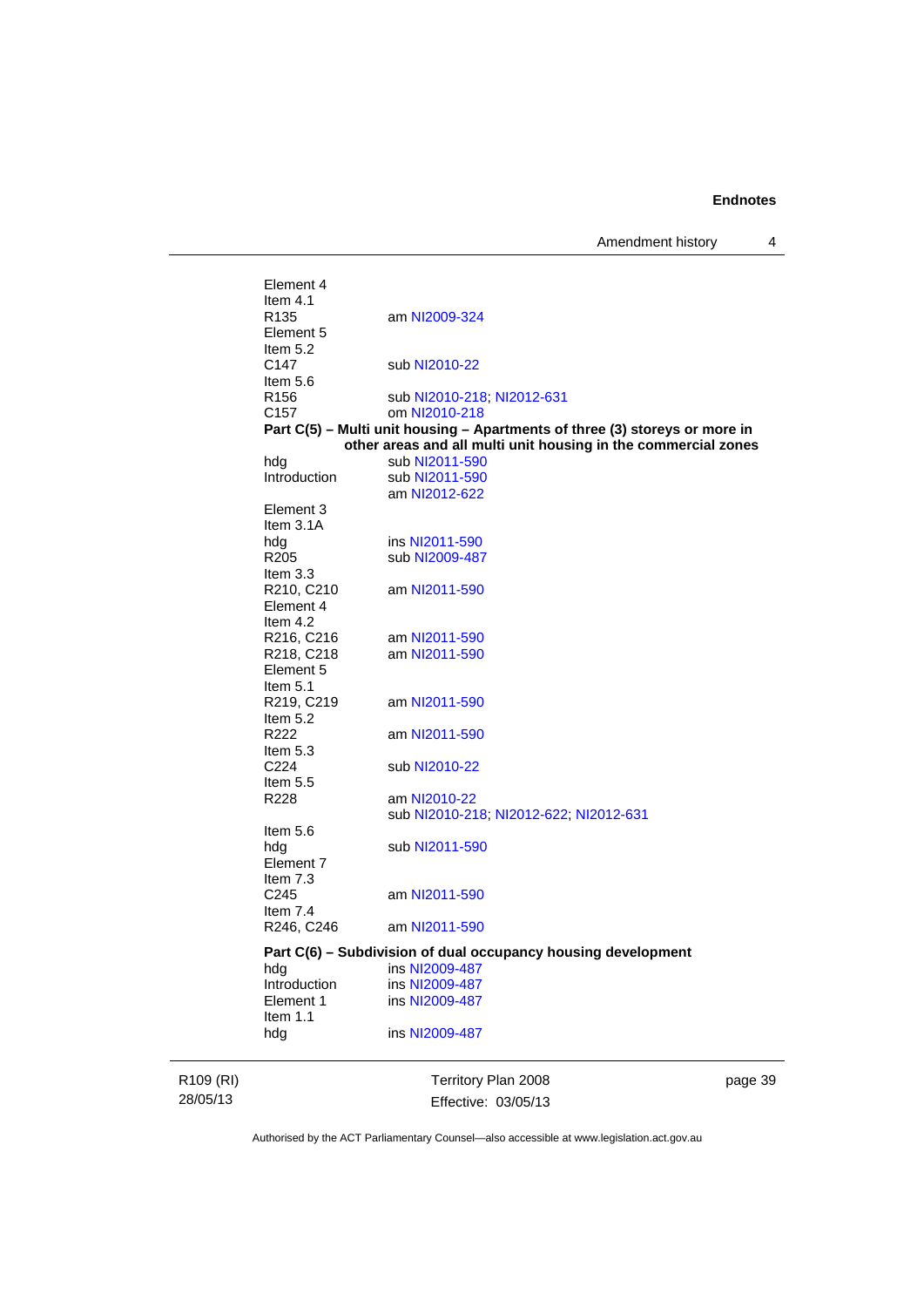| 4 | Amendment history |
|---|-------------------|
|---|-------------------|

| R247A, C247A<br>Item $1.2$        | ins NI2009-487                   |
|-----------------------------------|----------------------------------|
| hdg<br>R247B, C247B<br>Item $1.3$ | ins NI2009-487<br>ins NI2009-487 |
| hdg<br>R247C, C247C               | ins NI2009-487<br>ins NI2009-487 |

### **Part D – Development Type Controls-Other forms of Residential Development and Non-Residential Development**

| sub NI2011-355             |
|----------------------------|
|                            |
| sub NI2012-631             |
|                            |
| sub NI2008-542; NI2012-631 |
| sub NI2008-542             |
|                            |
| om NI2012-622              |
| om NI2012-622              |
|                            |
| om NI2012-622              |
| om NI2012-622              |
|                            |
| ins NI2009-487             |
| ins NI2009-487             |
|                            |

# **4.1 CZ1 – CZ6 Objectives and Development Tables**

**CZ1 – Core Zone** 

Exempt Development am [NI2011-788](http://www.legislation.act.gov.au/ni/2011-788/)

Assessable Development am [NI2011-788](http://www.legislation.act.gov.au/ni/2011-788/) Minimum Assessment Track<br>Merit am NI20 am [NI2009-37](http://www.legislation.act.gov.au/ni/2009-37/); [NI2009-324](http://www.legislation.act.gov.au/ni/2009-324/); [NI2010-22](http://www.legislation.act.gov.au/ni/2010-22/); [NI2010-602](http://www.legislation.act.gov.au/ni/2010-602/) Prohibited Development table am [NI2008-541](http://www.legislation.act.gov.au/ni/2008-541/); [NI2009-324](http://www.legislation.act.gov.au/ni/2009-324/); [NI2009-392](http://www.legislation.act.gov.au/ni/2009-392/); [NI2010-22](http://www.legislation.act.gov.au/ni/2010-22/); [NI2010-602](http://www.legislation.act.gov.au/ni/2010-602/) Other Codes am [NI2010-22](http://www.legislation.act.gov.au/ni/2010-22/) Development table

 sub [NI2012-622](http://www.legislation.act.gov.au/ni/2012-622/default.asp) am [NI2012-631](http://www.legislation.act.gov.au/ni/2012-631/default.asp)<br>Figure 1 com NI2013-5 om [NI2013-5](http://www.legislation.act.gov.au/ni/2013-5/default.asp)

**CZ2 – Business Zone**  Exempt Development

am [NI2011-788](http://www.legislation.act.gov.au/ni/2011-788/)

page 40 Territory Plan 2008 Effective: 03/05/13 R109 (RI) 28/05/13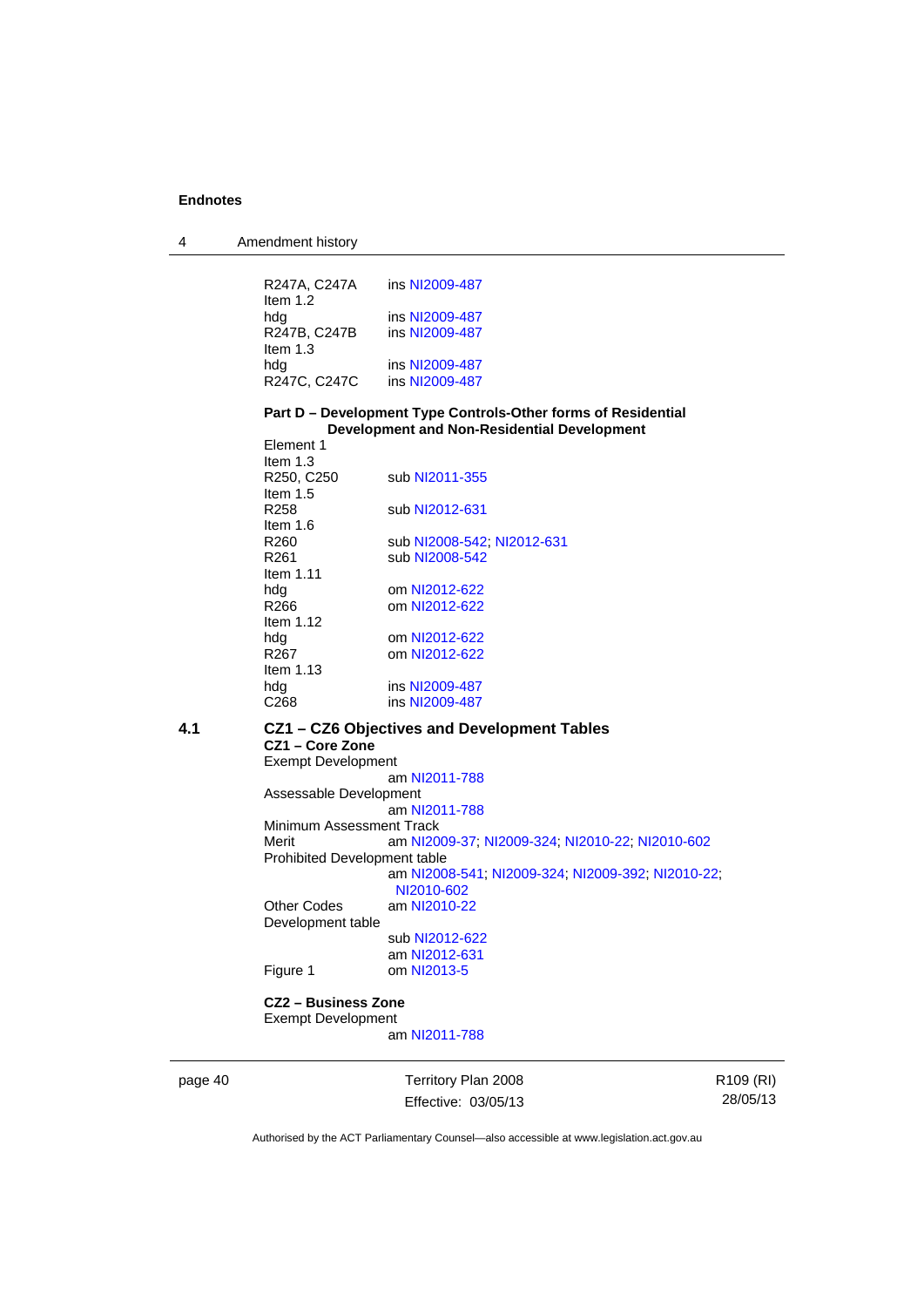Assessable Development am [NI2011-788](http://www.legislation.act.gov.au/ni/2011-788/) Minimum Assessment Track<br>Merit am NI20 am [NI2009-37](http://www.legislation.act.gov.au/ni/2009-37/); [NI2009-324](http://www.legislation.act.gov.au/ni/2009-324/); [NI2010-22](http://www.legislation.act.gov.au/ni/2010-22/); [NI2010-411](http://www.legislation.act.gov.au/ni/2010-411/); [NI2010-602](http://www.legislation.act.gov.au/ni/2010-602/) Prohibited Development table am [NI2008-541](http://www.legislation.act.gov.au/ni/2008-541/); [NI2009-324](http://www.legislation.act.gov.au/ni/2009-324/); [NI2009-392](http://www.legislation.act.gov.au/ni/2009-392/) Other Codes am [NI2010-22](http://www.legislation.act.gov.au/ni/2010-22/) Development table sub [NI2012-622](http://www.legislation.act.gov.au/ni/2012-622/default.asp) am [NI2012-631](http://www.legislation.act.gov.au/ni/2012-631/default.asp); [NI2013-5](http://www.legislation.act.gov.au/ni/2013-5/default.asp) Figures  $1 - 9$  om [NI2013-5](http://www.legislation.act.gov.au/ni/2013-5/default.asp) **CZ3 – Services Zone**  Exempt Development am [NI2011-788](http://www.legislation.act.gov.au/ni/2011-788/) Assessable Development am [NI2011-788](http://www.legislation.act.gov.au/ni/2011-788/) Minimum Assessment Track<br>Merit am NI20 am [NI2009-37](http://www.legislation.act.gov.au/ni/2009-37/); [NI2009-324](http://www.legislation.act.gov.au/ni/2009-324/); [NI2010-22](http://www.legislation.act.gov.au/ni/2010-22/); [NI2010-602](http://www.legislation.act.gov.au/ni/2010-602/) Prohibited Development table am [NI2008-541](http://www.legislation.act.gov.au/ni/2008-541/); [NI2009-324](http://www.legislation.act.gov.au/ni/2009-324/); [NI2009-392](http://www.legislation.act.gov.au/ni/2009-392/)<br>Other Codes am NI2010-22 am [NI2010-22](http://www.legislation.act.gov.au/ni/2010-22/) Development table sub [NI2012-622](http://www.legislation.act.gov.au/ni/2012-622/default.asp) am [NI2012-631](http://www.legislation.act.gov.au/ni/2012-631/default.asp); [NI2013-5](http://www.legislation.act.gov.au/ni/2013-5/default.asp)<br>Figure 1 com NI2013-5 om [NI2013-5](http://www.legislation.act.gov.au/ni/2013-5/default.asp) **CZ4 – Local Centres Zone**  Exempt Development am [NI2011-788](http://www.legislation.act.gov.au/ni/2011-788/) Assessable Development am [NI2011-788](http://www.legislation.act.gov.au/ni/2011-788/) Minimum Assessment Track Merit am [Variation No 281](http://www.legislation.act.gov.au/ni/2008-352/); [NI2009-37](http://www.legislation.act.gov.au/ni/2009-37/); [NI2009-324](http://www.legislation.act.gov.au/ni/2009-324/); [NI2010-22](http://www.legislation.act.gov.au/ni/2010-22/); [NI2010-602](http://www.legislation.act.gov.au/ni/2010-602/) Prohibited Development table am [NI2008-541](http://www.legislation.act.gov.au/ni/2008-541/); [NI2009-324](http://www.legislation.act.gov.au/ni/2009-324/); [NI2009-392](http://www.legislation.act.gov.au/ni/2009-392/)<br>Other Codes am NI2010-22 am [NI2010-22](http://www.legislation.act.gov.au/ni/2010-22/) Development table sub [NI2012-622](http://www.legislation.act.gov.au/ni/2012-622/default.asp) am [NI2012-631](http://www.legislation.act.gov.au/ni/2012-631/default.asp)

**CZ5 – Mixed Use Zone**  Exempt Development

am [NI2011-788](http://www.legislation.act.gov.au/ni/2011-788/)

R109 (RI) 28/05/13

Territory Plan 2008 Effective: 03/05/13 page 41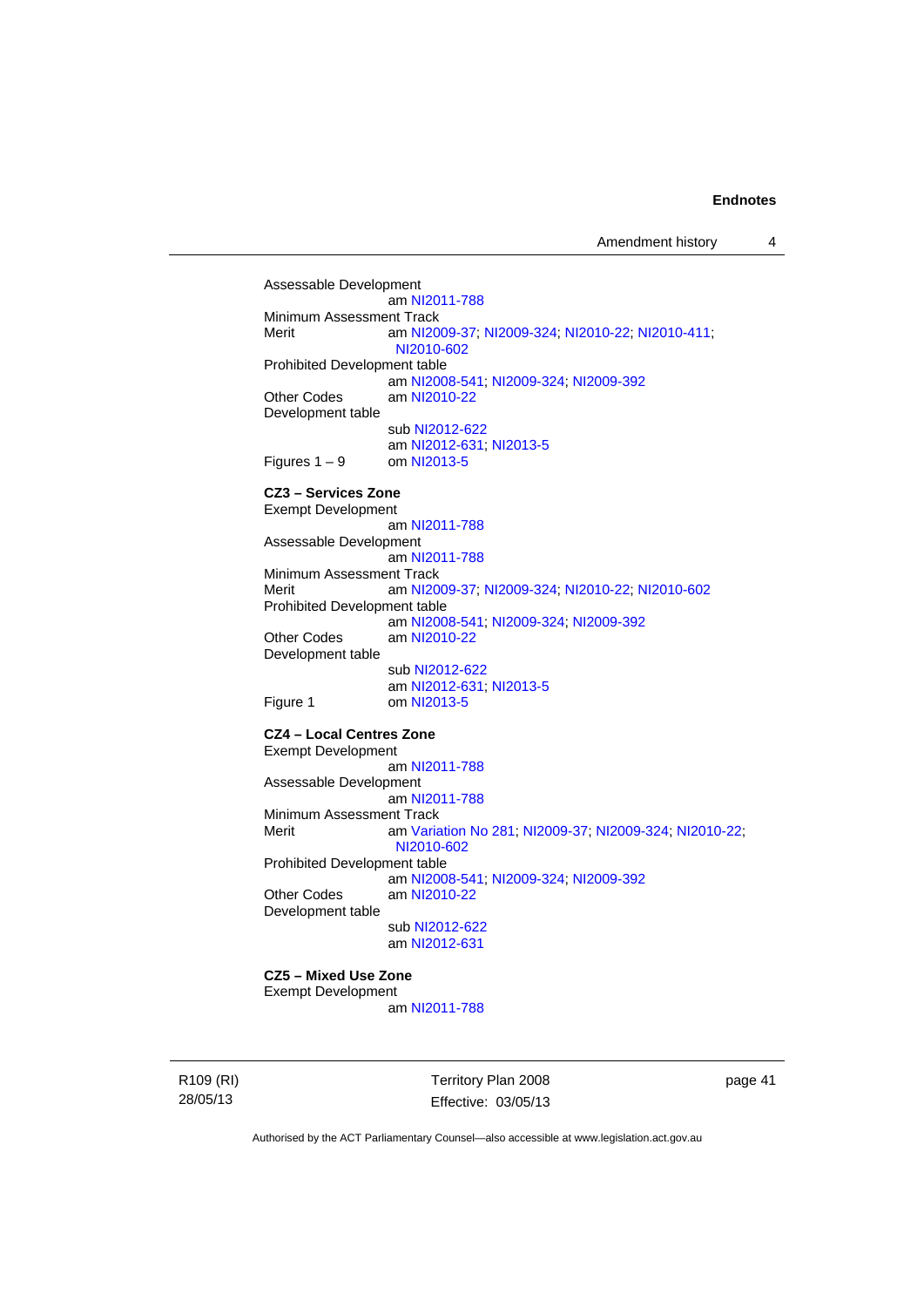4 Amendment history

page 42 Territory Plan 2008 Assessable Development am [NI2011-788](http://www.legislation.act.gov.au/ni/2011-788/) Minimum Assessment Track<br>Merit am NI20 am [NI2009-37](http://www.legislation.act.gov.au/ni/2009-37/); [NI2009-324](http://www.legislation.act.gov.au/ni/2009-324/); [NI2010-22](http://www.legislation.act.gov.au/ni/2010-22/); [NI2010-602](http://www.legislation.act.gov.au/ni/2010-602/) Prohibited Development table am [NI2008-541](http://www.legislation.act.gov.au/ni/2008-541/); [NI2009-324](http://www.legislation.act.gov.au/ni/2009-324/); [NI2009-392](http://www.legislation.act.gov.au/ni/2009-392/); [NI2010-217](http://www.legislation.act.gov.au/ni/2010-217/) Development table sub [NI2012-622](http://www.legislation.act.gov.au/ni/2012-622/default.asp) am [NI2012-631](http://www.legislation.act.gov.au/ni/2012-631/default.asp); [NI2013-5](http://www.legislation.act.gov.au/ni/2013-5/default.asp) Figures  $1 - 9$  om [NI2013-5](http://www.legislation.act.gov.au/ni/2013-5/default.asp) **CZ6 – Leisure and Accommodation Zone** Exempt Development am [NI2011-788](http://www.legislation.act.gov.au/ni/2011-788/) Assessable Development am [NI2011-788](http://www.legislation.act.gov.au/ni/2011-788/) Minimum Assessment Track<br>Merit am Varia am [Variation No 293](http://www.legislation.act.gov.au/ni/2008-219/); [NI2009-37](http://www.legislation.act.gov.au/ni/2009-37/); [NI2010-22](http://www.legislation.act.gov.au/ni/2010-22/); [NI2010-217](http://www.legislation.act.gov.au/ni/2010-217/) Prohibited Development table am [NI2008-541](http://www.legislation.act.gov.au/ni/2008-541/); [NI2009-324](http://www.legislation.act.gov.au/ni/2009-324/); [NI2009-392](http://www.legislation.act.gov.au/ni/2009-392/) Fig 5 Narrabundah sub [Variation No 293](http://www.legislation.act.gov.au/ni/2008-219/) Development table sub [NI2012-622](http://www.legislation.act.gov.au/ni/2012-622/default.asp) am [NI2012-631](http://www.legislation.act.gov.au/ni/2012-631/default.asp)<br>om NI2013-5 Figures  $1 - 8$ **4.2 Commercial Zones Development Code orig 4.2**  am [NI2010-22](http://www.legislation.act.gov.au/ni/2010-22/) **Part A (1) – City Centre – CZ1 Core Zone**  Element 2<br>R<sub>20</sub> am [NI2010-217](http://www.legislation.act.gov.au/ni/2010-217/) **Part A (2) – City Centre – CZ2 Business Zone – Braddon and Turner**  Element 2 R34 am [NI2008-290](http://www.legislation.act.gov.au/ni/2008-290/) **Part A (3) – City Centre – CZ3 Services Zone – Braddon**  Element 1 Item 1.1 hdg sub [NI2008-290](http://www.legislation.act.gov.au/ni/2008-290/)<br>R41, C41 sub NI2008-290 sub [NI2008-290](http://www.legislation.act.gov.au/ni/2008-290/) R42, C42 sub [NI2008-290](http://www.legislation.act.gov.au/ni/2008-290/)<br>R43, C43 sub NI2008-290 R43, C43 sub [NI2008-290](http://www.legislation.act.gov.au/ni/2008-290/)<br>R44, C44 sub NI2008-290 sub [NI2008-290](http://www.legislation.act.gov.au/ni/2008-290/) Item 2.1 hdg sub [NI2011-354](http://www.legislation.act.gov.au/ni/2011-354/) Figure A12 sub [NI2008-290](http://www.legislation.act.gov.au/ni/2008-290/)

Effective: 03/05/13

R109 (RI) 28/05/13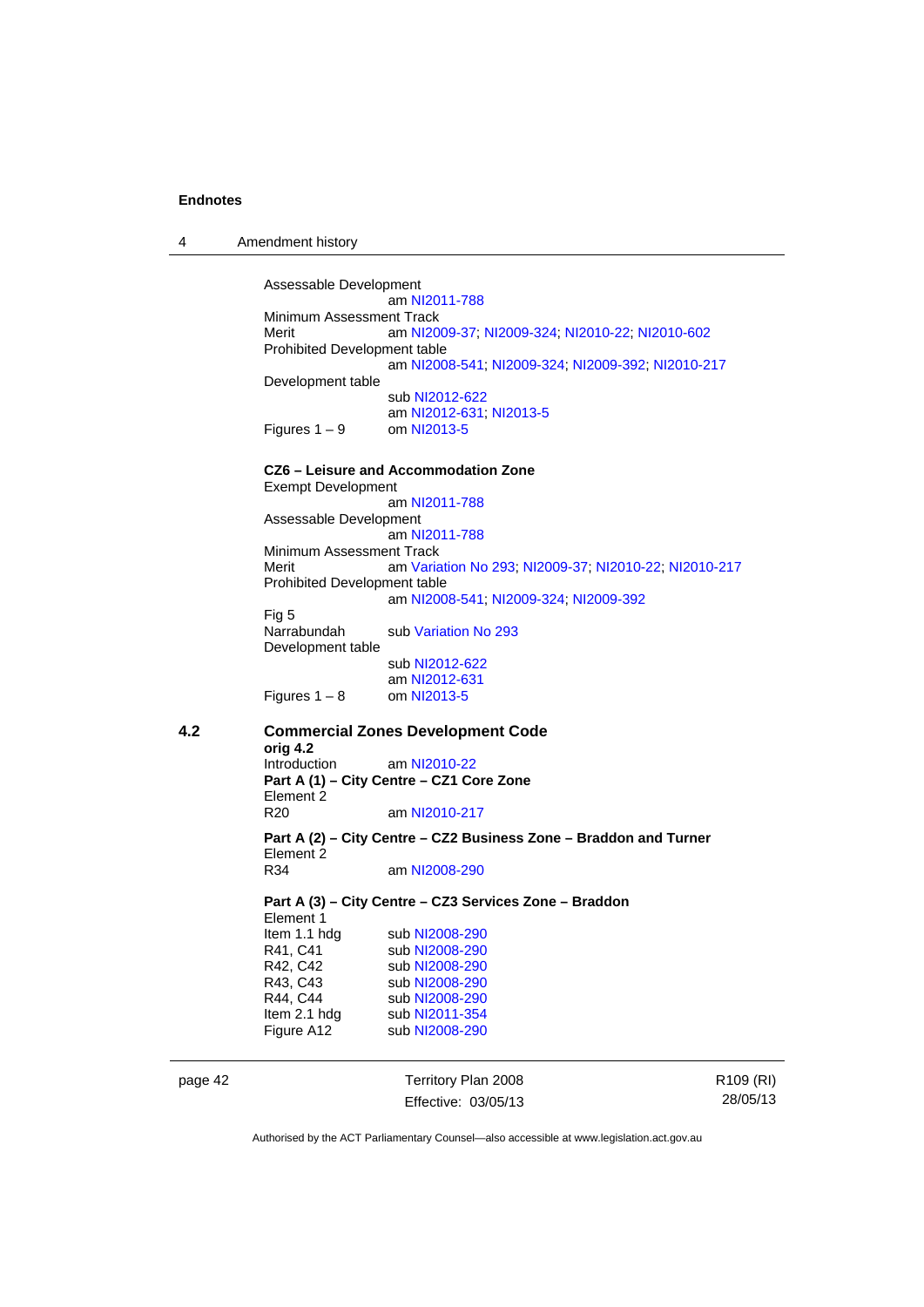Amendment history 4

|    |                                         | <b>Part B - General Development Controls</b> |
|----|-----------------------------------------|----------------------------------------------|
|    | Element 1                               |                                              |
|    | Item $1.3$                              |                                              |
|    | <b>R59A</b>                             | ins NI2010-22                                |
|    | Element 2                               |                                              |
|    | Item $2.3$                              |                                              |
|    | C62                                     | sub NI2009-38                                |
|    | Element 3<br>Item 3.6                   |                                              |
|    | hda                                     | ins NI2009-487                               |
|    | C68A                                    | ins NI2009-487                               |
|    | Element 4                               |                                              |
|    | Item $4.5$                              |                                              |
|    | hdg                                     | am NI2010-697                                |
|    | C76                                     | am NI2010-697                                |
|    | Element 5                               |                                              |
|    | Item 5.2                                |                                              |
|    | R79                                     | am NI2010-217                                |
|    | Item $5.4$                              |                                              |
|    | C82                                     | sub NI2010-22                                |
|    | Element 6                               |                                              |
|    | Item $6.1$                              |                                              |
|    | R83                                     | am NI2008-541                                |
|    |                                         | sub NI2009-487                               |
|    | R84, C84                                | sub NI2009-487                               |
|    | R84                                     | am NI2012-412                                |
|    | R85, C85                                | sub NI2009-487                               |
|    | R86, C86                                | sub NI2009-487                               |
|    | Item $6.3$                              | sub NI2011-788                               |
|    | R88<br>Element 7                        |                                              |
|    | Item $7.1$                              |                                              |
|    | R99                                     | am NI2009-38                                 |
|    | om NI2012-622                           |                                              |
|    | pres 4.2                                |                                              |
|    | ins NI2012-622                          |                                              |
| 43 |                                         | <b>Town Centres Development Code</b>         |
|    | <b>Introduction</b>                     | am NI2010-22                                 |
|    | <b>Part A - Town Centres - Overview</b> |                                              |
|    | Figure A1                               | sub Variation No 289                         |
|    | Figure A2                               | om Variation No 300                          |
|    | Figure A4                               | sub NI2011-788                               |

R109 (RI) 28/05/13

Territory Plan 2008 Effective: 03/05/13 page 43

Authorised by the ACT Parliamentary Counsel—also accessible at www.legislation.act.gov.au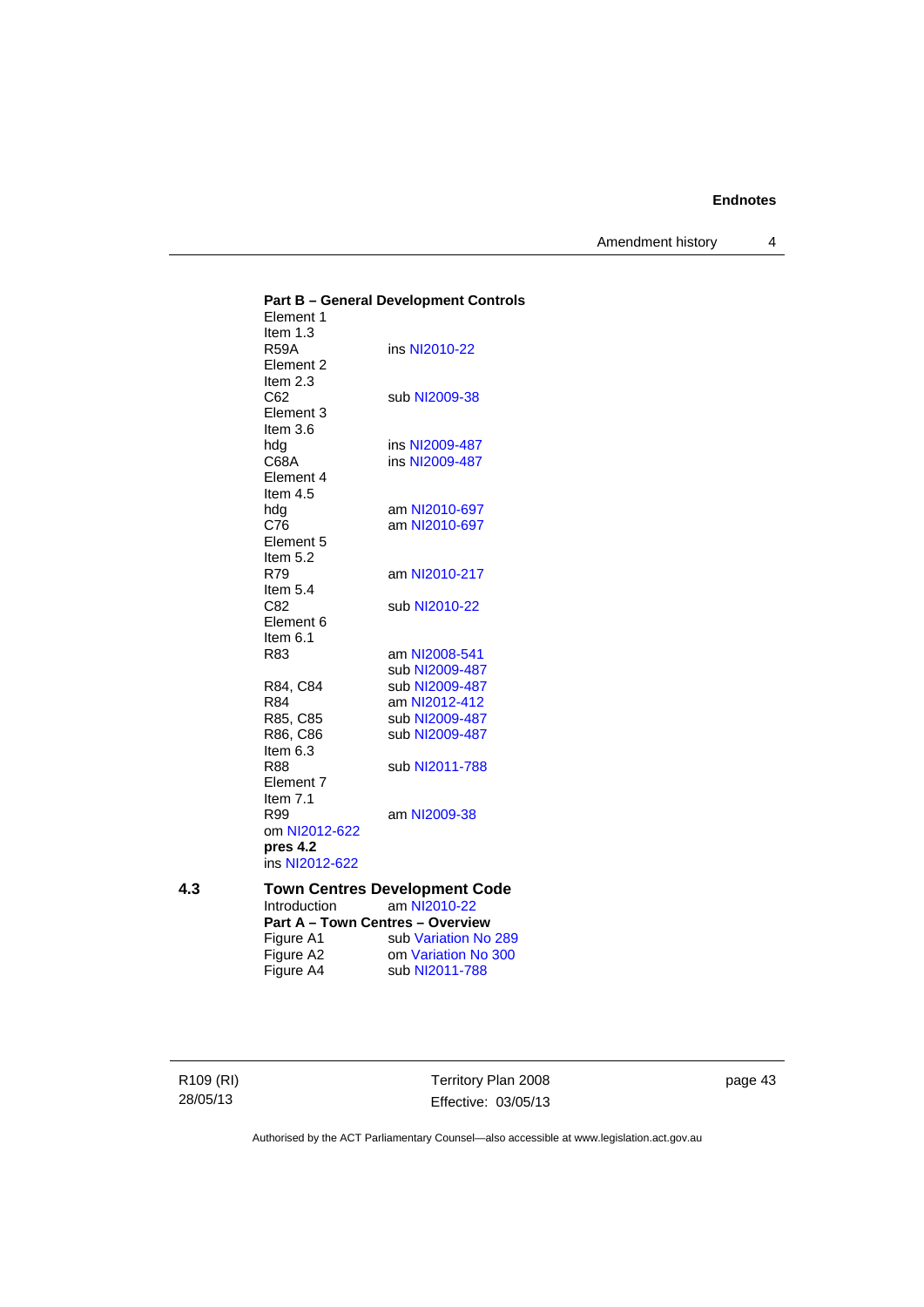| Amendment history |
|-------------------|
|                   |

| Element 1                         | Part A(1) - Town Centres - CZ1 Core Zone |
|-----------------------------------|------------------------------------------|
| Item 1.2 hdg                      | om Variation No 300                      |
| R <sub>2</sub> , C <sub>2</sub>   | om Variation No 300                      |
| R <sub>3</sub> , C <sub>3</sub>   | om Variation No 300                      |
| R4, C4                            | om Variation No 300                      |
| Element 2                         |                                          |
|                                   |                                          |
| Item 2.2 hdg                      | om Variation No 300                      |
| C6                                | om Variation No 300                      |
| R7, C7                            | om Variation No 300                      |
| R8, C8                            | om Variation No 300                      |
| Element 3                         |                                          |
| ltem 3.3 hdg                      | om Variation No 300                      |
| C15                               | om Variation No 300                      |
| C <sub>16</sub>                   | om Variation No 300                      |
| Part A(2) - CZ2 Business Zone     |                                          |
| Element 1                         |                                          |
| Item 1.5                          |                                          |
| C <sub>23</sub>                   | sub NI2010-602                           |
| Element 2                         |                                          |
| Item 2.2 hdg                      | om Variation No 300                      |
| R <sub>25</sub> , C <sub>25</sub> | om Variation No 300                      |
| R26, C26                          | om Variation No 300                      |
| C <sub>27</sub>                   | om Variation No 300                      |
| Element 3                         |                                          |
| Item 3.3 hdg                      | om Variation No 300                      |
| C35                               | om Variation No 300                      |
| Part A(3) - CZ3 Services Zone     |                                          |
| Element 1                         |                                          |
| Item 1.2                          |                                          |
| R41                               | sub NI2010-412                           |
| C42                               | om NI2010-412                            |
| Element 2                         |                                          |
| Item 2.2 hdg                      | om Variation No 300                      |
| R44, C44                          | om Variation No 300                      |
| R45, C45                          | om Variation No 300                      |
| Item $2.4$                        |                                          |
| R47                               | sub NI2011-206                           |
| C47                               | am NI2010-218                            |
| C48                               | om NI2010-412                            |
| Element 3                         |                                          |
| ltem 3.3 hdg                      | om Variation No 300                      |
| C53                               | om Variation No 300                      |
|                                   | sub Variation No 289                     |
| Figure A5<br>Figure A6            | om Variation No 300                      |
|                                   |                                          |

page 44 Territory Plan 2008 Effective: 03/05/13 R109 (RI) 28/05/13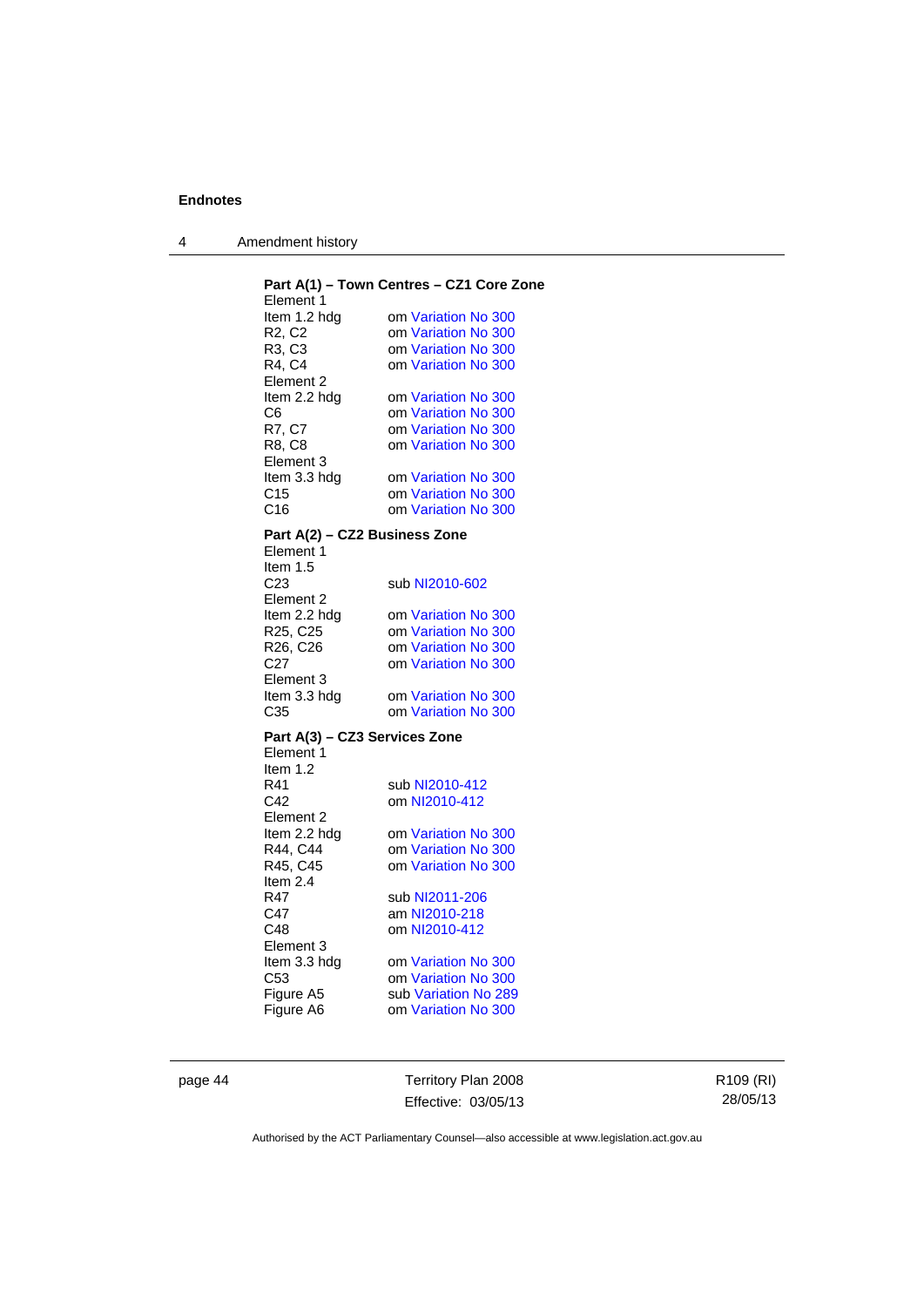Amendment history 4

**Part B – General Development Controls**  Element 1 Item 1.3<br>R61 R61 am [NI2008-541](http://www.legislation.act.gov.au/ni/2008-541/)<br>R61A ins NI2010-22 ins [NI2010-22](http://www.legislation.act.gov.au/ni/2010-22/) Element 2 Item 2.3 C64 sub [NI2009-38](http://www.legislation.act.gov.au/ni/2009-38/) Element 3 Item 3.5<br>hdg ins [NI2009-487](http://www.legislation.act.gov.au/ni/2009-487/) C68A ins [NI2009-487](http://www.legislation.act.gov.au/ni/2009-487/) Element 4 Item 4.5 hdg am [NI2010-697](http://www.legislation.act.gov.au/ni/2010-697/) C76 am [NI2010-697](http://www.legislation.act.gov.au/ni/2010-697/) Element 5 Item  $5.2$ <br>R79 am [NI2010-217](http://www.legislation.act.gov.au/ni/2010-217/) Item  $5.4$ <br>C82 sub [NI2010-22](http://www.legislation.act.gov.au/ni/2010-22/) Element 6 Item 6.1<br>R83 am [NI2008-541](http://www.legislation.act.gov.au/ni/2008-541/) sub [NI2009-487](http://www.legislation.act.gov.au/ni/2009-487/)<br>R84, C84 sub NI2009-487 R84, C84 sub [NI2009-487](http://www.legislation.act.gov.au/ni/2009-487/)<br>R85, C85 sub NI2009-487 sub [NI2009-487](http://www.legislation.act.gov.au/ni/2009-487/) R86, C86 sub [NI2009-487](http://www.legislation.act.gov.au/ni/2009-487/) Element 7 Item 7.1 R99 am [NI2009-38](http://www.legislation.act.gov.au/ni/2009-38/) om [NI2012-622](http://www.legislation.act.gov.au/ni/2012-622/default.asp) **4.4 Group Centres Development Code**<br>Introduction am NI2010-22 am [NI2010-22](http://www.legislation.act.gov.au/ni/2010-22/) **Part A – Group Centres – Overview**  am [NI2011-206](http://www.legislation.act.gov.au/ni/2011-206/) Fig A3 sub [NI2011-788](http://www.legislation.act.gov.au/ni/2011-788/)<br>Fig A6 sub NI2011-589 Fig A6 sub [NI2011-589](http://www.legislation.act.gov.au/ni/2011-589/)<br>Fig A11 sub NI2010-22 sub [NI2010-22](http://www.legislation.act.gov.au/ni/2010-22/) Fig A12 sub [NI2010-602](http://www.legislation.act.gov.au/ni/2010-602/); [NI2011-788](http://www.legislation.act.gov.au/ni/2011-788/) **Part A(1) – CZ1 Core Zone**  Item 2.4

C8 am [NI2012-189](http://www.legislation.act.gov.au/ni/2012-189/)

R109 (RI) 28/05/13

Territory Plan 2008 Effective: 03/05/13 page 45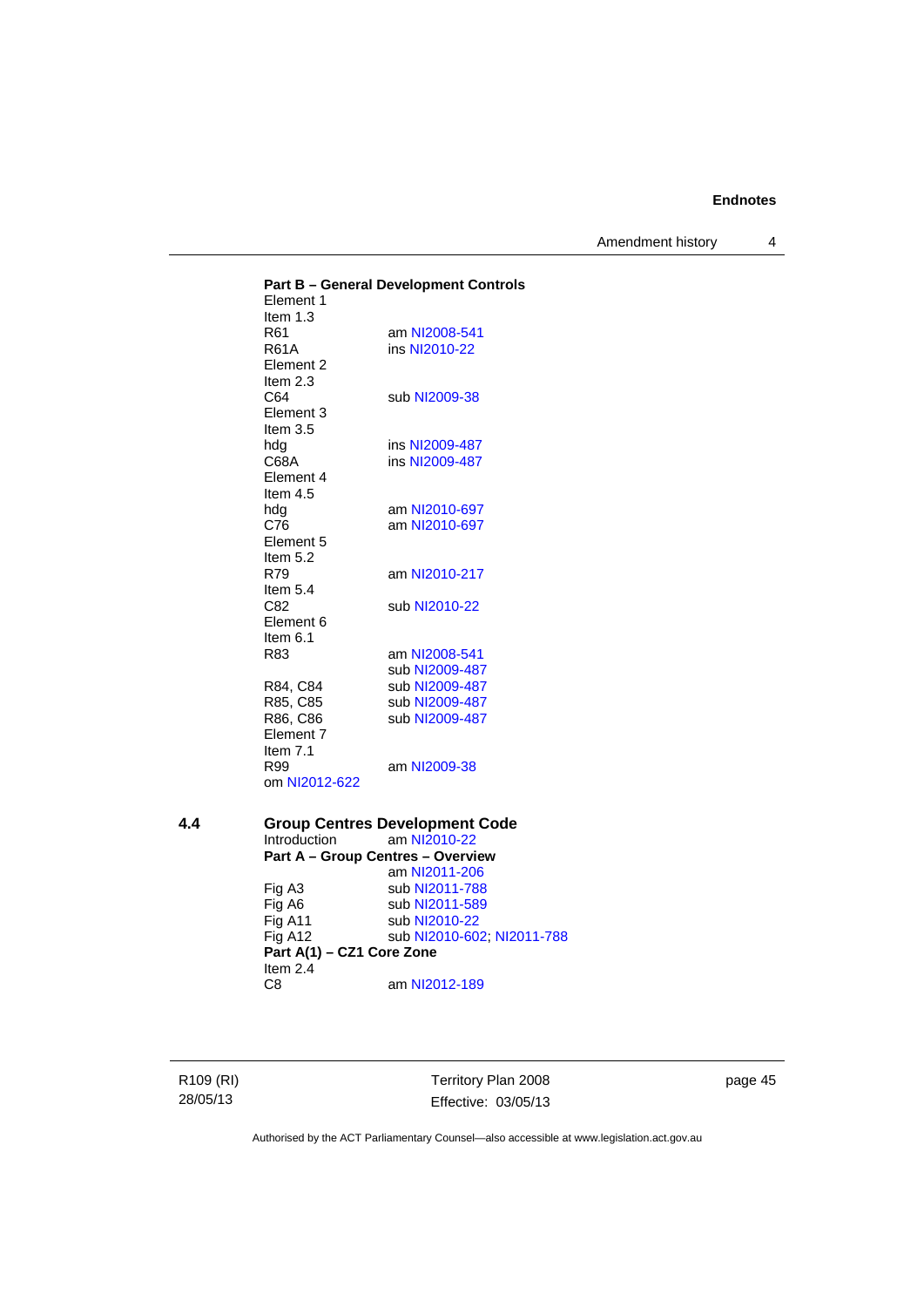4 Amendment history

**Part A(2) – CZ2 Business Zone**  Element 1 Item 1.1<br>R11 sub [NI2010-22](http://www.legislation.act.gov.au/ni/2010-22/) Item 1.2 R12 am [NI2008-541](http://www.legislation.act.gov.au/ni/2008-541/); [NI2010-601](http://www.legislation.act.gov.au/ni/2010-601/) Item 1.4 R15 am [NI2008-541](http://www.legislation.act.gov.au/ni/2008-541/) Element 2 Item 2.6<br>C21 am [NI2012-189](http://www.legislation.act.gov.au/ni/2012-189/) **Part A(3) – CZ3 Services Zone**  Element 1 Item 1.1 R23 am [NI2010-22](http://www.legislation.act.gov.au/ni/2010-22/) C23 sub [NI2010-22](http://www.legislation.act.gov.au/ni/2010-22/)<br>R25 sub NI2011-35 sub [NI2011-353](http://www.legislation.act.gov.au/ni/2011-353/) Element 2 Item 2.3<br>C28 C28 am [NI2012-189](http://www.legislation.act.gov.au/ni/2012-189/)<br>Figure 1 ins NI2011-353 ins [NI2011-353](http://www.legislation.act.gov.au/ni/2011-353/) **Part B – General Development Controls**  Element 1 Item 1.3 R34 am [NI2008-541](http://www.legislation.act.gov.au/ni/2008-541/)<br>R34A ins NI2010-22 ins [NI2010-22](http://www.legislation.act.gov.au/ni/2010-22/) Element 2 Item 2.3 C37 sub [NI2009-38](http://www.legislation.act.gov.au/ni/2009-38/) Element 3 Item 3.5<br>hdq hdg ins [NI2009-487](http://www.legislation.act.gov.au/ni/2009-487/)<br>C42A ins NI2009-487 ins [NI2009-487](http://www.legislation.act.gov.au/ni/2009-487/) Element 4 Item 4.5<br>hdg hdg am [NI2010-697](http://www.legislation.act.gov.au/ni/2010-697/)<br>C50 am NI2010-697 am [NI2010-697](http://www.legislation.act.gov.au/ni/2010-697/) Element 5 Item  $5.2$ <br>R53 am [NI2010-217](http://www.legislation.act.gov.au/ni/2010-217/) Item 5.4 C56 sub [NI2010-22](http://www.legislation.act.gov.au/ni/2010-22/) Element 6 Item 6.1 R57 am [NI2008-541](http://www.legislation.act.gov.au/ni/2008-541/) sub [NI2009-487NI2009-487](http://www.legislation.act.gov.au/ni/2009-487/)<br>R58, C58 sub NI2009-487 sub [NI2009-487](http://www.legislation.act.gov.au/ni/2009-487/)

page 46 Territory Plan 2008 Effective: 03/05/13 R109 (RI) 28/05/13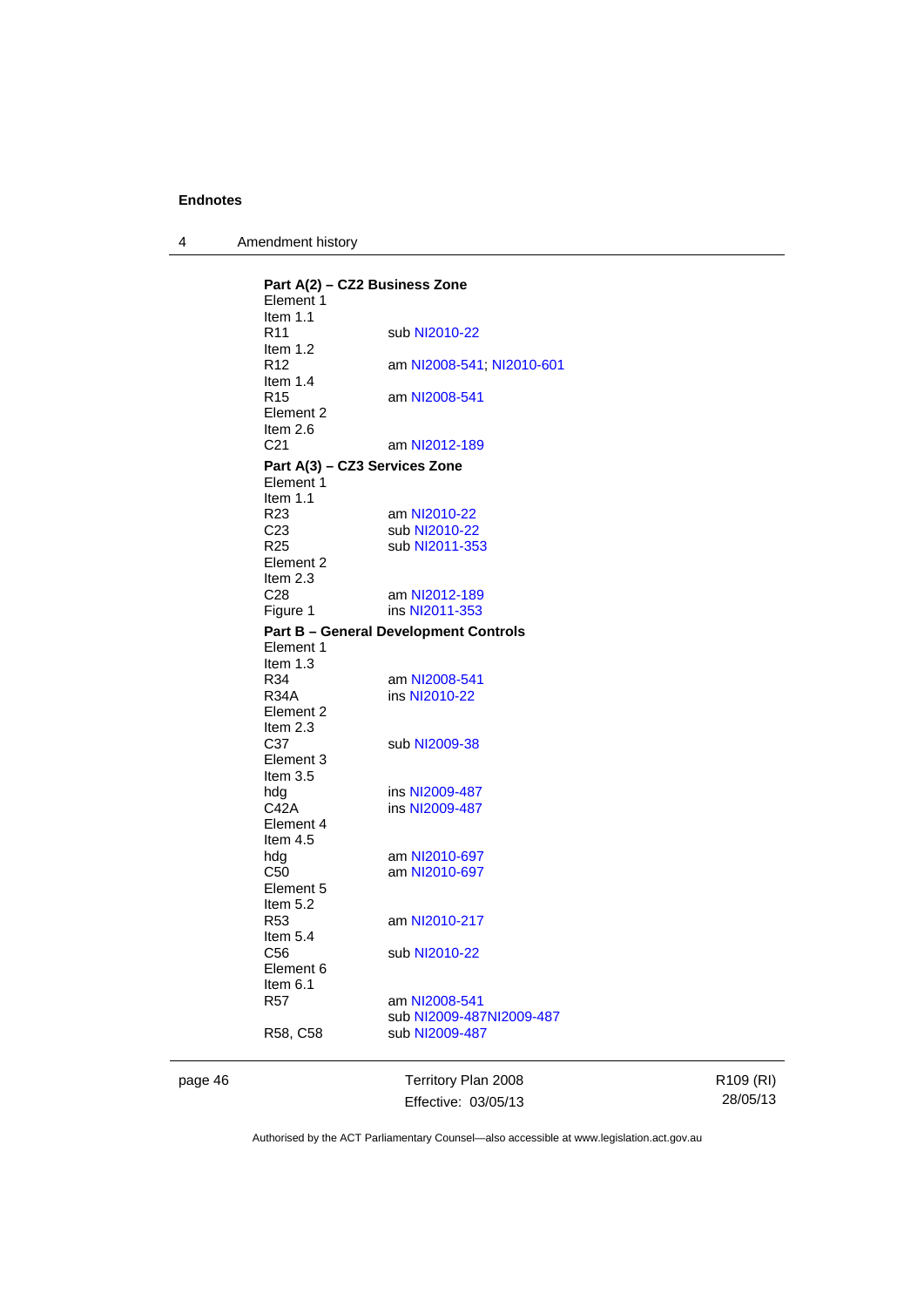Amendment history 4

|     | R59, C59<br>R60, C60             | om NI2009-487<br>sub NI2009-487              |
|-----|----------------------------------|----------------------------------------------|
|     | Item 6.3                         |                                              |
|     | R62<br>Element 7                 | sub NI2011-788                               |
|     | Item 7.1<br>R71<br>om NI2012-622 | am NI2009-38                                 |
| 4.5 |                                  | <b>Local Centres Development Code</b>        |
|     | Introduction                     | am NI2010-22                                 |
|     |                                  | <b>Part A - General Development Controls</b> |
|     | Element 1                        |                                              |
|     | Item $1.3$                       |                                              |
|     | R5                               | am NI2008-541                                |
|     | R <sub>5</sub> A                 | ins NI2010-22                                |
|     | Element 2                        |                                              |
|     | Item 2.5                         |                                              |
|     | C13                              | sub NI2009-38                                |
|     | Element 3                        |                                              |
|     | Item $3.5$                       |                                              |
|     | hda                              | ins NI2009-487                               |
|     | C18A                             | ins NI2009-487                               |
|     | Element 4                        |                                              |
|     | Item $4.5$                       |                                              |
|     | hdg                              | am NI2010-697                                |
|     | C <sub>26</sub>                  | am NI2010-697                                |
|     | Element 5                        |                                              |
|     | Item $5.1$                       |                                              |
|     | C32                              | sub NI2010-22                                |
|     | Item $5.2$                       |                                              |
|     | R29                              | am NI2010-217                                |
|     | Element 6                        |                                              |
|     | Item $6.1$                       |                                              |
|     | R34                              | am NI2008-541                                |
|     |                                  | sub NI2009-487                               |
|     | R35, C35                         | sub NI2009-487                               |
|     | R36, C36                         | om NI2009-487                                |
|     | R37, C37                         | sub NI2009-487                               |
|     | Item $6.3$                       |                                              |
|     | R39                              | sub NI2011-788                               |
|     | Item 6.9                         |                                              |
|     | R47                              | sub NI2010-22                                |
|     | Element 7                        |                                              |
|     | Item $7.1$                       |                                              |
|     | R48                              | am NI2009-38                                 |
|     | om NI2012-622                    |                                              |
|     |                                  |                                              |

R109 (RI) 28/05/13

Territory Plan 2008 Effective: 03/05/13 page 47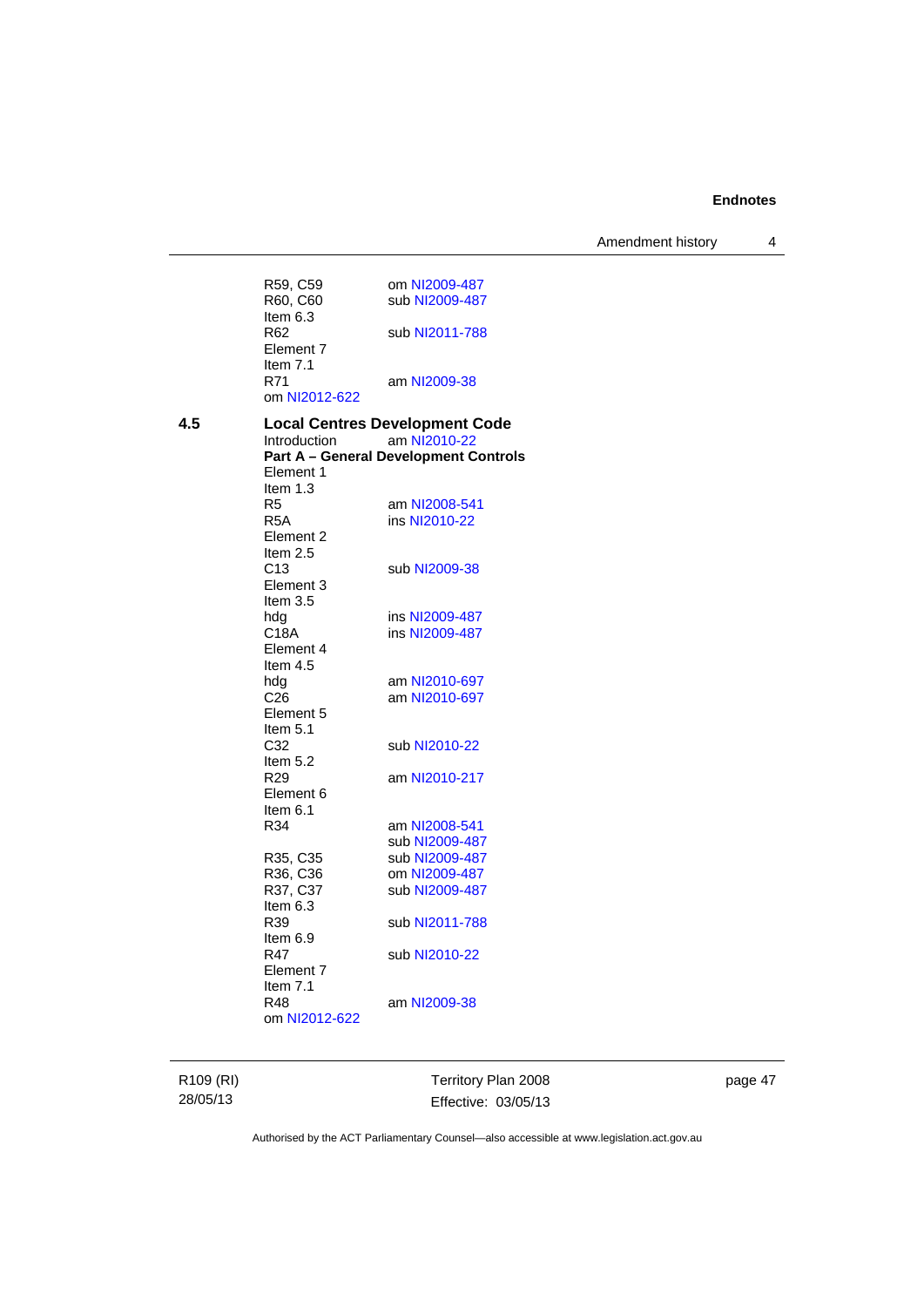| 4 | Amendment history |
|---|-------------------|
|---|-------------------|

| 4.6 | Introduction<br>Element 1<br>Item 1.2 | CZ2 Office Areas Outside Centres Development Code<br>am NI2010-22<br><b>Part A - General Development Controls</b> |
|-----|---------------------------------------|-------------------------------------------------------------------------------------------------------------------|
|     | R4<br>Element 2<br>Item $2.5$         | am NI2008-541                                                                                                     |
|     | C8<br>Element 3<br>Item $3.5$         | sub NI2009-38                                                                                                     |
|     | hdg                                   | ins NI2009-487                                                                                                    |
|     | C12A                                  | ins NI2009-487                                                                                                    |
|     | Element 4<br>Item $4.5$               |                                                                                                                   |
|     | hdg                                   | am NI2010-697                                                                                                     |
|     | C <sub>20</sub>                       | am NI2010-697                                                                                                     |
|     | Element 5<br>Item $5.2$               |                                                                                                                   |
|     | R <sub>23</sub>                       | am NI2010-217                                                                                                     |
|     | Item $5.4$                            |                                                                                                                   |
|     | C <sub>26</sub>                       | sub NI2011-589                                                                                                    |
|     | Element 6                             |                                                                                                                   |
|     | Item 6.1                              |                                                                                                                   |
|     | R <sub>27</sub>                       | am NI2008-541                                                                                                     |
|     |                                       | sub NI2009-487                                                                                                    |
|     | R <sub>28</sub> , C <sub>28</sub>     | sub NI2009-487                                                                                                    |
|     | R29, C29                              | sub NI2009-487                                                                                                    |
|     | R30, C30                              | sub NI2009-487                                                                                                    |
|     | Item $6.2$                            |                                                                                                                   |
|     | R32<br>Element 7<br>Item $7.1$        | sub NI2011-788                                                                                                    |
|     | R43                                   | am NI2009-38                                                                                                      |
|     | Element 1<br>Item $1.1$               | <b>Part B - General Development Controls</b>                                                                      |
|     | R <sub>53</sub>                       | am NI2008-541                                                                                                     |
|     |                                       | sub NI2010-23                                                                                                     |
|     | Item $1.3$<br>R4A                     | ins NI2010-22                                                                                                     |
|     | om NI2012-622                         |                                                                                                                   |
| 4.7 |                                       | <b>CZ5 Mixed Use Zone Development Code</b>                                                                        |
|     | Introduction                          | am NI2010-22                                                                                                      |
|     |                                       |                                                                                                                   |

page 48 Territory Plan 2008 Effective: 03/05/13 R109 (RI) 28/05/13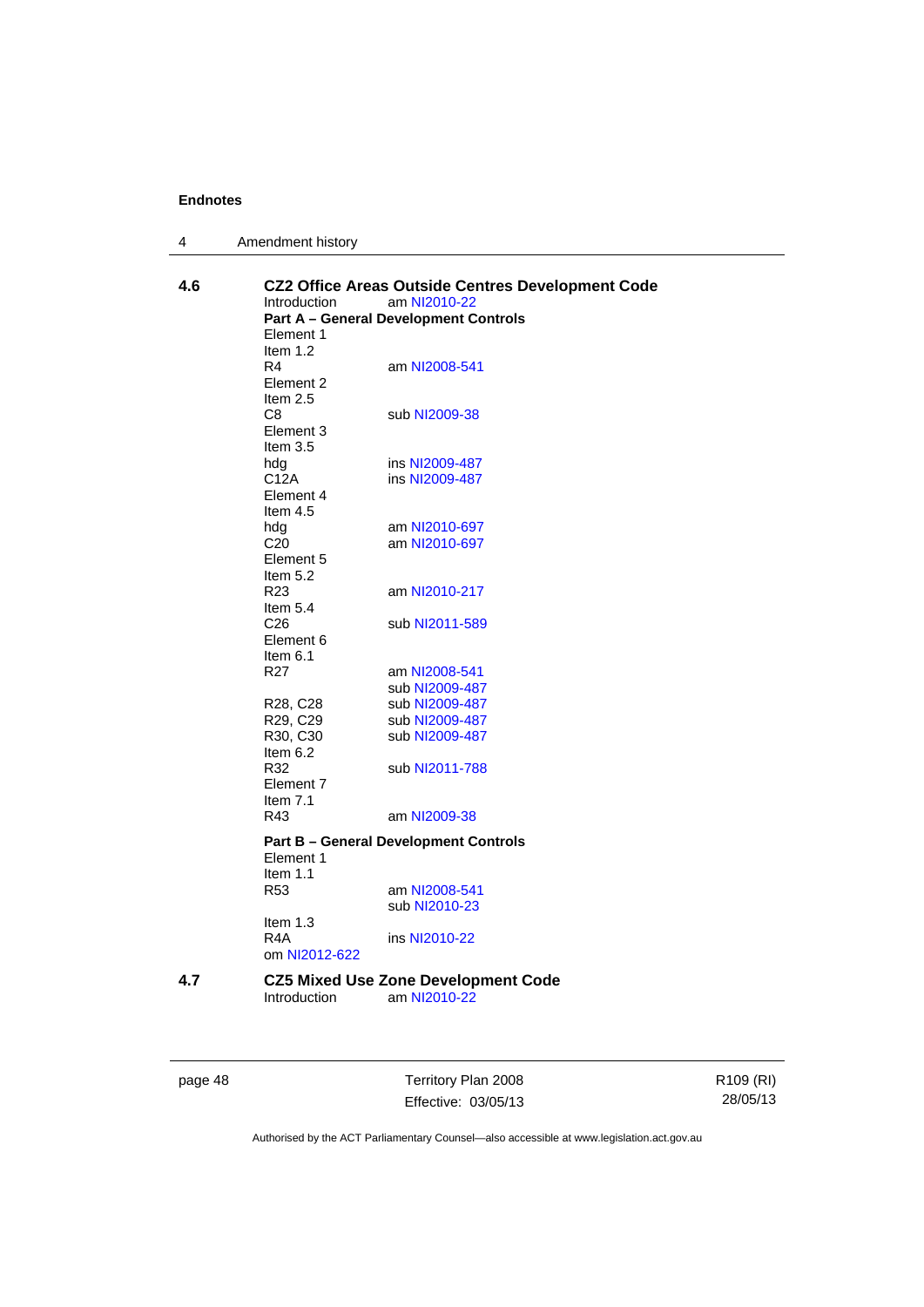Amendment history 4

|     | Element 1                         | <b>Part A - General Development Controls</b>        |
|-----|-----------------------------------|-----------------------------------------------------|
|     | Item 1.2                          |                                                     |
|     | R3A, C3A                          | ins Variation No 293                                |
|     | R4                                | am NI2008-541                                       |
|     | Element 2                         |                                                     |
|     | Item $2.4$                        |                                                     |
|     | C <sub>8</sub>                    | sub NI2009-38                                       |
|     | Element 3                         |                                                     |
|     | Item $3.5$                        |                                                     |
|     | hdg                               | ins NI2009-487                                      |
|     | C12A                              | ins NI2009-487                                      |
|     | Element 4                         |                                                     |
|     | Item $4.5$                        |                                                     |
|     |                                   |                                                     |
|     | hdg                               | am NI2010-697                                       |
|     | C <sub>20</sub>                   | am NI2010-697                                       |
|     | Element 5                         |                                                     |
|     | Item 5.2                          |                                                     |
|     | R <sub>23</sub>                   | am NI2010-217                                       |
|     | Item 5.4                          |                                                     |
|     | C <sub>26</sub>                   | sub NI2010-218                                      |
|     | Element 6                         |                                                     |
|     | Item $6.1$                        |                                                     |
|     | R <sub>27</sub>                   | am NI2008-541                                       |
|     |                                   | sub NI2009-487                                      |
|     | R <sub>28</sub> , C <sub>28</sub> | sub NI2009-487                                      |
|     | R <sub>29</sub> , C <sub>29</sub> | sub NI2009-487                                      |
|     | R <sub>30</sub> , C <sub>30</sub> | sub NI2009-487                                      |
|     | Item 6.3                          |                                                     |
|     | R32                               | sub NI2011-788                                      |
|     | Element 7                         |                                                     |
|     | Item $7.1$                        |                                                     |
|     | R43                               | am NI2009-38                                        |
|     |                                   | <b>Part B - Site Specific Controls</b>              |
|     | Element 1                         |                                                     |
|     |                                   |                                                     |
|     | Item $1.2$                        |                                                     |
|     | <b>R55</b>                        | am NI2011-206                                       |
|     | Item $1.5$                        |                                                     |
|     | R61                               | am NI2012-189                                       |
|     | R <sub>62</sub>                   | am NI2012-189                                       |
|     | C62                               | am NI2012-189                                       |
|     | Item $1.6$                        |                                                     |
|     | C63                               | sub NI2010-411                                      |
|     | R65                               | sub NI2011-787                                      |
|     |                                   | om NI2012-622                                       |
|     |                                   |                                                     |
| 4.8 |                                   | CZ6 Leisure and Accommodation Zone Development Code |
|     | Introduction                      | am NI2010-22                                        |

| R109 (RI) | Territory Plan 2008 | page 49 |
|-----------|---------------------|---------|
| 28/05/13  | Effective: 03/05/13 |         |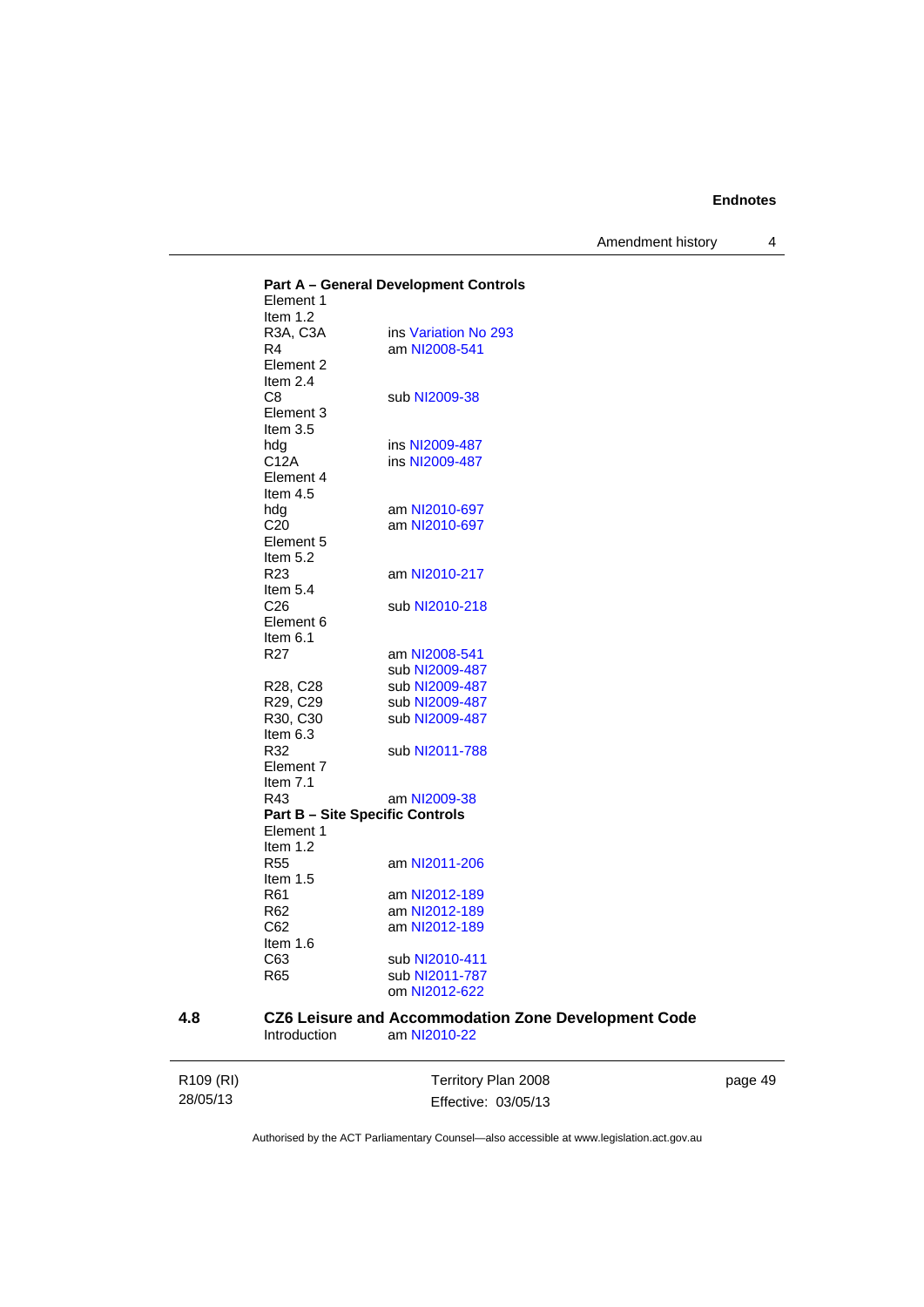4 Amendment history

|     | Element 1<br>Item $1.1$                                    | <b>Part A - General Development Controls</b>                 |
|-----|------------------------------------------------------------|--------------------------------------------------------------|
|     | R2<br>Item 1.2                                             | am NI2008-541                                                |
|     | R5<br>Element 2                                            | am NI2008-541                                                |
|     | Item $2.5$<br>C10<br>Element 3<br>Item 3.5                 | sub NI2009-38                                                |
|     | hdg<br>C14A                                                | ins NI2009-487<br>ins NI2009-487                             |
|     | Element 4<br>Item $4.5$                                    |                                                              |
|     | hdg<br>C <sub>22</sub><br>Element 5                        | am NI2010-697<br>am NI2010-697                               |
|     | Item 5.2<br>R <sub>25</sub><br>Item $5.4$                  | am NI2010-217                                                |
|     | C28<br>Element 6                                           | sub NI2011-589                                               |
|     | Item 6.1<br>R29                                            | amNI2008-541                                                 |
|     |                                                            | sub NI2009-487                                               |
|     | R30, C30                                                   | sub NI2009-487                                               |
|     | R31, C31                                                   | sub NI2009-487                                               |
|     | R32, C32<br>Item 6.3                                       | sub NI2009-487                                               |
|     | R34<br>Element 7<br>Item $7.1$                             | sub NI2011-788                                               |
|     | R45                                                        | am NI2009-38                                                 |
|     | Element 1                                                  | <b>Part B - Site Specific Development Controls</b>           |
|     | Item 1.4 hdg                                               | ins Variation No 293                                         |
|     | <b>R55A</b>                                                | ins Variation No 293                                         |
|     | om NI2012-622                                              |                                                              |
| 5.1 | IZ1 - General Industrial Zone<br><b>Exempt Development</b> | IZ1 - IZ2 Objectives and Development Tables<br>am NI2011-788 |
|     | Assessable Development                                     |                                                              |

am [NI2011-788](http://www.legislation.act.gov.au/ni/2011-788/)

page 50 Territory Plan 2008 Effective: 03/05/13 R109 (RI) 28/05/13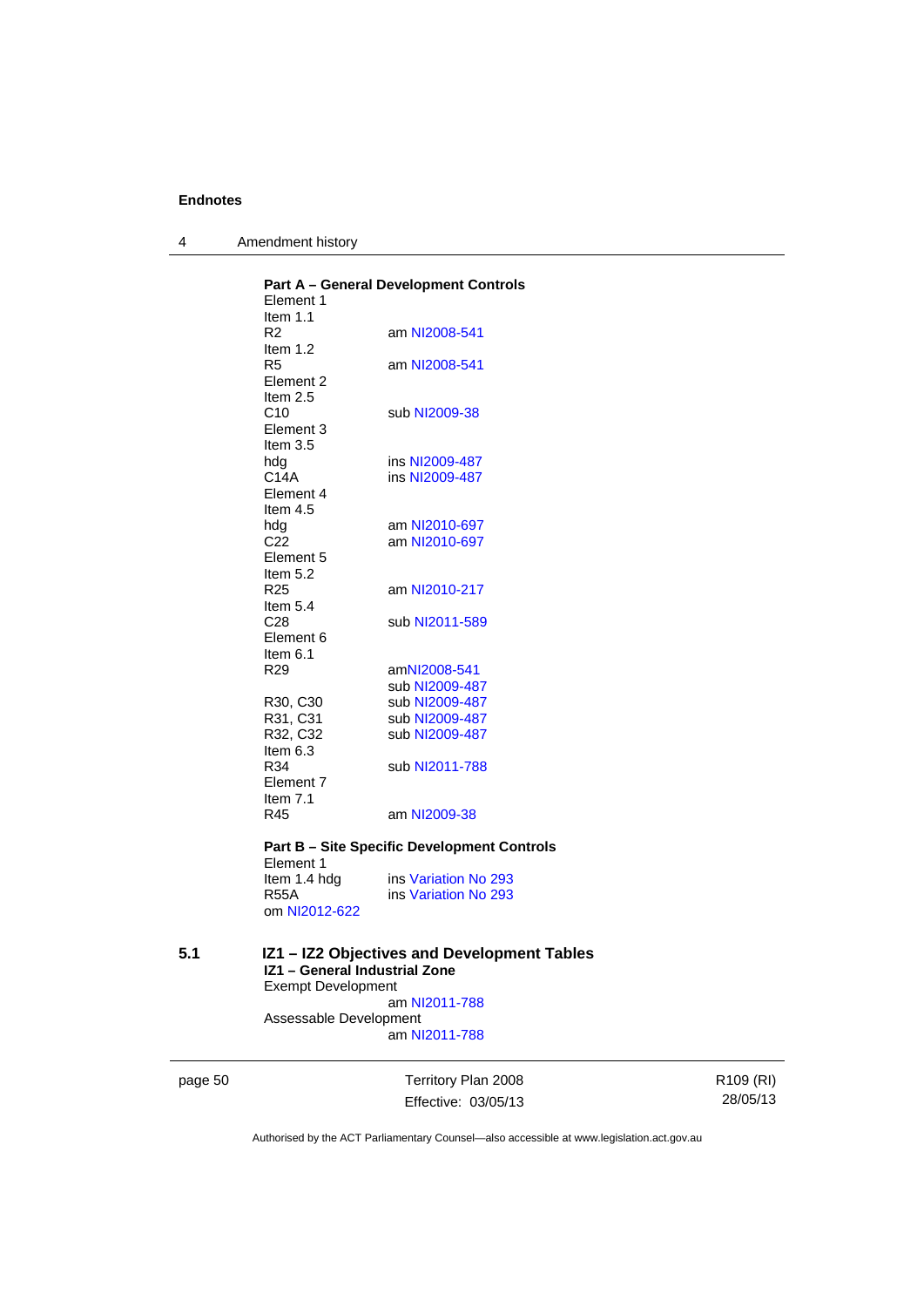Minimum Assessment Track<br>Merit am NI20 am [NI2009-37](http://www.legislation.act.gov.au/ni/2009-37/) Prohibited Development am [NI2008-541](http://www.legislation.act.gov.au/ni/2008-541/); [NI2009-324](http://www.legislation.act.gov.au/ni/2009-324/); [NI2009-392](http://www.legislation.act.gov.au/ni/2009-392/); [NI2011-788](http://www.legislation.act.gov.au/ni/2011-788/) **Other Codes**  am [NI2011-206](http://www.legislation.act.gov.au/ni/2011-206/) Development table sub [NI2012-622](http://www.legislation.act.gov.au/ni/2012-622/default.asp) am [NI2012-631](http://www.legislation.act.gov.au/ni/2012-631/default.asp) Figures  $1 - 2$  om [NI2013-5](http://www.legislation.act.gov.au/ni/2013-5/default.asp) **IZ2 – Mixed Use Industrial Zone**  Exempt Development hdg am [NI2010-602](http://www.legislation.act.gov.au/ni/2010-602/); am [NI2011-788](http://www.legislation.act.gov.au/ni/2011-788/) Assessable Development am [NI2011-788](http://www.legislation.act.gov.au/ni/2011-788/) Minimum Assessment Track Merit am [NI2009-37](http://www.legislation.act.gov.au/ni/2009-37/); [NI2010-22](http://www.legislation.act.gov.au/ni/2010-22/); [NI2011-206](http://www.legislation.act.gov.au/ni/2011-206/) Prohibited Development am [NI2008-541](http://www.legislation.act.gov.au/ni/2008-541/); [NI2009-324](http://www.legislation.act.gov.au/ni/2009-324/); [NI2009-392](http://www.legislation.act.gov.au/ni/2009-392/); [NI2010-602](http://www.legislation.act.gov.au/ni/2010-602/); [NI2011-788](http://www.legislation.act.gov.au/ni/2011-788/) Development table sub [NI2012-622](http://www.legislation.act.gov.au/ni/2012-622/default.asp) am [NI2012-631](http://www.legislation.act.gov.au/ni/2012-631/default.asp)<br>Figure 1 com NI2013-5 om [NI2013-5](http://www.legislation.act.gov.au/ni/2013-5/default.asp) **5.2 Industrial Zones Development Code**  Introduction am [NI2012-622](http://www.legislation.act.gov.au/ni/2012-622/default.asp)<br>Relevant codes ins NI2012-622 Relevant codes **Part A(1) – IZ1 – General Industrial Zone**  Element 2 Item 2.1 R1 sub [NI2011-787](http://www.legislation.act.gov.au/ni/2011-787/) am [NI2012-622](http://www.legislation.act.gov.au/ni/2012-622/default.asp) Item 2.2 hdg ins [NI2011-207](http://www.legislation.act.gov.au/ni/2011-207/)<br>R1A ins NI2011-207 ins [NI2011-207](http://www.legislation.act.gov.au/ni/2011-207/) sub [NI2012-622](http://www.legislation.act.gov.au/ni/2012-622/default.asp) **Part A(2) – IZ2 – Industrial Mixed Use Zone**  Element 1<br>R<sub>2</sub> am [NI2008-290](http://www.legislation.act.gov.au/ni/2008-290/); [NI2012-622](http://www.legislation.act.gov.au/ni/2012-622/default.asp) **Part B – General Development controls**  Element 1<br>Item 1.2 hda am [NI2010-22](http://www.legislation.act.gov.au/ni/2010-22/) Element 2 Item 2.3<br>R11, C11 am [NI2008-590](http://www.legislation.act.gov.au/ni/2008-590/default.asp)

R109 (RI) 28/05/13

Territory Plan 2008 Effective: 03/05/13 page 51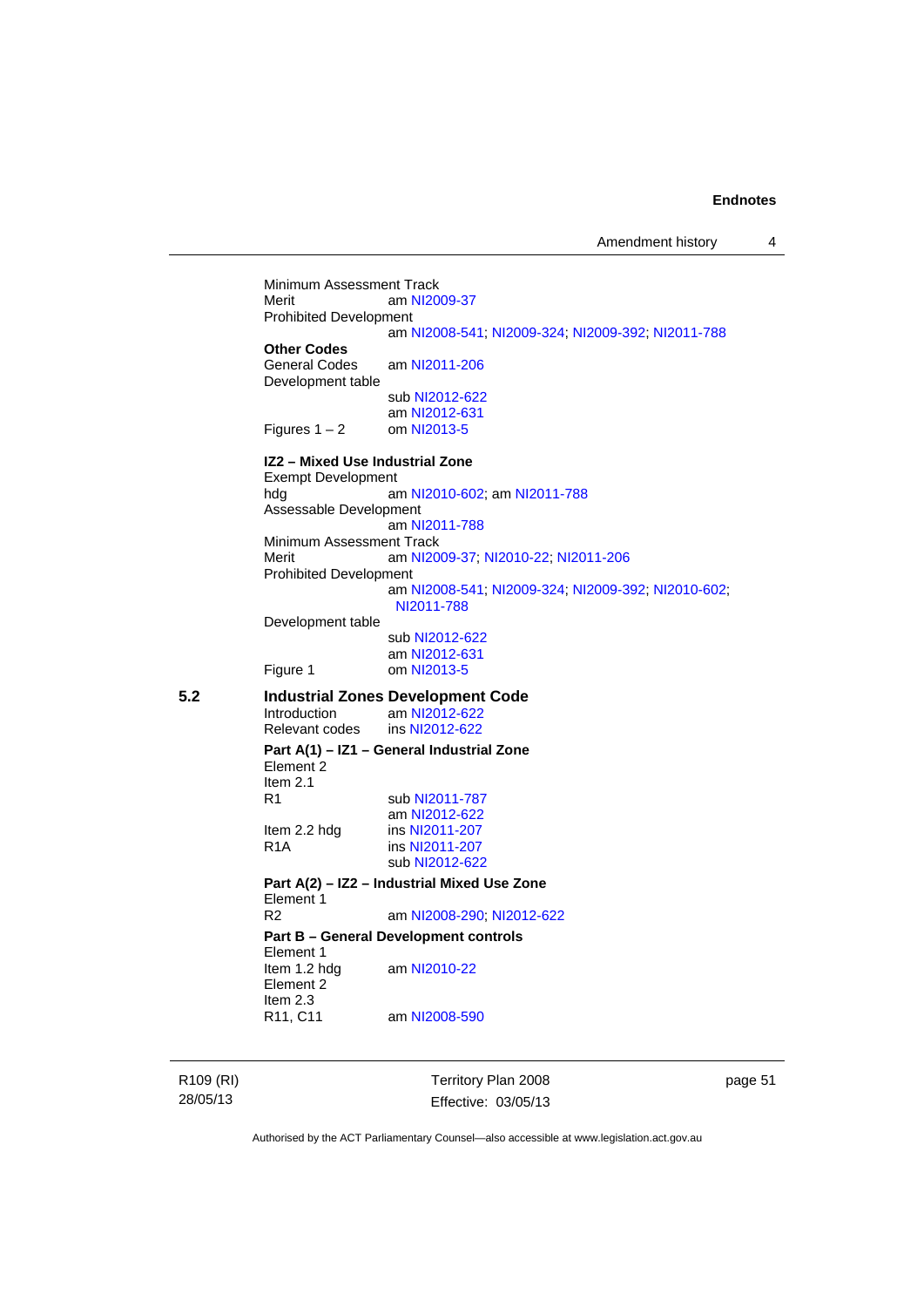4 Amendment history

| Element 2<br>Item $2.5$<br>C <sub>13</sub><br>Element 3<br>Item $3.6$ | sub NI2009-38                    |
|-----------------------------------------------------------------------|----------------------------------|
| hdg<br>C <sub>23A</sub><br>Element 4<br>Item $4.1$                    | ins NI2009-487<br>ins NI2009-487 |
| R <sub>25</sub> , C <sub>25</sub><br>Item $4.2$                       | om NI2012-622                    |
| hda                                                                   | am NI2010-697                    |
| C <sub>30</sub>                                                       | am NI2010-697                    |
| Element 6<br>Item $6.1$<br>R38                                        | am NI2008-541<br>sub NI2009-487  |
| Item $6.2$<br>R39, C39<br>R40. C40<br>Item $6.3$                      | sub NI2009-487<br>sub NI2009-487 |
| R41, C41<br>Item 6.6                                                  | sub NI2009-487                   |
| R44<br>Item 6.7                                                       | sub NI2011-788                   |
| C46<br>Element 7<br>Item $7.1$                                        | ins NI2011-590                   |
| <b>R50</b><br>Item $7.5$                                              | am NI2009-38                     |
| <b>R55</b>                                                            | am NI2012-410                    |
|                                                                       |                                  |

#### **Part C – Site Specific Controls**  om [NI2012-622](http://www.legislation.act.gov.au/ni/2012-622/default.asp) **Appendix A: Hume West Industrial Estate bushfire provisions**  ins [NI2011-207](http://www.legislation.act.gov.au/ni/2011-207/) om [NI2012-622](http://www.legislation.act.gov.au/ni/2012-622/default.asp)

| 6.1 |                          | <b>CFZ Objectives and Development Table</b> |  |
|-----|--------------------------|---------------------------------------------|--|
|     |                          | <b>CFZ Community Facility Zone</b>          |  |
|     | orig 6.1                 |                                             |  |
|     | Exempt Development table |                                             |  |
|     | hda                      | am NI2010-602                               |  |
|     | Minimum Assessment Track |                                             |  |
|     | Merit                    | am NI2009-37                                |  |

page 52 Territory Plan 2008 Effective: 03/05/13 R109 (RI) 28/05/13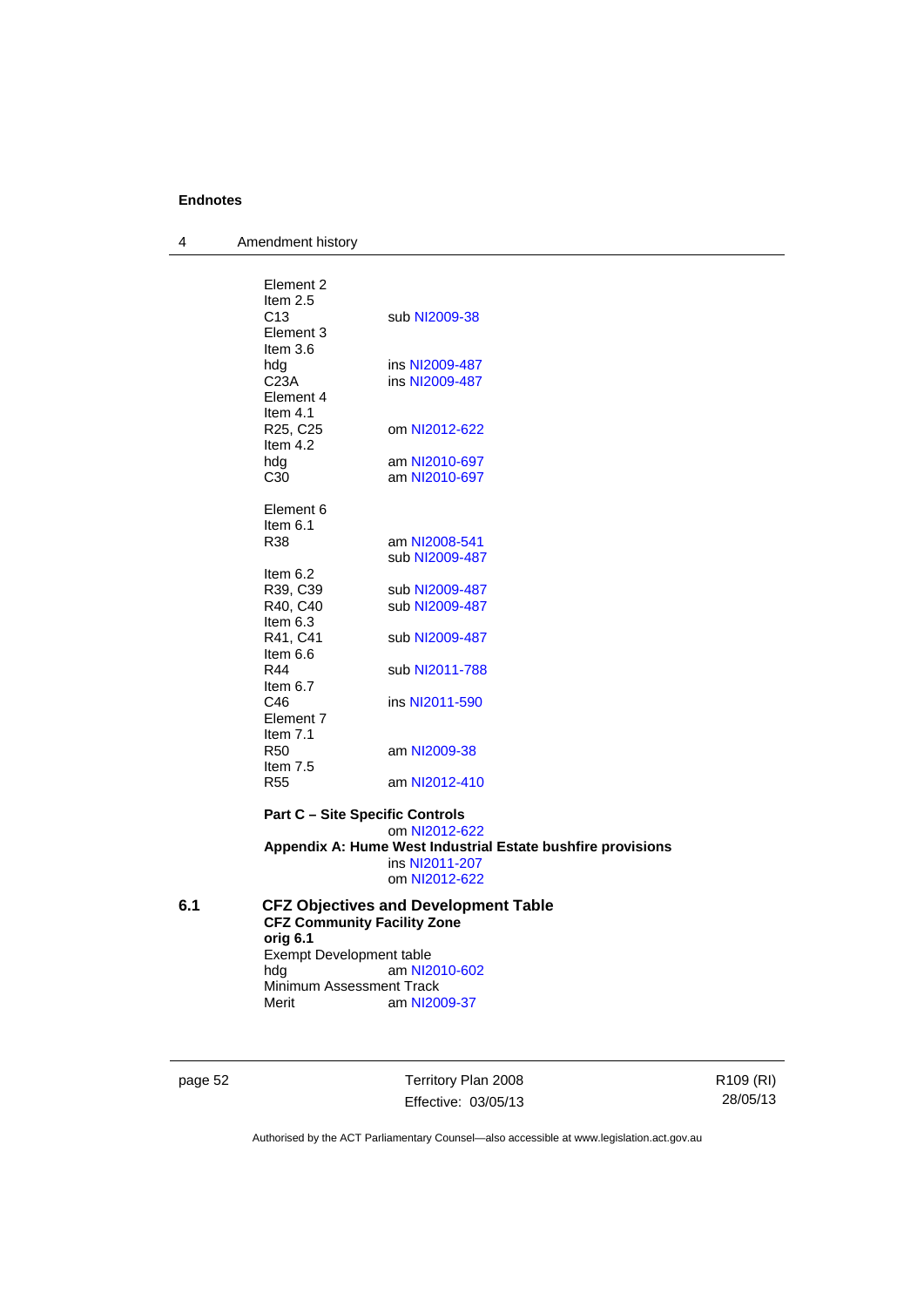Amendment history 4

Prohibited Development table am [NI2008-541](http://www.legislation.act.gov.au/ni/2008-541/); [NI2009-324](http://www.legislation.act.gov.au/ni/2009-324/); [NI2009-392](http://www.legislation.act.gov.au/ni/2009-392/); [NI2010-217](http://www.legislation.act.gov.au/ni/2010-217/); [NI2010-602](http://www.legislation.act.gov.au/ni/2010-602/) om [Variation No 302](http://www.legislation.act.gov.au/ni/2011-573/) **pres 6.1** ins [Variation No 302](http://www.legislation.act.gov.au/ni/2011-573/) Development table sub [NI2012-622](http://www.legislation.act.gov.au/ni/2012-622/default.asp) am [NI2012-631](http://www.legislation.act.gov.au/ni/2012-631/default.asp)<br>om NI2013-5 Figures  $1 - 2$ **6.2 Community Facility Zone Development Code orig 6.2 Part A – General Development Controls**  Element 1 Item  $1.1$ <br>R<sub>1</sub> am [NI2012-632](http://www.legislation.act.gov.au/ni/2012-632/default.asp) Item 1.2<br>R2 am [NI2012-632](http://www.legislation.act.gov.au/ni/2012-632/default.asp) Item 1.3<br>R3 R3 am [NI2008-541](http://www.legislation.act.gov.au/ni/2008-541/); [NI2012-631](http://www.legislation.act.gov.au/ni/2012-631/default.asp) R4 am [NI2012-631](http://www.legislation.act.gov.au/ni/2012-631/default.asp)<br>R5 am NI2012-631 am [NI2012-631](http://www.legislation.act.gov.au/ni/2012-631/default.asp) Item 1.6 hdg om [NI2009-487](http://www.legislation.act.gov.au/ni/2009-487/) R7, C7 om [NI2009-487](http://www.legislation.act.gov.au/ni/2009-487/) Element 2 Item 2.3 R10 am [NI2009-38](http://www.legislation.act.gov.au/ni/2009-38/)<br>C10 sub NI2009-38 C10 sub [NI2009-38](http://www.legislation.act.gov.au/ni/2009-38/)<br>R11 am NI2009-38 am [NI2009-38](http://www.legislation.act.gov.au/ni/2009-38/) C11 sub [NI2009-38](http://www.legislation.act.gov.au/ni/2009-38/) Element 2 Item  $2.5$ <br>C<sub>12</sub> sub [NI2009-38](http://www.legislation.act.gov.au/ni/2009-38/) Element 3 Item 3.5<br>hdq hdg ins [NI2009-487](http://www.legislation.act.gov.au/ni/2009-487/)<br>C18A ins NI2009-487 ins [NI2009-487](http://www.legislation.act.gov.au/ni/2009-487/) Element 5<br>Intent am [NI2011-590](http://www.legislation.act.gov.au/ni/2011-590/) Item 5.1 hdg om [NI2011-590](http://www.legislation.act.gov.au/ni/2011-590/)<br>C23 om NI2011-590 om [NI2011-590](http://www.legislation.act.gov.au/ni/2011-590/) Item 5.2 R24 am [NI2010-217](http://www.legislation.act.gov.au/ni/2010-217/) Item 5.4 C27 sub [NI2010-218](http://www.legislation.act.gov.au/ni/2010-218/)

R109 (RI) 28/05/13

Territory Plan 2008 Effective: 03/05/13 page 53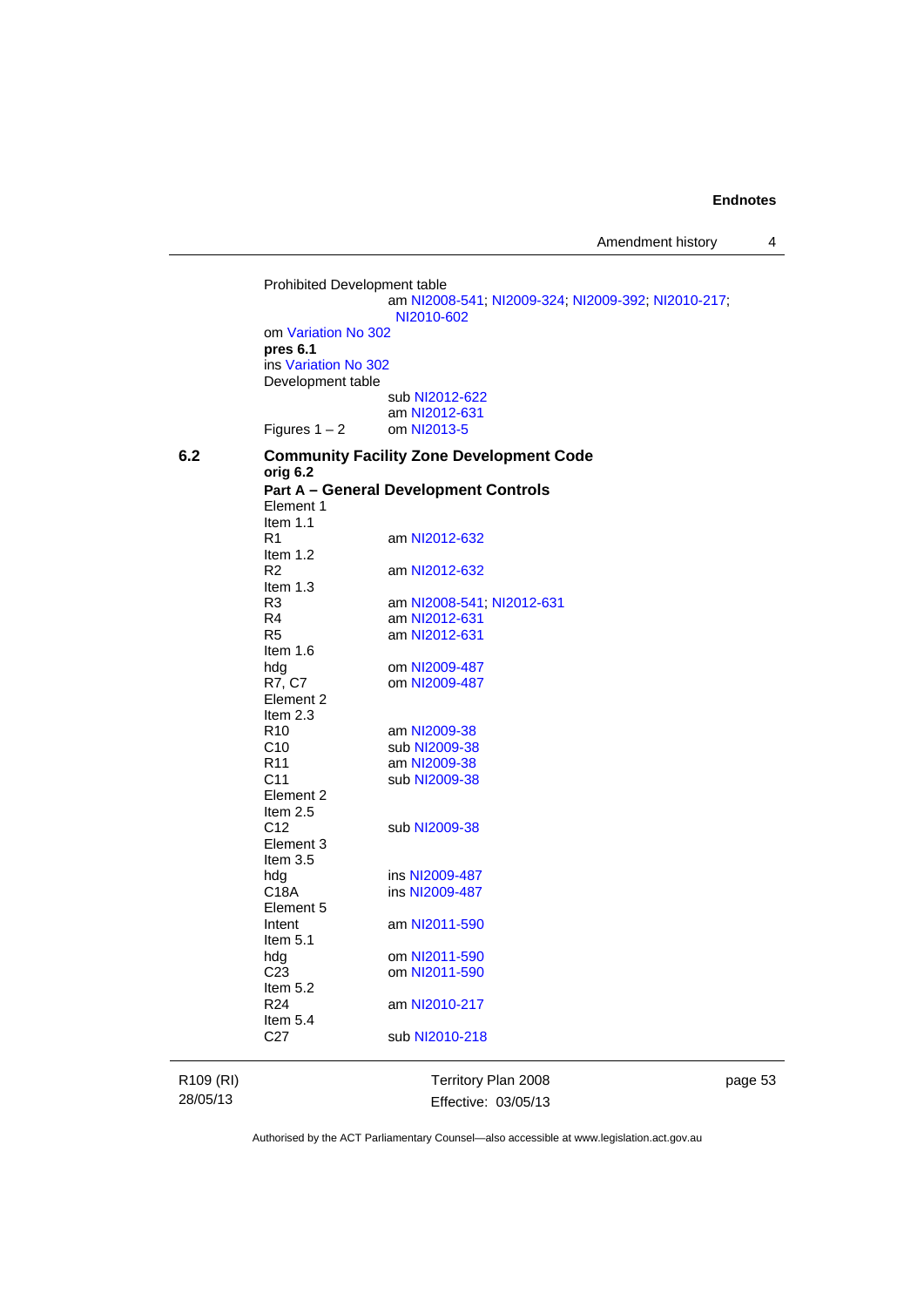| 4                                                                                                                      | Amendment history                                           |                                                                              |
|------------------------------------------------------------------------------------------------------------------------|-------------------------------------------------------------|------------------------------------------------------------------------------|
|                                                                                                                        | R <sub>21</sub><br>Element 6<br>Item $6.1$                  | sub NI2011-788                                                               |
|                                                                                                                        | R28                                                         | am NI2008-541                                                                |
|                                                                                                                        | Item 6.2                                                    | sub NI2009-487                                                               |
|                                                                                                                        | R <sub>29</sub> , C <sub>29</sub>                           | sub NI2009-487                                                               |
|                                                                                                                        | R30, C30<br>Item $6.3$                                      | sub NI2009-487                                                               |
|                                                                                                                        | R31, C31<br>Element 7                                       | sub NI2009-487                                                               |
|                                                                                                                        | Item $7.1$<br>R39                                           | am NI2009-38                                                                 |
|                                                                                                                        | om Variation No 302<br>pres 6.2                             |                                                                              |
|                                                                                                                        | ins Variation No 302<br>Rules and Criteria renum NI2011-667 |                                                                              |
|                                                                                                                        |                                                             |                                                                              |
| 7.1<br><b>PRZ1-PRZ2 Objectives and Development Tables</b><br>PRZ1 - Urban Open Space Zone<br><b>Exempt Development</b> |                                                             |                                                                              |
|                                                                                                                        | hdg                                                         | am NI2010-602                                                                |
|                                                                                                                        | Assessable Development                                      | am NI2011-788                                                                |
|                                                                                                                        | Minimum Assessment Track                                    | am NI2011-788                                                                |
|                                                                                                                        | Merit                                                       | am NI2009-37, NI2009-99, NI2009-324                                          |
|                                                                                                                        | <b>Prohibited Development</b>                               | am NI2008-541, NI2009-324, NI2009-392, NI2010-602,<br>NI2011-788             |
|                                                                                                                        | Development table                                           |                                                                              |
|                                                                                                                        |                                                             | sub NI2012-622                                                               |
|                                                                                                                        | Figures $1 - 3$                                             | am NI2012-631<br>om NI2013-5                                                 |
|                                                                                                                        |                                                             | <b>PRZ2 - Restricted Access Recreation Zone</b>                              |
|                                                                                                                        | <b>Exempt Development</b>                                   |                                                                              |
|                                                                                                                        | hdg                                                         | am NI2010-602<br>am NI2011-788                                               |
|                                                                                                                        | Assessable Development                                      | am NI2011-788                                                                |
|                                                                                                                        | Minimum Assessment Track                                    |                                                                              |
|                                                                                                                        | Merit                                                       | am NI2009-37, NI2009-324, NI2010-697                                         |
|                                                                                                                        | <b>Prohibited Development</b>                               | am NI2008-541, NI2009-324, NI2009-392, NI2010-602,<br>NI2010-697, NI2011-788 |
|                                                                                                                        |                                                             |                                                                              |

page 54 Territory Plan 2008 Effective: 03/05/13 R109 (RI) 28/05/13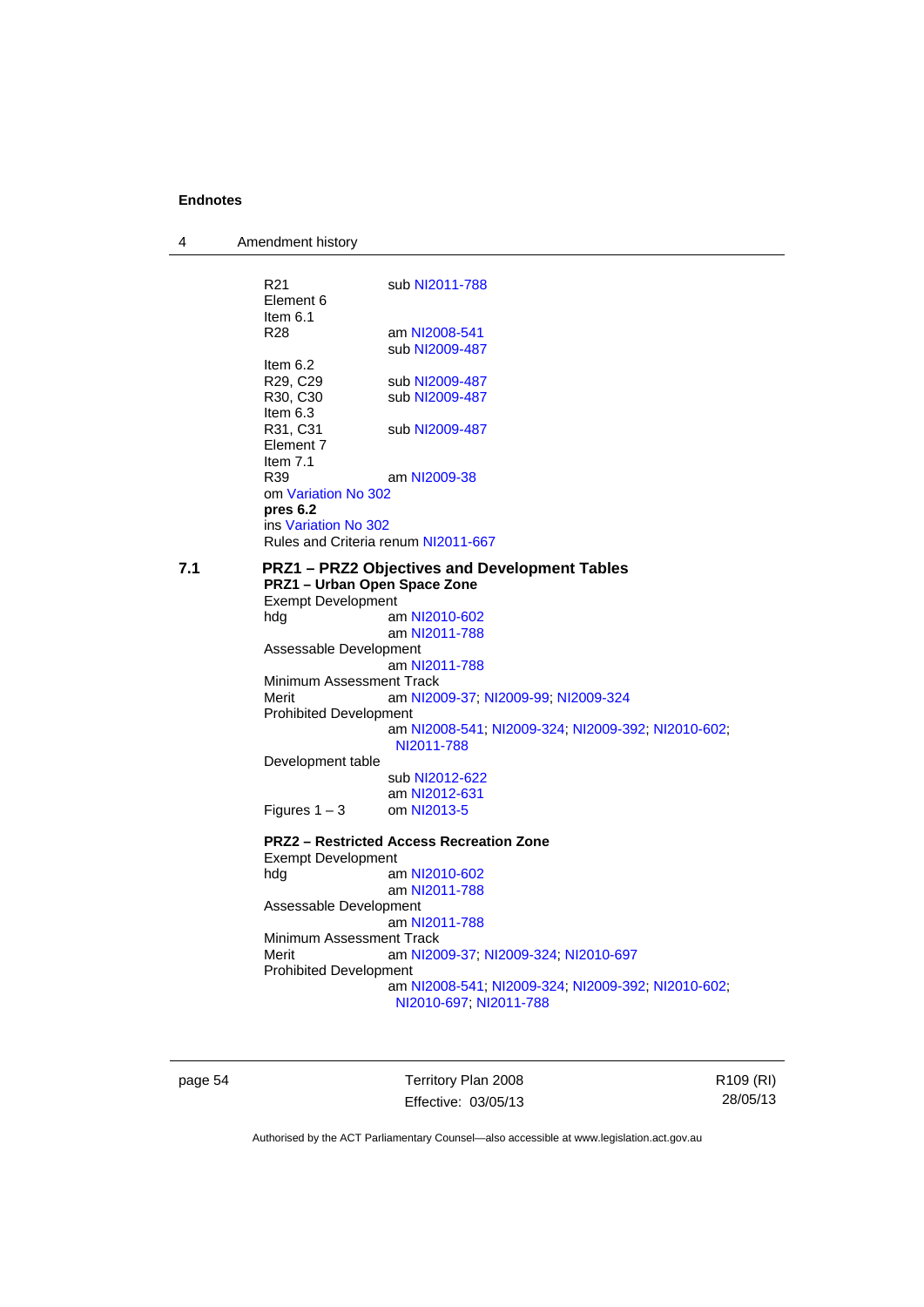Development table sub [NI2012-622](http://www.legislation.act.gov.au/ni/2012-622/default.asp) am [NI2012-631](http://www.legislation.act.gov.au/ni/2012-631/default.asp) **7.2 Parks and Recreation Zones Development Code**  Relevant codes ins [NI2012-622](http://www.legislation.act.gov.au/ni/2012-622/default.asp) **Part A – Zone Specific Controls Part A(1) – PRZ1 – Urban Open Space Zone**  Element 1<br>R1 sub [NI2012-410](http://www.legislation.act.gov.au/ni/2012-410/) R1A sub [NI2012-410](http://www.legislation.act.gov.au/ni/2012-410/)<br>C2 sub NI2010-697 sub [NI2010-697](http://www.legislation.act.gov.au/ni/2010-697/) **Part A(2) – PRZ2 – Restricted Access Recreation Zone**  Element 1<br>R7 orig om [NI2011-590](http://www.legislation.act.gov.au/ni/2011-590/) **pres** (prev R7A, C7A) renum as R7, C7 [NI2011-590](http://www.legislation.act.gov.au/ni/2011-590/) R7A, C7A ins [NI2010-697](http://www.legislation.act.gov.au/ni/2010-697/) renum as R7 , C7 **Part B – General Development Controls**  Element 1 Item 1.3 ins [NI2009-324](http://www.legislation.act.gov.au/ni/2009-324/) Element 2 Item  $2.3$ <br>C<sub>15</sub> sub [NI2009-38](http://www.legislation.act.gov.au/ni/2009-38/) Element 3 Item  $3.1$ <br>C<sub>17</sub> am [NI2012-410](http://www.legislation.act.gov.au/ni/2012-410/) Element 5 Intent am [NI2011-590](http://www.legislation.act.gov.au/ni/2011-590/) Item 5.1 hdg om [NI2011-590](http://www.legislation.act.gov.au/ni/2011-590/)<br>C26 om NI2011-590 om [NI2011-590](http://www.legislation.act.gov.au/ni/2011-590/) Item  $5.2$ <br>R27 am [NI2010-217](http://www.legislation.act.gov.au/ni/2010-217/) Item  $5.4$ <br>C<sub>30</sub> sub [NI2011-589](http://www.legislation.act.gov.au/ni/2011-589/) Element 6 Item 6.1 C31 am [NI2012-410](http://www.legislation.act.gov.au/ni/2012-410/) Item 6.2 R32 am [NI2008-541](http://www.legislation.act.gov.au/ni/2008-541/) sub [NI2009-487](http://www.legislation.act.gov.au/ni/2009-487/) Item 6.3 R33, C33 sub [NI2009-487](http://www.legislation.act.gov.au/ni/2009-487/)

R109 (RI) 28/05/13

Territory Plan 2008 Effective: 03/05/13 page 55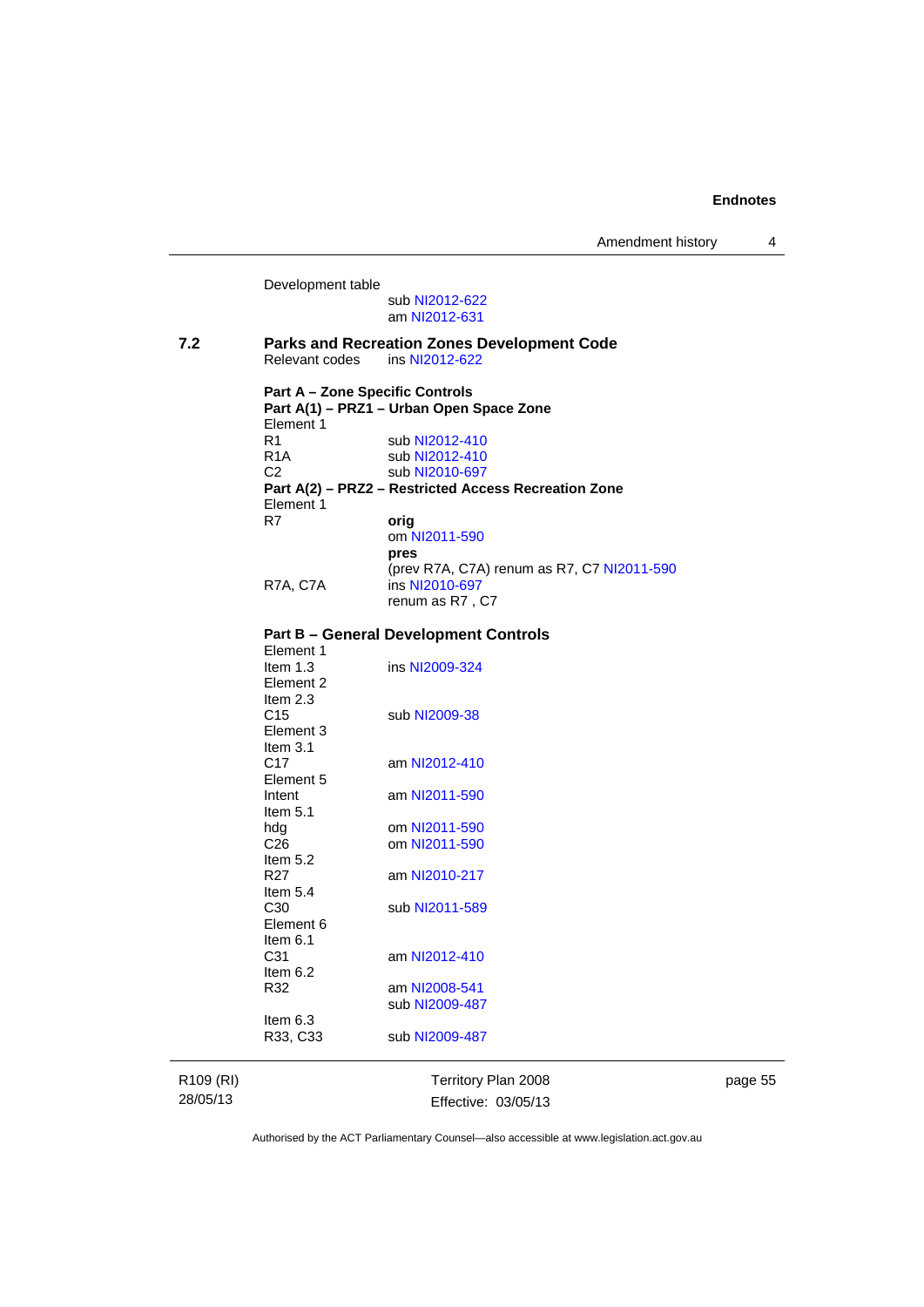| 4       | Amendment history             |                                                                  |                       |
|---------|-------------------------------|------------------------------------------------------------------|-----------------------|
|         |                               |                                                                  |                       |
|         | R34, C34                      | sub NI2009-487                                                   |                       |
|         | Item $6.4$<br>R35, C35        | sub NI2009-487                                                   |                       |
|         | Item $6.7$                    |                                                                  |                       |
|         | R38                           | sub NI2011-788                                                   |                       |
|         | Element 7                     |                                                                  |                       |
|         | Item $7.1$                    |                                                                  |                       |
|         | R43                           | am NI2009-38                                                     |                       |
|         | Item $7.4$                    |                                                                  |                       |
|         | R47                           | am NI2012-410                                                    |                       |
| 8.1     |                               | TSZ1 - TSZ2 Objectives and Development Tables                    |                       |
|         | <b>TSZ1 - Transport Zone</b>  |                                                                  |                       |
|         | <b>Exempt Development</b>     |                                                                  |                       |
|         | hdg                           | am NI2010-602<br>am NI2011-788                                   |                       |
|         | Assessable Development        |                                                                  |                       |
|         |                               | am NI2011-788                                                    |                       |
|         | Minimum Assessment Track      |                                                                  |                       |
|         | Merit                         | am NI2009-37                                                     |                       |
|         | <b>Prohibited Development</b> |                                                                  |                       |
|         |                               | am NI2008-541, NI2009-324, NI2009-392, NI2010-602,<br>NI2011-788 |                       |
|         | Development table             |                                                                  |                       |
|         |                               | sub NI2012-622                                                   |                       |
|         |                               | am NI2012-631                                                    |                       |
|         | TSZ2 - Services Zone          |                                                                  |                       |
|         | <b>Exempt Development</b>     |                                                                  |                       |
|         | hdg                           | am NI2010-602                                                    |                       |
|         |                               | am NI2011-788                                                    |                       |
|         | Assessable Development        | am NI2011-788                                                    |                       |
|         | Minimum Assessment Track      |                                                                  |                       |
|         | Merit                         | am NI2009-37                                                     |                       |
|         | <b>Prohibited Development</b> |                                                                  |                       |
|         |                               | am NI2008-541, NI2009-324, NI2009-392, NI2010-602,               |                       |
|         |                               | NI2011-788                                                       |                       |
|         | Development table             |                                                                  |                       |
|         |                               | sub NI2012-622<br>am NI2012-631                                  |                       |
|         |                               |                                                                  |                       |
| 8.2     |                               | <b>Transport and Services Zone Development Code</b>              |                       |
|         | Relevant codes                | ins NI2012-622                                                   |                       |
|         |                               | <b>Part B - General Development Controls</b>                     |                       |
|         | Element 2                     |                                                                  |                       |
|         | Item 2.3                      |                                                                  |                       |
|         | C10                           | sub NI2009-38                                                    |                       |
|         |                               |                                                                  |                       |
| page 56 |                               | Territory Plan 2008                                              | R <sub>109</sub> (RI) |

Authorised by the ACT Parliamentary Counsel—also accessible at www.legislation.act.gov.au

28/05/13

Effective: 03/05/13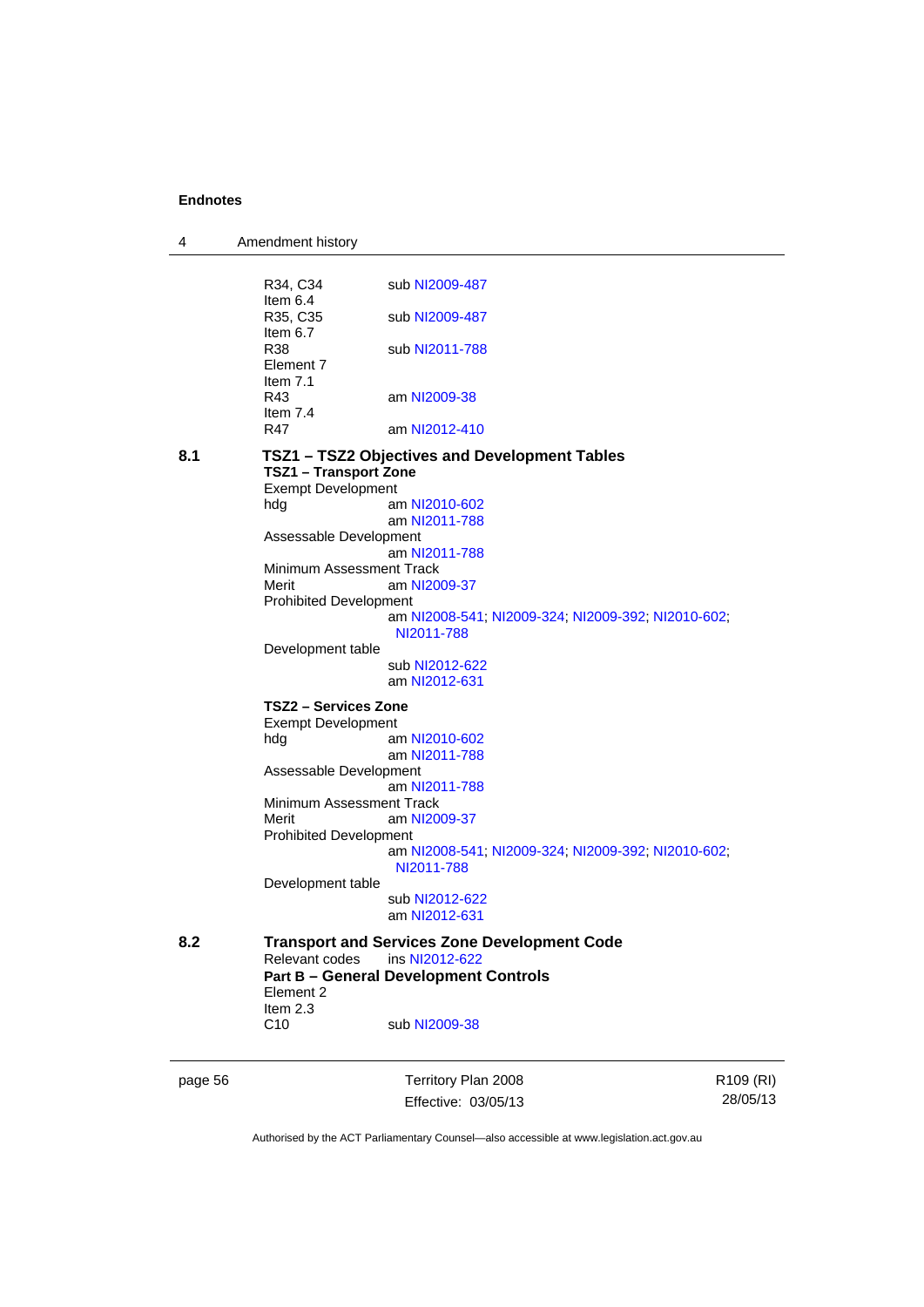Amendment history 4

Element 3 Item 3.1 C12 sub [NI2012-410](http://www.legislation.act.gov.au/ni/2012-410/) Element 5 Item  $5.2$ <br>R19 am [NI2010-217](http://www.legislation.act.gov.au/ni/2010-217/) Element 6 Item 6.1 C22 am [NI2012-410](http://www.legislation.act.gov.au/ni/2012-410/) Item  $6.2$ <br>R23 am [NI2008-541](http://www.legislation.act.gov.au/ni/2008-541/) sub [NI2009-487](http://www.legislation.act.gov.au/ni/2009-487/) Item  $6.3$ <br>R<sub>24</sub> om [NI2009-487](http://www.legislation.act.gov.au/ni/2009-487/) R25, C25 sub [NI2009-487](http://www.legislation.act.gov.au/ni/2009-487/) Item 6.4<br>R26, C26 sub [NI2009-487](http://www.legislation.act.gov.au/ni/2009-487/) Item  $6.7$ <br>R<sub>29</sub> sub [NI2011-788](http://www.legislation.act.gov.au/ni/2011-788/) Element 7 Item 7.1 R33 am [NI2009-38](http://www.legislation.act.gov.au/ni/2009-38/) Item 7.4<br>R37 am [NI2012-410](http://www.legislation.act.gov.au/ni/2012-410/) **9.1 NUZ1 – NUZ5 Objectives and Development Tables NUZ1 – Broadacre Zone Development Table**  Exempt Development hdg am [NI2010-602](http://www.legislation.act.gov.au/ni/2010-602/) am [NI2011-788](http://www.legislation.act.gov.au/ni/2011-788/default.asp) Assessable Development am [NI2011-788](http://www.legislation.act.gov.au/ni/2011-788/) Minimum Assessment Track<br>Merit am NI20 am [NI2008-541](http://www.legislation.act.gov.au/ni/2008-541/); [NI2009-37](http://www.legislation.act.gov.au/ni/2009-37/); [NI2009-99](http://www.legislation.act.gov.au/ni/2009-99/); [NI2010-411](http://www.legislation.act.gov.au/ni/2010-411/) Prohibited development am [NI2008-541](http://www.legislation.act.gov.au/ni/2008-541/); [NI2009-324](http://www.legislation.act.gov.au/ni/2009-324/); [NI2009-392](http://www.legislation.act.gov.au/ni/2009-392/); [NI2010-217](http://www.legislation.act.gov.au/ni/2010-217/); [NI2010-411](http://www.legislation.act.gov.au/ni/2010-411/); [NI2010-602](http://www.legislation.act.gov.au/ni/2010-602/); [NI2011-206](http://www.legislation.act.gov.au/ni/2011-206/) Development table sub [NI2012-622](http://www.legislation.act.gov.au/ni/2012-622/default.asp) am [NI2012-631](http://www.legislation.act.gov.au/ni/2012-631/default.asp) fig 6 Pialligo Area 'a' sub [NI2011-30](http://www.legislation.act.gov.au/ni/2011-30/) Area 'b' sub [NI2011-30](http://www.legislation.act.gov.au/ni/2011-30/) fig 7 Symonston Area 'a' sub [NI2011-30](http://www.legislation.act.gov.au/ni/2011-30/)<br>Area 'b' sub Variation N sub [Variation No 285](http://www.legislation.act.gov.au/ni/2008-123/); [NI2011-30](http://www.legislation.act.gov.au/ni/2011-30/)

R109 (RI) 28/05/13

Territory Plan 2008 Effective: 03/05/13 page 57

Authorised by the ACT Parliamentary Counsel—also accessible at www.legislation.act.gov.au

Figures  $1 - 7$  om [NI2013-5](http://www.legislation.act.gov.au/ni/2013-5/default.asp)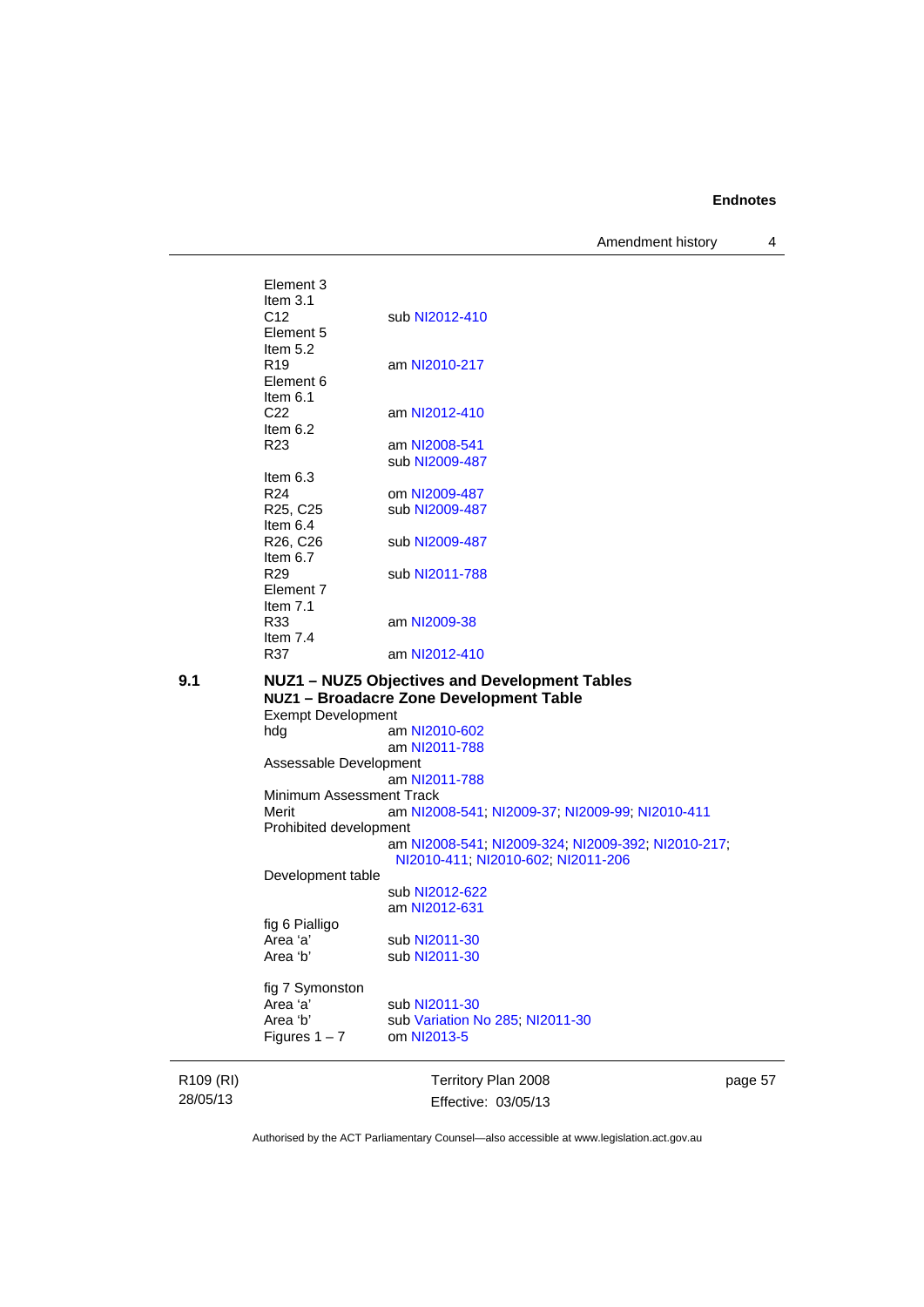4 Amendment history

**NUZ2 – Rural Zone Development Table**  Exempt Development hdg am [NI2010-602](http://www.legislation.act.gov.au/ni/2010-602/) am [NI2011-788](http://www.legislation.act.gov.au/ni/2011-788/) Assessable Development am [NI2011-788](http://www.legislation.act.gov.au/ni/2011-788/) Minimum Assessment Track Merit **am [NI2008-290](http://www.legislation.act.gov.au/ni/2008-290/); [NI2009-37](http://www.legislation.act.gov.au/ni/2009-37/)** Prohibited development am [NI2008-541](http://www.legislation.act.gov.au/ni/2008-541/); [NI2009-324](http://www.legislation.act.gov.au/ni/2009-324/); [NI2009-392](http://www.legislation.act.gov.au/ni/2009-392/); [NI2010-217](http://www.legislation.act.gov.au/ni/2010-217/); [NI2010-602](http://www.legislation.act.gov.au/ni/2010-602/); [NI2011-788](http://www.legislation.act.gov.au/ni/2011-788/) Development table sub [NI2012-622](http://www.legislation.act.gov.au/ni/2012-622/default.asp) am [NI2012-631](http://www.legislation.act.gov.au/ni/2012-631/default.asp) **NUZ3 –Hills, Ridges and Buffer Zone Development Table**  Title am [NI2009-37](http://www.legislation.act.gov.au/ni/2009-37/) Exempt Development<br>hdg ar am [NI2010-602](http://www.legislation.act.gov.au/ni/2010-602/) am [NI2011-788](http://www.legislation.act.gov.au/ni/2011-788/) Assessable Development am [NI2011-788](http://www.legislation.act.gov.au/ni/2011-788/) Minimum Assessment Track Merit am [Variation No 281](http://www.legislation.act.gov.au/ni/2008-352/); [NI2009-37](http://www.legislation.act.gov.au/ni/2009-37/); [NI2009-99](http://www.legislation.act.gov.au/ni/2009-99/); [NI2010-411](http://www.legislation.act.gov.au/ni/2010-411/) Prohibited development table am [NI2008-541](http://www.legislation.act.gov.au/ni/2008-541/); [NI2009-324](http://www.legislation.act.gov.au/ni/2009-324/); [NI2009-392](http://www.legislation.act.gov.au/ni/2009-392/); [NI2010-217](http://www.legislation.act.gov.au/ni/2010-217/); [NI2010-602](http://www.legislation.act.gov.au/ni/2010-602/); [NI2011-788](http://www.legislation.act.gov.au/ni/2011-788/) Development table sub [NI2012-622](http://www.legislation.act.gov.au/ni/2012-622/default.asp) am [NI2012-631](http://www.legislation.act.gov.au/ni/2012-631/default.asp)<br>Figure 1 com NI2013-5 om [NI2013-5](http://www.legislation.act.gov.au/ni/2013-5/default.asp) **NUZ4 –River Corridor Zone Development Table**  Objectives am [NI2009-324](http://www.legislation.act.gov.au/ni/2009-324/) Exempt Development<br>al am [NI2010-602](http://www.legislation.act.gov.au/ni/2010-602/) am [NI2011-788](http://www.legislation.act.gov.au/ni/2011-788/) Assessable Development am [NI2011-788](http://www.legislation.act.gov.au/ni/2011-788/) Minimum Assessment Track Merit am [NI2009-37](http://www.legislation.act.gov.au/ni/2009-37/) Prohibited development [NI2008-541](http://www.legislation.act.gov.au/ni/2008-541/); [NI2009-324](http://www.legislation.act.gov.au/ni/2009-324/); [NI2009-392](http://www.legislation.act.gov.au/ni/2009-392/); [NI2010-602](http://www.legislation.act.gov.au/ni/2010-602/); [NI2011-788](http://www.legislation.act.gov.au/ni/2011-788/) Development table sub [NI2012-622](http://www.legislation.act.gov.au/ni/2012-622/default.asp) am [NI2012-631](http://www.legislation.act.gov.au/ni/2012-631/default.asp)<br>om NI2013-5 Figures  $1 - 8$ 

page 58 Territory Plan 2008 Effective: 03/05/13 R109 (RI) 28/05/13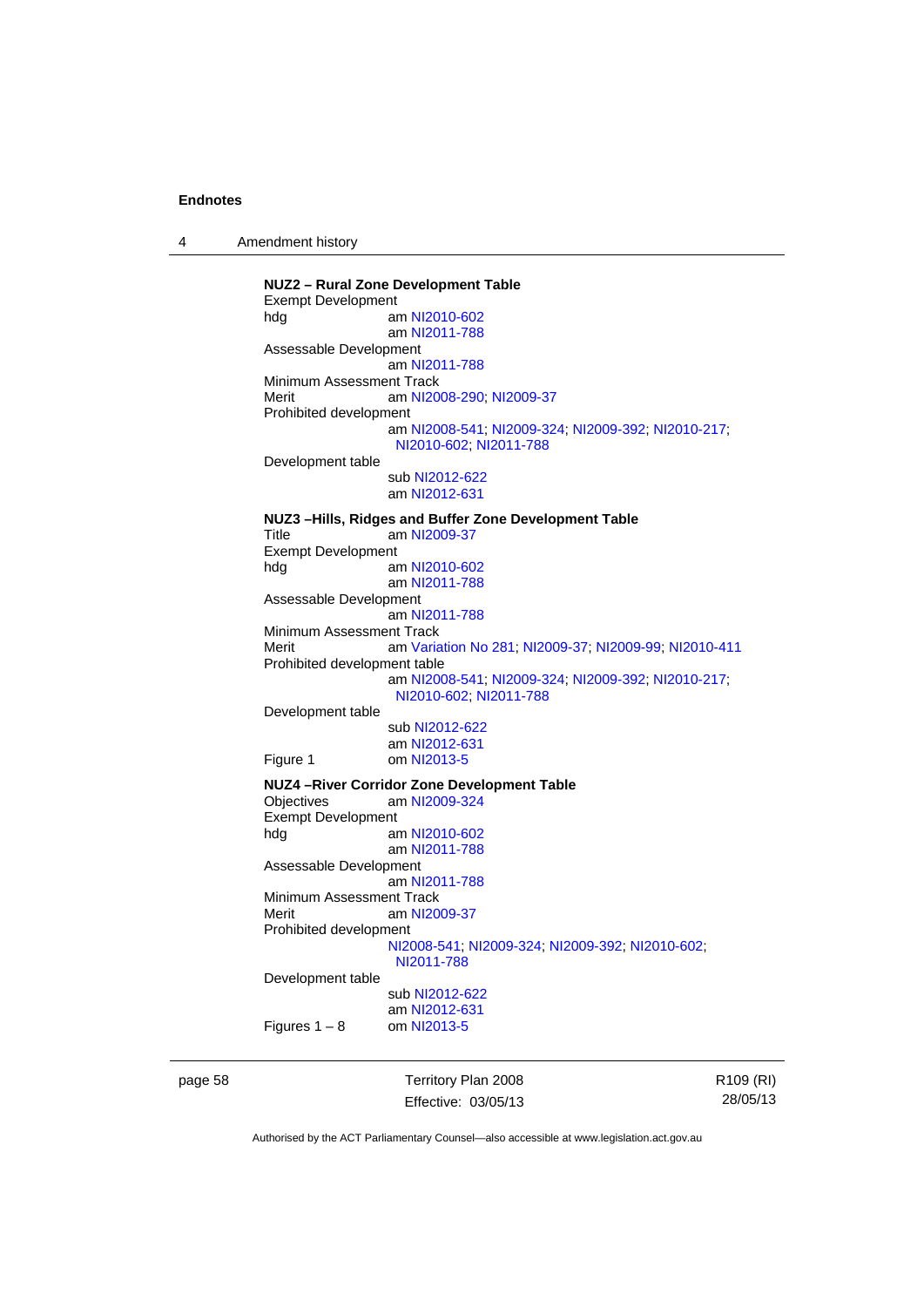Amendment history 4

**NUZ5 –Mountains and Bushland Zone Development Table**  Title am [NI2009-37](http://www.legislation.act.gov.au/ni/2009-37/) Exempt Development<br>hdg ar am [NI2010-602](http://www.legislation.act.gov.au/ni/2010-602/) am [NI2011-788](http://www.legislation.act.gov.au/ni/2011-788/) Assessable Development am [NI2011-788](http://www.legislation.act.gov.au/ni/2011-788/) Minimum Assessment Track Merit am [NI2009-37](http://www.legislation.act.gov.au/ni/2009-37/) Prohibited development [NI2008-541](http://www.legislation.act.gov.au/ni/2008-541/); [NI2009-324](http://www.legislation.act.gov.au/ni/2009-324/); [NI2009-392](http://www.legislation.act.gov.au/ni/2009-392/); [NI2010-602](http://www.legislation.act.gov.au/ni/2010-602/); [NI2011-788](http://www.legislation.act.gov.au/ni/2011-788/) Development table sub [NI2012-622](http://www.legislation.act.gov.au/ni/2012-622/default.asp) am [NI2012-631](http://www.legislation.act.gov.au/ni/2012-631/default.asp) Figure 1 om [NI2013-5](http://www.legislation.act.gov.au/ni/2013-5/default.asp) **9.2 Non-Urban Zones Development Code**  Introduction am [NI2012-622](http://www.legislation.act.gov.au/ni/2012-622/default.asp)<br>Relevant codes ins NI2012-622 Relevant codes **Part A(1) – NUZ1 – Broadacre zone**  Element 1 Intent sub [NI2010-601](http://www.legislation.act.gov.au/ni/2010-601/) Item 1.1 C2 am [NI2008-590](http://www.legislation.act.gov.au/ni/2008-590/default.asp) C2A ins [NI2010-601](http://www.legislation.act.gov.au/ni/2010-601/) **Part A(2) – NUZ2 – Rural zone**  Element 1 Item 1.2 C5 om [NI2012-622](http://www.legislation.act.gov.au/ni/2012-622/default.asp) **Part A(4) – NUZ4 – River corridor zone**  Element 1 Item  $1.1$ <br>C<sub>11</sub> am [NI2009-324](http://www.legislation.act.gov.au/ni/2009-324/) **Par A(5) – NUZ5 – Mountains and Bushland**  Element 1 Item 1.2 C13 om [NI2012-622](http://www.legislation.act.gov.au/ni/2012-622/default.asp) C14 om [NI2012-622](http://www.legislation.act.gov.au/ni/2012-622/default.asp) **Part B – General Development Controls**  Element 2 Item  $2.3$ <br>C<sub>21</sub> sub [NI2009-38](http://www.legislation.act.gov.au/ni/2009-38/)

R109 (RI) 28/05/13

Territory Plan 2008 Effective: 03/05/13 page 59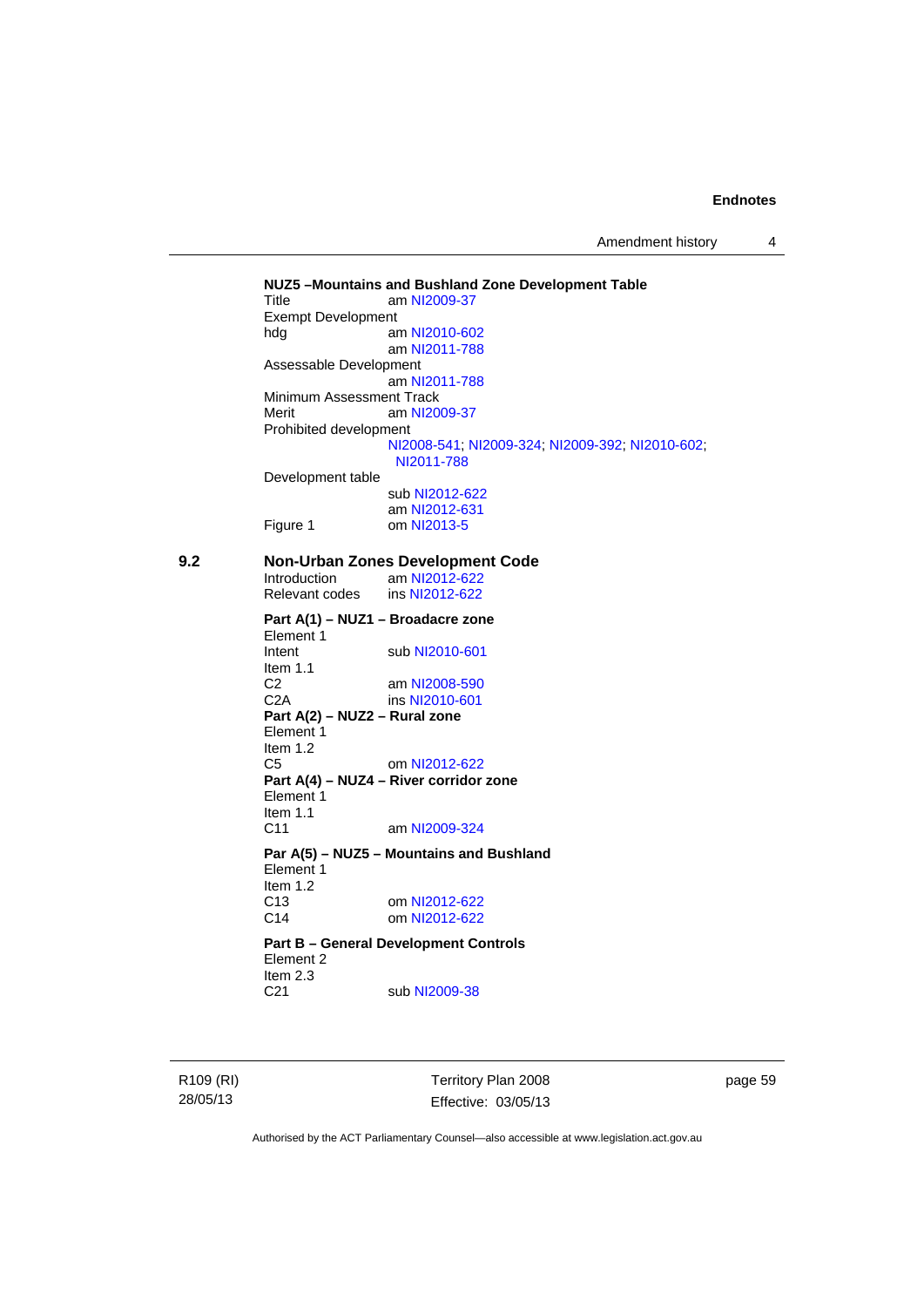4 Amendment history

Element 3 Item 3.4 hdg ins [NI2009-487](http://www.legislation.act.gov.au/ni/2009-487/)<br>C25A ins NI2009-487 ins [NI2009-487](http://www.legislation.act.gov.au/ni/2009-487/) Element 5 Item  $5.1$ <br>R30 am [NI2010-217](http://www.legislation.act.gov.au/ni/2010-217/) Element 6 Item 6.6 sub [NI2011-788](http://www.legislation.act.gov.au/ni/2011-788/) Element 7 Item 7.1 R40 am [NI2009-38](http://www.legislation.act.gov.au/ni/2009-38/) **Part C – Site Specific Controls**  om [NI2012-622](http://www.legislation.act.gov.au/ni/2012-622/default.asp) **Part C(8) – Harman Industrial Area,**<br>Jerrabomberra ins NI2008-290; re ins  $N$ 12008-290; renum as Part C(8) R4 LA om [NI2012-622](http://www.legislation.act.gov.au/ni/2012-622/default.asp) **10.1 Suburb Precinct Maps and Codes**  Introduction to Suburb<br>Precinct Codes ins ins [Variation No 302](http://www.legislation.act.gov.au/ni/2011-573/) **Acton Precinct Map**  ins [NI2012-622](http://www.legislation.act.gov.au/ni/2012-622/default.asp) **Ainslie Precinct Map**  ins [Variation No 302](http://www.legislation.act.gov.au/ni/2011-573/) sub [NI2012-622](http://www.legislation.act.gov.au/ni/2012-622/default.asp) **Amaroo Precinct Map**  ins [NI2012-622](http://www.legislation.act.gov.au/ni/2012-622/default.asp) **Aranda Precinct Map**  ins [Variation No 302](http://www.legislation.act.gov.au/ni/2011-573/) sub [NI2012-622](http://www.legislation.act.gov.au/ni/2012-622/default.asp) **Banks Precinct Map**  ins [NI2012-622](http://www.legislation.act.gov.au/ni/2012-622/default.asp) **Barton Precinct Map and Code**  ins [Variation No 302](http://www.legislation.act.gov.au/ni/2011-573/) sub [NI2012-622](http://www.legislation.act.gov.au/ni/2012-622/default.asp) **Beard Precinct Map and Code**  ins [NI2012-622](http://www.legislation.act.gov.au/ni/2012-622/default.asp) am [NI2012-631](http://www.legislation.act.gov.au/ni/2012-631/default.asp); [NI2013-5](http://www.legislation.act.gov.au/ni/2013-5/default.asp) **Belconnen Precinct Map and Code**  ins [NI2012-622](http://www.legislation.act.gov.au/ni/2012-622/default.asp)

page 60 Territory Plan 2008 Effective: 03/05/13 R109 (RI) 28/05/13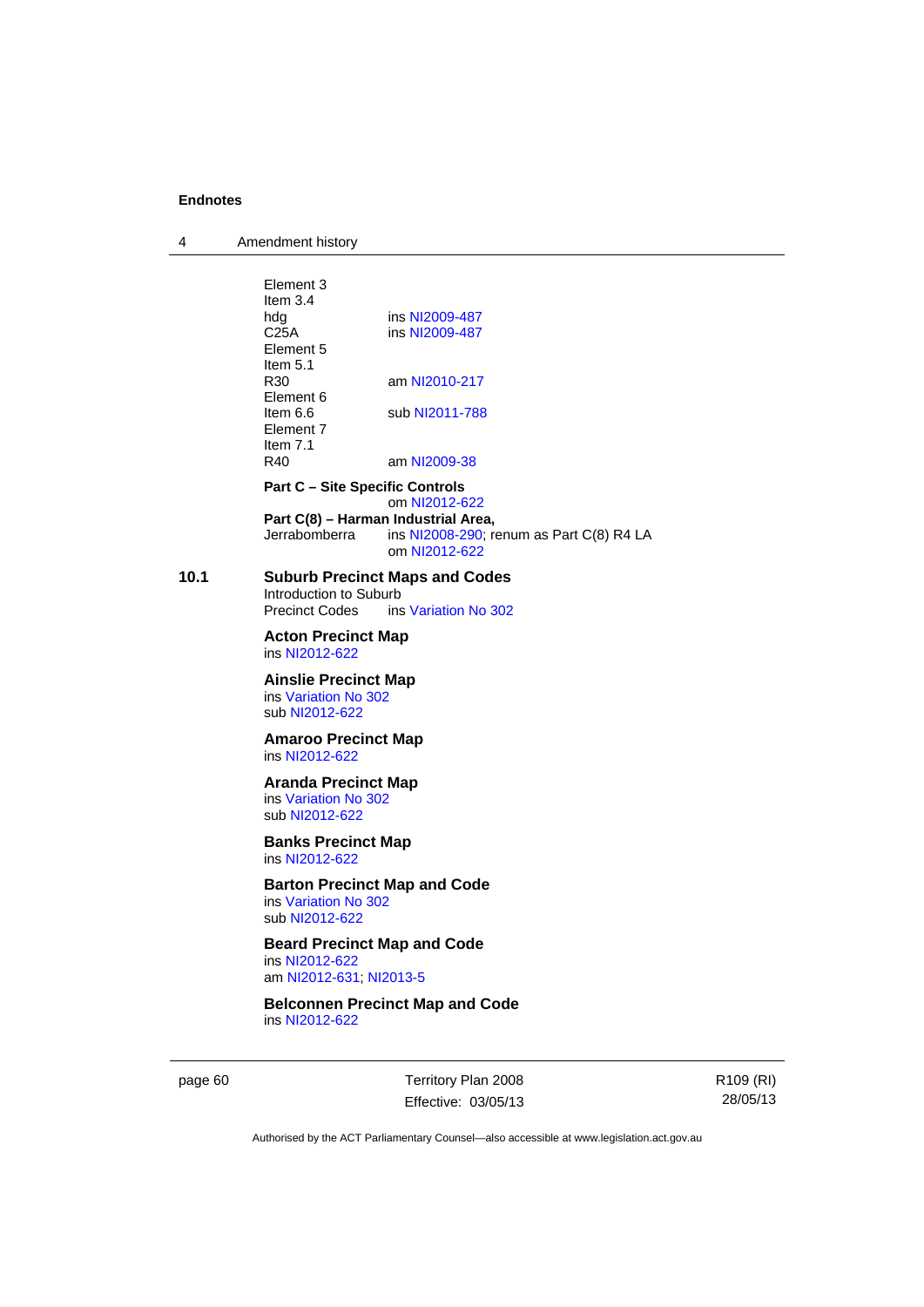Amendment history 4

### **Bonner Precinct Map and Code**

ins [NI2011-257](http://www.legislation.act.gov.au/ni/2011-257/) am [NI2011-480](http://www.legislation.act.gov.au/ni/2011-480/) sub [Variation No 302](http://www.legislation.act.gov.au/ni/2011-573/); [NI2011-786](http://www.legislation.act.gov.au/ni/2011-786/) am [NI2012-32](http://www.legislation.act.gov.au/ni/2012-32/); [NI2012-224](http://www.legislation.act.gov.au/ni/2012-224/); [NI2012-394](http://www.legislation.act.gov.au/ni/2012-394/) sub [NI2012-622](http://www.legislation.act.gov.au/ni/2012-622/default.asp)

#### **Bonython Precinct Map**

ins [Variation No 302](http://www.legislation.act.gov.au/ni/2011-573/) sub [NI2012-622](http://www.legislation.act.gov.au/ni/2012-622/default.asp)

### **Braddon Precinct Map and Code**

ins [Variation No 302](http://www.legislation.act.gov.au/ni/2011-573/) sub [NI2012-622](http://www.legislation.act.gov.au/ni/2012-622/default.asp)

#### **Bruce Precinct Map and Code**  ins [NI2012-622](http://www.legislation.act.gov.au/ni/2012-622/default.asp)

**Calwell Precinct Map and Code** 

ins [Variation No 302](http://www.legislation.act.gov.au/ni/2011-573/) sub [NI2012-622](http://www.legislation.act.gov.au/ni/2012-622/default.asp)

#### **Campbell Precinct Map**

ins [Variation No 302](http://www.legislation.act.gov.au/ni/2011-573/) sub [NI2012-622](http://www.legislation.act.gov.au/ni/2012-622/default.asp)

#### **Capital Hill Precinct Map**  ins [NI2012-622](http://www.legislation.act.gov.au/ni/2012-622/default.asp)

# **Casey Precinct Map and Code**

(prev 10.4) renum and reloc [NI2010-602](http://www.legislation.act.gov.au/ni/2010-602/) ins [NI2010-382](http://www.legislation.act.gov.au/ni/2010-382/) am [NI2010-409](http://www.legislation.act.gov.au/ni/2010-409/); [NI2010-566](http://www.legislation.act.gov.au/ni/2010-566/); [NI2011-126](http://www.legislation.act.gov.au/ni/2011-126/); [NI2011-283](http://www.legislation.act.gov.au/ni/2011-283/); [NI2011-651](http://www.legislation.act.gov.au/ni/2011-651/) sub [NI2012-29](http://www.legislation.act.gov.au/ni/2012-29/) am [NI2012-86](http://www.legislation.act.gov.au/ni/2012-86/); [NI2012-352](http://www.legislation.act.gov.au/ni/2012-352/); [NI2012-374](http://www.legislation.act.gov.au/ni/2012-374/); [NI2012-476](http://www.legislation.act.gov.au/ni/2012-476/); [NI2012-568](http://www.legislation.act.gov.au/ni/2012-568/default.asp); [NI2012-612](http://www.legislation.act.gov.au/ni/2012-612/default.asp) sub [NI2012-622](http://www.legislation.act.gov.au/ni/2012-622/default.asp) am [NI2013-147](http://www.legislation.act.gov.au/ni/2013-147/default.asp); [NI2013-207](http://www.legislation.act.gov.au/ni/2013-207/default.asp)

# **Chapman Precinct Map**

ins [Variation No 302](http://www.legislation.act.gov.au/ni/2011-573/) sub [NI2012-622](http://www.legislation.act.gov.au/ni/2012-622/default.asp)

## **Charnwood Precinct Map and Code**

ins [Variation No 302](http://www.legislation.act.gov.au/ni/2011-573/) sub [NI2012-622](http://www.legislation.act.gov.au/ni/2012-622/default.asp)

## **Chifley Precinct Map**

ins [NI2012-622](http://www.legislation.act.gov.au/ni/2012-622/default.asp)

R109 (RI) 28/05/13

Territory Plan 2008 Effective: 03/05/13 page 61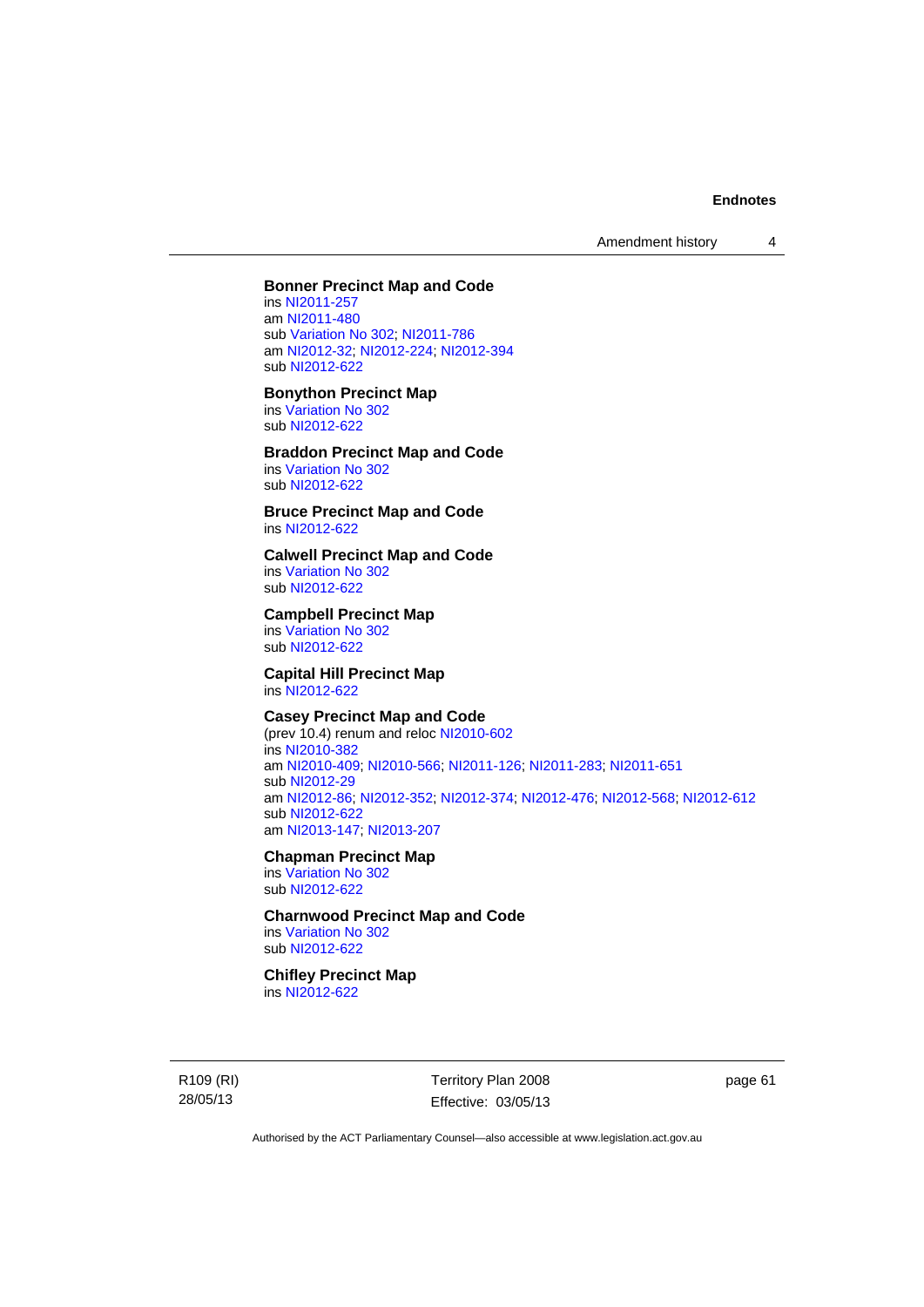4 Amendment history

### **Chisholm Precinct Map and Code**  ins [Variation No 302](http://www.legislation.act.gov.au/ni/2011-573/)

sub [NI2012-622](http://www.legislation.act.gov.au/ni/2012-622/default.asp)

### **City Precinct Map and Code**  ins [NI2012-622](http://www.legislation.act.gov.au/ni/2012-622/default.asp)

**Conder Precinct Map and Code**  ins [Variation No 302](http://www.legislation.act.gov.au/ni/2011-573/) sub [NI2012-622](http://www.legislation.act.gov.au/ni/2012-622/default.asp)

## **Cook Precinct Map**  ins [NI2012-622](http://www.legislation.act.gov.au/ni/2012-622/default.asp)

## **Crace Precinct Map and Code**

ins [NI2011-787](http://www.legislation.act.gov.au/ni/2011-787/) sub [NI2012-304](http://www.legislation.act.gov.au/ni/2012-304/) am [NI2012-507](http://www.legislation.act.gov.au/ni/2012-507/) sub [NI2012-622](http://www.legislation.act.gov.au/ni/2012-622/default.asp) am [NI2012-632](http://www.legislation.act.gov.au/ni/2012-632/default.asp)

## **Curtin Precinct Map and Code**

ins [Variation No 302](http://www.legislation.act.gov.au/ni/2011-573/) sub [NI2012-622](http://www.legislation.act.gov.au/ni/2012-622/default.asp)

#### **Deakin Precinct Map and Code**  ins [Variation No 302](http://www.legislation.act.gov.au/ni/2011-573/)

sub [NI2012-622](http://www.legislation.act.gov.au/ni/2012-622/default.asp)

#### **Dickson Precinct Map and Code**  ins [Variation No 302](http://www.legislation.act.gov.au/ni/2011-573/) sub [NI2012-622](http://www.legislation.act.gov.au/ni/2012-622/default.asp)

## **Downer Precinct Map**

ins [NI2012-622](http://www.legislation.act.gov.au/ni/2012-622/default.asp)

## **Duffy Precinct Map and Code**

ins [Variation No 302](http://www.legislation.act.gov.au/ni/2011-573/) sub [NI2012-622](http://www.legislation.act.gov.au/ni/2012-622/default.asp)

## **Dunlop Precinct Map**  ins [NI2012-622](http://www.legislation.act.gov.au/ni/2012-622/default.asp)

**Evatt Precinct Map**  ins [Variation No 302](http://www.legislation.act.gov.au/ni/2011-573/) sub [NI2012-622](http://www.legislation.act.gov.au/ni/2012-622/default.asp)

**Fadden Precinct Map**  ins [NI2012-622](http://www.legislation.act.gov.au/ni/2012-622/default.asp)

page 62 Territory Plan 2008 Effective: 03/05/13 R109 (RI) 28/05/13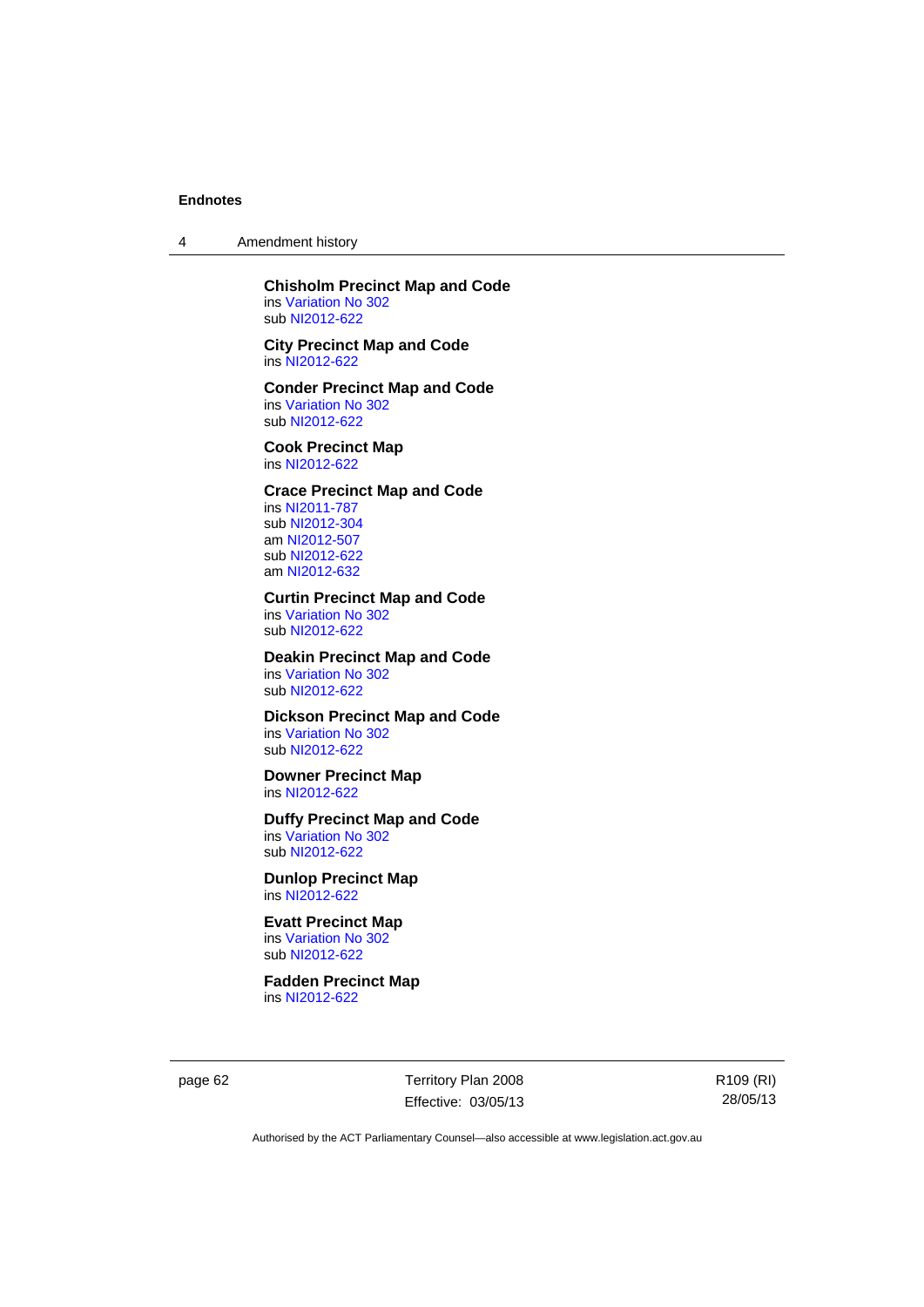**Farrer Precinct Map**  ins [Variation No 302](http://www.legislation.act.gov.au/ni/2011-573/) sub [NI2012-622](http://www.legislation.act.gov.au/ni/2012-622/default.asp)

**Fisher Precinct Map**  ins [NI2012-622](http://www.legislation.act.gov.au/ni/2012-622/default.asp)

**Florey Precinct Map**  ins [NI2012-622](http://www.legislation.act.gov.au/ni/2012-622/default.asp)

**Flynn Precinct Map**  ins [NI2012-622](http://www.legislation.act.gov.au/ni/2012-622/default.asp)

## **Forde Precinct Map and Code**

ins [NI2011-309](http://www.legislation.act.gov.au/ni/2011-309/) sub [NI2011-668](http://www.legislation.act.gov.au/ni/2011-668/); [NI2012-30](http://www.legislation.act.gov.au/ni/2012-30/) am [NI2012-87](http://www.legislation.act.gov.au/ni/2012-87/) sub [NI2012-622](http://www.legislation.act.gov.au/ni/2012-622/default.asp)

**Forrest Precinct Map and Code**  ins [NI2012-622](http://www.legislation.act.gov.au/ni/2012-622/default.asp)

**Franklin Precinct Map and Code**  ins [NI2011-81](http://www.legislation.act.gov.au/ni/2011-81/) sub [Variation No 302](http://www.legislation.act.gov.au/ni/2011-573/); [NI2012-622](http://www.legislation.act.gov.au/ni/2012-622/default.asp)

**Fraser Precinct Map**  ins [Variation No 302](http://www.legislation.act.gov.au/ni/2011-573/) sub [NI2012-622](http://www.legislation.act.gov.au/ni/2012-622/default.asp)

**Fyshwick Precinct Map and Code**  ins [NI2012-622](http://www.legislation.act.gov.au/ni/2012-622/default.asp)

## **Garran Precinct Map**

ins [Variation No 302](http://www.legislation.act.gov.au/ni/2011-573/) sub [NI2012-622](http://www.legislation.act.gov.au/ni/2012-622/default.asp)

## **Gilmore Precinct Map**

ins [Variation No 302](http://www.legislation.act.gov.au/ni/2011-573/) sub [NI2012-622](http://www.legislation.act.gov.au/ni/2012-622/default.asp)

## **Giralang Precinct Map**

ins [Variation No 302](http://www.legislation.act.gov.au/ni/2011-573/) sub [NI2012-622](http://www.legislation.act.gov.au/ni/2012-622/default.asp)

### **Gordon Precinct Map**  ins [Variation No 302](http://www.legislation.act.gov.au/ni/2011-573/)

sub [NI2012-622](http://www.legislation.act.gov.au/ni/2012-622/default.asp)

R109 (RI) 28/05/13

Territory Plan 2008 Effective: 03/05/13 page 63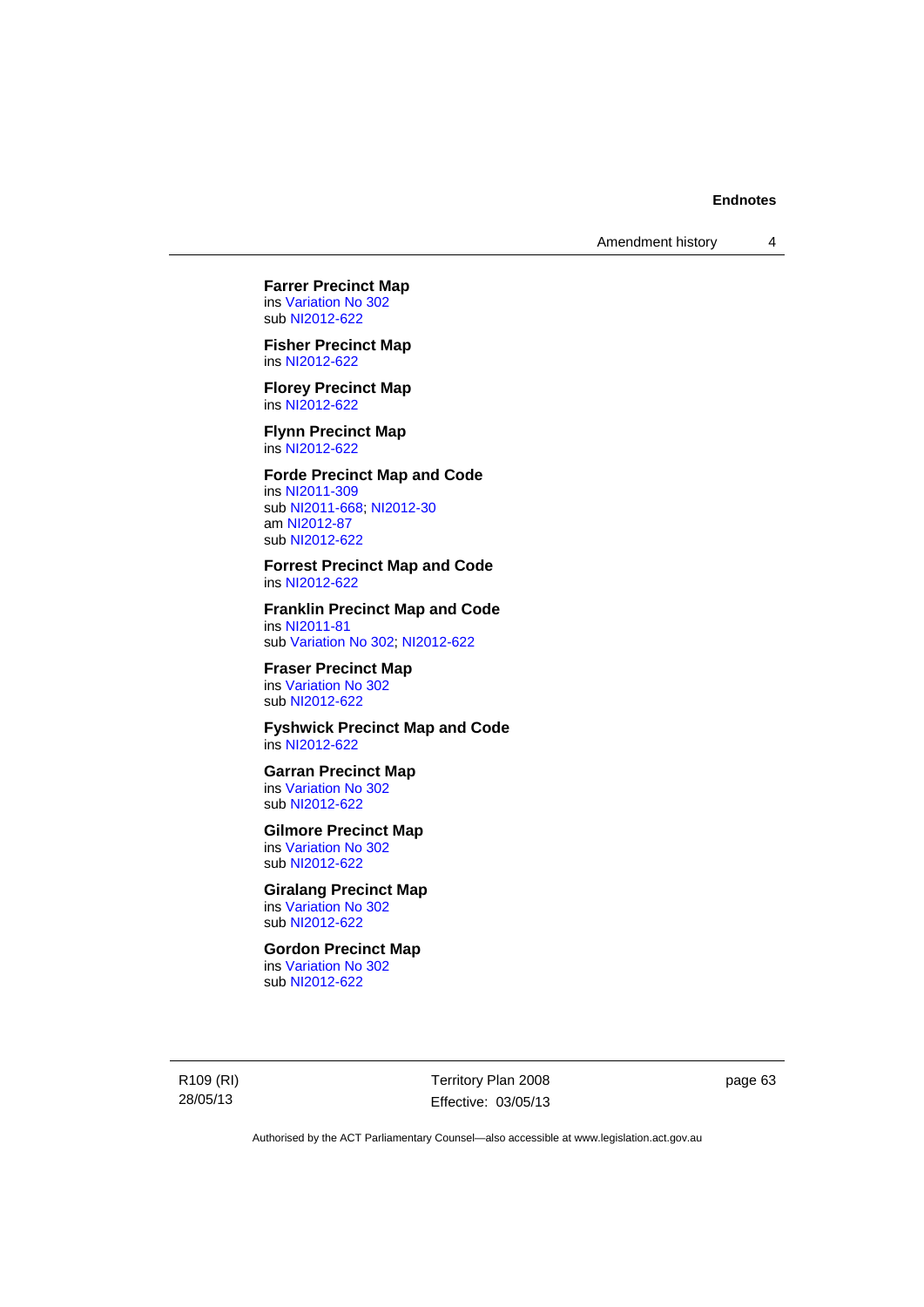4 Amendment history

#### **Gowrie Precinct Map**  ins [Variation No 302](http://www.legislation.act.gov.au/ni/2011-573/) sub [NI2012-622](http://www.legislation.act.gov.au/ni/2012-622/default.asp)

#### **Greenway Precinct Map and Code**  ins [NI2012-622](http://www.legislation.act.gov.au/ni/2012-622/default.asp) am [NI2012-631](http://www.legislation.act.gov.au/ni/2012-631/default.asp)

### **Griffith Precinct Map and Code**  ins [Variation No 302](http://www.legislation.act.gov.au/ni/2011-573/) sub [Variation No 307](http://www.legislation.act.gov.au/ni/2012-201/); [NI2012-622](http://www.legislation.act.gov.au/ni/2012-622/default.asp)

### **Gungahlin Precinct Map and Code**  ins [Variation No 302](http://www.legislation.act.gov.au/ni/2011-573/)

sub [NI2012-622](http://www.legislation.act.gov.au/ni/2012-622/default.asp)

#### **Hackett Precinct Map**  ins [Variation No 302](http://www.legislation.act.gov.au/ni/2011-573/)

sub [NI2012-622](http://www.legislation.act.gov.au/ni/2012-622/default.asp)

## **Hall Precinct Map and Code**

ins [Variation No 302](http://www.legislation.act.gov.au/ni/2011-573/) sub [NI2012-622](http://www.legislation.act.gov.au/ni/2012-622/default.asp)

## **Harrison Precinct Map and Code**  ins [NI2012-164](http://www.legislation.act.gov.au/ni/2012-164/)

sub [NI2012-622](http://www.legislation.act.gov.au/ni/2012-622/default.asp)

## **Hawker Precinct Map and Code**

ins [Variation No 302](http://www.legislation.act.gov.au/ni/2011-573/) sub [NI2012-622](http://www.legislation.act.gov.au/ni/2012-622/default.asp)

## **Higgins Precinct Map**

ins [Variation No 302](http://www.legislation.act.gov.au/ni/2011-573/) om [NI2012-410](http://www.legislation.act.gov.au/ni/2012-410/) ins [NI2012-622](http://www.legislation.act.gov.au/ni/2012-622/default.asp)

### **Holder Precinct Map and Code**

ins [Variation No 302](http://www.legislation.act.gov.au/ni/2011-573/) sub [NI2012-622](http://www.legislation.act.gov.au/ni/2012-622/default.asp)

## **Holt Precinct Map and Code**  ins [Variation No 302](http://www.legislation.act.gov.au/ni/2011-573/)

sub [NI2012-622](http://www.legislation.act.gov.au/ni/2012-622/default.asp)

### **Hughes Precinct Map**  ins [Variation No 302](http://www.legislation.act.gov.au/ni/2011-573/)

sub [NI2012-622](http://www.legislation.act.gov.au/ni/2012-622/default.asp)

#### **Hume Precinct Map and Code**  ins [NI2012-622](http://www.legislation.act.gov.au/ni/2012-622/default.asp)

page 64 Territory Plan 2008 Effective: 03/05/13 R109 (RI) 28/05/13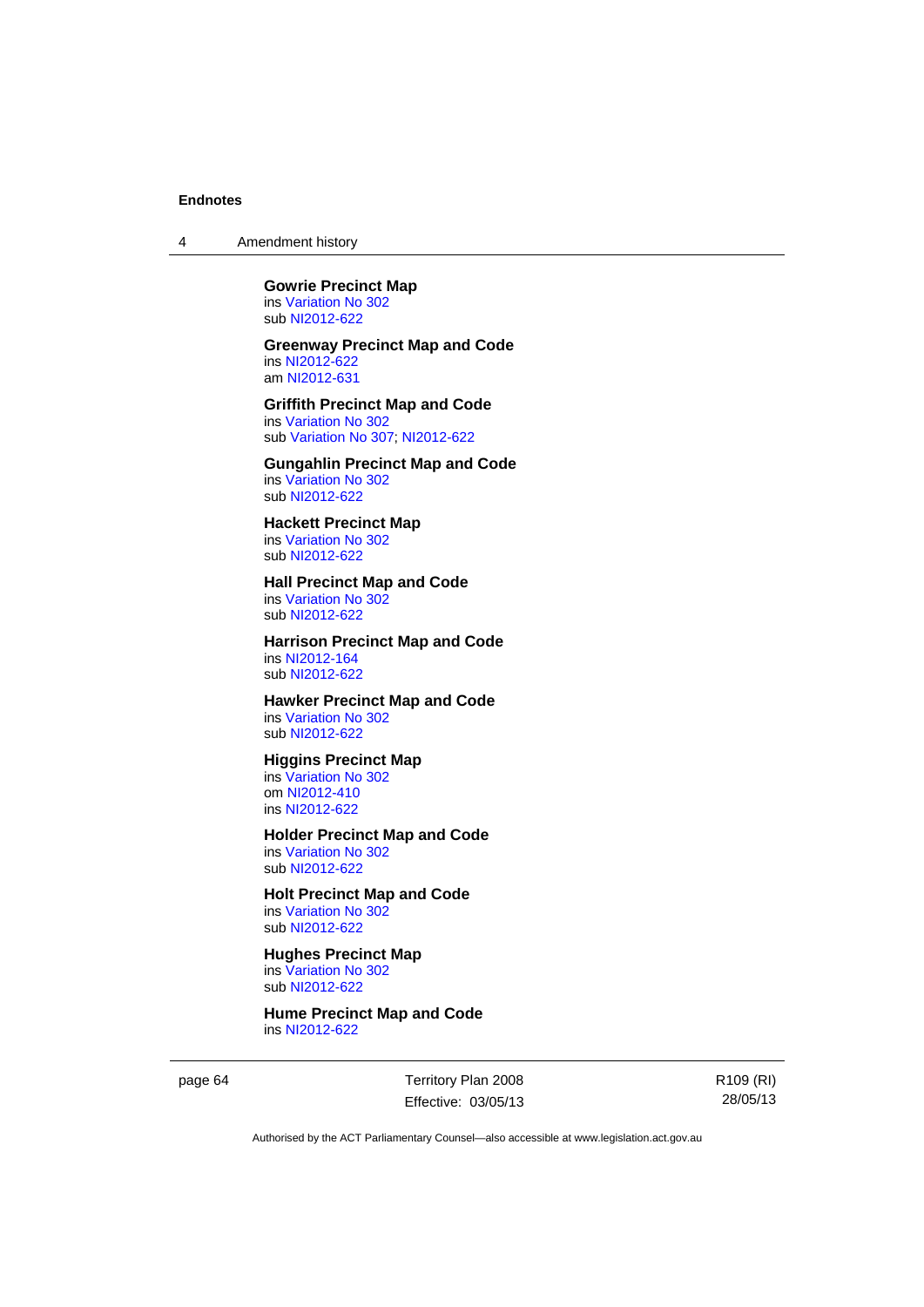## **Isaacs Precinct Map**  ins [Variation No 302](http://www.legislation.act.gov.au/ni/2011-573/)

sub [NI2012-622](http://www.legislation.act.gov.au/ni/2012-622/default.asp)

## **Isabella Plains Precinct Map**

ins [Variation No 302](http://www.legislation.act.gov.au/ni/2011-573/) sub [NI2012-622](http://www.legislation.act.gov.au/ni/2012-622/default.asp)

#### **Jacka Precinct Map and Code**  ins [NI2012-611](http://www.legislation.act.gov.au/ni/2012-611/default.asp)

sub [NI2012-622](http://www.legislation.act.gov.au/ni/2012-622/default.asp) am [NI2013-109](http://www.legislation.act.gov.au/ni/2013-109/default.asp)

## **Kaleen Precinct Map and Code**

ins [Variation No 302](http://www.legislation.act.gov.au/ni/2011-573/) sub [NI2012-622](http://www.legislation.act.gov.au/ni/2012-622/default.asp)

### **Kambah Precinct Map and Code**

ins [Variation No 302](http://www.legislation.act.gov.au/ni/2011-573/) sub [NI2012-410](http://www.legislation.act.gov.au/ni/2012-410/); [NI2012-622](http://www.legislation.act.gov.au/ni/2012-622/default.asp)

## **Kingston Precinct Map and Code**

ins [NI2012-622](http://www.legislation.act.gov.au/ni/2012-622/default.asp) sub [NI2013-53](http://www.legislation.act.gov.au/ni/2013-53/default.asp)

## **Latham Precinct Map**

ins [Variation No 302](http://www.legislation.act.gov.au/ni/2011-573/) sub [NI2012-622](http://www.legislation.act.gov.au/ni/2012-622/default.asp)

#### **Lyneham Precinct Map**

ins [Variation No 302](http://www.legislation.act.gov.au/ni/2011-573/) sub [NI2012-622](http://www.legislation.act.gov.au/ni/2012-622/default.asp)

#### **Lyons Precinct Map and Code**

ins [Variation No 302](http://www.legislation.act.gov.au/ni/2011-573/) sub [NI2012-622](http://www.legislation.act.gov.au/ni/2012-622/default.asp)

#### **Macarthur Precinct Map**

ins [Variation No 302](http://www.legislation.act.gov.au/ni/2011-573/) sub [NI2012-622](http://www.legislation.act.gov.au/ni/2012-622/default.asp)

## **Macgregor Precinct Map and Code**

ins [NI2011-193](http://www.legislation.act.gov.au/ni/2011-193/) am [NI2011-284](http://www.legislation.act.gov.au/ni/2011-284/) sub [Variation No 302](http://www.legislation.act.gov.au/ni/2011-573/) am [NI2011-785](http://www.legislation.act.gov.au/ni/2011-785/); [NI2012-125](http://www.legislation.act.gov.au/ni/2012-125/); [NI2012-194](http://www.legislation.act.gov.au/ni/2012-194/); [NI2012-587](http://www.legislation.act.gov.au/ni/2012-587/default.asp) sub [NI2012-622](http://www.legislation.act.gov.au/ni/2012-622/default.asp)

## **Macquarie Precinct Map and Code**

ins [Variation No 302](http://www.legislation.act.gov.au/ni/2011-573/) sub [NI2012-622](http://www.legislation.act.gov.au/ni/2012-622/default.asp)

R109 (RI) 28/05/13

Territory Plan 2008 Effective: 03/05/13 page 65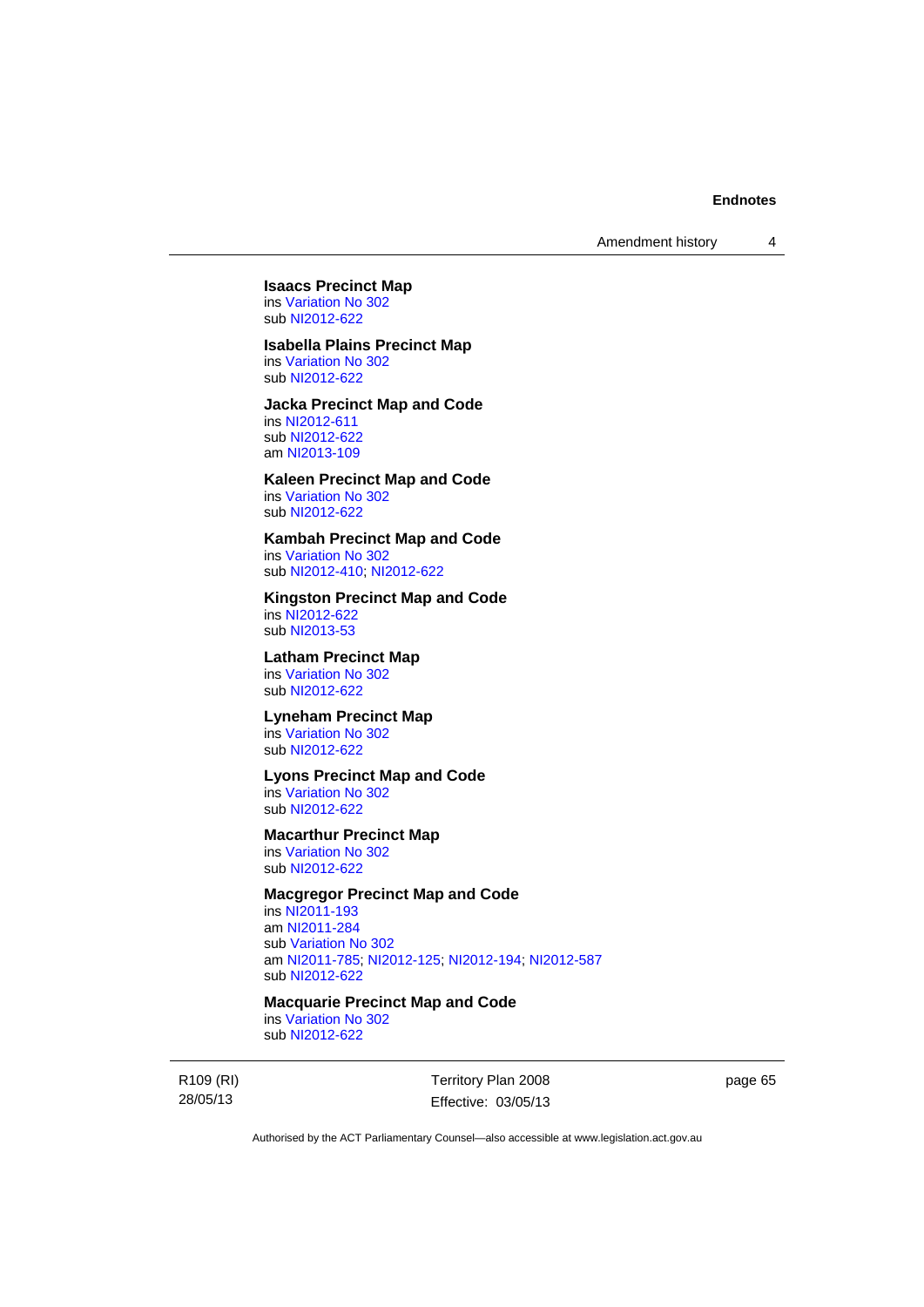4 Amendment history

#### **Mawson Precinct Map and Code**  ins [Variation No 302](http://www.legislation.act.gov.au/ni/2011-573/) sub [NI2012-622](http://www.legislation.act.gov.au/ni/2012-622/default.asp)

**McKellar Precinct Map**  ins [Variation No 302](http://www.legislation.act.gov.au/ni/2011-573/) sub [NI2012-622](http://www.legislation.act.gov.au/ni/2012-622/default.asp)

**Melba Precinct Map**  ins [Variation No 302](http://www.legislation.act.gov.au/ni/2011-573/) sub [NI2012-622](http://www.legislation.act.gov.au/ni/2012-622/default.asp)

**Mitchell Precinct Map**  ins [NI2012-622](http://www.legislation.act.gov.au/ni/2012-622/default.asp)

# **Monash Precinct Map**

ins [Variation No 302](http://www.legislation.act.gov.au/ni/2011-573/) sub [NI2012-622](http://www.legislation.act.gov.au/ni/2012-622/default.asp)

### **Narrabundah Precinct Map and Code**

ins [Variation No 302](http://www.legislation.act.gov.au/ni/2011-573/) sub [NI2012-622](http://www.legislation.act.gov.au/ni/2012-622/default.asp)

#### **Ngunnawal Precinct Map and Code**  ins [NI2012-622](http://www.legislation.act.gov.au/ni/2012-622/default.asp) sub [NI2013-146](http://www.legislation.act.gov.au/ni/2013-146/default.asp)

**Nicholls Precinct Map and Code**  ins [Variation No 302](http://www.legislation.act.gov.au/ni/2011-573/) sub [NI2012-622](http://www.legislation.act.gov.au/ni/2012-622/default.asp)

## **Oaks Estate Precinct Map and Code**  ins [NI2012-622](http://www.legislation.act.gov.au/ni/2012-622/default.asp)

**O'Connor Precinct Map**  ins [NI2012-622](http://www.legislation.act.gov.au/ni/2012-622/default.asp)

### **O'Malley Precinct Map and Code**  ins [Variation No 302](http://www.legislation.act.gov.au/ni/2011-573/) sub [NI2012-622](http://www.legislation.act.gov.au/ni/2012-622/default.asp)

**Oxley Precinct Map**  ins [NI2012-622](http://www.legislation.act.gov.au/ni/2012-622/default.asp)

## **Page Precinct Map**  ins [NI2012-622](http://www.legislation.act.gov.au/ni/2012-622/default.asp)

**Palmerston Precinct Map**  ins [NI2012-622](http://www.legislation.act.gov.au/ni/2012-622/default.asp)

**Parkes Precinct Map**  ins [NI2012-622](http://www.legislation.act.gov.au/ni/2012-622/default.asp)

page 66 Territory Plan 2008 Effective: 03/05/13 R109 (RI) 28/05/13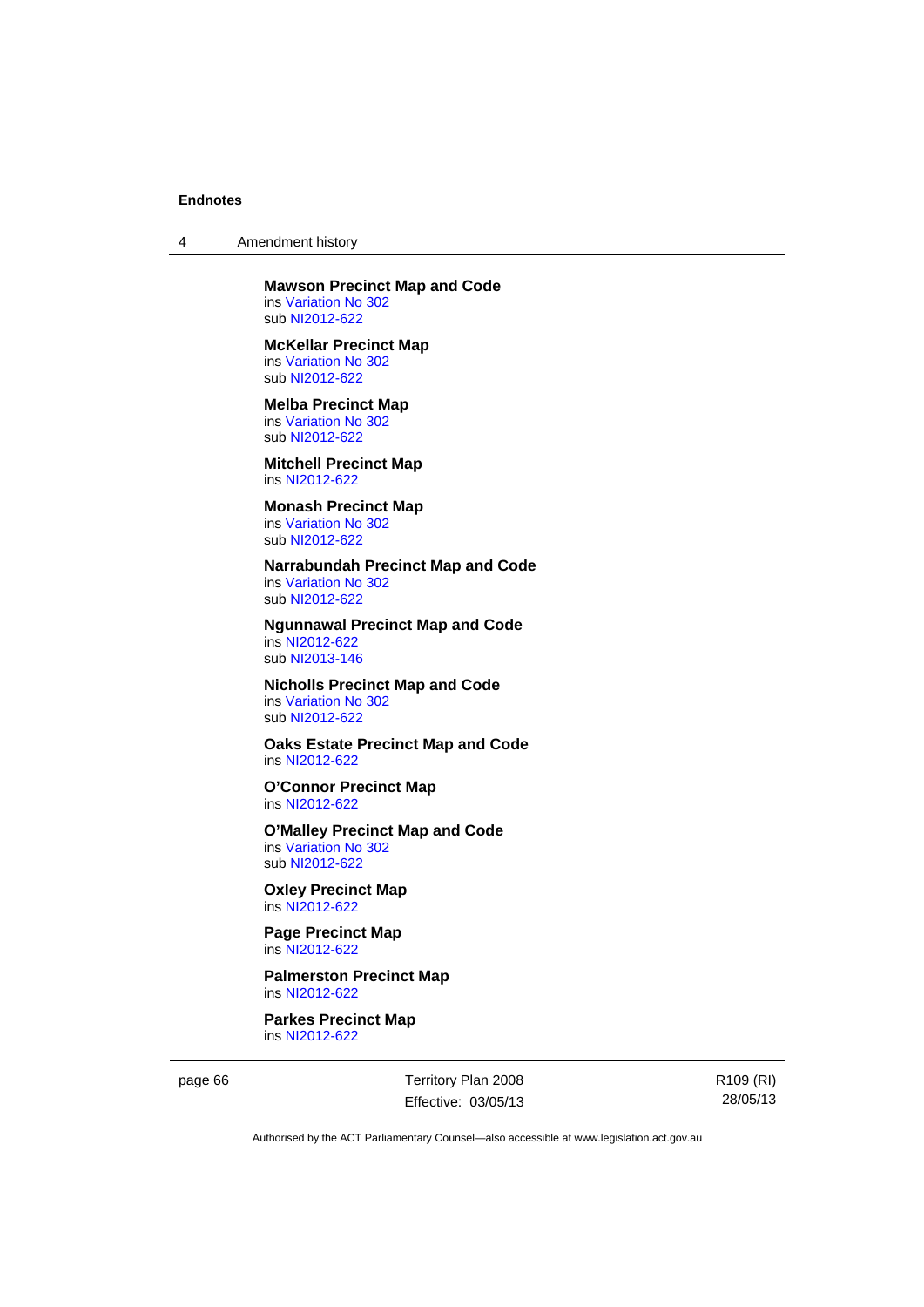Amendment history 4

**Pearce Precinct Map**  ins [NI2012-622](http://www.legislation.act.gov.au/ni/2012-622/default.asp)

**Phillip Precinct Map and Code**  ins [NI2012-622](http://www.legislation.act.gov.au/ni/2012-622/default.asp)

**Pialligo Precinct Map and Code**  ins [NI2012-622](http://www.legislation.act.gov.au/ni/2012-622/default.asp)

**Red Hill Precinct Map**  ins [Variation No 302](http://www.legislation.act.gov.au/ni/2011-573/) sub [NI2012-622](http://www.legislation.act.gov.au/ni/2012-622/default.asp)

**Reid Precinct Map and Code**  ins [NI2012-622](http://www.legislation.act.gov.au/ni/2012-622/default.asp)

**Richardson Precinct Map**  ins [Variation No 302](http://www.legislation.act.gov.au/ni/2011-573/) sub [NI2012-622](http://www.legislation.act.gov.au/ni/2012-622/default.asp)

**Rivett Precinct Map**  ins [Variation No 302](http://www.legislation.act.gov.au/ni/2011-573/) sub [NI2012-622](http://www.legislation.act.gov.au/ni/2012-622/default.asp)

**Russell Precinct Map**  ins [NI2012-622](http://www.legislation.act.gov.au/ni/2012-622/default.asp)

**Scullin Precinct Map**  ins [Variation No 302](http://www.legislation.act.gov.au/ni/2011-573/) sub [NI2012-622](http://www.legislation.act.gov.au/ni/2012-622/default.asp)

**Spence Precinct Map**  ins [NI2012-622](http://www.legislation.act.gov.au/ni/2012-622/default.asp)

**Stirling Precinct Map** 

ins [Variation No 302](http://www.legislation.act.gov.au/ni/2011-573/) sub [NI2012-622](http://www.legislation.act.gov.au/ni/2012-622/default.asp)

**Symonston Precinct Map and Code**  ins [NI2012-622](http://www.legislation.act.gov.au/ni/2012-622/default.asp)

**Tharwa Precinct Map and Code**  ins [NI2012-622](http://www.legislation.act.gov.au/ni/2012-622/default.asp)

**Theodore Precinct Map**  ins [Variation No 302](http://www.legislation.act.gov.au/ni/2011-573/) sub [NI2012-622](http://www.legislation.act.gov.au/ni/2012-622/default.asp)

**Torrens Precinct Map** 

ins [Variation No 302](http://www.legislation.act.gov.au/ni/2011-573/) sub [NI2012-622](http://www.legislation.act.gov.au/ni/2012-622/default.asp)

R109 (RI) 28/05/13

Territory Plan 2008 Effective: 03/05/13 page 67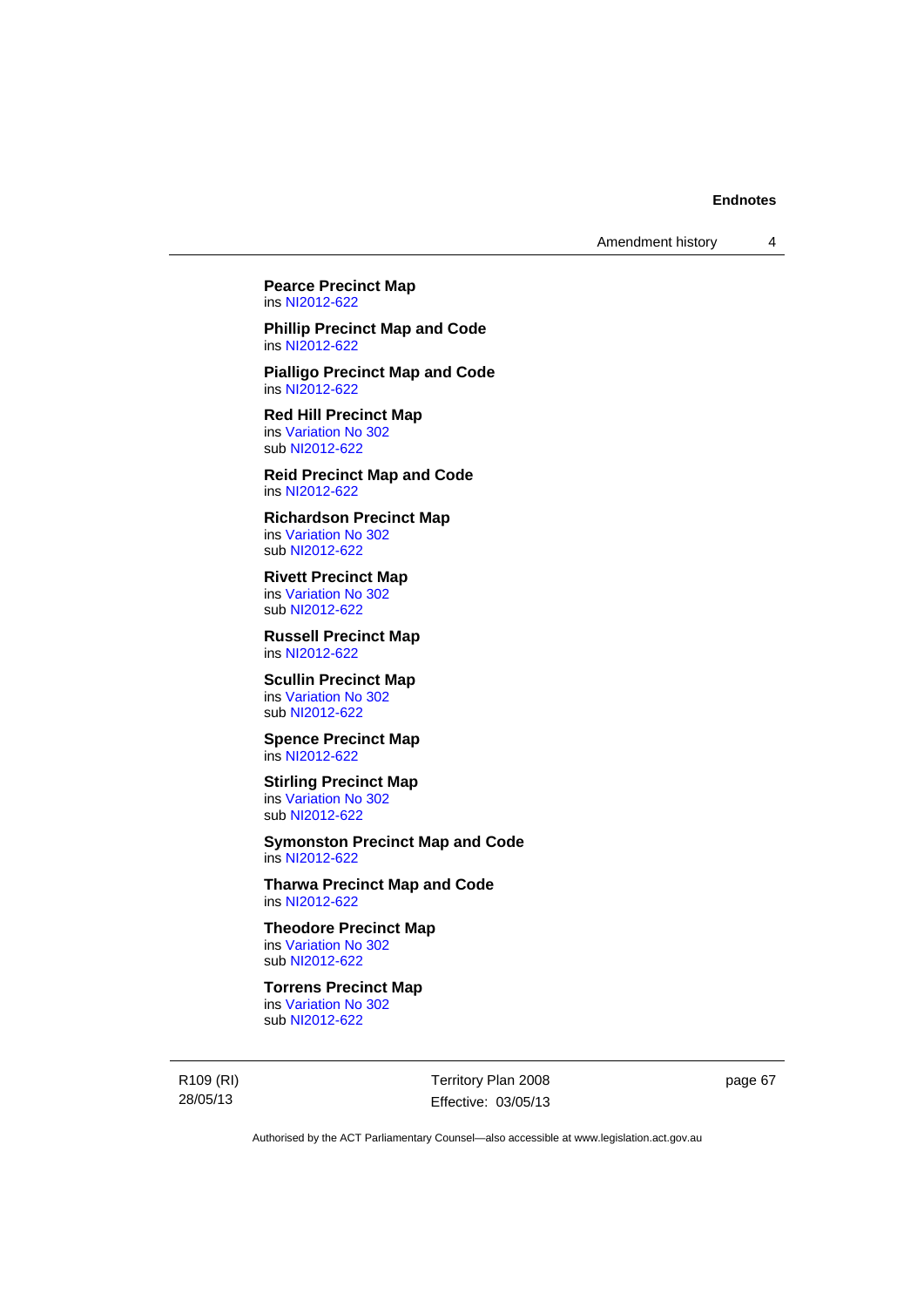4 Amendment history

#### **Turner Precinct Map and Code**  ins [Variation No 302](http://www.legislation.act.gov.au/ni/2011-573/)

sub [NI2012-622](http://www.legislation.act.gov.au/ni/2012-622/default.asp)

### **Wanniassa Precinct Map and Code**

ins [Variation No 302](http://www.legislation.act.gov.au/ni/2011-573/) sub [NI2012-622](http://www.legislation.act.gov.au/ni/2012-622/default.asp)

## **Waramanga Precinct Map**

ins [Variation No 302](http://www.legislation.act.gov.au/ni/2011-573/) sub [NI2012-622](http://www.legislation.act.gov.au/ni/2012-622/default.asp)

## **Watson Precinct Map**

ins [Variation No 302](http://www.legislation.act.gov.au/ni/2011-573/) sub [NI2012-622](http://www.legislation.act.gov.au/ni/2012-622/default.asp)

## **Weetangera Precinct Map**

ins [Variation No 302](http://www.legislation.act.gov.au/ni/2011-573/) sub [NI2012-622](http://www.legislation.act.gov.au/ni/2012-622/default.asp)

## **Weston Precinct Map and Code**

ins [Variation No 302](http://www.legislation.act.gov.au/ni/2011-573/) sub [NI2011-731](http://www.legislation.act.gov.au/ni/2011-731/) am [NI2012-145](http://www.legislation.act.gov.au/ni/2012-145/) sub [NI2012-622](http://www.legislation.act.gov.au/ni/2012-622/default.asp)

## **Wright Precinct Map and Code**

ins [NI2012-209](http://www.legislation.act.gov.au/ni/2012-209/) sub [NI2012-314](http://www.legislation.act.gov.au/ni/2012-314/) sub [NI2012-622](http://www.legislation.act.gov.au/ni/2012-622/default.asp)

### **Yarralumla Precinct Map and Code**  ins [Variation No 302](http://www.legislation.act.gov.au/ni/2011-573/)

## **10.2 District Precinct Maps and Codes**

**Belconnen District Precinct Map and Code**  ins [NI2012-622](http://www.legislation.act.gov.au/ni/2012-622/default.asp)

**Booth District Precinct Map and Code**  ins [NI2012-622](http://www.legislation.act.gov.au/ni/2012-622/default.asp)

**Canberra Central District Precinct Map and Code**  ins [NI2012-622](http://www.legislation.act.gov.au/ni/2012-622/default.asp)

**Coree District Precinct Map and Code**  ins [NI2012-622](http://www.legislation.act.gov.au/ni/2012-622/default.asp)

**Cotter District Precinct Map and Code**  ins [NI2012-622](http://www.legislation.act.gov.au/ni/2012-622/default.asp)

page 68 Territory Plan 2008 Effective: 03/05/13 R109 (RI) 28/05/13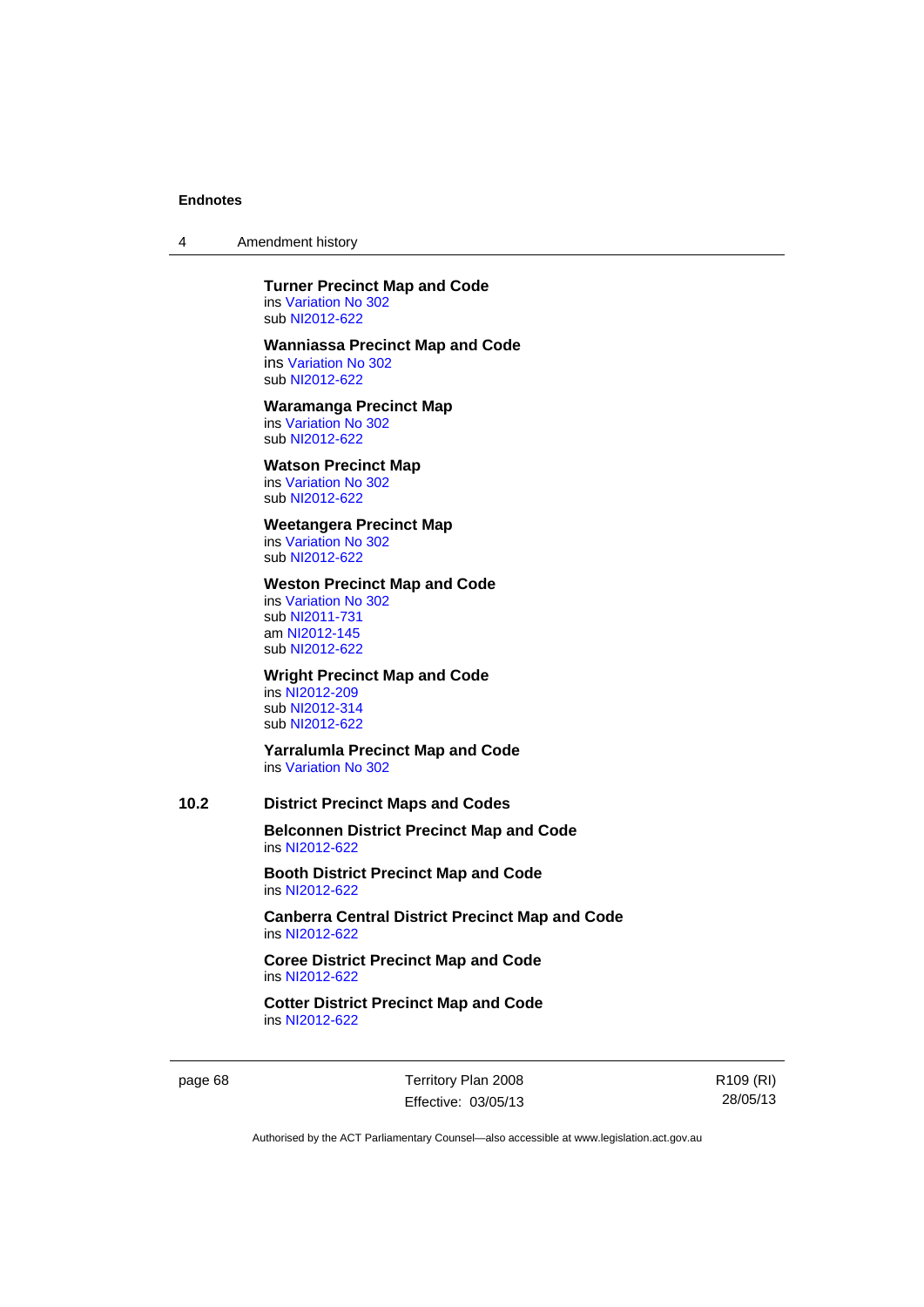Amendment history 4

**Gungahlin District Precinct Map and Code**  ins [NI2012-622](http://www.legislation.act.gov.au/ni/2012-622/default.asp)

**Hall District Precinct Map and Code**  ins [NI2012-622](http://www.legislation.act.gov.au/ni/2012-622/default.asp)

**Jerrabomberra District Precinct Map and Code**  ins [NI2012-622](http://www.legislation.act.gov.au/ni/2012-622/default.asp)

**Kowen District Precinct Map and Code**  ins [NI2012-622](http://www.legislation.act.gov.au/ni/2012-622/default.asp)

**Majura District Precinct Map and Code**  ins [NI2012-622](http://www.legislation.act.gov.au/ni/2012-622/default.asp)

**Molongo Valley District Precinct Map and Code**  ins [NI2012-622](http://www.legislation.act.gov.au/ni/2012-622/default.asp)

**Mount Clear District Precinct Map and Code**  ins [NI2012-622](http://www.legislation.act.gov.au/ni/2012-622/default.asp)

**Paddy's River District Precinct Map and Code**  ins [NI2012-622](http://www.legislation.act.gov.au/ni/2012-622/default.asp)

**Rendezvous Creek District Precinct Map and Code**  ins [NI2012-622](http://www.legislation.act.gov.au/ni/2012-622/default.asp)

**Stromlo District Precinct Map and Code**  ins [NI2012-622](http://www.legislation.act.gov.au/ni/2012-622/default.asp)

**Tennent District Precinct Map and Code**  ins [NI2012-622](http://www.legislation.act.gov.au/ni/2012-622/default.asp)

**Tuggeranong District Precinct Map and Code**  ins [NI2012-622](http://www.legislation.act.gov.au/ni/2012-622/default.asp)

**Weston District Precinct Map and Code**  ins [NI2012-622](http://www.legislation.act.gov.au/ni/2012-622/default.asp)

**Woden District Precinct Map and Code**  ins [NI2012-622](http://www.legislation.act.gov.au/ni/2012-622/default.asp)

**10.3 Other Precinct Codes**  renum [NI2012-622](http://www.legislation.act.gov.au/ni/2012-622/default.asp) **Northbourne Avenue Precinct Code**  (prev 10.1) renum and reloc [NI2010-602](http://www.legislation.act.gov.au/ni/2010-602/) renum [NI2012-622](http://www.legislation.act.gov.au/ni/2012-622/default.asp)<br>Introduction am [NI2010-22](http://www.legislation.act.gov.au/ni/2010-22/); [NI2010-217](http://www.legislation.act.gov.au/ni/2010-217/)

R109 (RI) 28/05/13

Territory Plan 2008 Effective: 03/05/13 page 69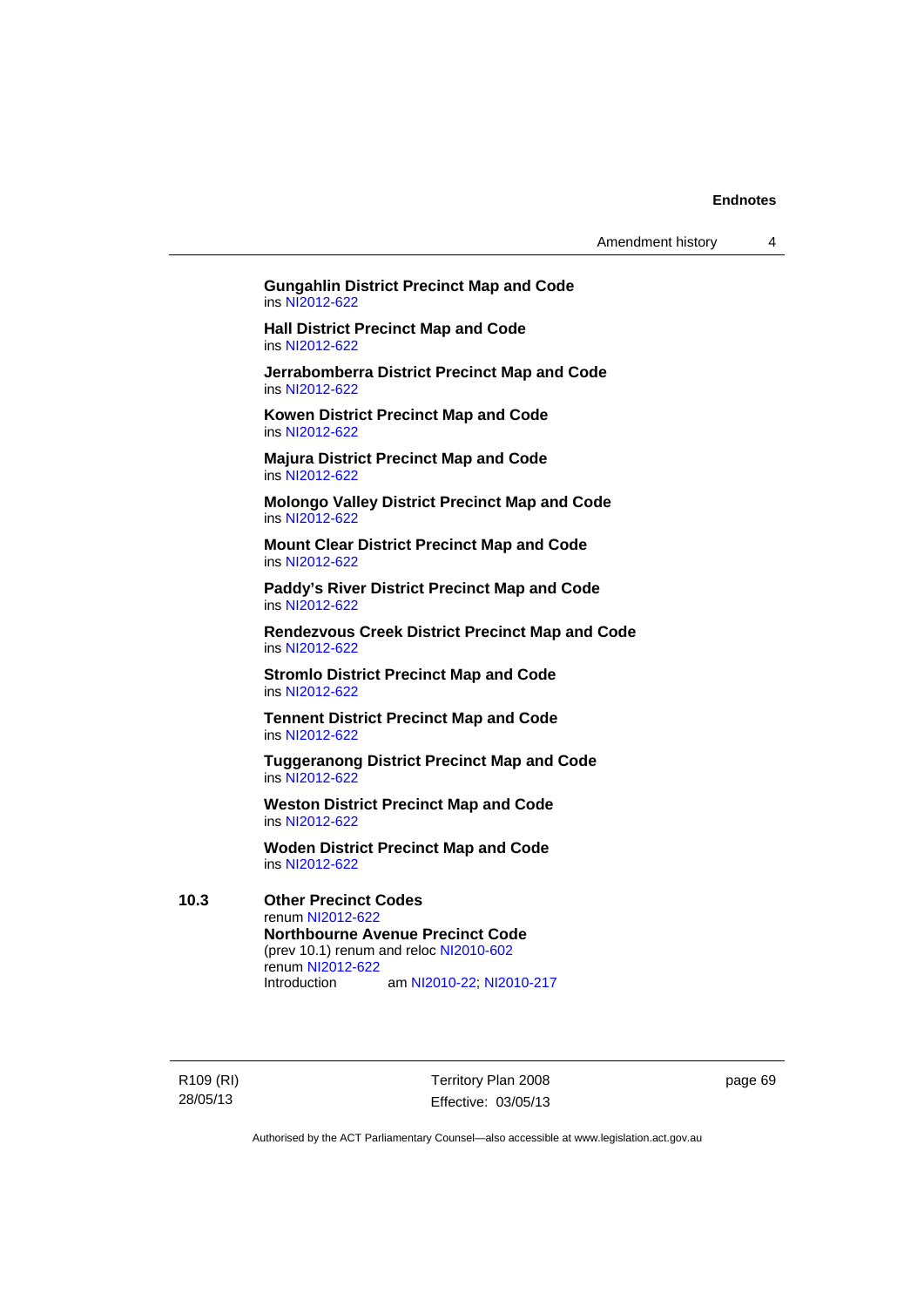| 4 | Amendment history |
|---|-------------------|
|---|-------------------|

| Element 2       | Part A(5) - Commercial C5 - Residential Mixed Use |
|-----------------|---------------------------------------------------|
| Item 2.1        |                                                   |
| R <sub>10</sub> | sub NI2012-631                                    |
| <b>R10A</b>     | ins NI2012-631                                    |
| Item $2.5$      |                                                   |
| R15             | sub NI2012-631                                    |
| R16             | om NI2012-631                                     |
|                 | <b>Part B - General Development Controls</b>      |
| Element 1       |                                                   |
| Item $1.1$      |                                                   |
| R <sub>18</sub> | sub NI2010-217                                    |
| Element 2       |                                                   |
| Item 2.1        |                                                   |
| R <sub>21</sub> |                                                   |
| R <sub>22</sub> | sub NI2009-487; NI2012-631                        |
| <b>R22A</b>     | sub NI2012-631                                    |
|                 | ins NI2012-631                                    |
| Item $2.4$      |                                                   |
| R <sub>26</sub> | am NI2009-487                                     |
|                 | sub NI2012-631                                    |
| <b>R26A</b>     | ins NI2012-631                                    |
| R26B            | ins NI2012-631                                    |
| Item $2.7$      |                                                   |
| C <sub>29</sub> | sub NI2009-38                                     |
| Element 3       |                                                   |
| Item $3.1$      |                                                   |
| R30             | am NI2010-217                                     |
| R31             | am NI2010-217                                     |
| Element 5       |                                                   |
| Item 5.2        |                                                   |
| R <sub>53</sub> | am NI2010-217                                     |
| Item $5.4$      |                                                   |
| C56             | sub NI2010-22                                     |
| Element 6       |                                                   |
| Item $6.1$      |                                                   |
| hdg             | om NI2009-487                                     |
|                 | ins NI2010-217                                    |
| R57             | am NI2008-541                                     |
|                 | om NI2009-487                                     |
|                 | ins NI2010-217                                    |
| <b>R58</b>      | om NI2009-487                                     |
| R58, C58        | ins NI2010-217                                    |
| R59, C59        | om NI2009-487                                     |
|                 | ins NI2010-217                                    |
| <b>R60</b>      | om NI2009-487                                     |
| R60, C60        | ins NI2010-217                                    |
|                 |                                                   |

page 70 Territory Plan 2008 Effective: 03/05/13 R109 (RI) 28/05/13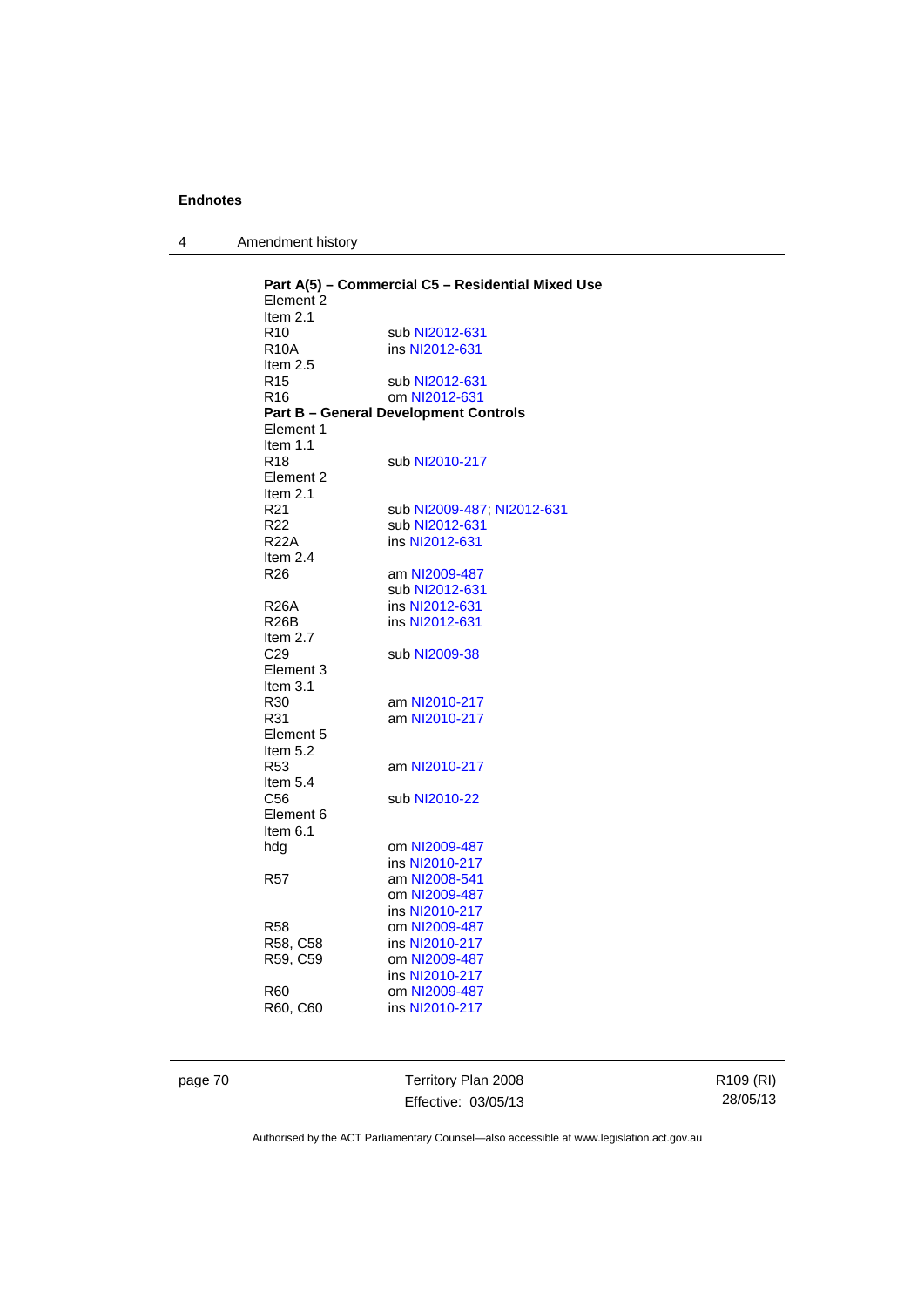Item 6.3<br>R62 sub [NI2011-788](http://www.legislation.act.gov.au/ni/2011-788/) Element 7 Item 7.1<br>R73 am [NI2009-38](http://www.legislation.act.gov.au/ni/2009-38/)

### **Rural Villages Precinct Code**

(prev 10.2) renum and reloc [NI2010-602](http://www.legislation.act.gov.au/ni/2010-602/) Introduction am [NI2010-22](http://www.legislation.act.gov.au/ni/2010-22/) **Part A – Village of Hall**  Figure 1 sub [NI2008-290](http://www.legislation.act.gov.au/ni/2008-290/)

**Part B – Stromlo Settlement**  Element 5<br>C33 am NI2028-290

**Part D – Uriarra Village**  Part D(1) hdg sub [NI2010-22](http://www.legislation.act.gov.au/ni/2010-22/) Element 2 Item 2.1 C50 sub [NI2009-38](http://www.legislation.act.gov.au/ni/2009-38/)

**Part E – General Controls For All Villages**  Element 1 Item 1.1 C51 sub [NI2010-22](http://www.legislation.act.gov.au/ni/2010-22/) om [NI2012-622](http://www.legislation.act.gov.au/ni/2012-622/default.asp)

om [NI2012-622](http://www.legislation.act.gov.au/ni/2012-622/default.asp)

### **Inner North Precinct Code**

(prev 3.4) renum [NI2010-22](http://www.legislation.act.gov.au/ni/2010-22/) R35 (prev 10.3) renum and reloc [NI2010-602](http://www.legislation.act.gov.au/ni/2010-602/) renum [NI2012-622](http://www.legislation.act.gov.au/ni/2012-622/default.asp) Introduction am [NI2012-190](http://www.legislation.act.gov.au/ni/2012-190/) **Part A – General Development Controls**  Element 2 Item 2.1 hdg sub [NI2008-358](http://www.legislation.act.gov.au/ni/2008-358/) R3 sub [NI2008-358](http://www.legislation.act.gov.au/ni/2008-358/) Item 2.3 hdg sub [NI2008-358](http://www.legislation.act.gov.au/ni/2008-358/) R6 sub [NI2008-358](http://www.legislation.act.gov.au/ni/2008-358/)<br>R7 sub NI2008-358 sub [NI2008-358](http://www.legislation.act.gov.au/ni/2008-358/) C11 sub [NI2008-358](http://www.legislation.act.gov.au/ni/2008-358/) Figure 1 sub [NI2008-358](http://www.legislation.act.gov.au/ni/2008-358/)<br>C12 sub NI2011-207 C12 sub [NI2011-207](http://www.legislation.act.gov.au/ni/2011-207/)<br>R13 sub NI2008-358 sub [NI2008-358](http://www.legislation.act.gov.au/ni/2008-358/) am [NI2009-322](http://www.legislation.act.gov.au/ni/2009-322/) sub [NI2012-631](http://www.legislation.act.gov.au/ni/2012-631/default.asp)<br>Item 2.5 hdg sub NI2008-541 sub [NI2008-541](http://www.legislation.act.gov.au/ni/2008-541/)

R109 (RI) 28/05/13

Territory Plan 2008 Effective: 03/05/13 page 71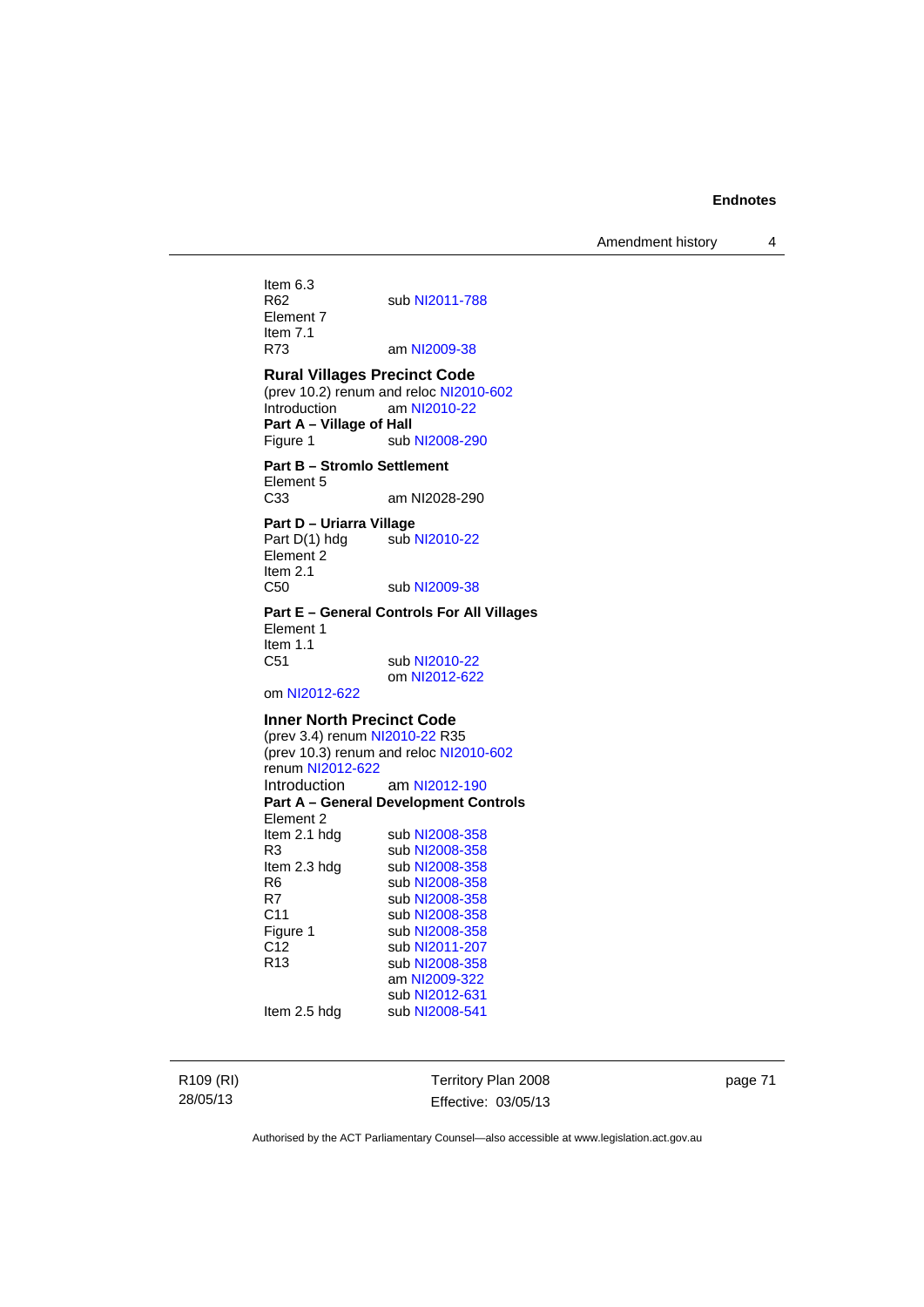| 4 | Amendment history |
|---|-------------------|

| Element 3<br>Figure 2<br>Item 3.2 hdg<br>R <sub>18</sub> | sub NI2008-358<br>sub NI2008-358<br>sub NI2008-358<br>am NI2010-217 |  |
|----------------------------------------------------------|---------------------------------------------------------------------|--|
| Element 5<br>Item 5.1<br>C <sub>21</sub>                 | sub NI2010-22                                                       |  |
| <b>Part B - Control Plans</b>                            |                                                                     |  |
| <b>Braddon</b>                                           | sub NI2008-358                                                      |  |
| Lyneham                                                  | sub NI2010-217                                                      |  |
| O'Connor and                                             |                                                                     |  |
| <b>Turner North</b>                                      | sub Variation No 310                                                |  |
| <b>Turner South</b>                                      | sub Variation No 310                                                |  |
| <b>Part C - Site Specific Controls</b>                   |                                                                     |  |
| Part C (1) - Braddon                                     |                                                                     |  |
| Item 2.2 hdg                                             | om NI2008-358                                                       |  |
| R <sub>25</sub>                                          | om NI2008-358                                                       |  |
| Item 2.3 hdg                                             | om NI2008-358                                                       |  |
| R <sub>26</sub>                                          | om NI2008-358                                                       |  |
| Part C (3) - Lyneham                                     |                                                                     |  |
| Hdg                                                      | am NI2010-411                                                       |  |
| Item 2.2 hdg                                             | om NI2008-358                                                       |  |
| R32                                                      | om NI2008-358                                                       |  |
| Item 2.3 hdg                                             | om NI2008-358                                                       |  |
| R33                                                      | om NI2008-358                                                       |  |
| Item 2.4 hdg                                             | om NI2008-358                                                       |  |
| R34                                                      | om NI2008-358                                                       |  |
| Item 2.5 hdg                                             | om NI2008-358                                                       |  |
| R35<br>Item 2.6 hdg                                      | om NI2008-358<br>om NI2008-358                                      |  |
| R36                                                      | om NI2008-358                                                       |  |
| Item 2.7 hdg                                             | om NI2008-358                                                       |  |
| R37                                                      | om NI2008-358                                                       |  |
| Item 2.8 hdg                                             | om NI2008-358                                                       |  |
| R38                                                      | om NI2008-358                                                       |  |
| Item 2.9 hdg                                             | om NI2008-358                                                       |  |
| R39                                                      | om NI2008-358                                                       |  |
| Item 2.10 hdg                                            | om NI2008-358                                                       |  |
| R40                                                      | om NI2008-358                                                       |  |
| Part C(A)<br>n'Co                                        | nor                                                                 |  |

## **Part C (4) – O'Connor**

hdg am [NI2010-411](http://www.legislation.act.gov.au/ni/2010-411/) Element 2 am [NI2012-190](http://www.legislation.act.gov.au/ni/2012-190/)

page 72 Territory Plan 2008 Effective: 03/05/13

R109 (RI) 28/05/13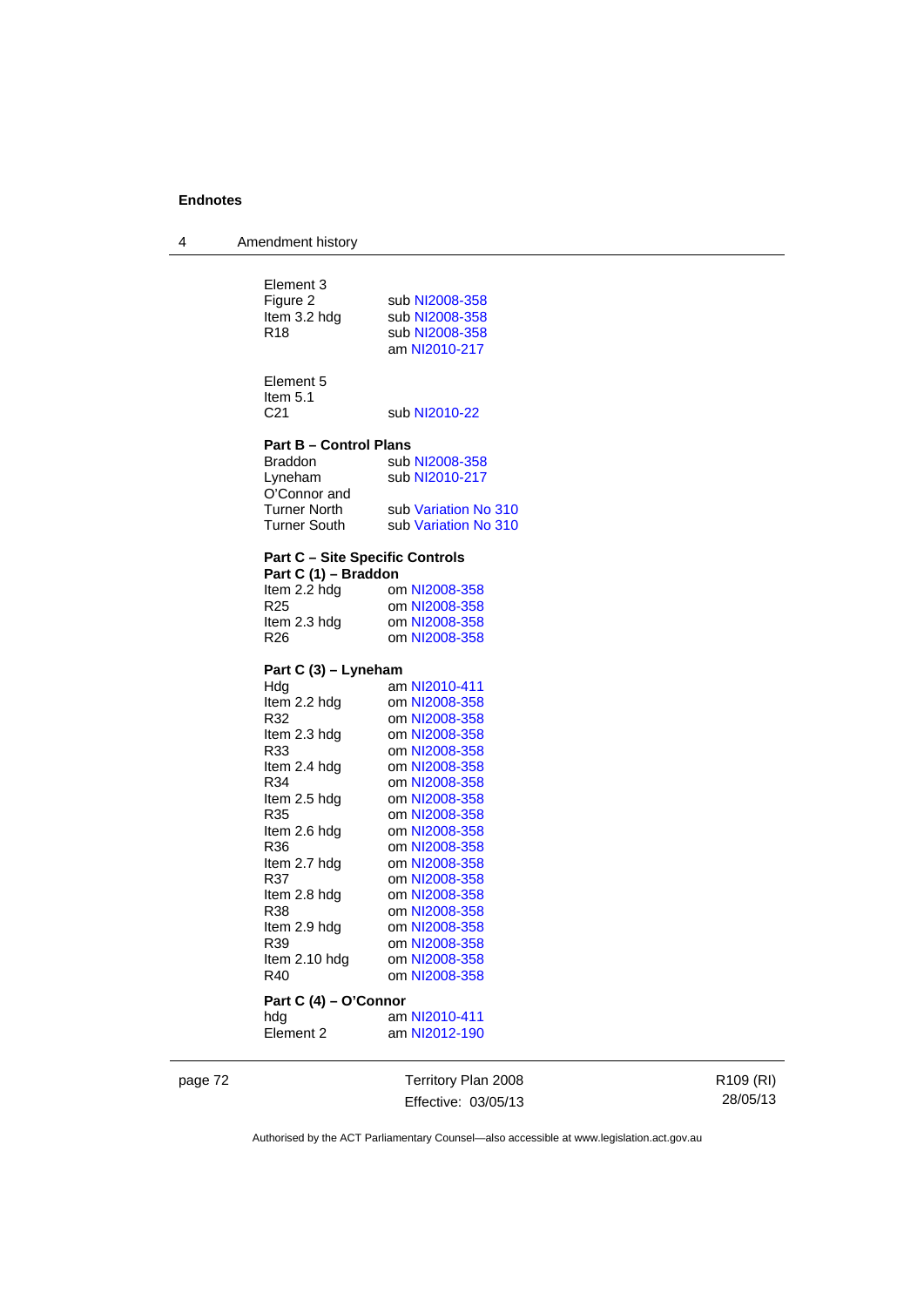Amendment history 4

Item 2.1 hdg am [NI2012-190](http://www.legislation.act.gov.au/ni/2012-190/) **Part C (5) – Turner**  hdg am [NI2010-411](http://www.legislation.act.gov.au/ni/2010-411/)<br>Element 1 om Variation No Element 1 om [Variation No 310](http://www.legislation.act.gov.au/ni/2011-688/)<br>Intent 0 om Variation No 310 om [Variation No 310](http://www.legislation.act.gov.au/ni/2011-688/) Item 1.1 hdg om [Variation No 310](http://www.legislation.act.gov.au/ni/2011-688/)<br>R44, C44 om Variation No 310 om [Variation No 310](http://www.legislation.act.gov.au/ni/2011-688/) Element 2 Item 2.1 hdg sub [NI2008-358](http://www.legislation.act.gov.au/ni/2008-358/) R45 sub [NI2008-358](http://www.legislation.act.gov.au/ni/2008-358/)<br>Figure 3 ins NI2008-358 ins [NI2008-358](http://www.legislation.act.gov.au/ni/2008-358/) **Gungahlin Town Centre Precinct Code**  ins [Variation No 300](http://www.legislation.act.gov.au/ni/2011-691/) Introduction Application am [NI2012-190](http://www.legislation.act.gov.au/ni/2012-190/) **Part A – Land Use and Subdivision**  Element 2 Item 3.4<br>C4 am [NI2012-190](http://www.legislation.act.gov.au/ni/2012-190/) Item 3.5 R5 am [NI2012-190](http://www.legislation.act.gov.au/ni/2012-190/)<br>C5 am NI2012-190 am [NI2012-190](http://www.legislation.act.gov.au/ni/2012-190/) **Part B – General Development Controls**  Element 3 Item3.2<br>C9 am [NI2012-190](http://www.legislation.act.gov.au/ni/2012-190/) Element 4 Item  $4.1$ <br>R11 R11 am [NI2012-190](http://www.legislation.act.gov.au/ni/2012-190/)<br>C11 am NI2012-190 am [NI2012-190](http://www.legislation.act.gov.au/ni/2012-190/) **Part C (1) – Precinct 1a – Retail core**  Element 2 Item  $2.3$ <br>R24 R24 am [NI2012-189](http://www.legislation.act.gov.au/ni/2012-189/)<br>C24 am NI2012-189 am [NI2012-189](http://www.legislation.act.gov.au/ni/2012-189/) **Part C (2) – Precinct 1b – Retail core mixed use**  Element 2 Item  $2.1$ <br>R $31$ R31 am [NI2012-189](http://www.legislation.act.gov.au/ni/2012-189/)<br>C31 am NI2012-189 am [NI2012-189](http://www.legislation.act.gov.au/ni/2012-189/) Element 2 Item  $2.1$ <br>R41 am [NI2011-788](http://www.legislation.act.gov.au/ni/2011-788/)

R109 (RI) 28/05/13

Territory Plan 2008 Effective: 03/05/13 page 73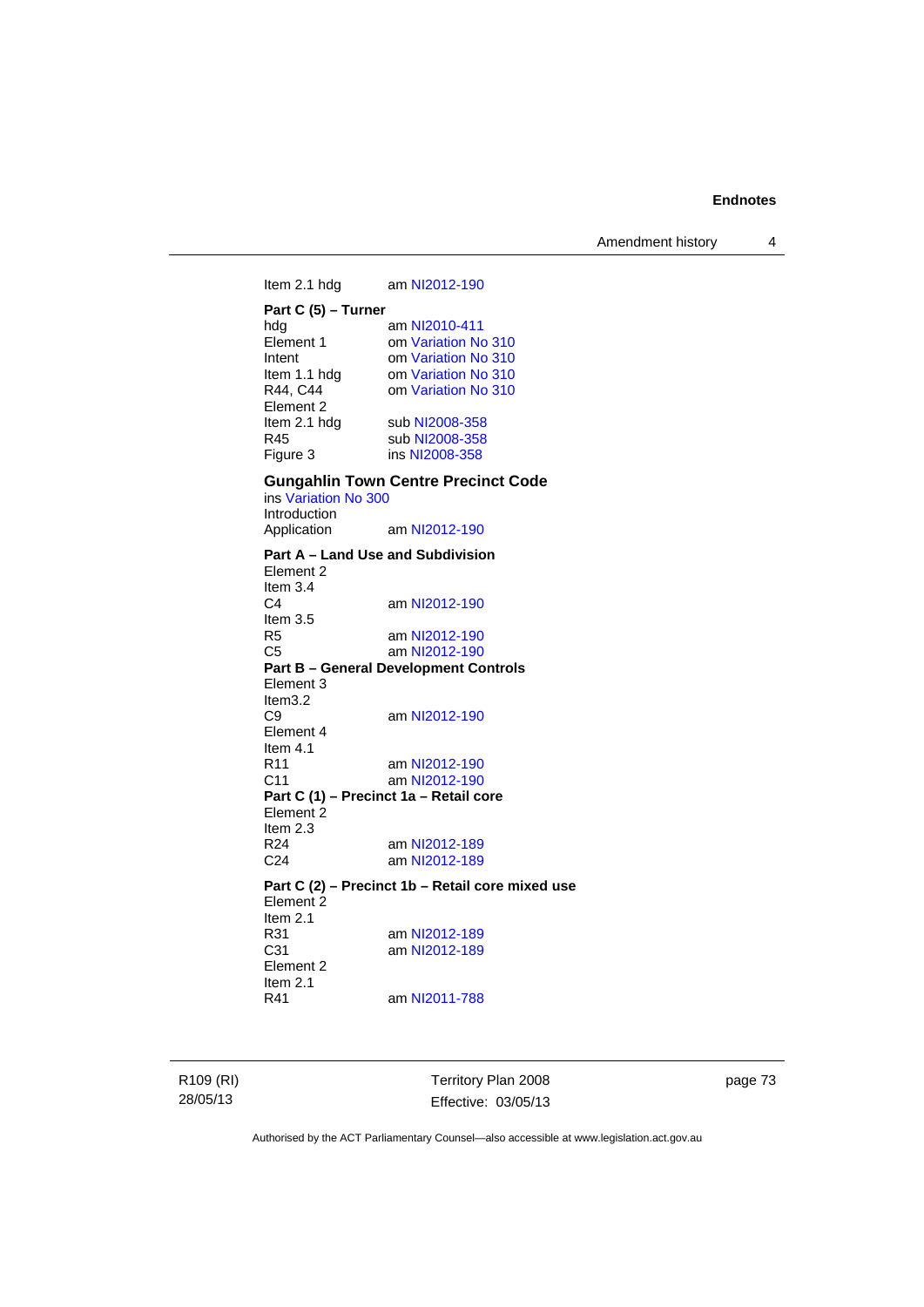|  | Amendment history |
|--|-------------------|
|--|-------------------|

|      | Part C (8) – Precinct 4b – Northern Transition<br>Element 2 |                                                   |  |  |
|------|-------------------------------------------------------------|---------------------------------------------------|--|--|
|      | Item $2.1$                                                  |                                                   |  |  |
|      | <b>R59</b>                                                  | am NI2012-189                                     |  |  |
|      | C59                                                         | am NI2012-189                                     |  |  |
|      | om NI2012-622                                               |                                                   |  |  |
| 11.1 |                                                             | <b>Parking and Vehicular Access General Code</b>  |  |  |
|      |                                                             | sub NI2010-410                                    |  |  |
|      | 2.2                                                         | sub NI2010-23                                     |  |  |
|      | 2.2.4                                                       | am NI2011-355                                     |  |  |
|      | 2.3.2                                                       | am NI2010-23                                      |  |  |
|      | 2.4 hdg                                                     | ins NI2010-23                                     |  |  |
|      | 2.5                                                         | (prev 2.4) renum NI2010-23 R35                    |  |  |
|      | 2.6                                                         | (prev 2.5) renum NI2010-23 R35                    |  |  |
|      | 2.8                                                         | am NI2011-589                                     |  |  |
|      | 3.1.4                                                       | sub NI2011-207                                    |  |  |
|      | 3.1.5 sch 1                                                 | am NI2011-589, NI2011-788, NI2012-189             |  |  |
|      | 3.2.2                                                       | am NI2011-207                                     |  |  |
|      | 3.2.4                                                       | am NI2010-22                                      |  |  |
|      | 3.2.5 sch 2                                                 | am NI2008-290, NI2008-541, NI2010-22, NI2010-602, |  |  |
|      |                                                             | NI2010-697; NI2011-788; NI2012-631                |  |  |
|      | $3.3.5$ sch $3$                                             | am NI2011-788                                     |  |  |
|      | 3.4.5 sch 4                                                 | am NI2011-788                                     |  |  |
|      | 3.5.5 sch 5                                                 | am NI2010-22, NI2011-788                          |  |  |
|      | 3.6.5 sch 6                                                 | am NI2011-788                                     |  |  |
|      | 3.7.5 sch 7                                                 | am NI2011-788                                     |  |  |
|      | 3.8.5 sch 8                                                 | am NI2011-788                                     |  |  |
|      | 3.9.5 sch 9                                                 | am NI2011-788                                     |  |  |
| 11.2 | <b>Bicycle Parking General Code</b>                         |                                                   |  |  |
|      | 1 - Planning Context                                        |                                                   |  |  |
|      | Application of this code                                    |                                                   |  |  |
|      | hda                                                         | sub NI2011-590                                    |  |  |
|      | 1.3                                                         | sub NI2011-590                                    |  |  |
|      | Table 1                                                     | am NI2011-788                                     |  |  |
|      | Table 2                                                     | am NI2011-788                                     |  |  |
| 11.3 |                                                             | <b>Access and Mobility General Code</b>           |  |  |
|      |                                                             | sub NI2009-342                                    |  |  |
|      | Introduction                                                | am NI2008-541                                     |  |  |
|      | Application of the Code                                     |                                                   |  |  |
|      | Table 1                                                     | am NI2011-788; NI2012-632                         |  |  |
|      |                                                             | <b>Part A - General Development Controls</b>      |  |  |
|      | Element 1                                                   |                                                   |  |  |
|      | Item $1.1$                                                  |                                                   |  |  |
|      | R <sub>2</sub>                                              | sub NI2010-23                                     |  |  |
|      |                                                             | om NI2010-23                                      |  |  |
|      | Figure 1                                                    |                                                   |  |  |
|      |                                                             |                                                   |  |  |

page 74 Territory Plan 2008 Effective: 03/05/13 R109 (RI) 28/05/13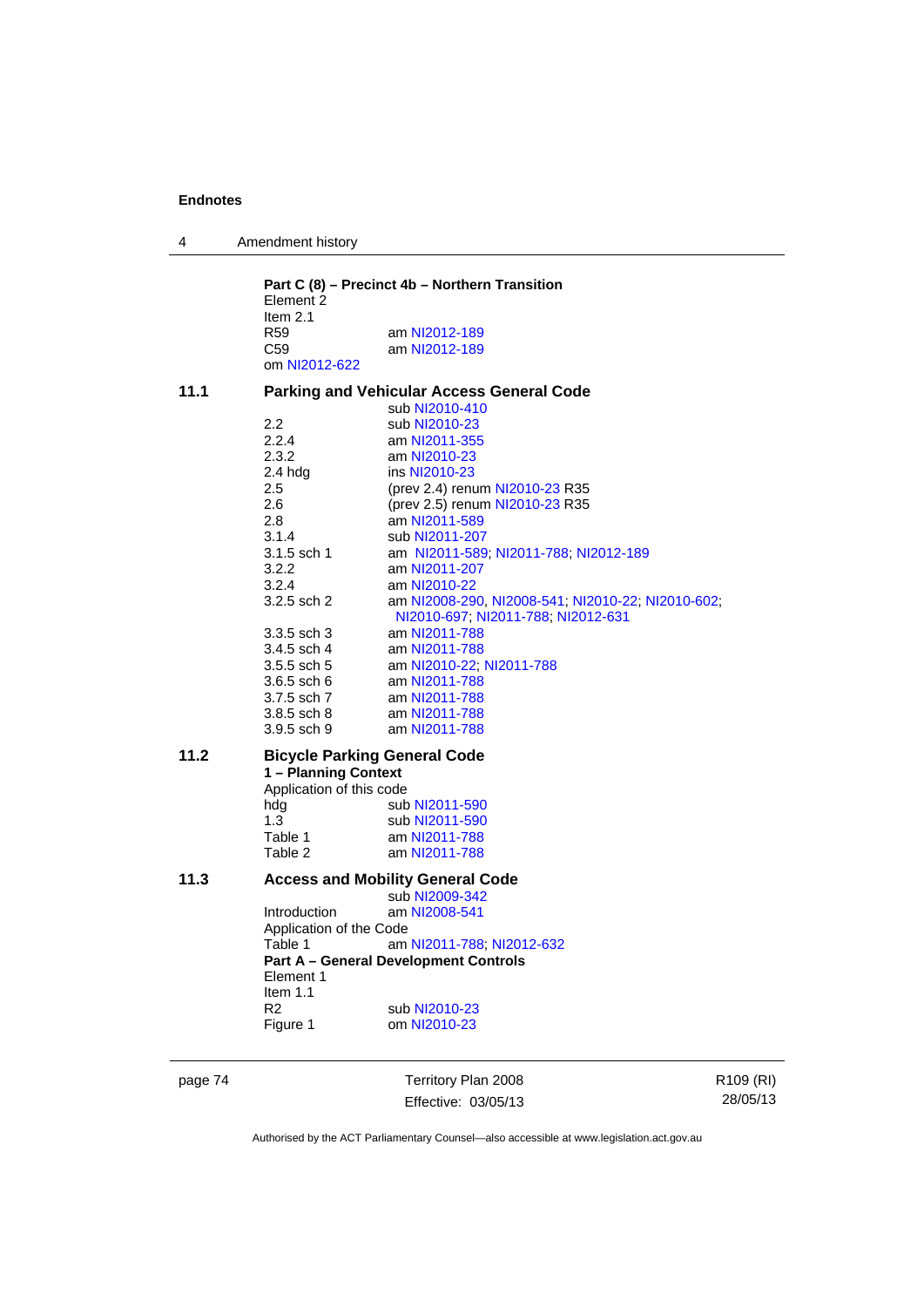Element 2 Item 2.2 R5 am [NI2010-217](http://www.legislation.act.gov.au/ni/2010-217/) **Part B – Additional Specific Controls**  Element 2 Item  $2.1$ <br>R12 am [NI2010-23](http://www.legislation.act.gov.au/ni/2010-23/) **Appendices**  Appendix A am [NI2010-23](http://www.legislation.act.gov.au/ni/2010-23/); pars renum R35 (see NI2010-23) **11.4 Crime Prevention through Environmental Design General Code Part A – General requirements**  Table 1 **am [NI2011-355](http://www.legislation.act.gov.au/ni/2011-355/); [NI2011-788](http://www.legislation.act.gov.au/ni/2011-788/)** Element 3 Item 3.3 C10 am [NI2008-541](http://www.legislation.act.gov.au/ni/2008-541/); [NI2009-324](http://www.legislation.act.gov.au/ni/2009-324/) **11.5 Community and Recreation Facilities Location Guidelines General Code**  Element 3<br>Item 3.1 Item 3.1 am [NI2011-788](http://www.legislation.act.gov.au/ni/2011-788/)<br>Element 4 am NI2011-788 am [NI2011-788](http://www.legislation.act.gov.au/ni/2011-788/) Appendix B am [NI2011-788](http://www.legislation.act.gov.au/ni/2011-788/) **11.6 Communications Facilities and Associated Infrastructure General Code Part B – General Development Controls**  Element 2 Item  $2.1$ <br>R33 am [NI2010-411](http://www.legislation.act.gov.au/ni/2010-411/) sub [NI2011-590](http://www.legislation.act.gov.au/ni/2011-590/)<br>C33 sub NI2011-590 sub [NI2011-590](http://www.legislation.act.gov.au/ni/2011-590/) **11.8 Water Use and Catchment General Code Part A – Conservation Catchments Part A(2) – Policies**  Element 2<br>Sch 2 am [Variation No 296](http://www.legislation.act.gov.au/ni/2009-108/) **Part B – Water Supply Catchments Part B(2) – Policies**  Element 6<br>Sch 4 am [Variation No 296](http://www.legislation.act.gov.au/ni/2009-108/) **Part C – Drainage and Open Space Catchments Part C(2) – Policies**  Element 11 Sch 6 am [Variation No 296](http://www.legislation.act.gov.au/ni/2009-108/)

R109 (RI) 28/05/13

Territory Plan 2008 Effective: 03/05/13 page 75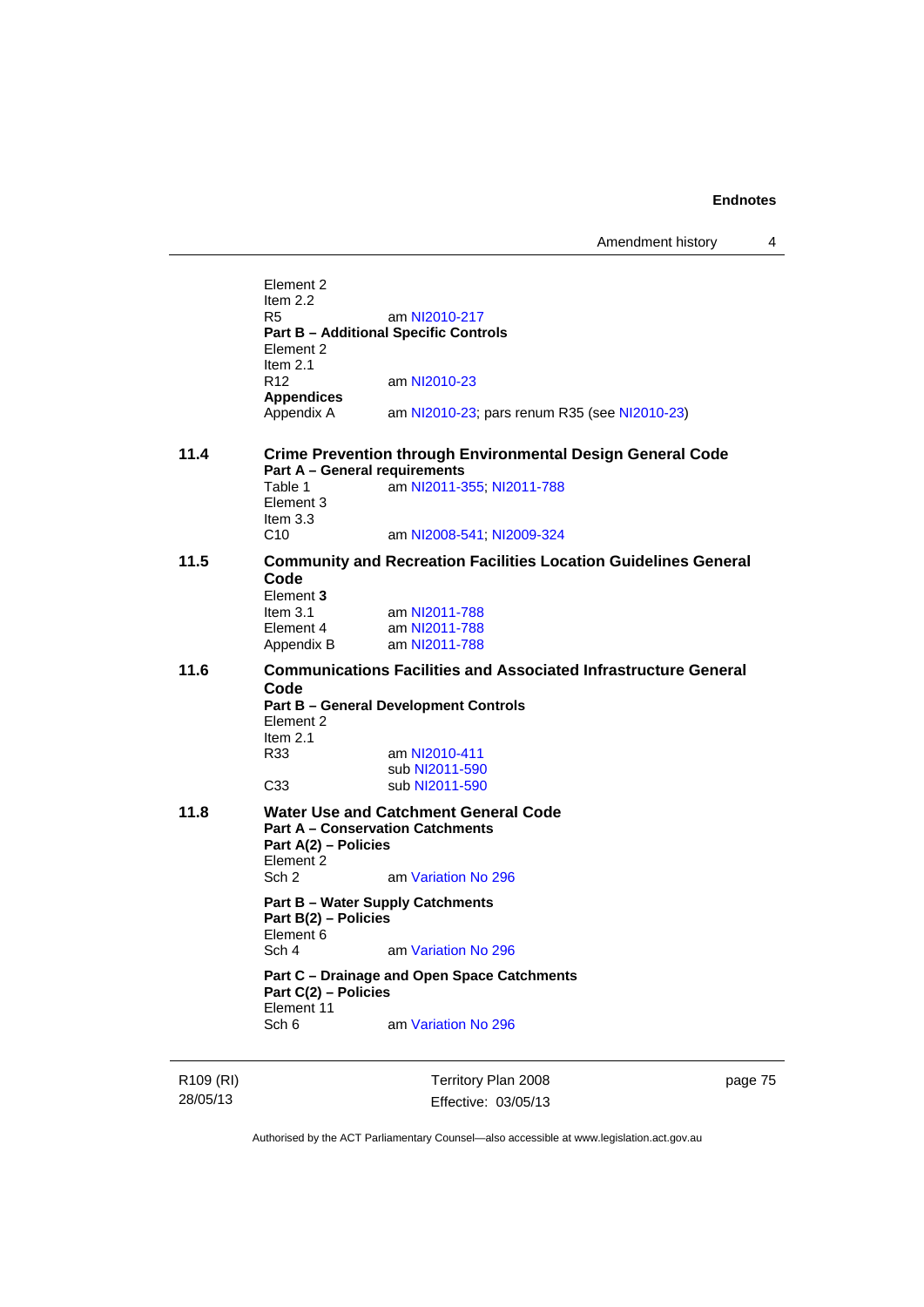| 4     | Amendment history                                                                                                                                          |                                                                                                                                                                                                                                                                                                                                                                                                                                                                                                                                                                                                                                                                                                                        |
|-------|------------------------------------------------------------------------------------------------------------------------------------------------------------|------------------------------------------------------------------------------------------------------------------------------------------------------------------------------------------------------------------------------------------------------------------------------------------------------------------------------------------------------------------------------------------------------------------------------------------------------------------------------------------------------------------------------------------------------------------------------------------------------------------------------------------------------------------------------------------------------------------------|
| 11.10 | 2.4 - Acceptable solutions<br>Option 2<br>Greywater system am NI2009-322<br>Appendix B2                                                                    | WaterWays: Water Sensitive Urban Design General Code                                                                                                                                                                                                                                                                                                                                                                                                                                                                                                                                                                                                                                                                   |
|       | Stormwater quality am NI2009-322                                                                                                                           |                                                                                                                                                                                                                                                                                                                                                                                                                                                                                                                                                                                                                                                                                                                        |
| 11.12 | <b>Part A - General Controls</b><br>Element 2                                                                                                              | <b>Residential Boundary Fences General Code</b>                                                                                                                                                                                                                                                                                                                                                                                                                                                                                                                                                                                                                                                                        |
|       | R1                                                                                                                                                         | am NI2008-290                                                                                                                                                                                                                                                                                                                                                                                                                                                                                                                                                                                                                                                                                                          |
| 12    | <b>Overlays</b><br>Title<br><b>Introduction</b><br>12.1<br><b>Future Urban Areas</b><br>12.2<br>Urban Open Space Zones<br>12.4<br><b>Precincts</b><br>12.6 | am NI2008-541<br>am NI2008-541<br>Special Requirements of the National Capital Plan<br>am NI2008-290<br>am NI2008-541<br>om NI2012-622<br>am Variation No 281<br>om NI2012-622                                                                                                                                                                                                                                                                                                                                                                                                                                                                                                                                         |
| 13    | <b>Definitions</b><br>Part A                                                                                                                               | Umbrella Term Commercial Accommodation Use am<br>NI2009-37<br>Umbrella Term Major Utility Installation def Major road<br>om NI2012-631<br>def Animal husbandry ins NI2008-590<br>am NI2012-632<br>def Cemetery am NI2009-37<br>def Child care centre am NI2011-206; NI2012-189<br>sub NI2012-631<br>def <i>Club</i> am NI2011-206<br>def Consolidation ins NI2009-37<br>def Drink establishment am NI2011-206<br>def Freight transport facility am NI2011-355<br>def Guest house am NI2009-37<br>def Health facility am Common Terminology NI2011-355<br>def Home business sub NI2009-324<br>2nd occurrence om NI2009-324<br>def Hotel am NI2011-206<br>def Major road ins NI2012-631<br>def Minor Road ins NI2012-631 |

page 76 Territory Plan 2008 Effective: 03/05/13 R109 (RI) 28/05/13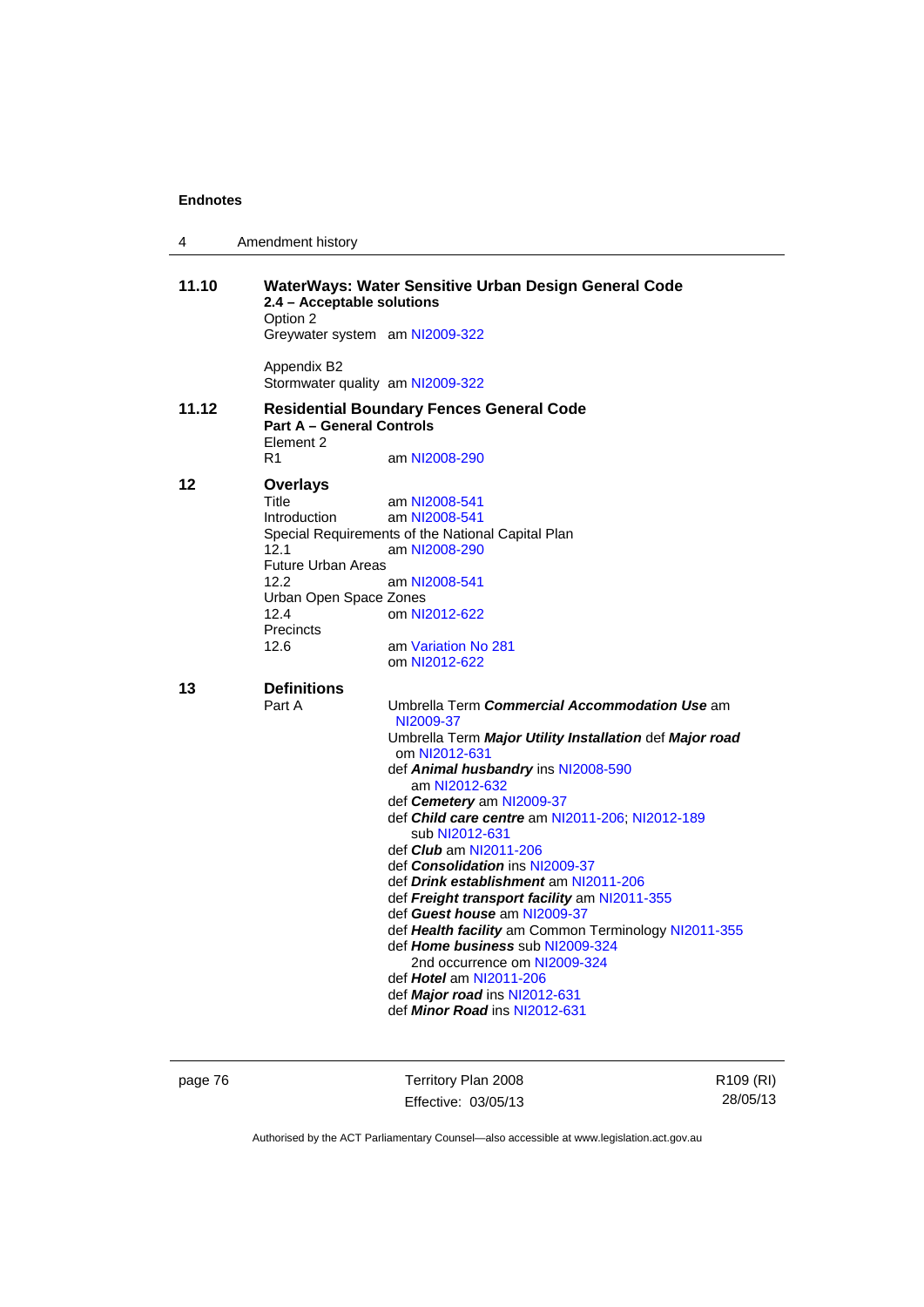|        | def Minor Use sub NI2008-290                              |
|--------|-----------------------------------------------------------|
|        | am NI2009-99; NI2011-355                                  |
|        | sub NI2012-631                                            |
|        | def Mining industry sub NI2012-631                        |
|        | def <i>Motel</i> am NI2011-206                            |
|        | def Office am NI2011-355                                  |
|        | def Outdoor education establishment ins NI2010-411        |
|        | am NI2011-355                                             |
|        | def Outdoor Recreation Facility am NI2008-541; NI2011-589 |
|        | def Overnight camping area sub NI2011-355                 |
|        | def Parkland sub NI2011-355                               |
|        | def <i>Playing Field</i> am NI2010-217                    |
|        | sub NI2011-355                                            |
|        | def Power generation station am NI2011-589                |
|        | def Religious associated use om NI2008-541                |
|        | def Residential Care Accommodation am NI2009-37           |
|        | Common Terminology am NI2011-788; NI2012-631              |
|        | def Restaurant am NI2011-206                              |
|        | def Service station sub NI2008-590                        |
|        | def <b>Retirement complex</b> om Variation No 302         |
|        | def Retirement village ins Variation No 302               |
|        | def Retirement village scheme ins Variation No 302        |
|        | def Road om NI2012-631                                    |
|        | def Single dwelling housing reloc NI2009-37               |
|        | def Store am NI2010-411                                   |
|        | def Subdivision am NI2009-99                              |
|        | def Supportive housing sub Variation No 302               |
|        | def Temporary Use sub NI2008-290                          |
|        | def Tourist Resort sub NI2010-22                          |
|        | am NI2011-206                                             |
|        | def Transport Depot om NI2009-37                          |
|        | def Veterinary hospital am NI2011-355                     |
| Part B | def Articulation Zone ins NI2008-541                      |
|        | def Authority sub NI2010-22                               |
|        | def Basement am NI2012-410                                |
|        | def Community garden ins NI2011-589                       |
|        | def <b>Datum ground level</b> ins Variation No 300        |
|        | def Dwelling sub NI2010-22                                |
|        | def Front loading block sub NI2009-99                     |
|        | def Front Zone sub NI2008-290                             |
|        | am NI2012-189                                             |
|        | def Height of building am NI2012-410                      |
|        | def Height of wall am NI2012-410                          |
|        | def Lower floor level am NI2012-410                       |
|        | def <b>Rear loading block</b> sub NI2009-99               |
|        | def Road ins NI2012-631                                   |
|        | def Upper floor level am NI2012-410                       |
|        |                                                           |
|        |                                                           |
|        |                                                           |

#### R109 (RI) 28/05/13

Territory Plan 2008 Effective: 03/05/13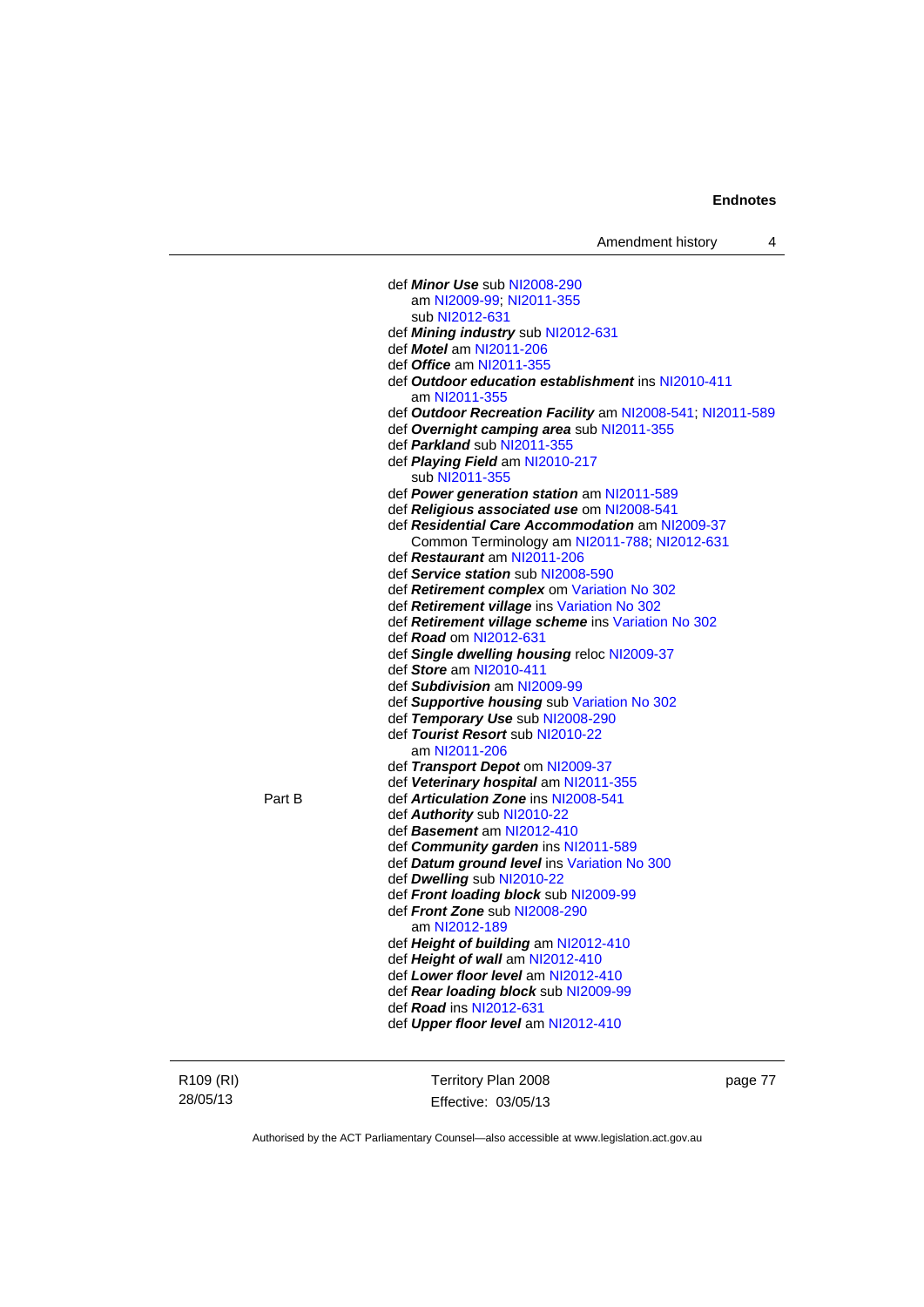| 4    | Amendment history                                                                                                                                                                                                                                                                                               |
|------|-----------------------------------------------------------------------------------------------------------------------------------------------------------------------------------------------------------------------------------------------------------------------------------------------------------------|
| 14   | <b>Structure Plans</b><br>(prev 1) renum NI2008-590 R13                                                                                                                                                                                                                                                         |
| 14.1 | <b>West Belconnen</b><br>(prev 1.1) renum NI2008-590 R13                                                                                                                                                                                                                                                        |
| 14.2 | <b>Bruce Central Precinct</b><br>(prev 1.2) renum NI2008-590 R13<br>om NI2011-788                                                                                                                                                                                                                               |
| 14.3 | <b>Kingston Foreshore</b><br>(prev 1.3) renum NI2008-590 R13<br><b>General Objectives</b><br>am NI2010-22                                                                                                                                                                                                       |
| 14.4 | <b>North Watson</b><br>(prev 1.4) renum NI2008-590 R13                                                                                                                                                                                                                                                          |
| 14.5 | <b>Gungahlin Central Area</b><br>orig 14.5<br>(prev 1.5) renum NI2008-590 R13<br><b>Urban Structure Principles Central Area</b><br>Central Area Land Use<br>7<br>am NI2010-217<br>Central Area Heritage<br>4<br>am NI2010-217<br>5<br>am NI2010-217<br>om Variation No 300<br>pres 14.5<br>sub Variation No 300 |
| 14.6 | Gungahlin: Part of Nicholls including Gold Creek Tourist Area<br>(prev 1.6) renum NI2008-590 R13                                                                                                                                                                                                                |
| 14.7 | <b>North Gungahlin</b><br>(prev 1.7) renum NI2008-590 R13                                                                                                                                                                                                                                                       |
| 14.8 | East Gungahlin - Suburbs of Kenny, Throsby, Part Harrison and<br><b>Goorooyarroo Nature Reserve</b><br>(prev 1.8) renum NI2008-590 R13<br>1.2 Principles and Policies for East Gungahlin<br>1.2.2 Specific<br>Policies 4<br>am NI2010-217<br>1.2.3 Specific<br>Policies 1<br>am NI2010-217                      |
| 14.9 | <b>Gungahlin - Suburb of Crace</b><br>(prev 1.9) renum NI2008-590 R13                                                                                                                                                                                                                                           |

page 78 Territory Plan 2008 Effective: 03/05/13 R109 (RI) 28/05/13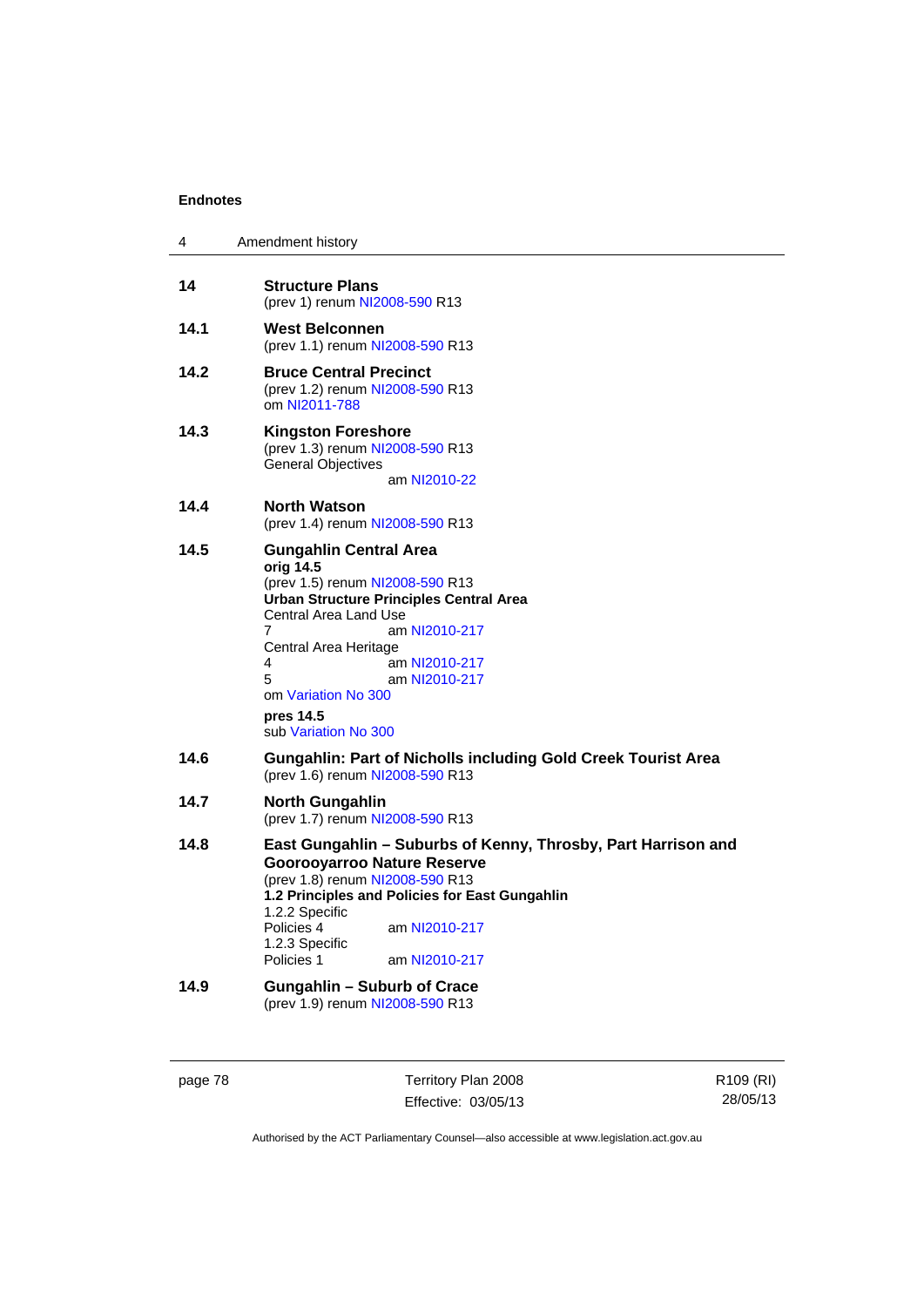| 14.10 | <b>Molonglo and North Weston</b><br>(prev 1.10) renum NI2008-590 R13<br>ins Variation No 281<br>3 - Prohibited Development<br>Fig 1<br>urban area<br>5.2 | sub NI2010-219<br>5 - Policies for the development of the Molonglo and North Weston future<br>am NI2010-218 |
|-------|----------------------------------------------------------------------------------------------------------------------------------------------------------|-------------------------------------------------------------------------------------------------------------|
| 14.11 | <b>Lawson South</b><br>ins Variation No 299                                                                                                              |                                                                                                             |
| 14.12 | ins Variation No 298                                                                                                                                     | Holt section 99 block 11 (Belconnen Golf Course)                                                            |
| 14.13 | <b>Gungahlin town Centre</b><br>ins Variation No 300                                                                                                     |                                                                                                             |
| 15    | <b>Concept Plans</b><br>(prev 2) renum NI2008-590 R13                                                                                                    |                                                                                                             |
| 15.1  | Bonner<br>(prev 2.1) renum NI2008-590 R13<br>om NI2012-631                                                                                               |                                                                                                             |
| 15.2  | Casey<br>(prev 2.2) renum NI2008-590 R13                                                                                                                 |                                                                                                             |
| 15.3  | Crace<br>(prev 2.3) renum NI2008-590 R13<br>Ongoing block-specific provisions<br>7<br>Figure 9<br>Figure 10                                              | ins NI2011-355<br>om NI2011-787<br>ins NI2011-355<br>om NI2011-787<br>ins NI2011-355<br>om NI2011-787       |
| 15.4  | Forde<br>(prev 2.4) renum NI2008-590 R13<br>om                                                                                                           | NI2012-190                                                                                                  |
| 15.5  | <b>Macgregor</b><br>(prev 2.5) renum NI2008-590 R13<br><b>Dwelling Numbers</b><br>5.9                                                                    | sub NI2009-321                                                                                              |
|       |                                                                                                                                                          | am NI2012-189                                                                                               |

R109 (RI) 28/05/13

Territory Plan 2008 Effective: 03/05/13 page 79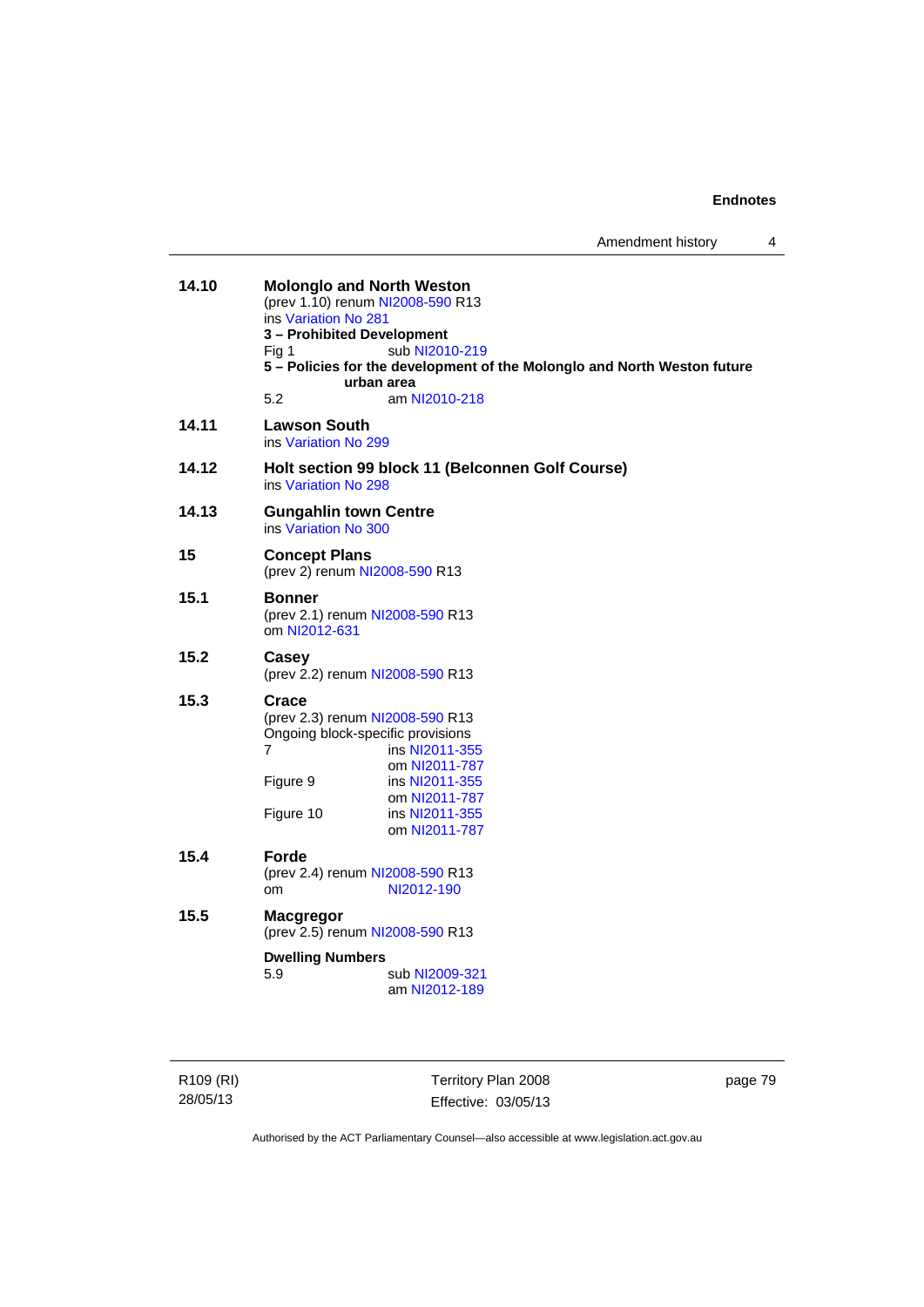| 4 | Amendment history |
|---|-------------------|
|---|-------------------|

```
15.6 Flemington Road Corridor 
(prev 2.6) renum NI2008-590 R13
2 – Flemington Road Concept Plan 
 NI2010-601
2.4.12 Natural and Cultural Heritage 
Features am NI2010-217
2.4.13 Land 
 NI2010-22
                 om NI2010-601
3.1.1 Building Height 
Controls am NI2009-272
3 – Development Control Requirements 
                 sub NI2010-22
Part A – Land Use 
                NI2010-601
Part B – Subdivision 
1 Dwelling Numbers 
                 NI2010-601
2 Subdivision 
hdg (prev 1) renum NI2010-601
3 Density 
hdg (prev 2) renum NI2010-601
4 Bushfire Protection 
hdg (prev 3) renum NI2010-601
Part C – Buildings and Structures 
 NI2010-601<br>R16A ins NI2010-601
                 NI2010-601
3 Increase in the Number of Dwellings Permitted by a Crown Lease 
 NI2010-601<br>R19A ins NI2010-601
                 NI2010-601
4 Commercial Gross Floor Area 
NI2010-601<br>R20 sub NI2010-601
                 NI2010-601
5 Commercial Building Frontages 
hdg (prev 4) renum NI2010-601
6 Floor to Ceiling Heights 
                NI2010-601
7 Service Entries 
hdg (prev 6) renum NI2010-601
8 Articulation Zone 
hdg (prev 7) renum NI2010-601
9 Materials and Colours<br>hdg (pre
                NI2010-601
10 Verges 
hdg (prev 9) renum NI2010-601
```
page 80 Territory Plan 2008 Effective: 03/05/13 R109 (RI) 28/05/13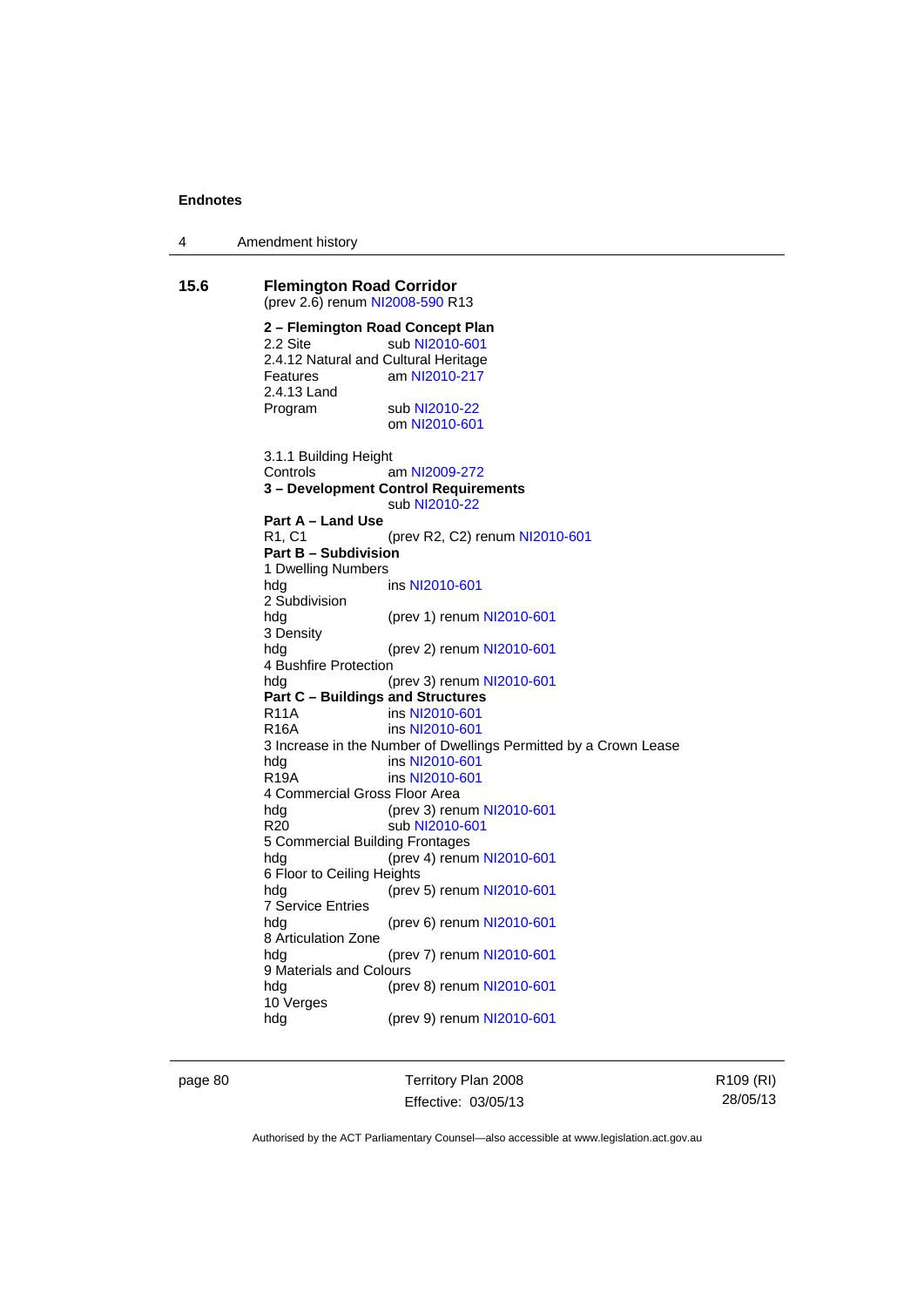Amendment history 4

11 Street Interface hdg (prev 10) renum [NI2010-601](http://www.legislation.act.gov.au/ni/2010-601/) 12 Deep Root Planting Zones<br>hdg (prev 11) hdg (prev 11) renum [NI2010-601](http://www.legislation.act.gov.au/ni/2010-601/)<br>R29 sub NI2010-601 R29 sub [NI2010-601](http://www.legislation.act.gov.au/ni/2010-601/)<br>R30 am NI2010-411 R30 am [NI2010-411](http://www.legislation.act.gov.au/ni/2010-411/)<br>R30A, C30A ins NI2010-601 ins [NI2010-601](http://www.legislation.act.gov.au/ni/2010-601/) 13 Courtyard Walls hdg (prev 12) renum [NI2010-601](http://www.legislation.act.gov.au/ni/2010-601/) 14 Public Art hdg (prev 13) renum [NI2010-601](http://www.legislation.act.gov.au/ni/2010-601/) 15 Communal Open Space hdg (prev 14) renum [NI2010-601](http://www.legislation.act.gov.au/ni/2010-601/) **Concept Plan Drawings**  Flemington Road Concept Plan<br>Study Area sub NI2010-sub [NI2010-601](http://www.legislation.act.gov.au/ni/2010-601/) **15.7 Ngunnawal 2C**  (prev 2.7) renum [NI2008-590](http://www.legislation.act.gov.au/ni/2008-590/default.asp) R13 **15.8 Jacka**  (prev 2.8) renum [NI2008-590](http://www.legislation.act.gov.au/ni/2008-590/default.asp) R13 **15.9 Moncrieff**  (prev 2.9) renum [NI2008-590](http://www.legislation.act.gov.au/ni/2008-590/default.asp) R13 **15.10 North Weston**  (prev 2.10) ins [Variation No 281](http://www.legislation.act.gov.au/ni/2008-352/) renum [NI2008-590](http://www.legislation.act.gov.au/ni/2008-590/default.asp) R13 **15.11 Coombs and Wright**  (prev 2.11) ins [Variation No 281](http://www.legislation.act.gov.au/ni/2008-352/) renum [NI2008-590](http://www.legislation.act.gov.au/ni/2008-590/default.asp) R13 sub [NI2010-22](http://www.legislation.act.gov.au/ni/2010-22/) **Introduction**  Application am [NI2012-410](http://www.legislation.act.gov.au/ni/2012-410/) Definition of terms am [NI2010-412](http://www.legislation.act.gov.au/ni/2010-412/) **Part B – Subdivision**  Element 8<br>R46, C46 sub [NI2011-355](http://www.legislation.act.gov.au/ni/2011-355/) R46A,C46A ins [NI2011-355](http://www.legislation.act.gov.au/ni/2011-355/) R46B, C46B ins [NI2011-355](http://www.legislation.act.gov.au/ni/2011-355/) Element 9<br>R48 am [NI2010-217](http://www.legislation.act.gov.au/ni/2010-217/)

R109 (RI) 28/05/13

Territory Plan 2008 Effective: 03/05/13 page 81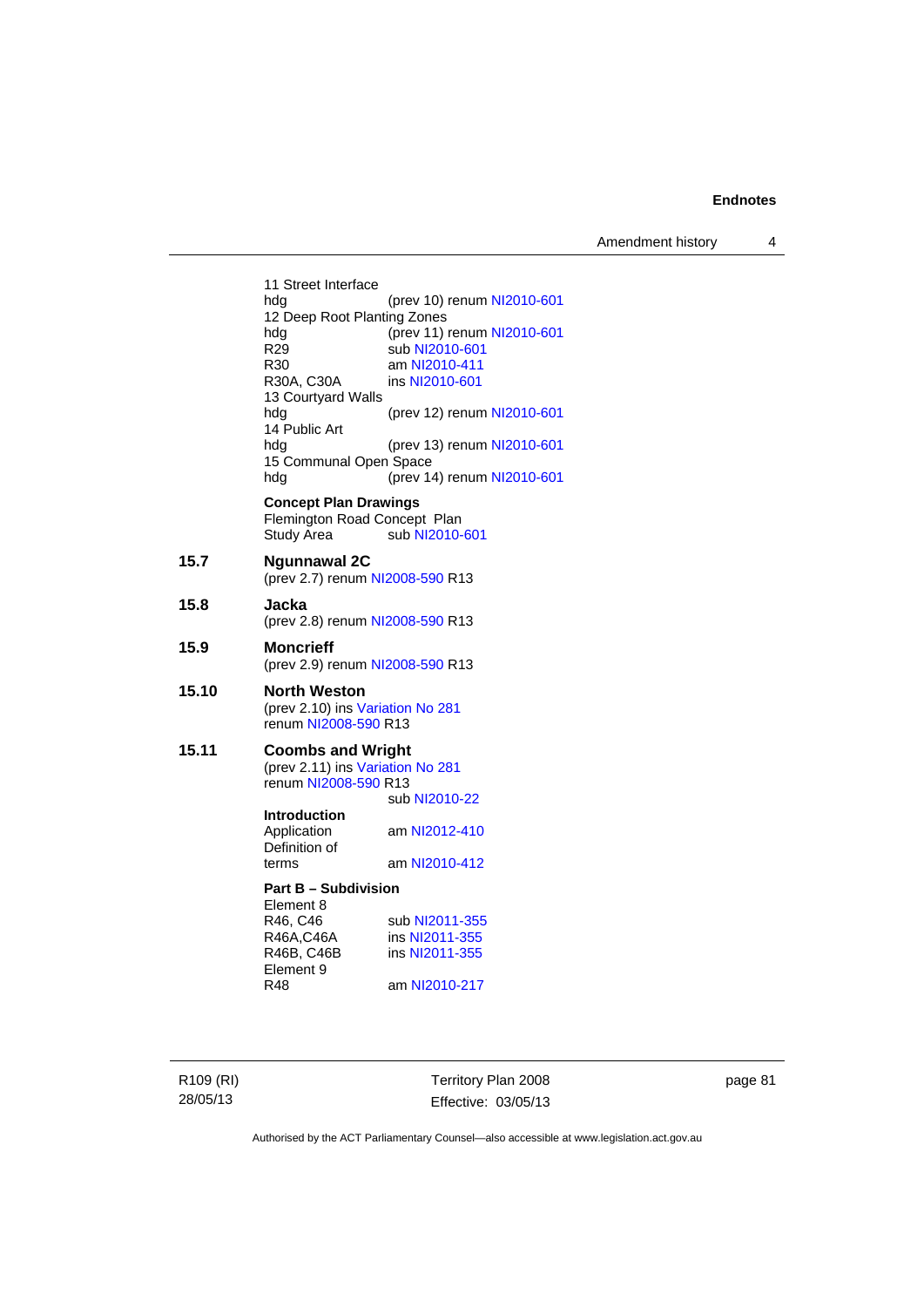| Amendment history |
|-------------------|
|                   |

|       | <b>Part C - Buildings and Structures</b><br>Element 10    |                                                                   |
|-------|-----------------------------------------------------------|-------------------------------------------------------------------|
|       | R49<br>Element 16                                         | sub NI2011-355                                                    |
|       | hdg                                                       | ins NI2010-412                                                    |
|       | Item $16.1$                                               | ins NI2010-412                                                    |
|       | R62, C62                                                  | ins NI2010-412                                                    |
|       | R63                                                       | ins NI2010-412                                                    |
|       | Table 1                                                   | ins NI2010-412                                                    |
|       | Figure A1                                                 | ins NI2010-412                                                    |
|       | <b>Part D - Environment</b>                               |                                                                   |
|       | hda                                                       | ins NI2012-410                                                    |
|       | Element 17<br>hda                                         | ins NI2012-410                                                    |
|       | R64                                                       | ins NI2012-410                                                    |
|       | Figure 4                                                  | sub NI2010-217, NI2010-602                                        |
|       | Figure 5                                                  | sub NI2010-217                                                    |
|       | Figure 6                                                  | ins NI2012-410                                                    |
| 15.12 |                                                           |                                                                   |
|       | <b>Lawson South</b><br>(prev 2.12) ins Variation No 281   |                                                                   |
|       | renum NI2008-590 R13                                      |                                                                   |
|       | om NI2010-22                                              |                                                                   |
|       | ins Variation No 299                                      |                                                                   |
|       |                                                           | <b>Part B - Subdivision Development Code</b>                      |
|       | hdg                                                       | sub NI2011-589                                                    |
|       | 2. Dwelling Yield                                         |                                                                   |
|       | R6, C6                                                    | sub NI2011-589                                                    |
| 15.13 | ins Variation No 298                                      | Holt section 99 block 11 (Belconnen Golf Course)                  |
|       |                                                           |                                                                   |
| 16    | <b>Development codes</b><br>(prev 3) renum NI2008-590 R13 |                                                                   |
|       |                                                           |                                                                   |
| 16.1  | <b>Residential Subdivision Code</b>                       |                                                                   |
|       | (prev 3.1) renum NI2008-590 R13                           |                                                                   |
|       | am NI2009-38                                              |                                                                   |
|       |                                                           | <b>Part B - Subdivision Development Code</b>                      |
|       | Introduction                                              | am NI2009-38                                                      |
|       | Element 2                                                 | Part B(1) - Estate Development Plans supported by a Precinct Code |
|       | Item 2.8 hdg                                              | sub NI2009-324                                                    |
|       | R26, C26                                                  | am NI2009-324                                                     |
|       | R27,C27                                                   | am NI2009-324                                                     |
|       |                                                           |                                                                   |
|       | Element 6                                                 |                                                                   |
|       | Item 6.5 hdg                                              | am NI2009-324                                                     |

page 82 Territory Plan 2008 Effective: 03/05/13 R109 (RI) 28/05/13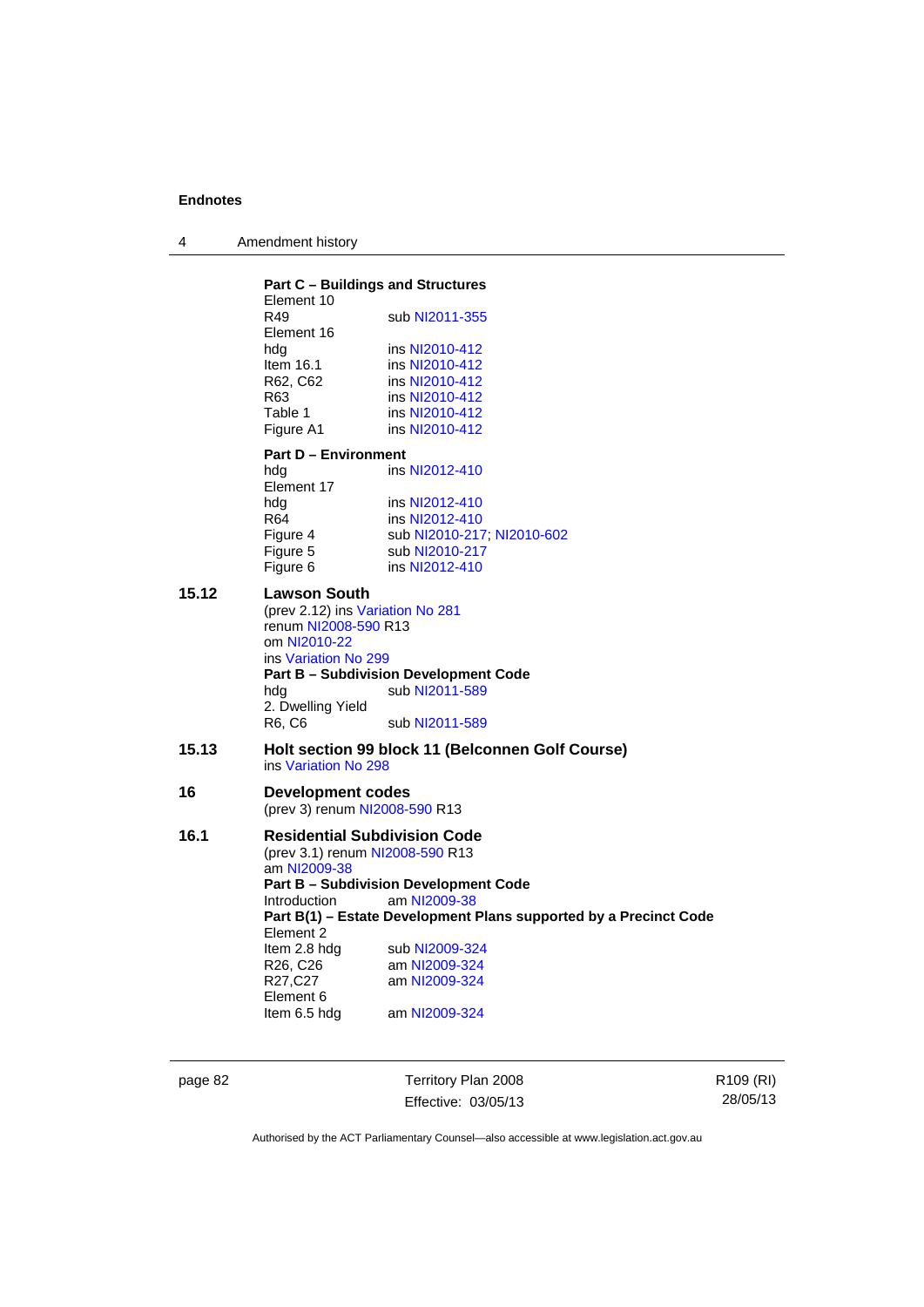Earlier republications 5

**Part B(2) – Additional requirements that apply when an Estate**  Element 1 Item 1.4<br>C109 am [NI2008-541](http://www.legislation.act.gov.au/ni/2008-541/) Element 2 Item 2.1 am [NI2009-487](http://www.legislation.act.gov.au/ni/2009-487/) Element 5 Item 5.3 C130 am [NI2008-541](http://www.legislation.act.gov.au/ni/2008-541/) C131 am [NI2008-541](http://www.legislation.act.gov.au/ni/2008-541/)

## **5 Earlier republications**

Some earlier republications were not numbered. The number in column 1 refers to the publication order.

Since 12 September 2001 every authorised republication has been published in electronic pdf format on the ACT legislation register. A selection of authorised republications have also been published in printed format. These republications are marked with an asterisk (\*) in column 1. Electronic and printed versions of an authorised republication are identical.

| <b>Effective</b>              | Last<br>amendment<br>made by | <b>Republication</b><br>for                                         |
|-------------------------------|------------------------------|---------------------------------------------------------------------|
| 31 Mar 2008-<br>17 Apr 2008   | not amended                  | new instrument                                                      |
| 18 Apr 2008-<br>5 June 2008   | NI2008-123                   | variations by<br>Variation No 285<br>(as notified in<br>NI2008-123) |
| 6 June 2008-<br>10 July 2008  | NI2008-201                   | variations by<br>NI2008-201                                         |
| 11 July 2008-<br>31 July 2008 | NI2008-290                   | variations by<br>NI2008-289 and<br>NI2008-290                       |
| 1 Aug 2008-<br>14 Aug 2008    | NI2008-298                   | variations by<br>NI2008-298                                         |
|                               |                              |                                                                     |

R109 (RI) 28/05/13

Territory Plan 2008 Effective: 03/05/13 page 83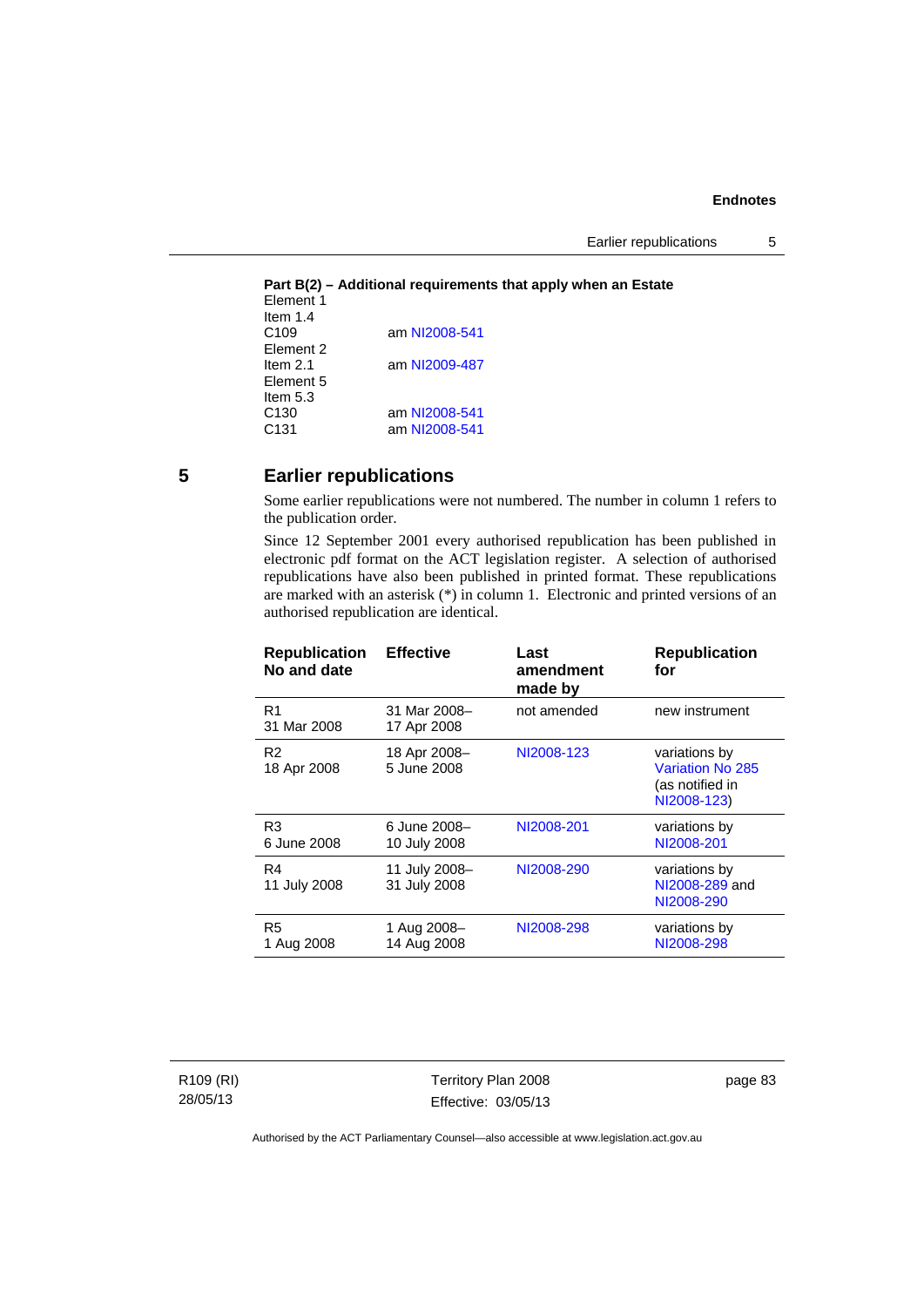## 5 Earlier republications

|         | <b>Republication</b><br>No and date | <b>Effective</b>            | Last<br>amendment<br>made by | <b>Republication</b><br>for                                                                                 |
|---------|-------------------------------------|-----------------------------|------------------------------|-------------------------------------------------------------------------------------------------------------|
|         | R <sub>6</sub><br>15 Aug 2008       | 15 Aug 2008-<br>28 Aug 2008 | NI2008-336                   | variations by<br><b>Variation No 293</b><br>(as notified in<br>NI2008-219),<br>NI2008-328 and<br>NI2008-336 |
|         | R7<br>29 Aug 2008                   | 29 Aug 2008-<br>4 Sept 2008 | NI2008-358                   | variations by<br>NI2008-358                                                                                 |
|         | R8<br>5 Sept 2008                   | 5 Sept 2008-<br>30 Oct 2008 | NI2008-358                   | variations by<br><b>Variation No 289</b><br>(as notified in<br>NI2008-339)                                  |
|         | R <sub>9</sub><br>31 Oct 2008       | 31 Oct 2008-<br>6 Nov 2008  | NI2008-499                   | variations by<br>NI2008-499                                                                                 |
|         | R10<br>7 Nov 2008                   | 7 Nov 2008-<br>20 Nov 2008  | NI2008-516                   | variations by<br>NI2008-516                                                                                 |
|         | R <sub>11</sub><br>21 Nov 2008      | 21 Nov 2008-<br>11 Dec 2008 | NI2008-542                   | variations by<br>NI2008-541 and<br>NI2008-542                                                               |
|         | R <sub>12</sub><br>12 Dec 2008      | 12 Dec 2008-<br>18 Dec 2008 | NI2008-542                   | variations by<br><b>Variation No 281</b><br>(as notified in<br>NI2008-352)                                  |
|         | R <sub>13</sub><br>19 Dec 2008      | 19 Dec 2008-<br>8 Jan 2009  | NI2008-590                   | variations by<br>NI2008-590                                                                                 |
|         | R <sub>14</sub><br>9 Jan 2009       | 9 Jan 2009–<br>15 Jan 2009  | NI2009-6                     | variations by<br>NI2009-6                                                                                   |
|         | R <sub>15</sub><br>16 Jan 2009      | 16 Jan 2009-<br>5 Feb 2009  | NI2009-17                    | variations by<br>NI2009-17                                                                                  |
|         | R <sub>16</sub><br>6 Feb 2009       | 6 Feb 2009-<br>12 Feb 2009  | NI2009-38                    | variations by<br>NI2009-37 and<br>NI2009-38                                                                 |
|         | R <sub>17</sub><br>13 Feb 2009      | 13 Feb2009-<br>26 Feb 2009  | NI2009-59                    | variations by<br>NI2009-59                                                                                  |
|         | R <sub>18</sub><br>27 Feb 2009      | 27 Feb 2009-<br>19 Mar 2009 | NI2009-70                    | variations by<br>NI2009-70                                                                                  |
| page 84 |                                     | Territory Plan 2008         |                              | R109 (RI)                                                                                                   |

|  | page 84 |  |
|--|---------|--|
|  |         |  |

Effective: 03/05/13

R109 (RI) 28/05/13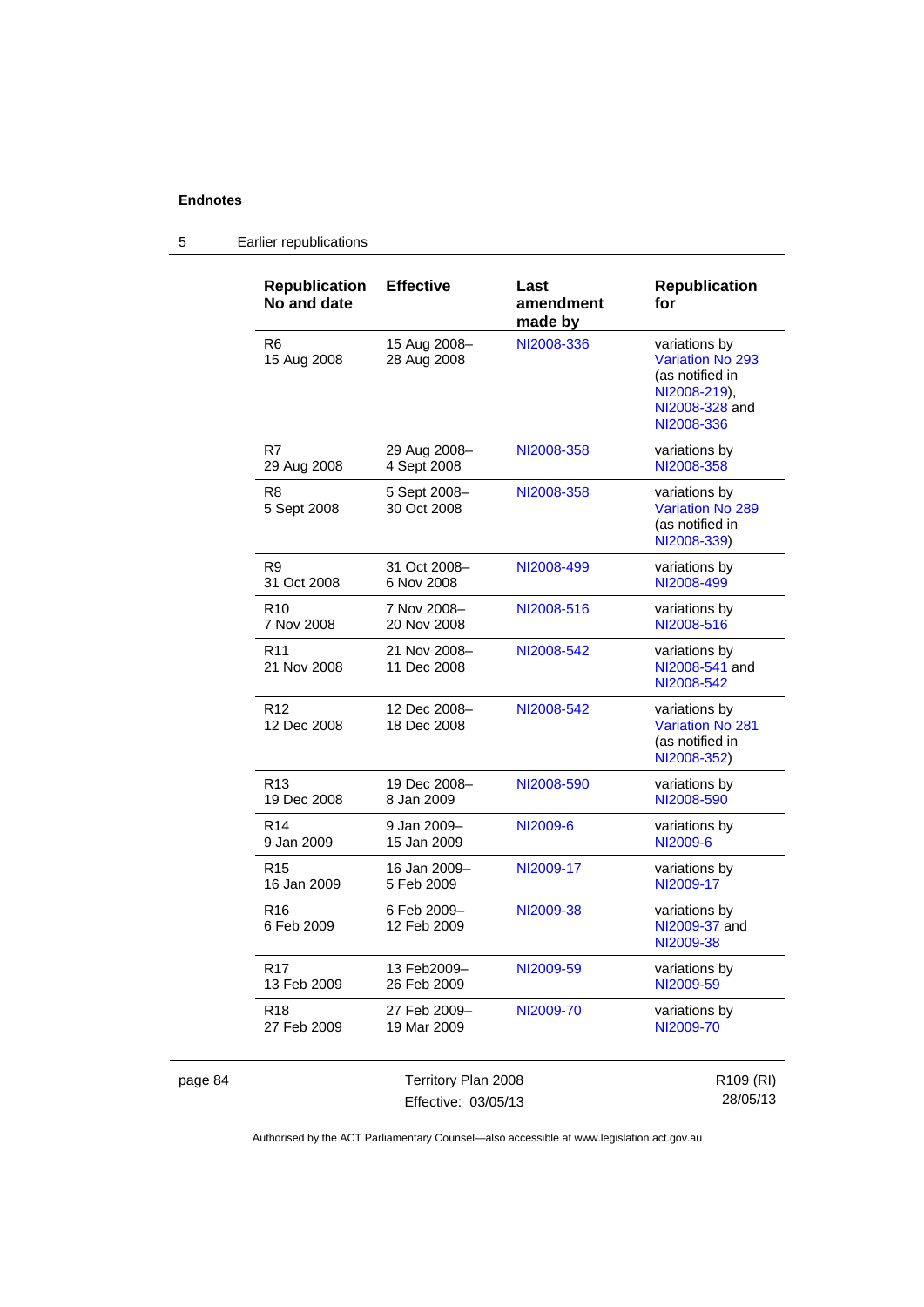Earlier republications 5

| <b>Republication</b><br>No and date | <b>Effective</b>              | Last<br>amendment<br>made by | <b>Republication</b><br>for                                                                                                     |
|-------------------------------------|-------------------------------|------------------------------|---------------------------------------------------------------------------------------------------------------------------------|
| R <sub>19</sub><br>20 Mar 2009      | 20 Mar 2009-<br>16 Apr 2009   | NI2009-99                    | variations by<br>NI2009-99                                                                                                      |
| R <sub>20</sub><br>17 Apr 2009      | 17 Apr 2009-<br>30 Apr 2009   | NI2009-181                   | variations by<br>Variation No 261<br>(as notified in<br>NI2009-107),<br>No 296 (as notified<br>in NI2009-108) and<br>NI2009-181 |
| R <sub>21</sub><br>1 May 2009       | 1 May 2009-<br>14 May 2009    | NI2009-200                   | variations by<br>NI2009-199 and<br>NI2009-200                                                                                   |
| R <sub>22</sub><br>15 May 2009      | 15 May 2009-<br>21 May 2009   | NI2009-217                   | variations by<br>NI2009-216 and<br>NI2009-217                                                                                   |
| R <sub>23</sub><br>22 May 2009      | 22 May 2009-<br>4 June 2009   | NI2009-238                   | variations by<br>NI2009-237 and<br>NI2009-238                                                                                   |
| R <sub>24</sub><br>5 June 2009      | 5 June 2009-<br>18 June 2009  | NI2009-256                   | variations by<br>NI2009-254,<br>NI2009-255 and<br>NI2009-256                                                                    |
| R <sub>25</sub><br>19 June 2009     | 19 June 2009-<br>9 July 2009  | NI2009-272                   | variations by<br>NI2009-272                                                                                                     |
| R <sub>26</sub><br>10 July 2009     | 10 July 2009-<br>16 July 2009 | NI2009-324                   | variations by<br>NI2009-321,<br>NI2009-322 and<br>NI2009-324                                                                    |
| R <sub>27</sub><br>17 July 2009     | 17July 2009-<br>23 July 2009  | NI2009-338                   | variations by<br>NI2009-323 and<br>NI2009-338                                                                                   |
| R <sub>28</sub><br>24 July 2009     | 24 July 2009-<br>20 Aug 2009  | NI2009-342                   | variations by<br>NI2009-342                                                                                                     |
| R <sub>29</sub><br>21 Aug 2009      | 21 Aug 2009-<br>27 Aug 2009   | NI2009-392                   | variations by<br>NI2009-392                                                                                                     |

R109 (RI) 28/05/13

Territory Plan 2008 Effective: 03/05/13 page 85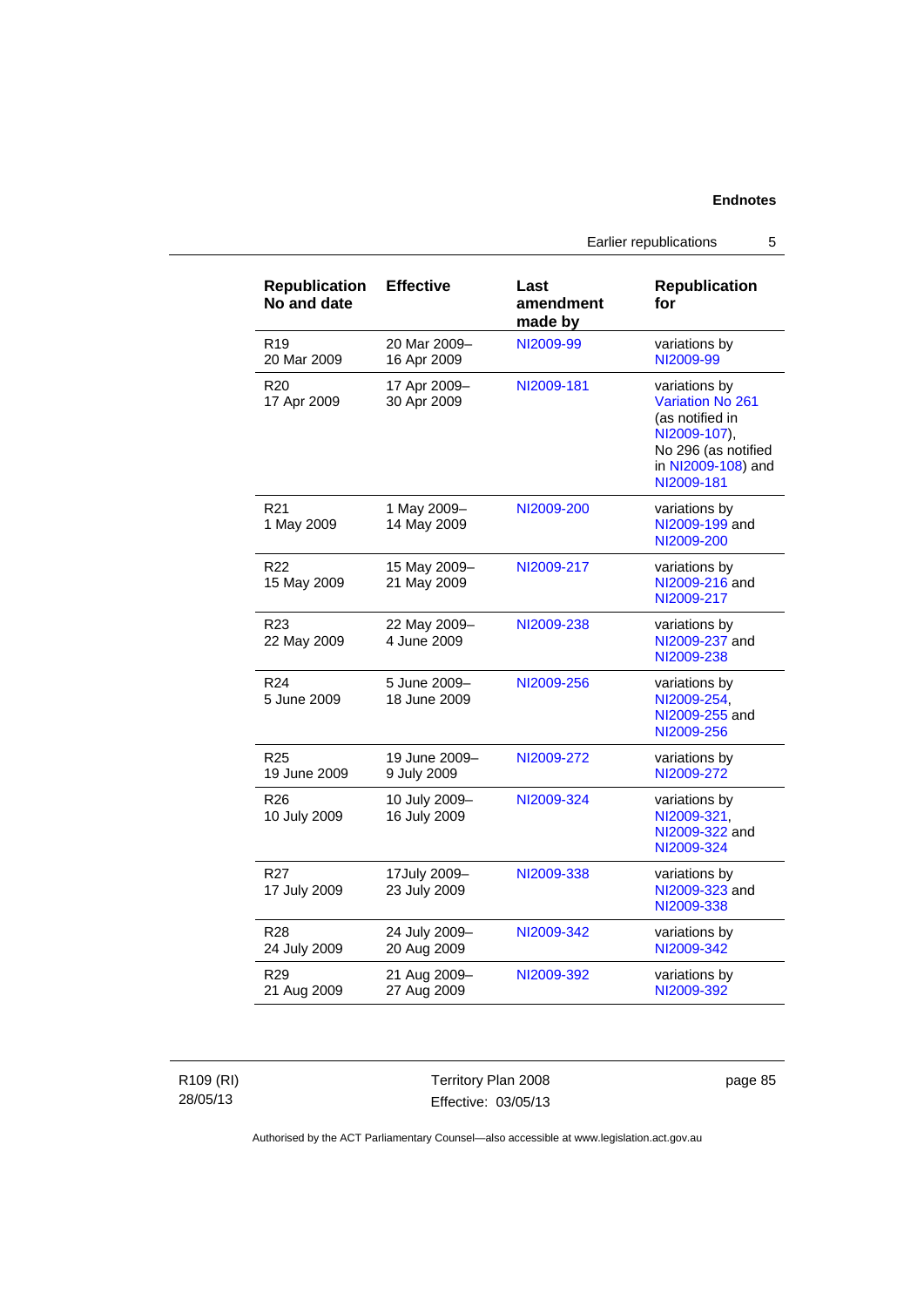| <b>Republication</b><br>No and date | <b>Effective</b>            | Last<br>amendment<br>made by | <b>Republication</b><br>for                                                                  |
|-------------------------------------|-----------------------------|------------------------------|----------------------------------------------------------------------------------------------|
| R <sub>30</sub><br>28 Aug 2009      | 28 Aug 2009-<br>3 Sept 2009 | NI2009-410                   | variations by<br>NI2009-409 and<br>NI2009-410                                                |
| R31<br>4 Sept 2009                  | 4 Sept 2009-<br>1 Oct 2009  | NI2009-418                   | variations by<br><b>Variation No 288</b><br>(as notified in<br>NI2009-391) and<br>NI2009-418 |
| R32<br>2 Oct 2009                   | 2 Oct 2009-<br>12 Nov 2009  | NI2009-488                   | variations by<br>NI2009-487 and<br>NI2009-488                                                |
| R33<br>13 Nov 2009                  | 13 Nov 2009-<br>3 Dec 2009  | NI2009-570                   | variations by<br>NI2009-570                                                                  |
| R34<br>4 Dec 2009                   | 4 Dec 2009-<br>21 Jan 2010  | NI2009-619                   | variations by<br>NI2009-617,<br>NI2009-618 and<br>NI2009-619                                 |
| R35<br>22 Jan 2010                  | 22 Jan 2010-<br>4 Feb 2010  | NI2010-23                    | variations by<br>NI2010-21,<br>NI2010-22 and<br>NI2010-23                                    |
| R36<br>5 Feb 2010                   | 5 Feb 2010-<br>25 Feb 2010  | NI2010-45                    | variations by<br>NI2010-45                                                                   |
| R37<br>26 Feb 2010                  | 26 Feb 2010-<br>18 Mar 2010 | NI2010-84                    | variations by<br>NI2010-82,<br>NI2010-83 and<br>NI2010-84                                    |
| R38<br>19 Mar 2010                  | 19 Mar 2010-<br>6 May 2010  | NI2010-125                   | variations by<br>NI2010-123,<br>NI2010-124 and<br>NI2010-125                                 |
| R39<br>7 May 2010                   | 7 May 2010-<br>27 May 2010  | NI2010-219                   | variations by<br>NI2010-217,<br>NI2010-218 and<br>NI2010-219                                 |

## 5 Earlier republications

page 86 Territory Plan 2008 Effective: 03/05/13

R109 (RI) 28/05/13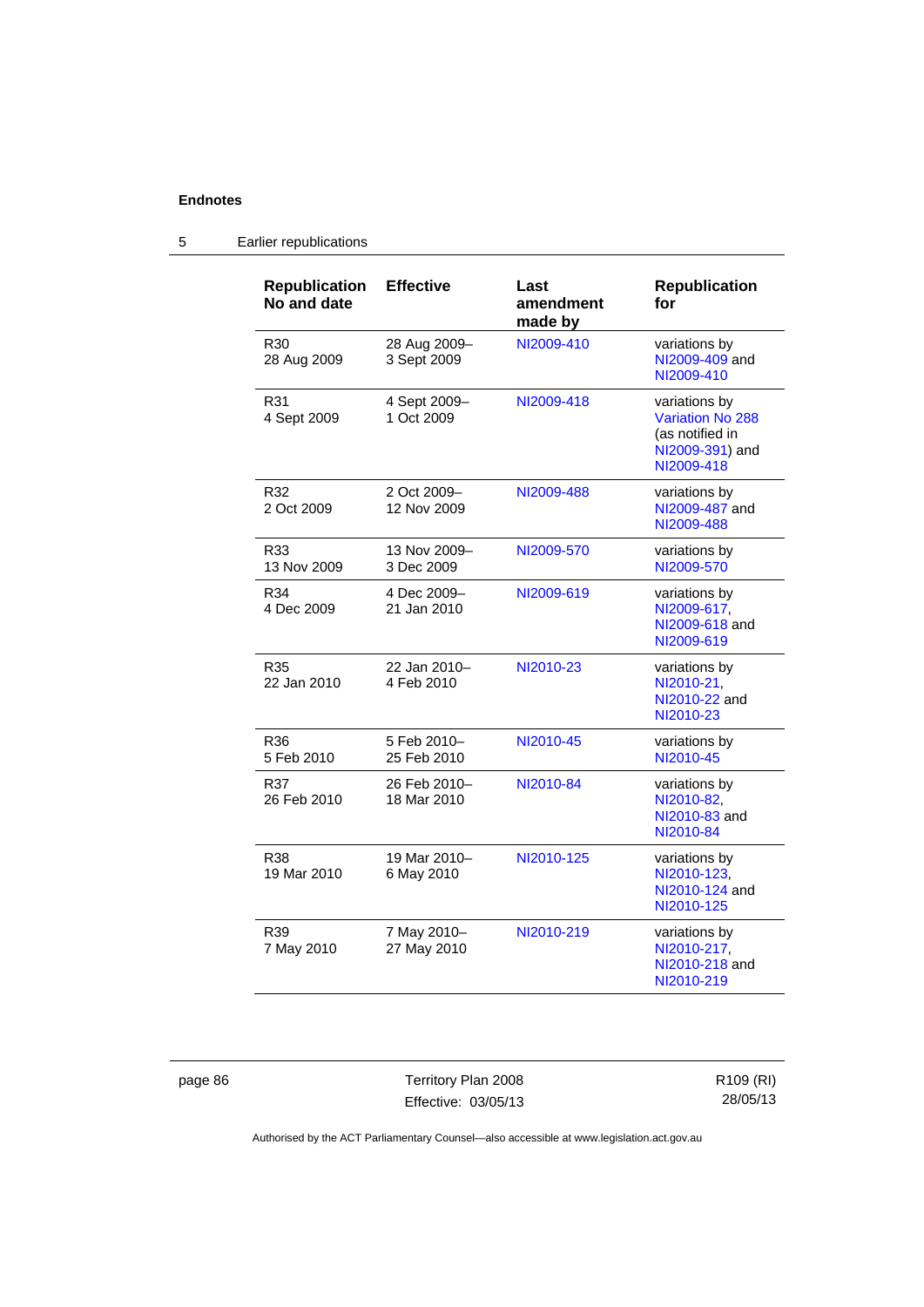Earlier republications 5

| <b>Republication</b><br>No and date | <b>Effective</b>              | Last<br>amendment<br>made by | <b>Republication</b><br>for                                                 |
|-------------------------------------|-------------------------------|------------------------------|-----------------------------------------------------------------------------|
| R40<br>28 May 2010                  | 28 May 2010-<br>3 June 2010   | NI2010-258                   | variations by<br>NI2010-243.<br>NI2010-244 and<br>NI2010-258                |
| R41<br>4 June 2010                  | 4 June 2010-<br>24 June 2010  | NI2010-258                   | variations by<br>NI2010-246                                                 |
| R42<br>25 June 2010                 | 25 June 2010-<br>8 July 2010  | NI2010-321                   | variations by<br>NI2010-321                                                 |
| R43<br>9 July 2010                  | 9 July 2010-<br>15 July 2010  | NI2010-371                   | variations by<br>NI2010-370 and<br>NI2010-371                               |
| R44<br>16 July 2010                 | 16 July 2010-<br>22 July 2010 | NI2010-382                   | variations by<br>NI2010-382                                                 |
| R45<br>23 July 2010                 | 23 July 2010-<br>29 July 2010 | NI2010-409                   | variations by<br>NI2010-409                                                 |
| R46<br>30 July 2010                 | 30 July 2010-<br>12 Aug 2010  | NI2010-426                   | variations by<br>NI2010-410,<br>NI2010-411.<br>NI2010-412 and<br>NI2010-426 |
| R47<br>13 Aug 2010                  | 13 Aug 2010-<br>23 Sept 2010  | NI2010-441                   | variations by<br>NI2010-440 and<br>NI2010-441                               |
| R48<br>24 Sept 2010                 | 24 Sept 2010-<br>7 Oct 2010   | NI2010-540                   | variations by<br>NI2010-538,<br>NI2010-539 and<br>NI2010-540                |
| R49<br>8 Oct                        | 8 Oct 2010-<br>28 Oct 2010    | NI2010-566                   | variations by<br>NI2010-566                                                 |
| R50<br>29 Oct 2010                  | 29 Oct 2010-<br>4 Nov 2010    | NI2010-602                   | variations by<br>NI2010-601 and<br>NI2010-602                               |
| R <sub>51</sub><br>5 Nov 2010       | 5 Nov 2010-<br>21 Dec 2010    | NI2010-602                   | variations by<br><b>Variation No 299</b><br>(as notified in<br>NI2010-575)  |

R109 (RI) 28/05/13

Territory Plan 2008 Effective: 03/05/13 page 87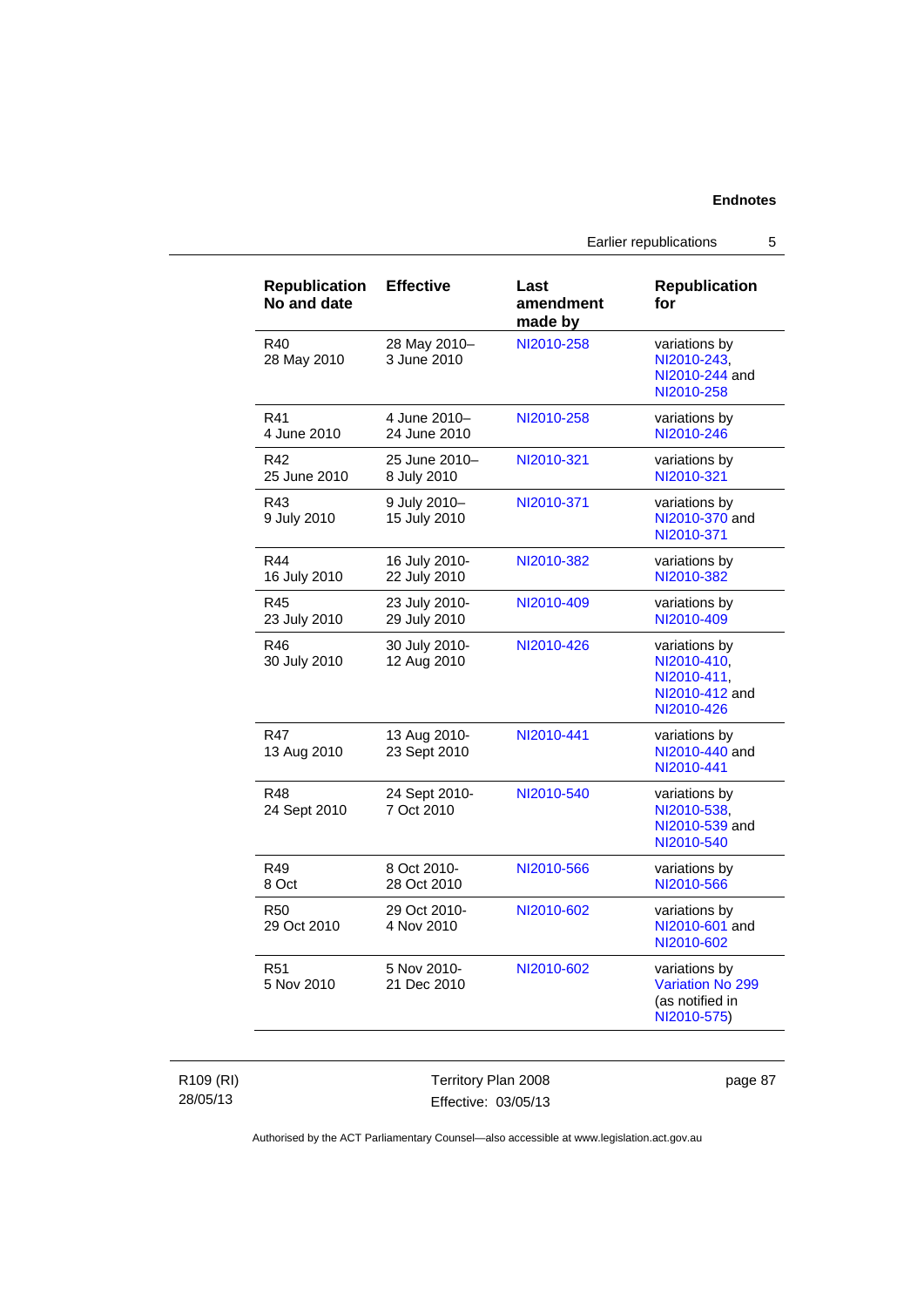| <b>Republication</b><br>No and date | <b>Effective</b>            | Last<br>amendment<br>made by | <b>Republication</b><br>for                                                           |
|-------------------------------------|-----------------------------|------------------------------|---------------------------------------------------------------------------------------|
| R <sub>52</sub>                     | 22 Dec 2010-                | NI2010-697                   | variations by                                                                         |
| 22 Dec 2010                         | 1 Feb 2011                  |                              | NI2010-697                                                                            |
| R <sub>53</sub>                     | 2 Feb 2011-                 | NI2011-23                    | variations by                                                                         |
| 2 Feb 2011                          | 3 Feb 2011                  |                              | NI2011-23                                                                             |
| R <sub>54</sub>                     | 4 Feb 2011-                 | NI2011-30                    | variations by                                                                         |
| 4 Feb 2011                          | 10 Feb 2011                 |                              | NI2011-30                                                                             |
| <b>R55</b>                          | 11 Feb 2011-                | NI2011-42                    | variations by                                                                         |
| 11 Feb 2011                         | 3 Mar 2011                  |                              | NI2011-42                                                                             |
| <b>R56</b>                          | 4 Mar 2011-                 | NI2011-81                    | variations by                                                                         |
| 4 Mar 2011                          | 10 Mar 2011                 |                              | NI2011-81                                                                             |
| <b>R57</b>                          | 11 Mar 2011-                | NI2011-126                   | variations by                                                                         |
| 11 Mar 2011                         | 17 Mar 2011                 |                              | NI2011-126                                                                            |
| <b>R58</b><br>18 Mar 2011           | 18 Mar 2011-<br>14 Apr 2011 | NI2011-153                   | variations by<br>Variation No 298<br>(as notified in<br>NI2011-152) and<br>NI2011-153 |
| <b>R59</b><br>15 Apr 2011           | 15 Apr 2011-<br>20 Apr 2011 | NI2011-194                   | variations by<br>NI2011-193 and<br>NI2011-194                                         |
| R <sub>60</sub>                     | 21 Apr 2011-                | NI2011-204                   | variations by                                                                         |
| 21 Apr 2011                         | 28 Apr 2011                 |                              | NI2011-204                                                                            |
| R <sub>61</sub><br>29 Apr 2011      | 29 Apr 2011-<br>11 May 2011 | NI2011-207                   | variations by<br>NI2011-206 and<br>NI2011-207                                         |
| R <sub>62</sub>                     | 12 May 2011-                | NI2011-226                   | variations by                                                                         |
| 12 May 2011                         | 18 May 2011                 |                              | NI2011-226                                                                            |
| R63<br>19 May 2011                  | 19 May 2011-<br>26 May 2011 | NI2011-238                   | variations by<br>NI2011-237 and<br>NI2011-238                                         |
| R64<br>27 May 2011                  | 27 May 2011-<br>9 June 2011 | NI2011-258                   | variations by<br>NI2011-255,<br>NI2011-256,<br>NI2011-257 and<br>NI2011-258           |

## 5 Earlier republications

page 88 Territory Plan 2008 Effective: 03/05/13

R109 (RI) 28/05/13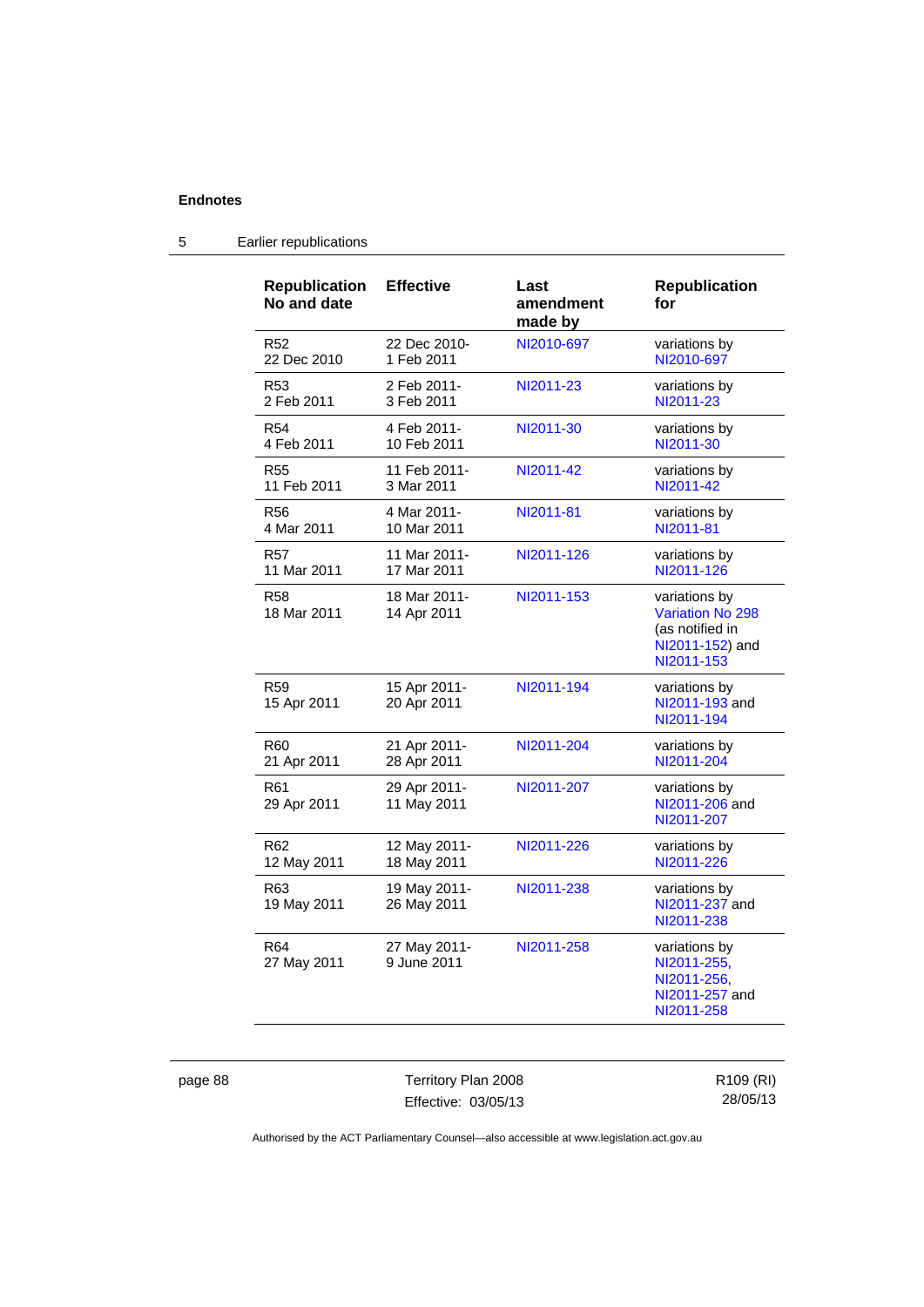|                                     |                              | Earlier republications       |                                                                                                       | 5 |
|-------------------------------------|------------------------------|------------------------------|-------------------------------------------------------------------------------------------------------|---|
| <b>Republication</b><br>No and date | <b>Effective</b>             | Last<br>amendment<br>made by | <b>Republication</b><br>for                                                                           |   |
| R <sub>65</sub><br>10 June 2011     | 10June 2011-<br>23 June 2011 | NI2011-284                   | variations by<br>NI2011-283 and<br>NI2011-284                                                         |   |
| R66<br>24 June 2011                 | 24 June 2011-<br>7 July 2011 | NI2011-309                   | variations by<br>NI2011-309                                                                           |   |
| R67<br>8 July 2011                  | 8 July 2011-<br>26 Aug 2011  | NI2011-355                   | variations by<br>NI2011-353,<br>NI2011-354 and<br>NI2011-355                                          |   |
| R68<br>27 Aug 2011                  | 27 Aug 2011-<br>1 Sept 2011  | NI2011-481                   | variations by<br>NI2011-481                                                                           |   |
| R <sub>69</sub><br>2 Sept 2011      | 2 Sept 2011-<br>15 Sept 2011 | NI2011-481                   | variations by<br>NI2011-478.<br>NI2011-479 and<br>NI2011-480                                          |   |
| <b>R70</b><br>16 Sept 2011          | 16 Sept 2011-<br>6 Oct 2011  | NI2011-541                   | variations by<br>NI2011-541                                                                           |   |
| R71<br>7 Oct 2011                   | 7 Oct 2011-<br>27 Oct 2011   | NI2011-590                   | variations by<br>NI2011-589 and<br>NI2011-590                                                         |   |
| R72<br>28 Oct 2011                  | 28 Oct 2011-<br>3 Nov 2011   | NI2011-652                   | variations by<br>NI2011-650.<br>NI2011-651 and<br>NI2011-652                                          |   |
| R73<br>4 Nov 2011                   | 4 Nov 2011-<br>30 Nov 2011   | NI2011-668                   | variations by<br>Variation No 302<br>(as notified in<br>NI2011-573),<br>NI2011-667 and<br>NI2011-668) |   |
| R74<br>1 Dec 2011                   | 1 Dec 2011-<br>15 Dec 2011   | NI2011-731                   | variations by<br>NI2011-728,<br>NI2011-729,<br>NI2011-730 and<br>NI2011-731                           |   |

R109 (RI) 28/05/13

Territory Plan 2008 Effective: 03/05/13 page 89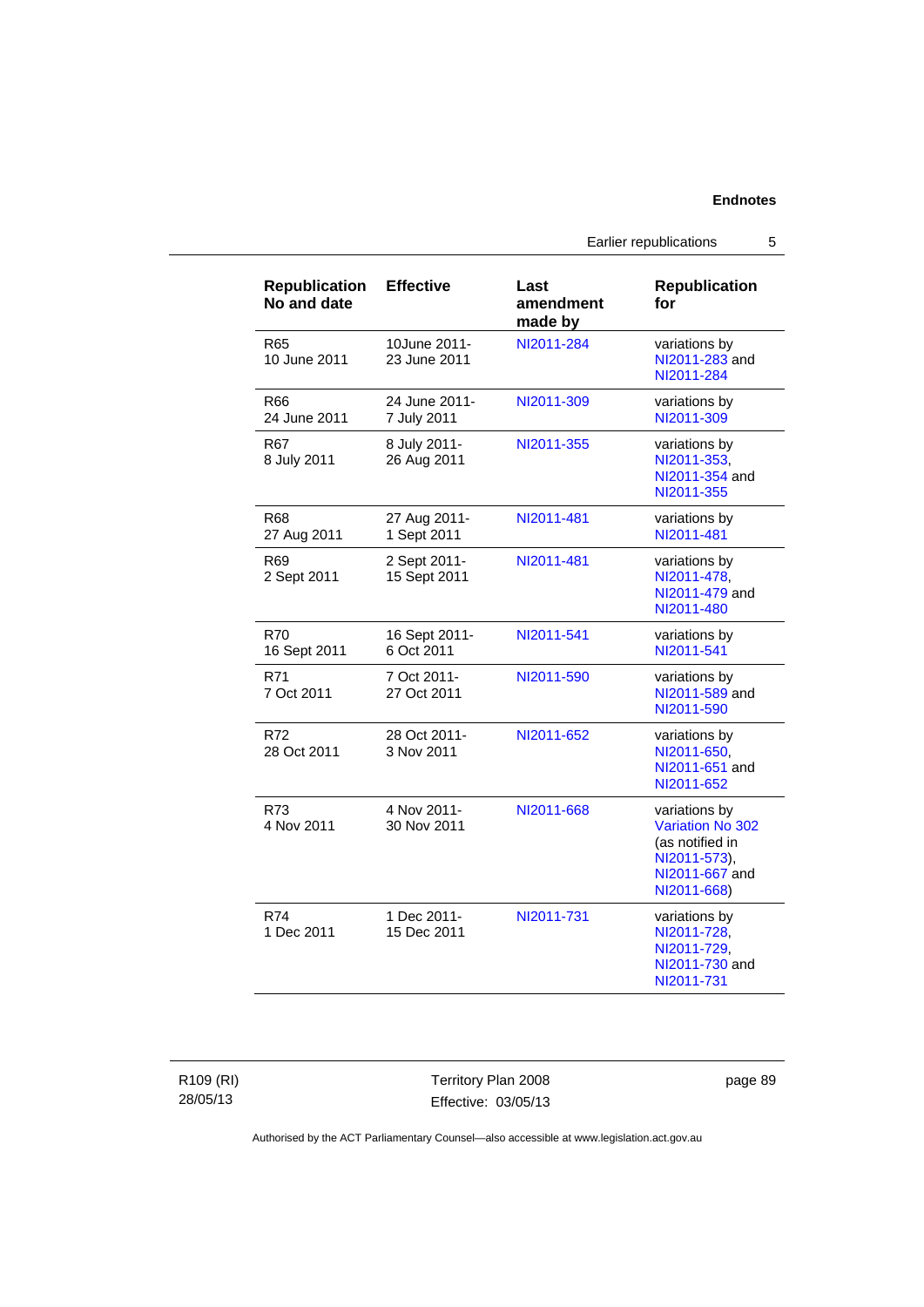#### page 90 Territory Plan 2008 R109 (RI) 28/05/13 **Republication No and date Effective Last amendment made by Republication for**  R75 16 Dec 2011 16 Dec 2011- 27 Jan 2012 [NI2011-788](http://www.legislation.act.gov.au/ni/2011-788/) variations by [Variation No 300](http://www.legislation.act.gov.au/ni/2011-691/) (as notified in [NI2011-691](http://www.legislation.act.gov.au/ni/2011-691/)), [Variation No 310](http://www.legislation.act.gov.au/ni/2011-688/) (as notified in [NI2011-688](http://www.legislation.act.gov.au/ni/2011-688/)), [NI2011-785](http://www.legislation.act.gov.au/ni/2011-785/), [NI2011-786](http://www.legislation.act.gov.au/ni/2011-786/), [NI2011-787](http://www.legislation.act.gov.au/ni/2011-787/) and [NI2011-788](http://www.legislation.act.gov.au/ni/2011-788/) R76 28 Jan 2012 28 Jan 2012– 23 Feb 2012 [NI2012-32](http://www.legislation.act.gov.au/ni/2012-32/) variations by [NI2012-26](http://www.legislation.act.gov.au/ni/2012-26/), [NI2012-28](http://www.legislation.act.gov.au/ni/2012-28/), [NI2012-29](http://www.legislation.act.gov.au/ni/2012-29/), [NI2012-30](http://www.legislation.act.gov.au/ni/2012-30/), [NI2012-31](http://www.legislation.act.gov.au/ni/2012-31/) and [NI2012-32](http://www.legislation.act.gov.au/ni/2012-32/) R77 24 Feb 2012 24 Feb 2012– 27 Feb 2012 [NI2012-83](http://www.legislation.act.gov.au/ni/2012-83/) variations by [NI2012-82](http://www.legislation.act.gov.au/ni/2012-82/) and [NI2012-83](http://www.legislation.act.gov.au/ni/2012-83/) R78 28 Feb 2012 28 Feb 2012– 13 Mar 2012 [NI2012-87](http://www.legislation.act.gov.au/ni/2012-87/) variations by [NI2012-86](http://www.legislation.act.gov.au/ni/2012-86/) and [NI2012-87](http://www.legislation.act.gov.au/ni/2012-87/) R79 14 Mar 2012 14 Mar 2012– 19 Mar 2012 [NI2012-125](http://www.legislation.act.gov.au/ni/2012-125/) variations by [NI2012-125](http://www.legislation.act.gov.au/ni/2012-125/) R80 20 Mar 2012 20 Mar 2012– 20 Mar 2012 [NI2012-145](http://www.legislation.act.gov.au/ni/2012-145/) variations by [NI2012-145](http://www.legislation.act.gov.au/ni/2012-145/) R81 21 Mar 2012 21 Mar 2012– 27 Mar 2012 [NI2012-146](http://www.legislation.act.gov.au/ni/2012-146/) variations by [NI2012-146](http://www.legislation.act.gov.au/ni/2012-146/) R82 28 Mar 2012 28 Mar 2012– 12 Apr 2012 [NI2012-164](http://www.legislation.act.gov.au/ni/2012-164/) variations by [NI2012-162](http://www.legislation.act.gov.au/ni/2012-162/) and [NI2012-164](http://www.legislation.act.gov.au/ni/2012-164/) R83 13 Apr 2012 13 Apr 2012– 18 Apr 2012 [NI2012-190](http://www.legislation.act.gov.au/ni/2012-190/) variations by [NI2012-189](http://www.legislation.act.gov.au/ni/2012-189/) and [NI2012-190](http://www.legislation.act.gov.au/ni/2012-190/) R84 19 Apr 2012 19 Apr 2012– 30 Apr 2012 [NI2012-194](http://www.legislation.act.gov.au/ni/2012-194/) variations by [NI2012-194](http://www.legislation.act.gov.au/ni/2012-194/)

#### 5 Earlier republications

Authorised by the ACT Parliamentary Counsel—also accessible at www.legislation.act.gov.au

Effective: 03/05/13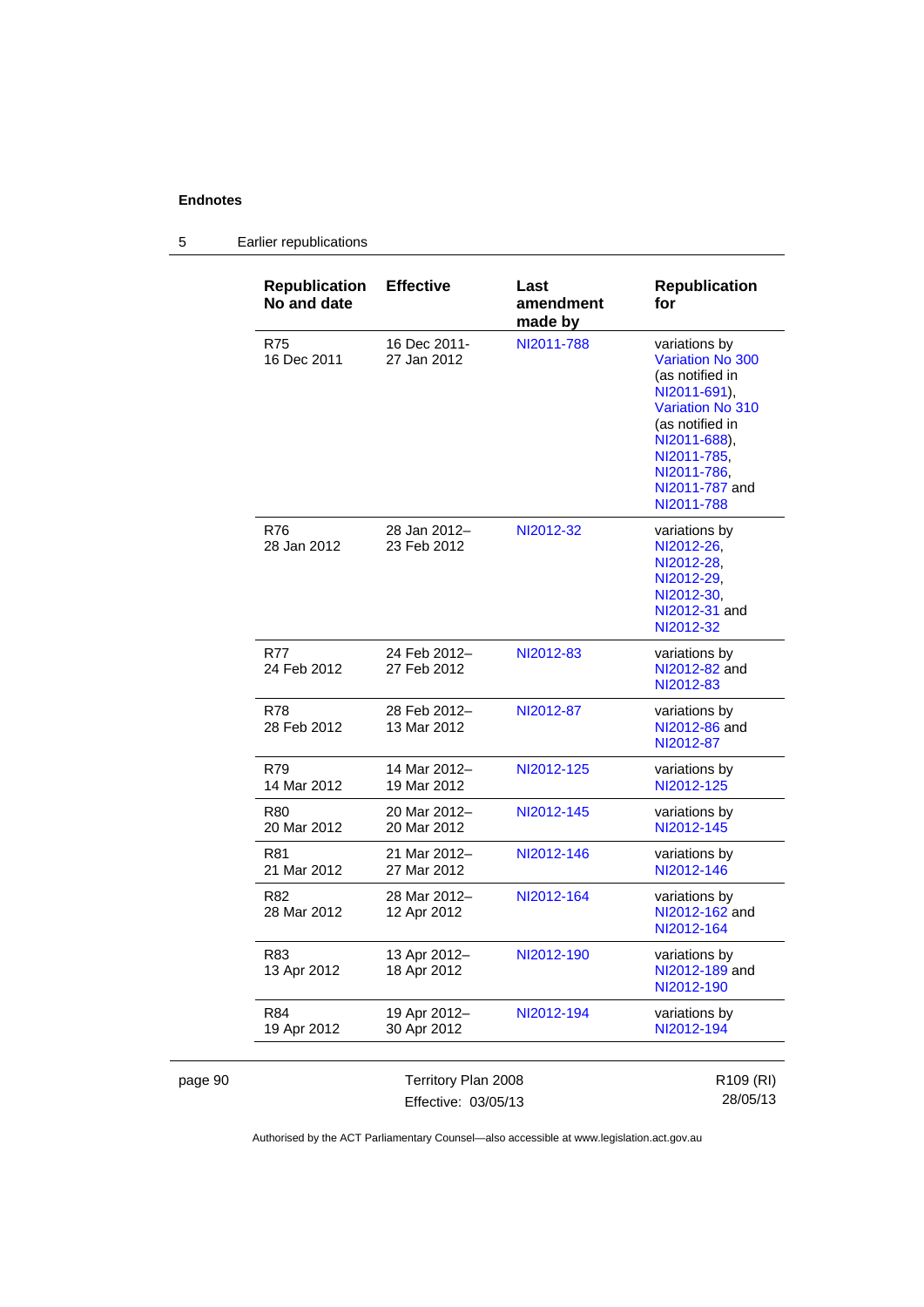| <b>Republication</b><br>No and date | <b>Effective</b>             | Last<br>amendment<br>made by | <b>Republication</b><br>for                                         |
|-------------------------------------|------------------------------|------------------------------|---------------------------------------------------------------------|
| R85                                 | 1 May 2012-                  | NI2012-209                   | variations by                                                       |
| 1 May 2012                          | 7 May 2012                   |                              | NI2012-209                                                          |
| R86<br>8 May 2012                   | 8 May 2012-<br>17 May 2012   | NI2012-224                   | variations by<br>NI2012-223 and<br>NI2012-224                       |
| R87<br>18 May 2012                  | 18 May 2012-<br>23 May 2012  | NI2012-224                   | variations by<br>Variation No 307<br>(as notified in<br>NI2012-201) |
| <b>R88</b><br>24 May 2012           | 24 May 2012-<br>19 June 2012 | NI2012-265                   | variations by<br>NI2012-243 and<br>NI2012-265                       |
| R89                                 | 20 June 2012-                | NI2012-304                   | variations by                                                       |
| 20 June 2012                        | 25 June 2012                 |                              | NI2012-304                                                          |
| R90                                 | 26 June 2012-                | NI2012-314                   | variations by                                                       |
| 26 June 2012                        | 10 July 2012                 |                              | NI2012-314                                                          |
| R91                                 | 11 July 2012-                | NI2012-352                   | variations by                                                       |
| 11 July 2012                        | 19 July 2012                 |                              | NI2012-352                                                          |
| R92                                 | 20 July 2012-                | NI2012-374                   | variations by                                                       |
| 20 July 2012                        | 31 July 2012                 |                              | NI2012-374                                                          |
| R93                                 | 1 Aug 2012-                  | NI2012-394                   | variations by                                                       |
| 1 Aug 2012                          | 9 Aug 2012                   |                              | NI2012-394                                                          |
| R94<br>10 Aug 2012                  | 10 Aug 2012-<br>11 Sept 2012 | NI2012-412                   | variations by<br>NI2012-410.<br>NI2012-411 and<br>NI2012-412        |
| R95                                 | 12 Sept 2012-                | NI2012-476                   | variations by                                                       |
| 12 Sept 2012                        | 20 Sept 2012                 |                              | NI2012-476                                                          |
| R96                                 | 21 Sept 2012-                | NI2012-507                   | variations by                                                       |
| 21 Sept 2012                        | 8 Nov 2012                   |                              | NI2012-507                                                          |
| R97                                 | 9 Nov 2012-                  | NI2012-568                   | variations by                                                       |
| 9 Nov 2012                          | 19 Nov 2012                  |                              | NI2012-568                                                          |
| R98<br>20 Nov 2012                  | 20 Nov 2012-<br>4 Dec 2012   | NI2012-588                   | variations by<br>NI2012-587 and<br>NI2012-588                       |

R109 (RI) 28/05/13

Territory Plan 2008 Effective: 03/05/13 page 91